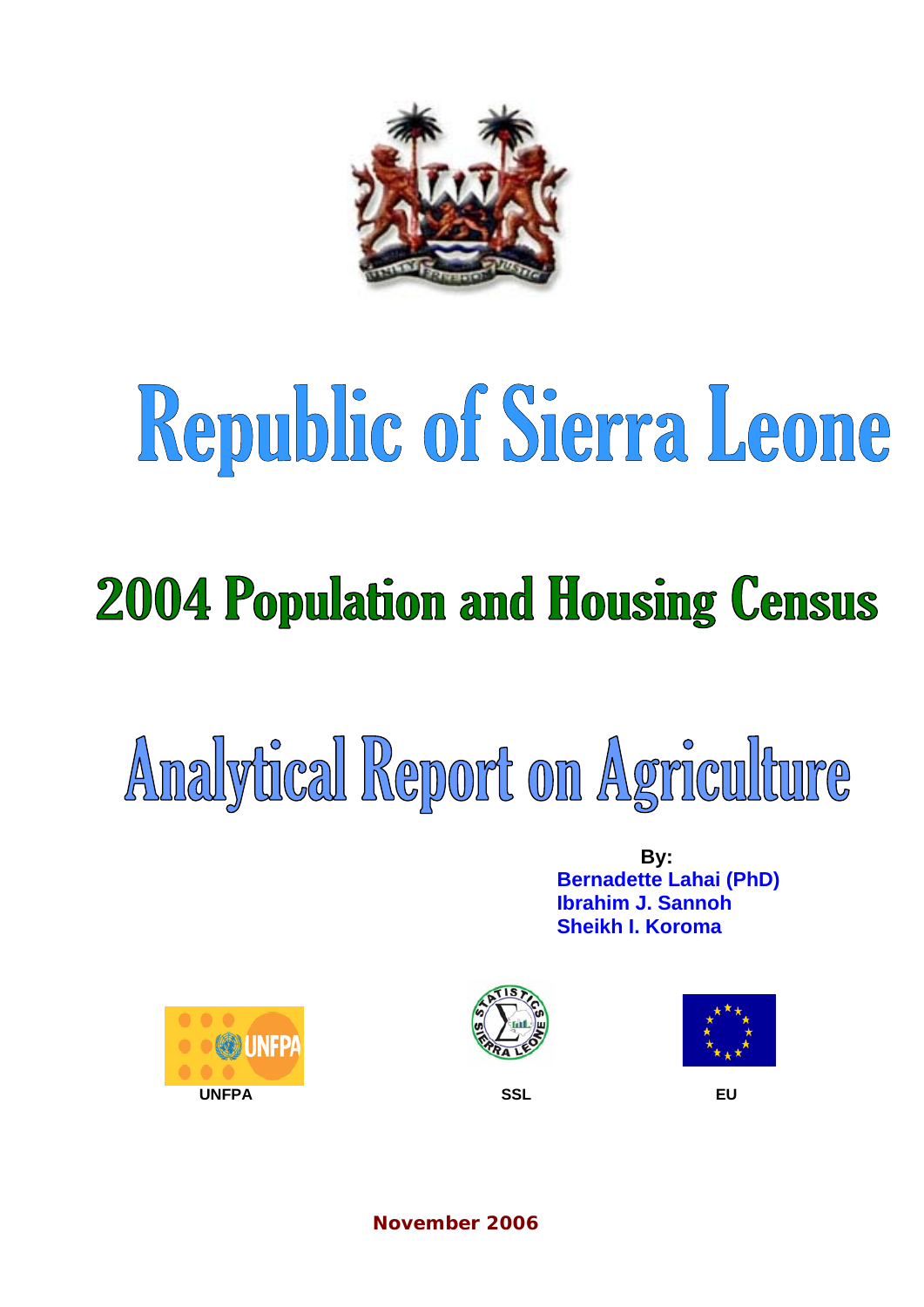#### **TABLE OF CONTENT**

| <b>Example 2</b> Page |  |
|-----------------------|--|
|                       |  |
|                       |  |
|                       |  |
|                       |  |
|                       |  |

#### *SECTION 1*

| 1.0 |  |
|-----|--|
| 1.1 |  |
| 1.2 |  |
| 1.3 |  |
| 1.4 |  |
| 1.5 |  |

#### **SECTION 2**

| 2.0   | AGRICULTURAL PRODUCTION, OWNERSHIP AND ASSETS IN                                    |  |
|-------|-------------------------------------------------------------------------------------|--|
| 2.1   |                                                                                     |  |
| 2.2   |                                                                                     |  |
| 2.2.1 |                                                                                     |  |
|       |                                                                                     |  |
|       | 2.2.2 Distribution of Agricultural Activities by Status and Gender in Sierra Leone8 |  |
|       | 2.2.2.1 Economic activity by Status and Gender in the Regions and Districts12       |  |

#### **SECTION 3**

| 3.0 | <b>CROPPING ACTIVITIES AND ACREAGE CULTIVATED UNDER</b> |  |
|-----|---------------------------------------------------------|--|
|     |                                                         |  |
| 3.1 |                                                         |  |
| 3.2 | Acreage Cultivated under various Food and Cash Crops 14 |  |

#### **SECTION 4**

| 4.0 |                                                                      |
|-----|----------------------------------------------------------------------|
| 4.1 | The Number of livestock owned by Household members in Sierra Leone21 |
| 4.2 | Number of livestock owned by Household members in the Regions22      |
| 4.3 | Number of livestock owned by Household members in the Districts23    |

#### *SECTION 5*

| 5.0 | ACCESS TO AGRICULTURAL PRODUCTION INPUT (ASSETS)27 |  |
|-----|----------------------------------------------------|--|
| 5.1 |                                                    |  |
| 5.2 |                                                    |  |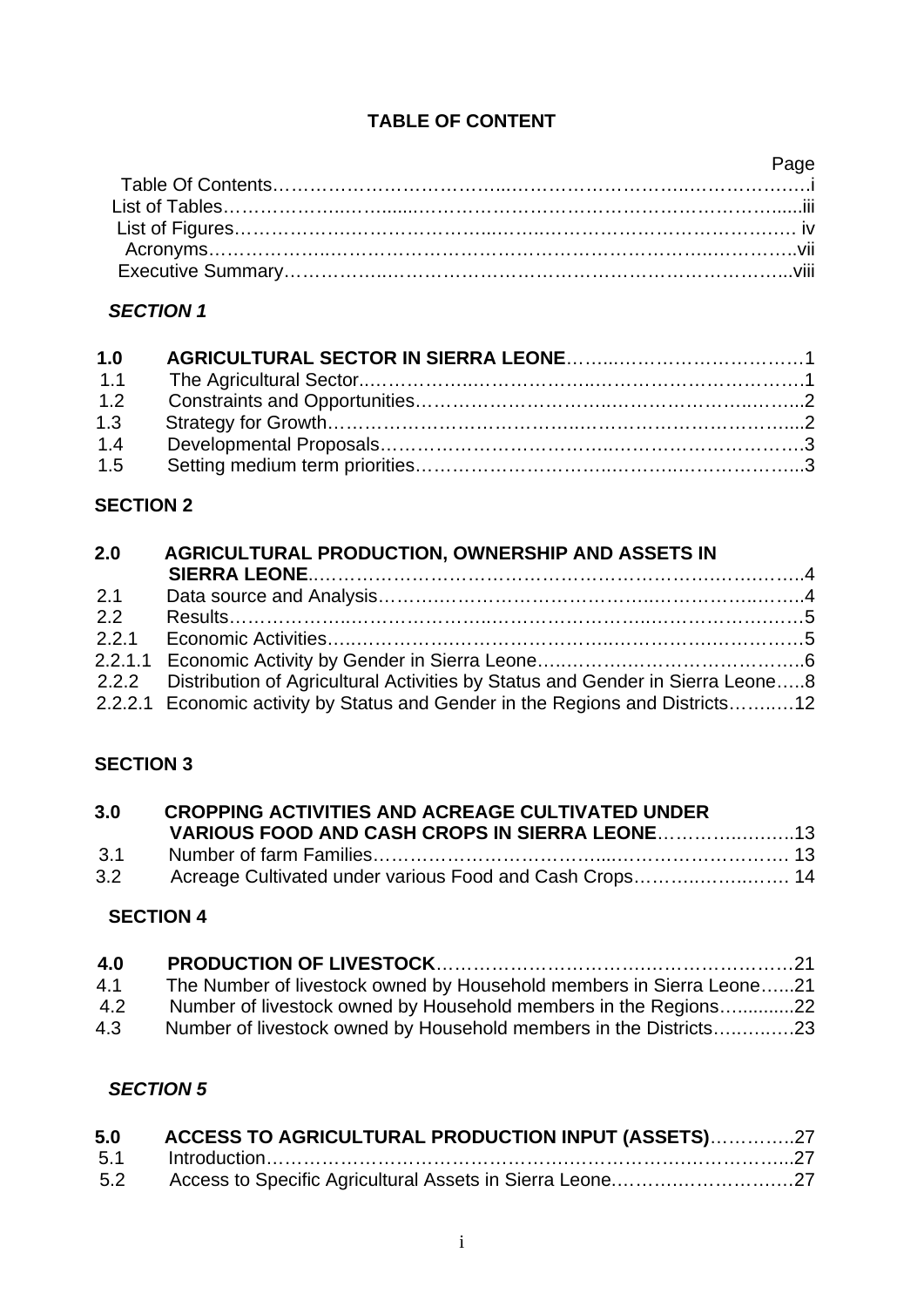| 5.3 |                                                             |  |
|-----|-------------------------------------------------------------|--|
| 5.4 | Households Access to Agricultural facilities by districts31 |  |

#### **SECTION 6**

#### **SECTION 7**

#### **SECTION 8**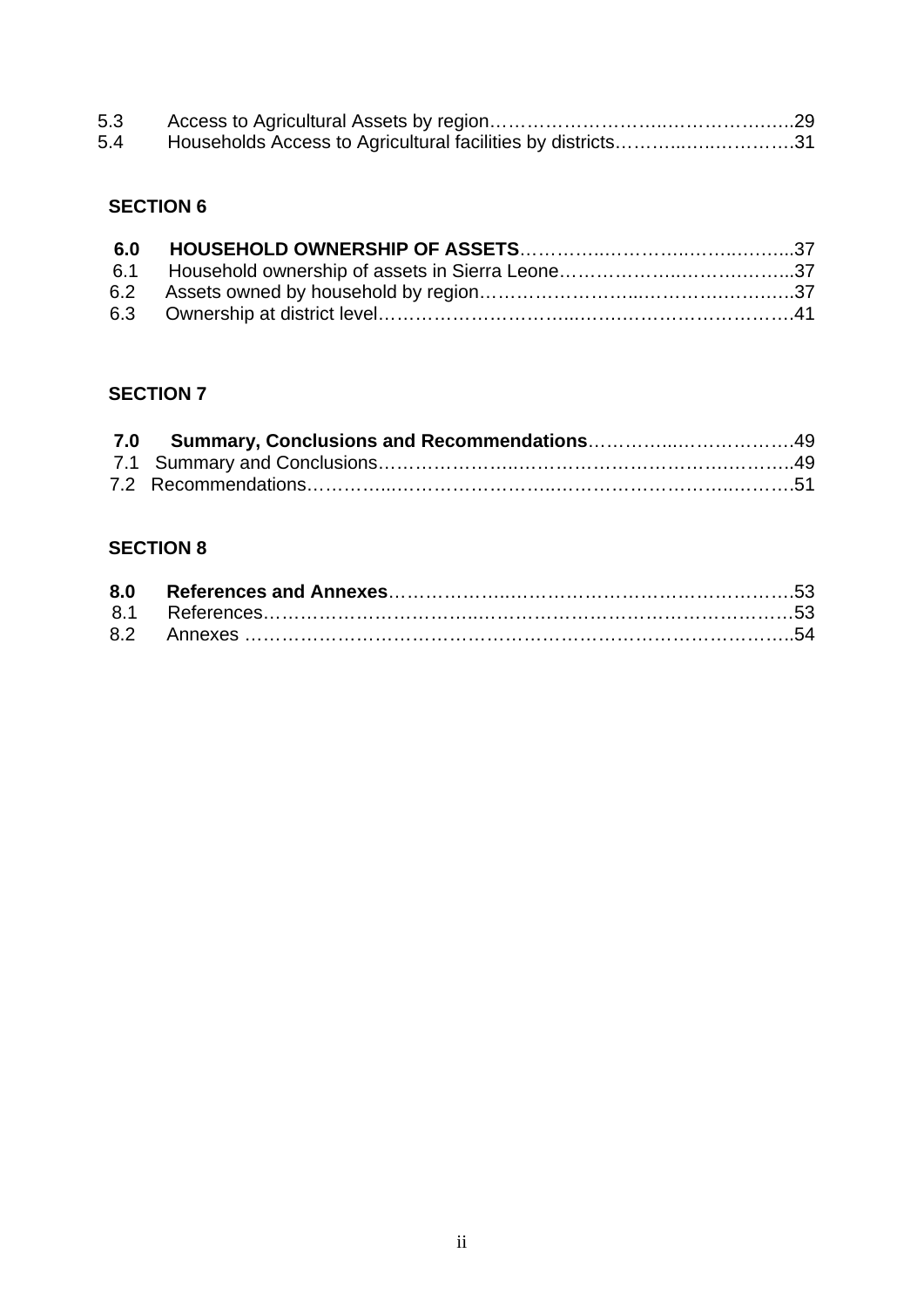#### **LIST OF TABLES**

| Sierra Leone's agriculturally active population by gender6 | Table1:  |
|------------------------------------------------------------|----------|
| Percentage distribution of economic activity by            | Table 2: |
|                                                            | Table 3  |
|                                                            | Table 4: |
|                                                            | Table 5: |
|                                                            | Table 6: |
|                                                            | Table 7: |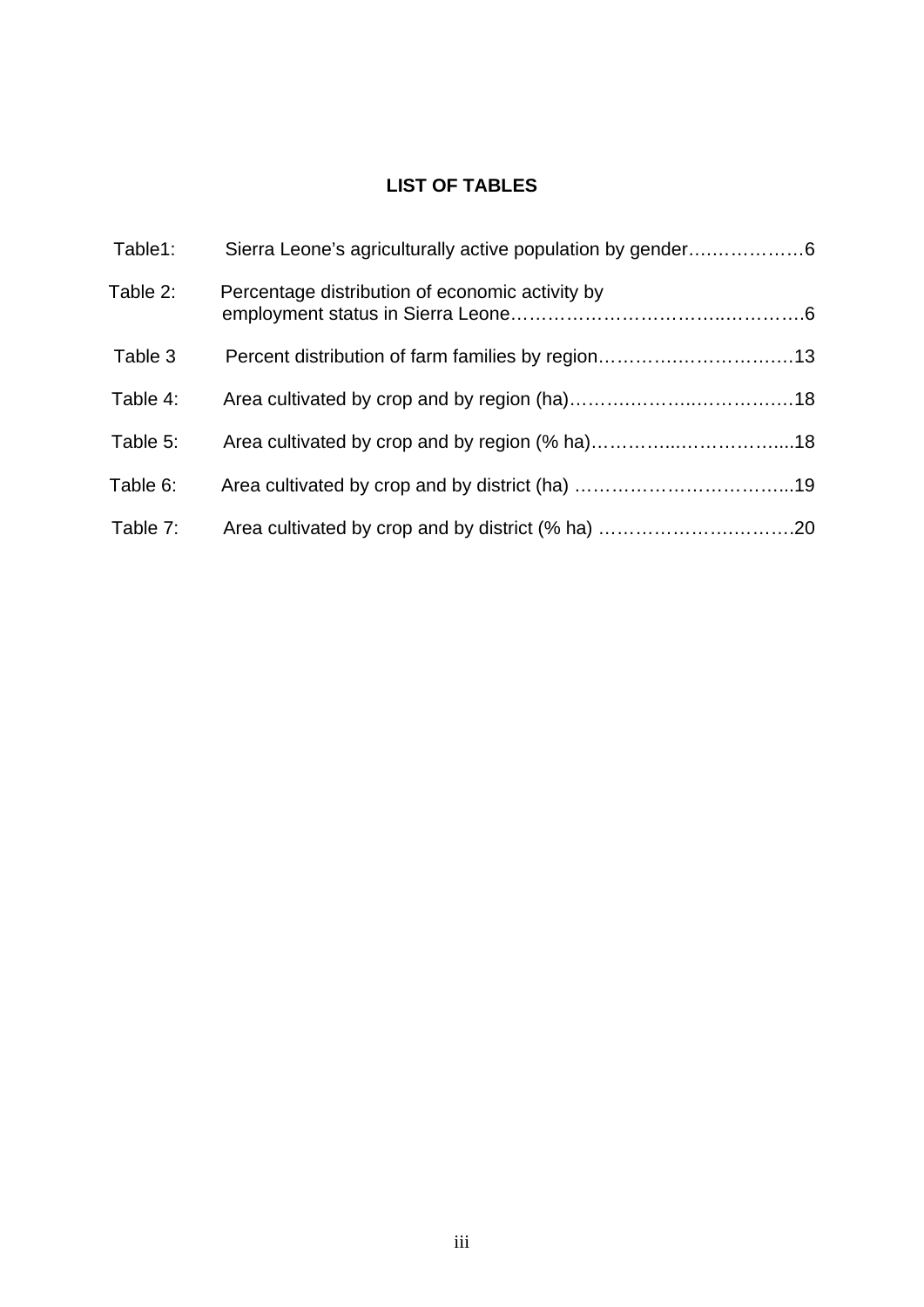#### **LIST OF FIGURES**

| Figure 1:  | Percentage distribution of agricultural activities in                                  |  |
|------------|----------------------------------------------------------------------------------------|--|
| Figure 2:  | Percentage distribution of crop farming by status and gender                           |  |
| Figure 3:  | Percentage distribution of livestock farmers by status by status                       |  |
| Figure 4:  | Percentage distribution of poultry farmers by employment status                        |  |
| Figure 5:  | Percentage distribution of hunting activity by status and by gender in                 |  |
| Figure 6:  | Percentage distribution of forestry activities status and by gender in                 |  |
| Figure 7:  | Percentage distribution of people involved in fishing by employment                    |  |
| Figure 8:  |                                                                                        |  |
| Figure 9:  | Percentage distribution of area cultivated by region22                                 |  |
| Figure10   | Percentage distribution of livestock ownership by households in                        |  |
| Figure 11: | Percentage distribution of livestock owned by households in the 24                     |  |
|            | Figure 12: The percentage distribution of cattle reared by farming households          |  |
|            | Figure 13: Percentage distribution of goats/sheep reared by farming families by<br>.25 |  |
|            |                                                                                        |  |
|            | Figure 15: Percentage distribution of chicken grown at households in the               |  |
|            | Figure 16: Percentage distribution of ducks domesticated at farm family level          |  |
|            | Figure 17: Percentage distribution of farming households that have access to           |  |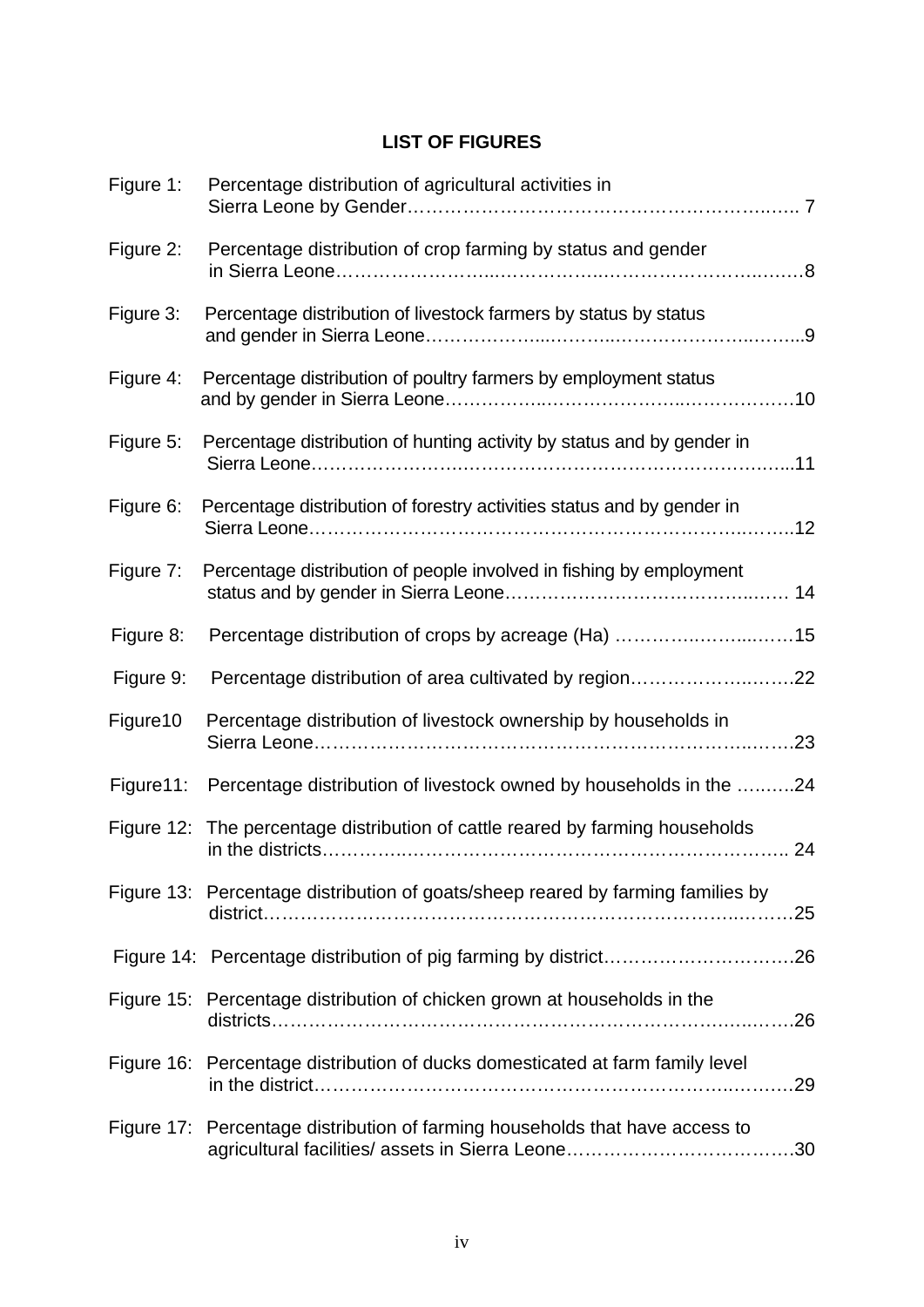|            | Figure 18: Percentage distribution of farm families that have access to           |
|------------|-----------------------------------------------------------------------------------|
|            | Figure 19: Percentage distribution of farming households that have access to      |
|            | Figure 20: Household's percentage distribution to power tiller use in the         |
|            | Figure 21: Percentage distribution of households that have access to threshers    |
|            | Figure 22: Percentage distribution of agricultural households that have access to |
|            | Figure 23: Percentage distribution of household's access to storage facilities in |
| Figure 24: | Percentage distribution of households with access to drying floors by             |
| Figure 25: | Percentage distribution of households that have access to grater                  |
| Figure 26: | Percentage distribution of farming households that have access to                 |
|            | Figure 27: Percentage distribution of assets owned by households in Sierra        |
|            | Figure 28: Percentage distribution of assets owned by region39                    |
|            | Figure 29: Percentage distribution of ownership of iron, refrigerators and stoves |
|            | Figure 30: Percentage distribution of television, radios and computers            |
|            | Figure 31: Percentage distribution Of land and cell phones                        |
|            | Figure 32: Percentage distribution of bicycle, motorcycle and vehicle owned       |
|            | Figure 33: Percentage distribution of assets owned by districts42                 |
|            | Figure 34a: Percentage distribution of iron owned by households by district42     |
|            | Figure 34b: Percentage distribution refrigerator owned by households              |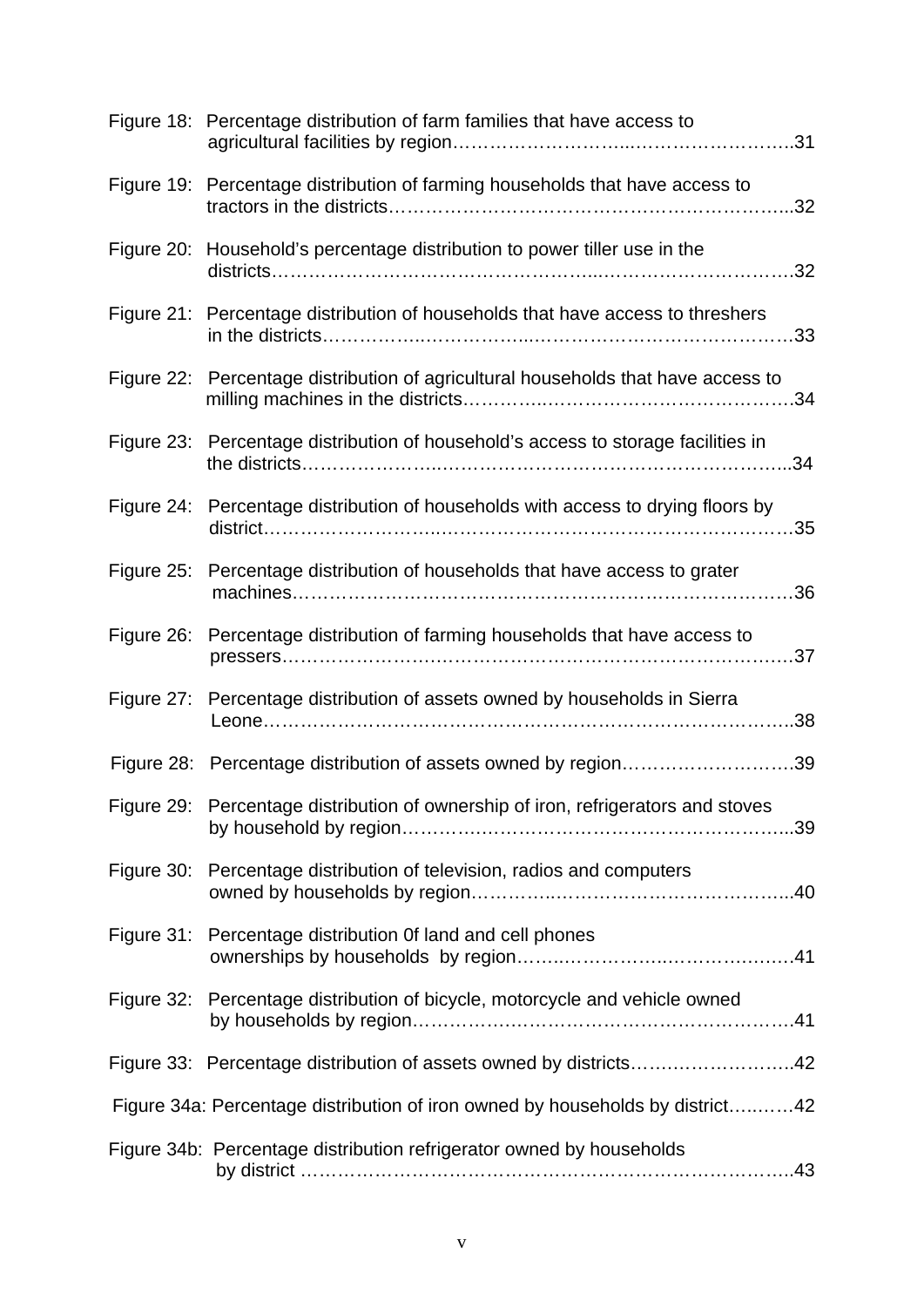| Figure 34c: Percentage distribution of stove owned by households by district43 |  |
|--------------------------------------------------------------------------------|--|
| Figure 35a: Percentages of television owned by households by district44        |  |
| Figure 35b: Percentages radio owned by households by district 44               |  |
| Figure 35c: Percentages of computer owned by households by district 45         |  |
| Figure 36a: Percentages Distribution of land phones Owned by Households        |  |
| Figure 36b: Percentages Distribution of cell phones Owned by Households        |  |
| Figure 37a: Percentages distribution of households that owned bicycle by       |  |
| Figure 37b: Percentages of households that owned motor cycle by district47     |  |
| Figure 37c: Percentages distribution of households that owned vehicle in the   |  |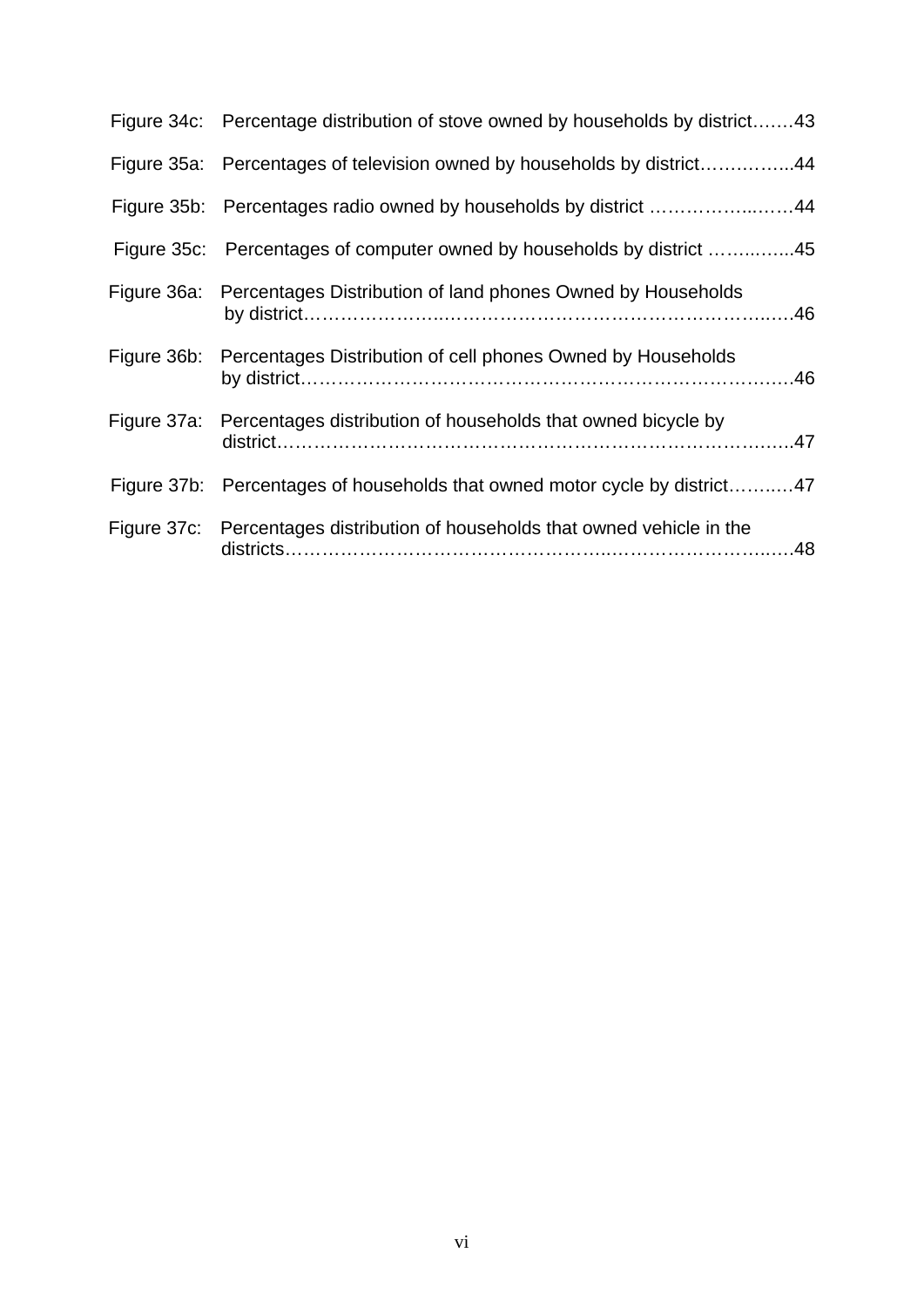#### **LIST OF ACRONYMS**

| <b>AGOA</b>   | African Growth and Opportunity Act                         |
|---------------|------------------------------------------------------------|
| <b>ARS</b>    | <b>Agricultural Sector Review</b>                          |
| <b>CAADP</b>  | Comprehensive African Agricultural Development Programme   |
| <b>CBO</b>    | <b>Community Based Organization</b>                        |
| <b>ECOWAS</b> | <b>Economic Committee of West African States</b>           |
| <b>FAO</b>    | Food and Agricultural Organization                         |
| <b>FBO</b>    | <b>Farmers Based Organization</b>                          |
| <b>GDP</b>    | <b>Gross Domestic Product</b>                              |
| <b>GOSL</b>   | <b>Government of Sierra Leone</b>                          |
| <b>IARS</b>   | Institute of Agricultural Research Station                 |
| <b>IVS</b>    | <b>Inland Valley Swamp</b>                                 |
| M&E           | Monitoring and Evaluation                                  |
| <b>MAFFS</b>  | Ministry of Agriculture, Forestry and Food Security        |
| <b>NAAS</b>   | <b>National Agricultural Advisory Service</b>              |
| <b>NaCSA</b>  | <b>National Commission for Social Action</b>               |
| <b>NAFSL</b>  | National Association of Farmers in Sierra Leone            |
| <b>NARCC</b>  | <b>National Agricultural Research Coordinating Council</b> |
| <b>NARs</b>   | <b>National Agricultural Research Institutes</b>           |
| <b>NEPAD</b>  | New Partnership for Africa's Development                   |
| <b>NGO</b>    | Non- Governmental Organization                             |
| <b>PEMSD</b>  | <b>Planning Evaluation Monitoring Statistics Division</b>  |
| <b>SSL</b>    | <b>Statistics Sierra Leone</b>                             |
| <b>UNDP</b>   | United Nations Development Programme                       |
| <b>VAM</b>    | <b>Vulnerability Analysis and Mapping</b>                  |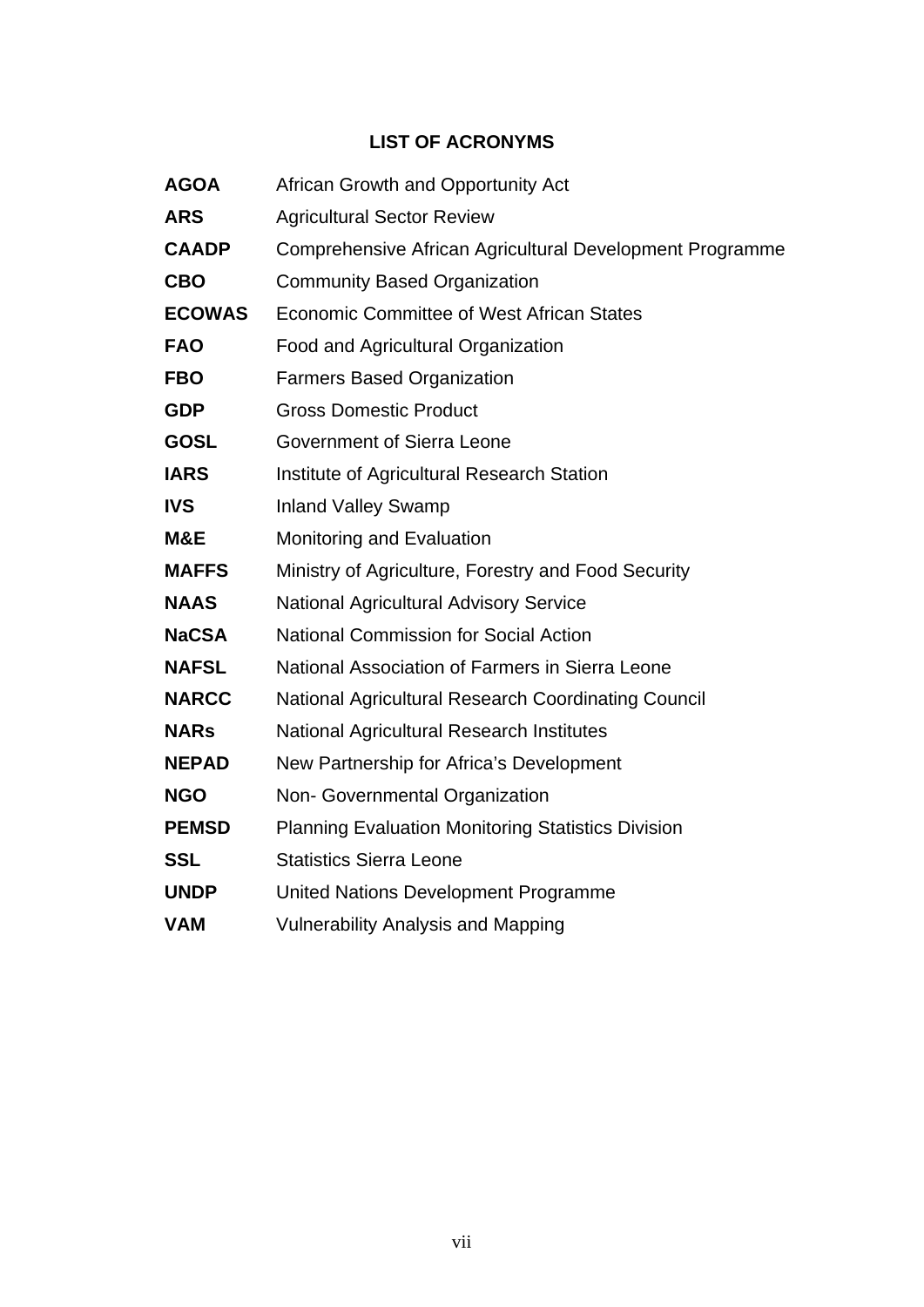#### **EXECUTIVE SUMMARY**

Sierra Leone, like most developing countries, is an agarian economy. The agriculture sector accounts for almost half of the Gross Domestic Product (GDP) as well as employs the majority of the economically active labour force.

The country is endowed with good natural resources, climatic and agro-ecological conditions that support all year round agricultural production. This is in addition to a favorable macro-economic environment, high potential commitment to agricultural development, comparative advantage and increased empowerment of farmers and stakeholders.

Sierra Leone has 5.4 million hectares (ha) of potentially cultivable land area, which constitutes about 74 percent of the total land area. Despite this, only 34 percent of the arable land is under cultivation. Increased pressures and threats to macro-economic stability, limited possibility for expansion, declining soil fertility and low crop productivity, inadequate research system, poor extension services and lack of agricultural finance have been identified as weaknesses and constraints affecting the sector.

Given the importance of agriculture and food security in the national development policy, data was collected on agriculture in the 2004 Population and Housing Census. These included: labour force participation in agriculture by economic activity, status and gender, crops cultivated and acreages, livestock reared, proportion of farming households, farm families' access to production and processing facilities and ownership of assets. Data analysis was done at national, regional and district levels, while tables, graphs and charts were used to present the results.

Of the 4,976,871 people in Sierra Leone, 1,724,844 people in the age range of 15-64 years were economically active. This constituted about 34.7 percent of the total population. The economically active people engaged in twenty-one (21) economic activities, which ranged from agriculture to mining, manufacturing, construction, trade/repair and services. Of the 1,724,844 economically active persons, 1,144,439 (66.4%) were engaged in agriculture and related activities for their livelihood. One million, eighty two thousand, eight hundred and thirty four - 1,082,834 (94.6%) of those in agriculture were crop farmers, 46042 (4.0 %) were in fishery, 6,850 (0.6%) kept livestock, 5,882 (0.5%) were in forestry, 1,689 (0.1%) were in poultry production while 1142 (0.001 %) were engaged in hunting.

The analysis further showed that household members of all employment categories are involved in agriculture. This is particularly so for the crop sub-sector, where majority of the household members whether employed, self employed, unpaid farm workers, looking for work, not working and not looking for work, household workers, students and the retired are engaged.

Sex disaggregated data at national, regional and district levels showed that women are more engaged in agriculture (51.0 percent), particularly in the crop and livestock sub-sectors, than their male counterparts (49.0 percent).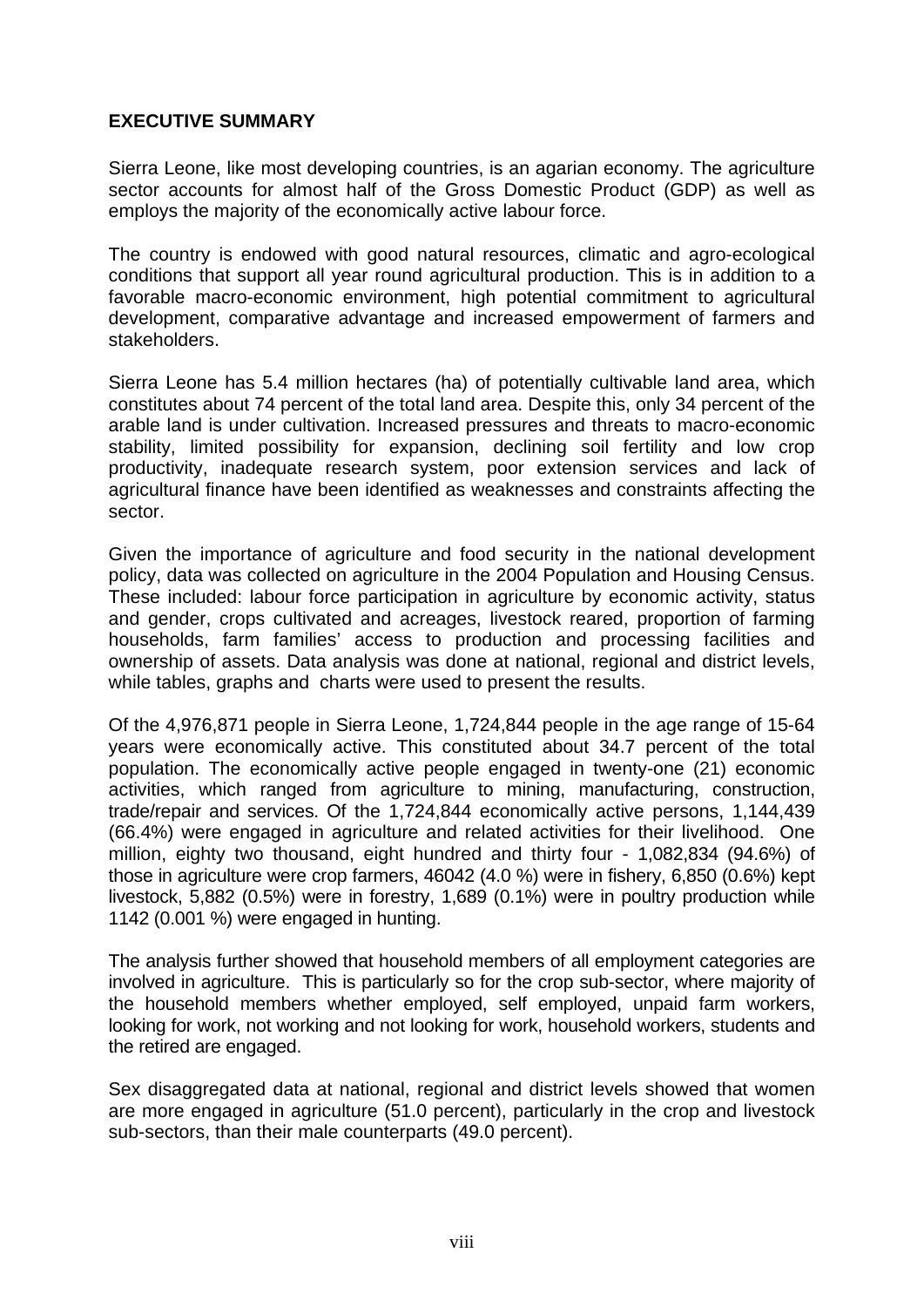Agricultural activities by status and gender at national, regional and districts indicated that the males dominate the paid and self-employed, students and the retired categories while women dominate the unpaid family workforce, household work, not working/not looking for work and other categories in all the six agricultural subsectors.

Out of a total 819,854 households in the country, 729,440 (89 percent) were involved in farming and related activities. On a regional basis, of the farm households, Northern Province recorded the highest 239,182 (32.8 percent), followed by the Eastern Province 188,656 (25.9 percent), Southern Province 167,227 (22.9 percent) and the Western Area 134,375 (18.4 percent). At district levels, Western Urban Area had the highest number of farm families (14.7 %) followed by Bo (9.5 %), Kenema (9.4 %) and Kailahun (8.8 %).

Out of a total of 5,360,000ha (74.0%) of available arable land in the country, 1,995,830.4 ha (35.6 %) were cultivated while 38.4 percent remain uncultivated. Of the cultivated land, 609707.6 ha (30.5%) were cultivated to upland and inland swamp rice, 344548.0 ha (17.3%) to coffee, 254410 (12.7%) to cassava, 232012 ha (11.6%) to oil palm, 148665.2 (7.4%) to cocoa, 131037.6ha (6.6%) to groundnut, 89719.2 (4.5%) to sweet potato, 73570.0 (3.7%) to vegetables, 60238.0 (3.0%) to Maize and 51922.8 (2.7%) to citrus. Eastern Province had the highest percentage of land under cultivation-730788.4ha (36.6%), followed by the Northern - 639556.8ha (32.0%) and Southern-599802.4ha (30.1%) Provinces, and the Western Area-25682.2ha (1.3 %). District level analysis revealed that Kailahun (13.4%), Kenema (12.3 %), Kono (10.9 %), Bo (10.4 %), Moyamba (9.0 %) and both Koinadugu and Pujehun (7.5 %) districts accounted for most of the land cultivated.

On crop basis, Portloko-69016.0ha (11.3%), Kailahun-66841.2ha (11.0 %) and Moyamba-63378.0ha (10.4 %) cultivated the highest acreage of rice followed by Koinadugu-57004.8ha (9.3%), Kenema-55641.2ha (9.1%), Bo-54268.4ha (8.9 %), Kono-53826.0ha (8.8 %) and Tonkolili-48828.8ha (8.0%). For cassava, Moyamba (14.4%), Portloko (12.0 %) and Bo (10.5 %) accounted for most of the cropped area followed by Bonthe (7.8%), Kambia and Pujehun (7.6 %), Bombali (7.5 %), Kono (6.9%) and Kenema district. Port Loko (11.8 %) followed by Koinadugu (10.7%), Moyamba (9.9 %), Kono (9.8 %), Kambia (9.7%) and Bombali (8.9%) had more land under sweet potato than the other districts. Koinadugu (15.4 %), Bombali (13.9 %) and Moyamba (12.1%) districts were among the largest cultivators of ground-nuts while Movamba district (19.5 %) reported the highest acreage followed by Koinadugu (12.0 %), Kono (9.8 %) and Tonkolili (9.3 %) for maize. Hence the least cropped areas were Bonthe and Western Area Rural and Urban districts.

Coffee and cacao are predominantly grown in the Eastern region of the country (67.9 % and 78.2 %) followed by the Southern and Northern regions. At district level, Kailahun (23.3 % and 35.9 %), Kenema (22.8% and 24.5%), Kono (21.9% and 17.9%), Bo (10.9% and 7.8%) and Pujehun (10.4% and 7.8 %) cultivated the largest acreages.

Although oil palm is cultivated in all districts in the country, including Western Area, the Southern region (45.2 %) had the largest acreage under oil palm followed by the Eastern (26.5 %) and Northern (25.1%) regions. At district level, Bo (19.8 %),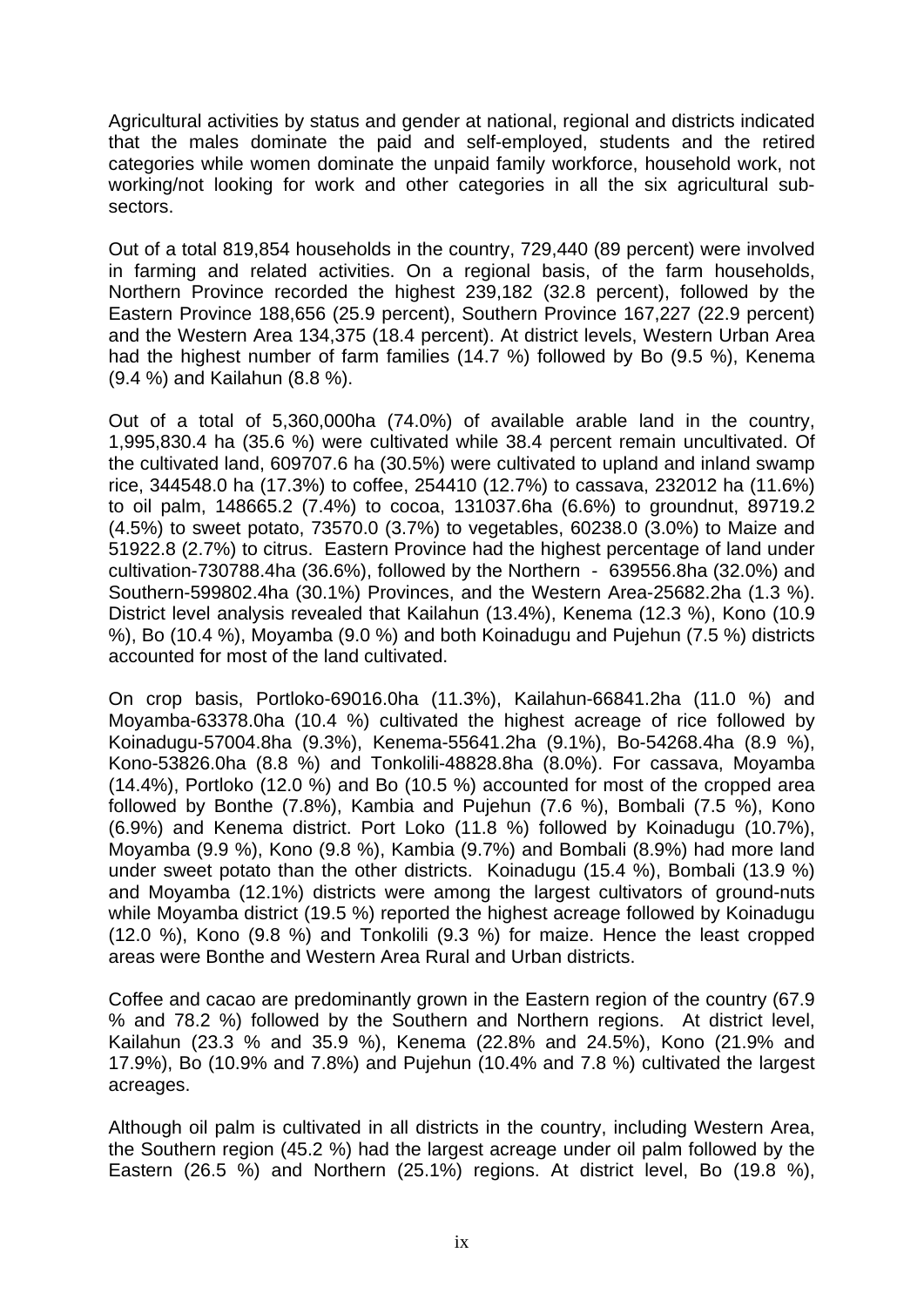Kenema (13.8 %), Pujehun (12.6 %) and Kailahun (11.2 %) recorded the highest acreages than the other districts.

Citrus is more widely grown in the Northern than the Eastern, Southern and Western regions. Across districts, Kenema, Bo, Moyamba, Kambia and Kono were in the lead.

Kono, Moyamba, Kailahun, Bombali, Koinadugu, Port Loko and Kambia were among the districts with the largest acreages under vegetable production in that order.

A total of 4,150,596 livestock were owned by farm families in Sierra Leone of which 77.8 % are chicken, 11.7 % are ducks, 6.5 % combination of both goats and sheep, 2.4 % cattle and 1.6 % pigs. The Northern Province reported the highest percentage of livestock followed by the Southern, Eastern and Western regions.

Access of farm families to agricultural production assets and services is limited. Only 22% of the 729440 farm families had access to both production and post-harvest processing facilities whilst the rest (78 %) did not have any such access. Specifically, 32.7%, 23.7 % and 17.5% of the households had access to drying floors, storage facilities and graters, respectively. An even lower percentage had access to rice mills (9.6 %), power tillers (8.9%), tractors (3.8 %), rice threshers (2.9%) and oil pressers (1.0%). At regional level, except for rice mills and drying floors to which more farmers had access in the North, the Southern region had more access to the other facilities than the Northern, Eastern and western regions.

A total of 690,434 of assorted assets were reportedly owned by household members country wide. Of these, radio was the most commonly owned asset and constituted about 55.1 % of the total assets, followed by 9.2 %, 7.5 %, 6.5 % and 5.2 % for cell phones, bicycles, televisions and stoves, respectively. The other assets, refrigerators, irons, computers, motor bikes, land phones and vehicles were the least owned and made up less than 5 % of the national share. Results at regional level showed that 48 % of all the assets owned were in the Western Area, followed by the Northern (19.5 %), Southern (17 %) and Eastern (15.5 %) regions. Noticeably at district level, the Western Area Urban district has more than forty percent (42.9 %) of the national share followed by Bo (9.9 %), Kenema (8.4 %), Port Loko (6.3 %), Western area Rural (5.0 %), Bombali (4.8 %) and Kono (4.0 %) districts. The other remaining districts together possessed less than 4 % share of the national assets.

Women's high participation in agriculture does not reflect their employment status in that they dominate the unpaid family and household workers categories compared to their men. Hence there is need to improve on women's access to both formal and informal education and also to make the working environment gender sensitive and friendly to facilitate their sustained participation in both paid and unpaid employment.

The severely depleted animal population in the country calls for an urgent need to acquire and restock more livestock of all species in order to establish viable population in the country. There is also need to rehabilitate the damaged livestock infrastructures, improve the moral of livestock staff through increased incentives and working conditions and manpower training, improve on veterinary services and financial assistance to livestock farmers.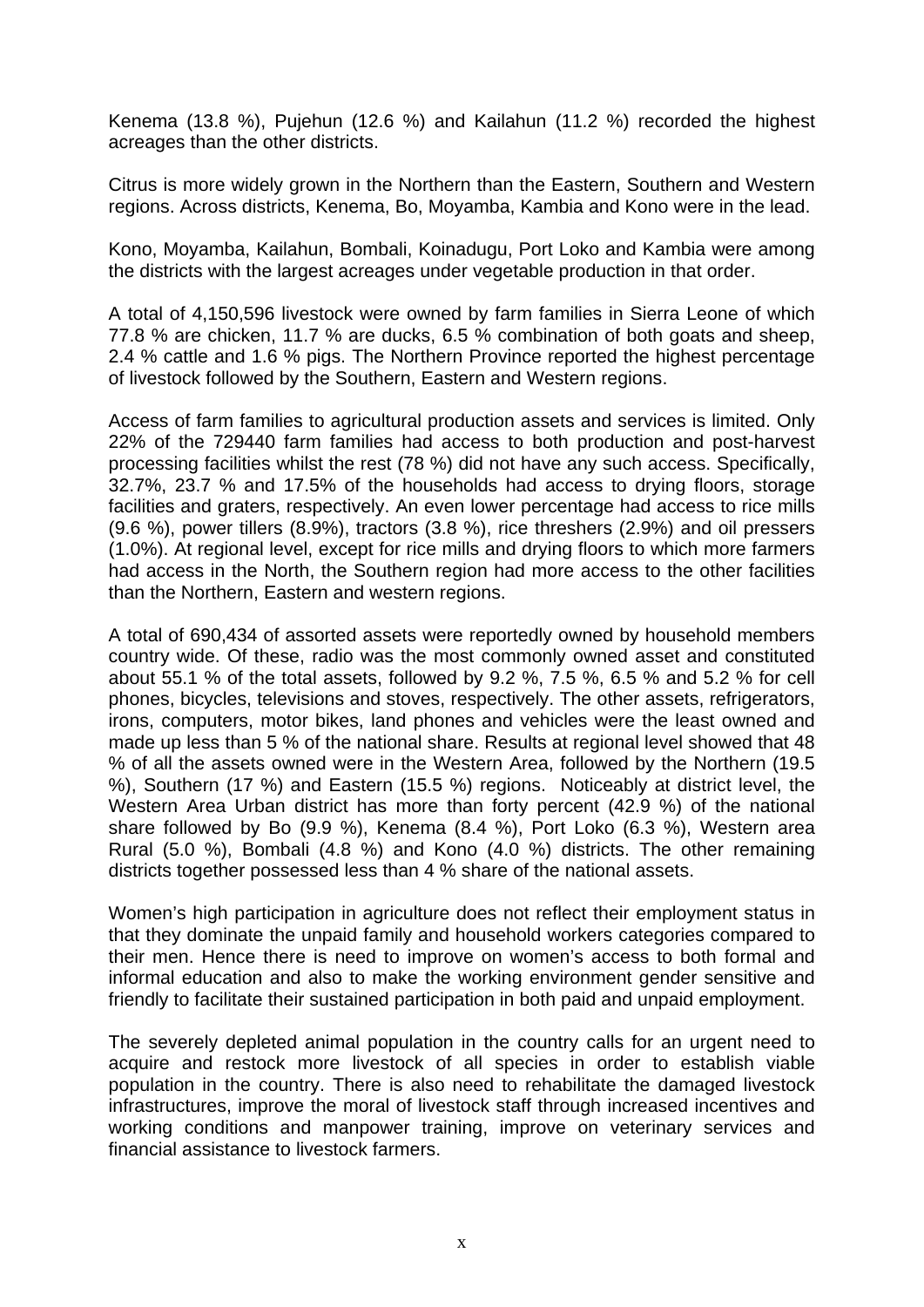The high percentage of farm families without access to production and post harvest facilities may have serious implications for improved agricultural productivity and the achievement of food security, which is a major development priority of the government. Availability of credit, foreign exchange to import spare agriculture machinery and spare parts, availability and reliability of supplies, availability of repair and maintenance services, availability of trained operators and training, provision of production and post-harvest equipment at affordable cost, provision of post-harvest structures are all needed to improve on agricultural productivity in the country.

The low percentage of household members who owned basic household assets, particularly in the provinces, is an indication of the level of poverty, which is pervasive in the country. Providing skills training, education and gainful employment, particularly in the provinces, could improve the incomes of people and affordability of household assets.

There is need for a well designed agricultural statistical system that will provide not only a better understanding of the present situation but also benchmarks from which to monitor socio-economic development over time. Such agricultural data should encompass all the agricultural sub-sectors and components.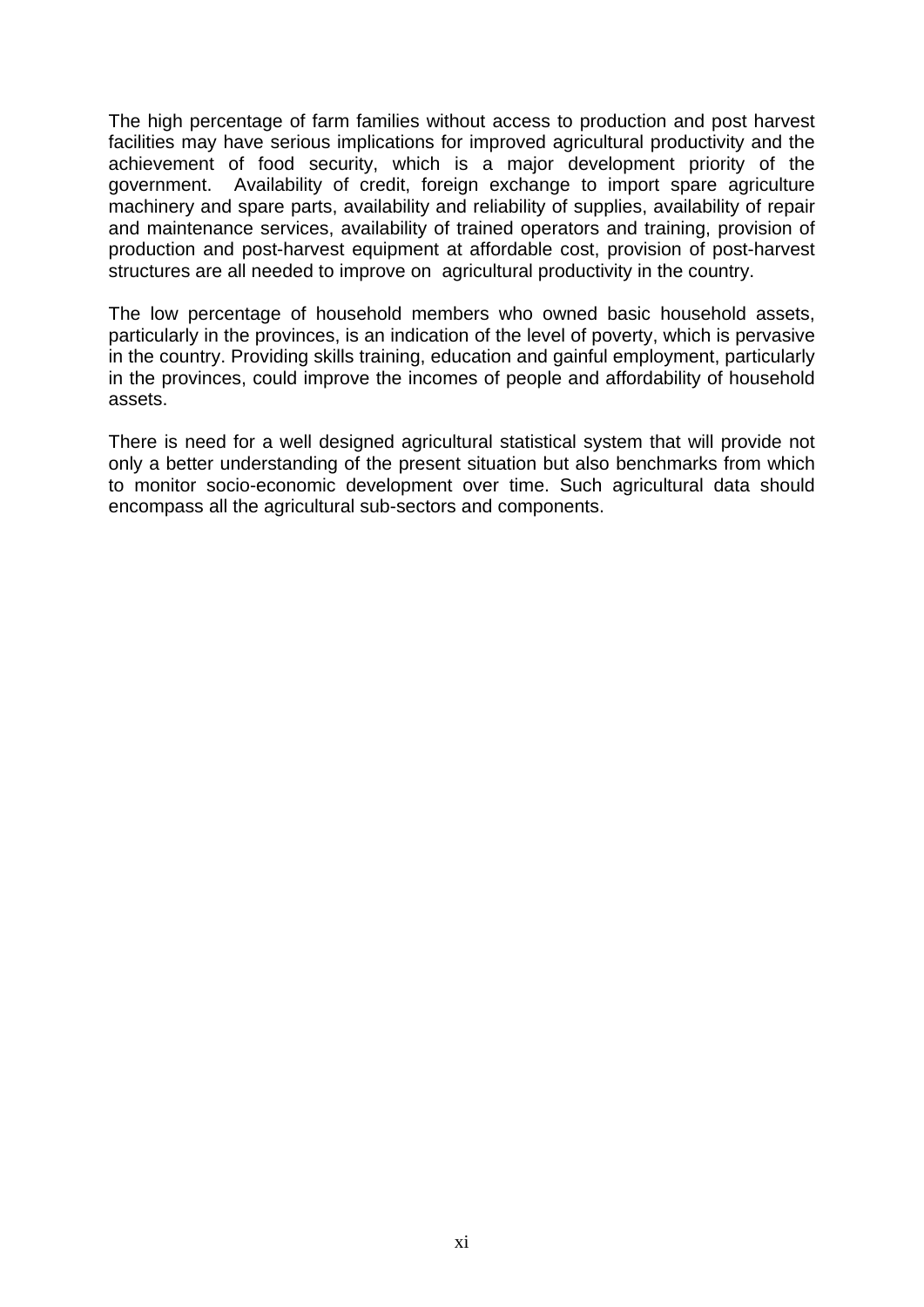#### **SECTION 1**

#### **1.0 AGRICULTURE IN SIERRA LEONE**

#### **1.1 The Agricultural Sector**

Sierra Leone covers 72,300 Km of which 5.4 million hectares (ha) are potentially cultivable land. The upland agro-ecology represents approximately 80 percent; and the rest are lowlands with potential for high crop yields under sound management practices. The lowlands comprise 690,000 ha inland swamps, 145,000 ha of naturally grassy drainage depressions (bolilands), 130,000 ha of river rain and 20,000 ha of mangrove swamps.

Sierra Leone's economy is largely based on two sectors: agriculture and mining. Both sectors have been declining over the last two decades. Presently, in spite of the vast resource endowment, the country is considered as one of the poorest with a GDP per capita income estimated at about US\$120 in 2003, which is less than half of what it was in 1980. Agriculture is the sector in the economy that was accounting for almost half of GDP in 1993/94, and it still contributes about 47 percent. In spite of that, it employs the highest proportion of the economically active labour force (15-64 years) in the country.

The crop sub-sector, with rice dominating, contributes about 75 percent of agricultural GDP. Annual per capita consumption of rice is amongst the highest in sub-Saharan Africa. It is estimated that domestic production of rice currently accounts for up to 60 percent of the total annual national requirement for rice. The fisheries sub-sector contributes 21 percent and livestock represents 4 percent of GDP. The contribution of forestry to the agricultural sector's GDP has varied between 9 and 13 percent since 1984/85. Over 90 percent of the domestic energy needs for heating and cooking are provided by fuel wood.

Tree crops plantations, which are found mostly in the Eastern part of the country, constitute the bulk of agricultural exports and of the domestic palm oil supply. The main export crops are coffee, cocoa, kola nut and oil palm. Present yields are low because of lack of maintenance.

Fuel wood and charcoal production is the most important forestry activity and provides a supplementary source of income for most farmers. The uncontrolled logging practice has a negative impact on the remaining forest reserves.

Mainly semi-nomadic herders in the Northern part of the country keep livestock. Birth rates of livestock are low (45 percent), mortality rate is high and off take is only 7 percent, due mainly to feed deficiencies and uncontrolled parasites and diseases. Poultry are the mostly widely owned form of livestock and also the most numerous. Pigs are the least widely owned but nevertheless they are widely distributed and many are found in urban areas. The country's livestock population has been very severely depleted during the conflict period and many years will be required to rebuild stock numbers to pre-war levels.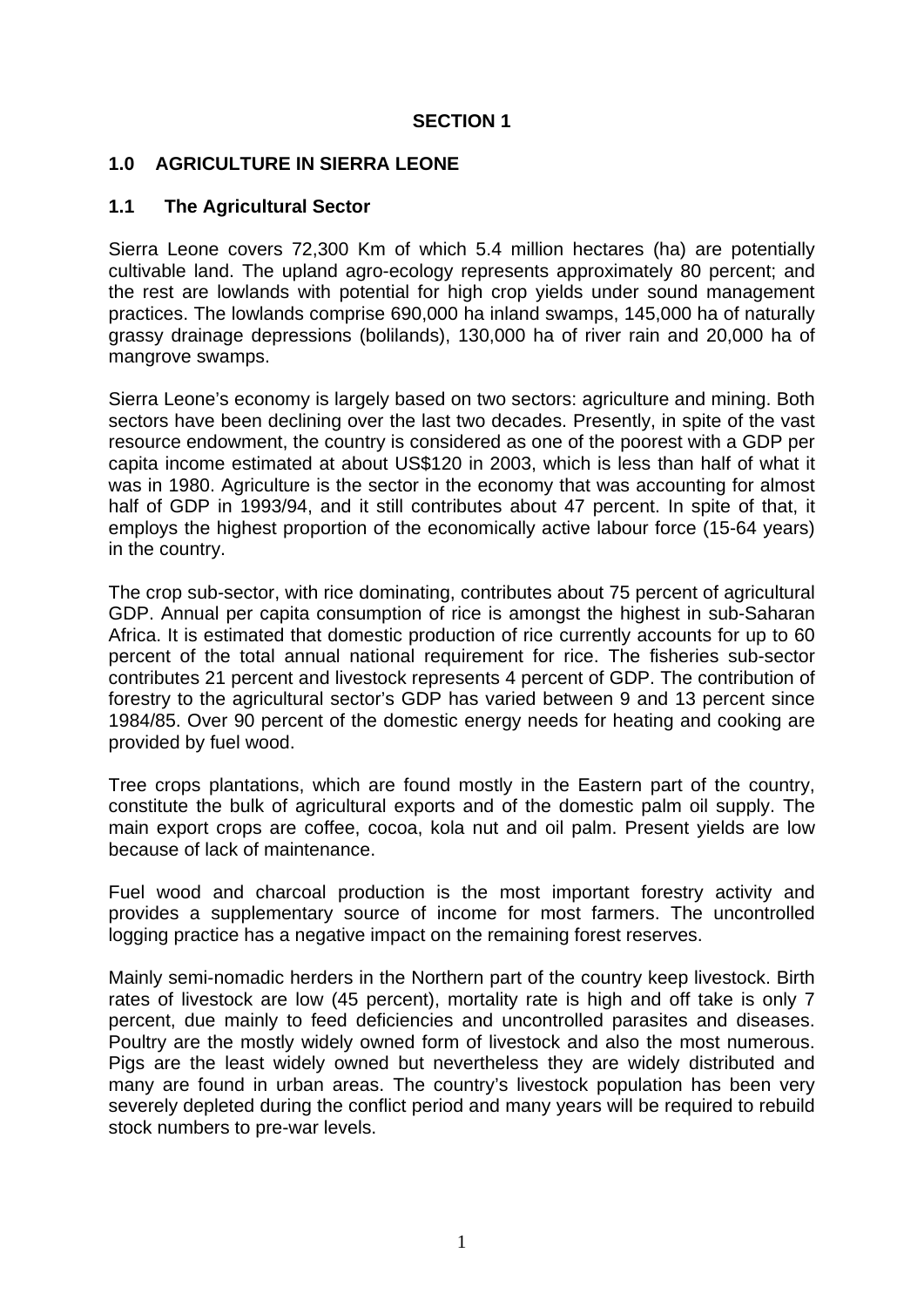Fisheries are dominated by artisanal marine capture systems, and by small-scale fishing in inland waters. Foreign fleets mainly do industrial fishing. Total catch is currently estimated at 65,000 metric tons with artisanal production accounting for up to 70 percent.

#### **1.2 Constraints and Opportunities.**

The Agricultural Sector Review (ASR) identified a number of weaknesses and constraints as well as strengths and opportunities for the development of the agricultural sector. Elements of a development strategy that might address the constraints and opportunities were also delineated.

The weaknesses and constraints the agriculture sector is faced with are as follows: increased pressures and threats to macroeconomic stability; **l**imited possibilities for expansion of annual crop area; declining soil fertility and low crop productivity; inadequate research system; poor extension service; poor and inadequate rural infrastructure and lack of agricultural finance.

The strengths and opportunities the agriculture sector has is that it has a currently favorable macroeconomic environment; high political commitment to agricultural development; the country has comparative advantage in domestic production of rice for import substitution; agricultural growth rates for economic development and poverty alleviation are not excessive; suitable agro-ecologic conditions exist; improved organization and increased empowerment of farmers and stakeholders and a limited stock of improved technologies exists.

#### **1.3 Strategy for Growth**

Despite the constraints highlighted above, the potential for agriculture sector growth is substantial in Sierra Leone, given the favourable population/Land ratio, abundant and diversified resources, and present low yields for almost all the crops (hence the potential for yield increase is great). These strategies aim at the following:

- (i) From the demand side, a growing population in Sierra Leone and neighboring countries could create demand for locally produced food, a world market for traditional exports is available with a niche for organic produce, and potential untapped demand exist outside the ECOWAS sub-region for tropical fruits and transformed products.
- (ii) Sierra Leone will have to rely on factors such as effective extension advice, research for higher yields, and the existence of an appropriate rural infrastructure.
- (iii) Environmental degradation is also a cause for concern in highly populated areas, like the Western Area, and in the mining areas of the Eastern and Southern Provinces.
- (iv) There is an urgent need to develop community-based organizations, which will form the basis of effective grassroots private sector.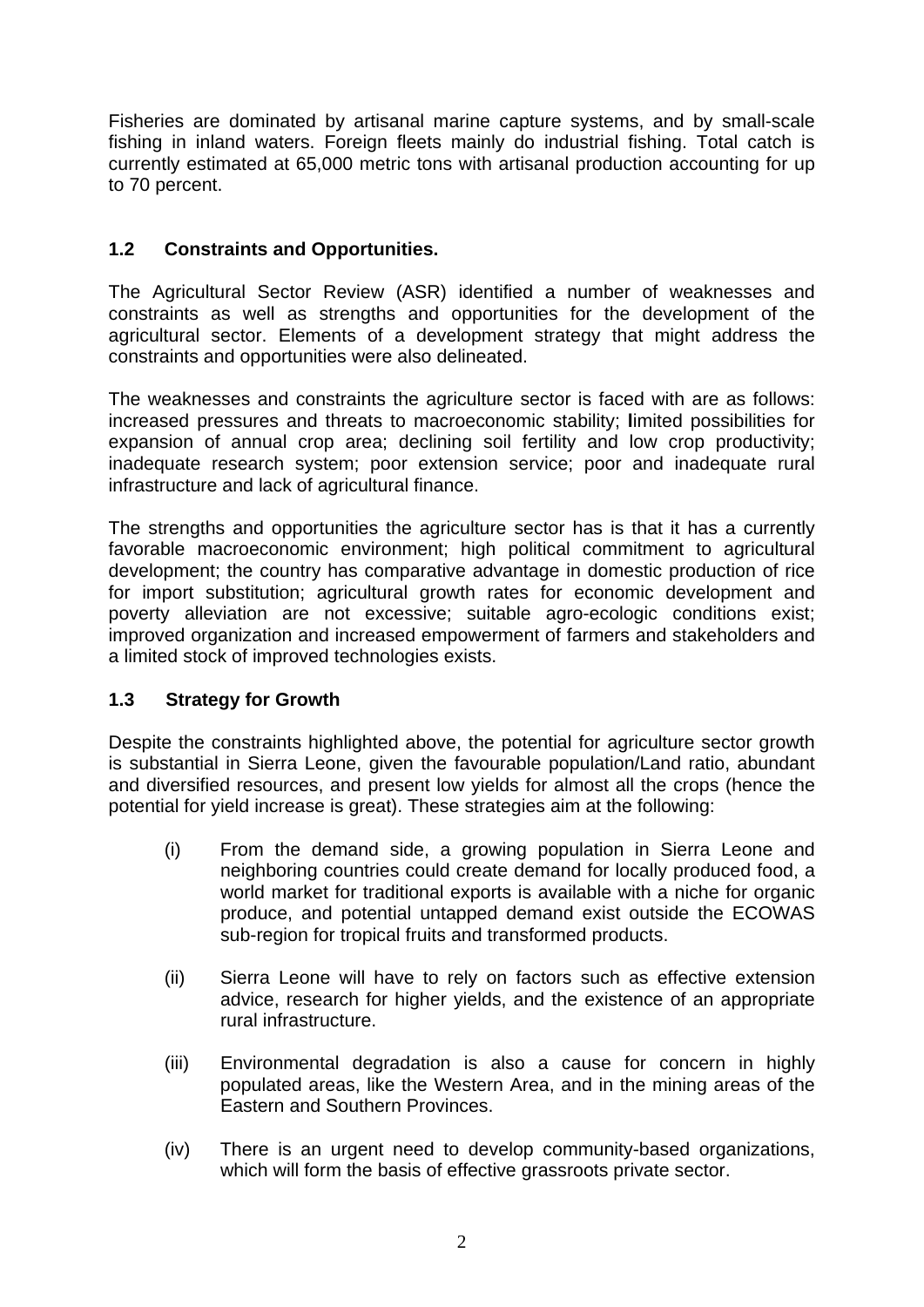In the light of the above, GOSL's draft policy statement sets out a framework for support to agriculture with the objectives of:

- a) Increased and diversified domestic production of food, with a view of achieving food security in the medium to long- term;
- b) Increased agricultural productivity, output, rural incomes and employment, while ensuring adequate protection of the environment;
- c) Balanced regional agricultural growth and equitable distribution of income;

and

d) Maximized foreign exchange earnings from agriculture.

#### **1.4 Developmental Proposals**

The development proposal aims at achieving the following: implementing a Right to Food, and Food Safety Net Programme; improving rural/village infrastructure; commercialization of agriculture and export promotion; effective provision of agricultural services; research; extension services; data collection and market information systems; rural finance; human resource development-empowering the people; expansion and diversification of crop and livestock production to ensure food security and sustainable natural resource management (Land, Forestry, and Fisheries).

#### **1.5 Setting Medium Term Priorities**

GOSL and its donor partners need to set priorities in selecting major programmes/projects for implementation in the short to medium term. One of the major programme/project selection criteria should be GOSL's priority. It is envisaged that specific projects, in context of the priorities highlighted above, will be formulated as per the following additional criteria:

Technical Feasibility and sustainability; Financial and economic sustainability and the Ability to implement the project in the context of ongoing programmes.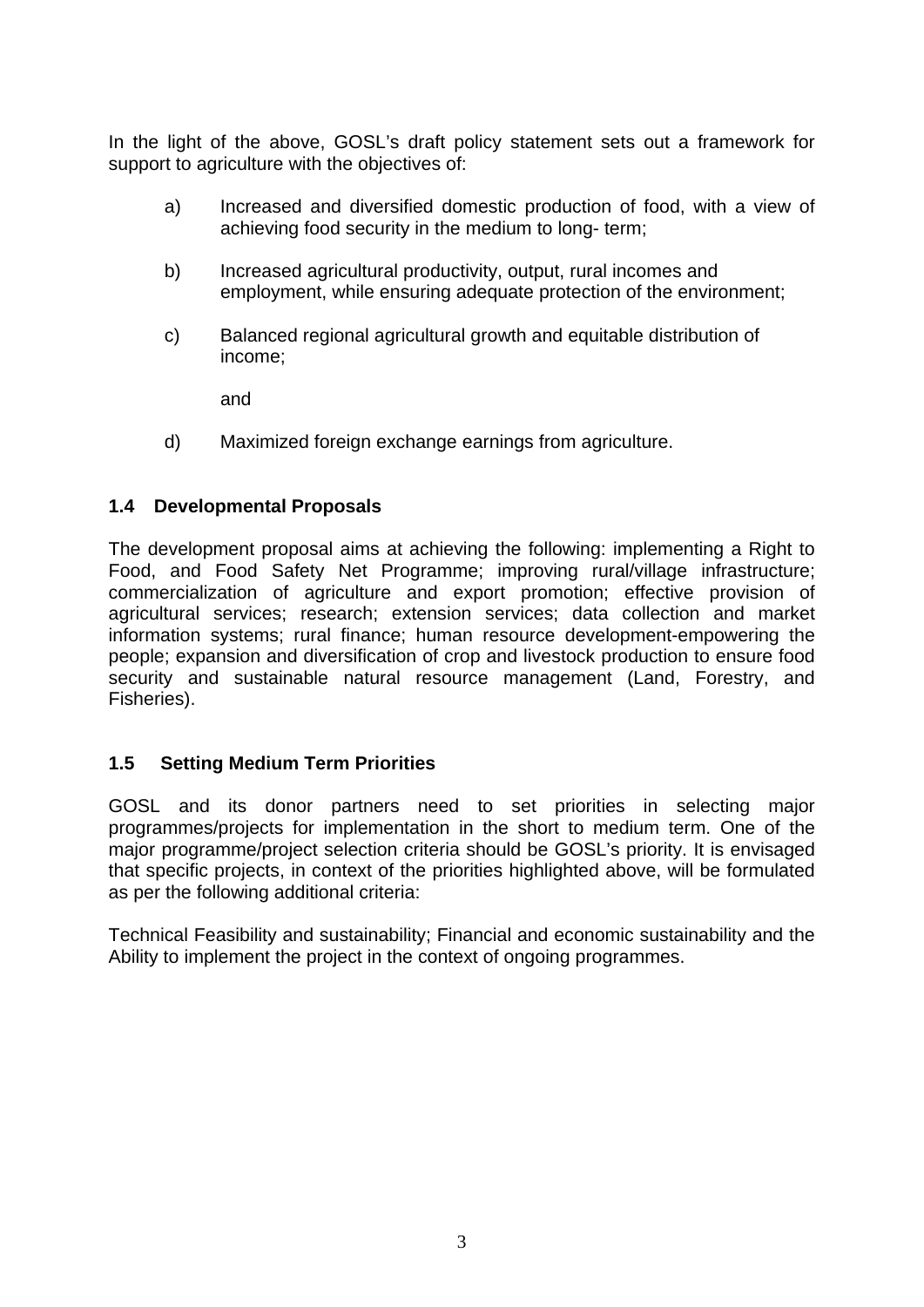#### **SECTION 2**

#### **2.0 AGRICULTURAL PRODUCTION, OWNERSHIP AND ASSETS IN SIERRA LEONE**

#### **2.1 Data Source and Analysis**

The data collected in the 2004 population and housing census was analysed using different variables and their measurements as was asked in the questionnaire.

#### *2.1.1 Variables and their Measurement*

#### **2.1.1.1 Economic Activities**

The agricultural, manufacturing and mining and services are the major economic activities pursued by the people of Sierra Leone. Of these, majority of the labour force are in agriculture. The agricultural sector is, however, further divided into the crop, livestock, fishery and forestry sub-sectors. To this end the report analyzed the level of involvement of household members in these sub-sectors.

The variable measured the size and activity rates of the labor force by industry i.e. the activity of the establishment or enterprise in which the household is engaged in by type of activity and status. Considering the international standard of those in the active labour force, the age cut off for the analysis is between 15-64 years. Since this chapter is on agriculture, only agricultural activities were identified for discussion. Information on employment status and operation of farms as well as livestock, poultry, hunting, forestry and fishing were also obtained and disaggregated by sex.

#### **2.1.1.2 Number of Farm Families Cultivating Various Food and Cash Crops**

This variable measured the number of farm families cultivating each of the seven food crops-upland rice, swamp rice, cassava, sweet potatoes, maize, ground-nut and vegetable- and four cash crops- cocoa, coffee, citrus and oil palm. Upland and Swamp rice were grouped as one for analysis because the 10% analysis recorded zero for swamp rice cultivation for some districts which in reality is incorrect. Either the respondents did not quite differentiate between these two production systems or the enumerators may have entered the responses wrongly. Percentages were used to present and discuss the results.

#### **2.1.1.3 Acreage Cultivated to Various Food and Cash Crops**

The area cultivated under each of the crops was recorded in acres and later converted to hectares by dividing by 2.5. The average areas as well as percentages of areas cultivated per crop were calculated.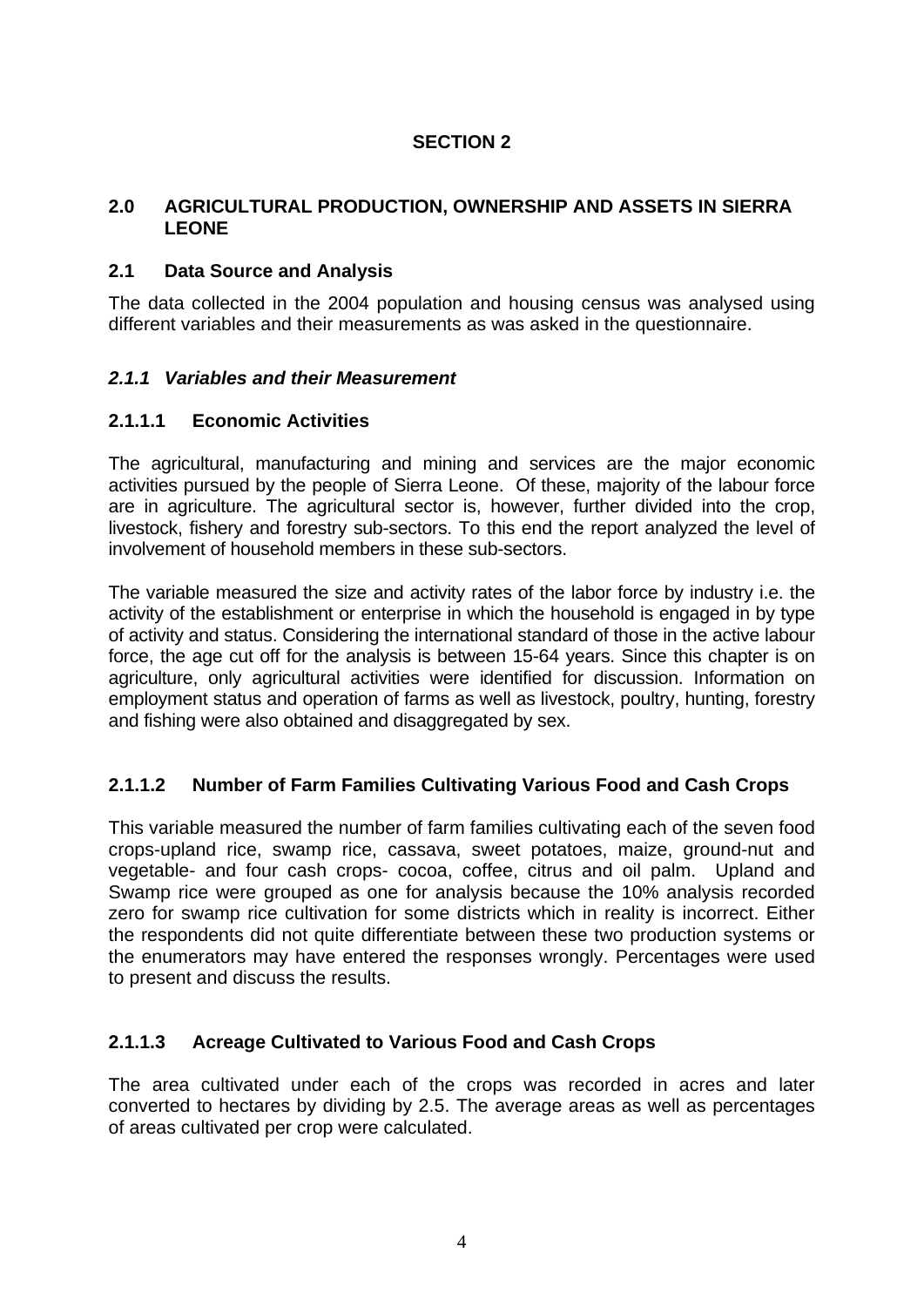#### **2.1.1.4 Number of Livestock Reared by Farm Families**

Livestock in the Census comprise cattle, sheep, goats, chicken, ducks and pigs. The number of each of this livestock owned by farm families was recorded. However, sheep and goats were grouped together as one. This is because either the respondents did not differentiate or understand the difference between sheep and goat or the wrong entries were made by the enumerators during field work. The average number of herds was calculated and percent contribution to the total national herd.

#### **2.1.1.5 Access to Agricultural Production Resources**

Farm families were asked to indicate whether they had access to agricultural production facilities- power-tillers, tractors, drying floors, stores, rice mills and threshers. Responses were converted to percentages for discussion.

#### **2.1.1.6 Ownership of Household Assets**

Household members were asked whether they owned basic household assets such as television, radio, vehicle, bicycle, motor bikes, land phone and mobile phone and to indicate the number owned. Like access to agricultural production resources, responses were converted to percentages.

Data analysis was done at the national, regional and district levels. Tables, graphs and pie charts were use to present the data.

#### **2.2 RESULTS**

#### *2.2.1* **Economic Activities**

Twenty-one economic activities were reported for the 2004 population and housing census but six activities were recorded for agriculture. The twenty-one economic activities ranged from agriculture, to mining, manufacturing, construction, trade/repair and services. A total of 1,724,844 people were engaged in these activities. Of these, 1,144,439 (66.4 %) were in agriculture, followed by trade/repair and community services. The above data confirms the assertion that Sierra Leone is an agrarian economy, with the majority of the labour found in the agriculture sector.

Table 1 below depicts that of the 1,144,439 people involved in agricultural activities in Sierra Leone, 1,082,834 (94.6%) owned or operate a crop farm, 46042 (4.0 %) are involved in fishing activities, 6850 (0.6%) keep livestock, 5882 (0.5%) were in forestry, 1689 (0.1%) in poultry production while 1142 are engaged in hunting. From the above, it can be concluded that crop farming is the most common activity engaged in by farmers in the country. Very few people (less than 5%) are engaged in livestock, poultry, hunting, forestry and fishing.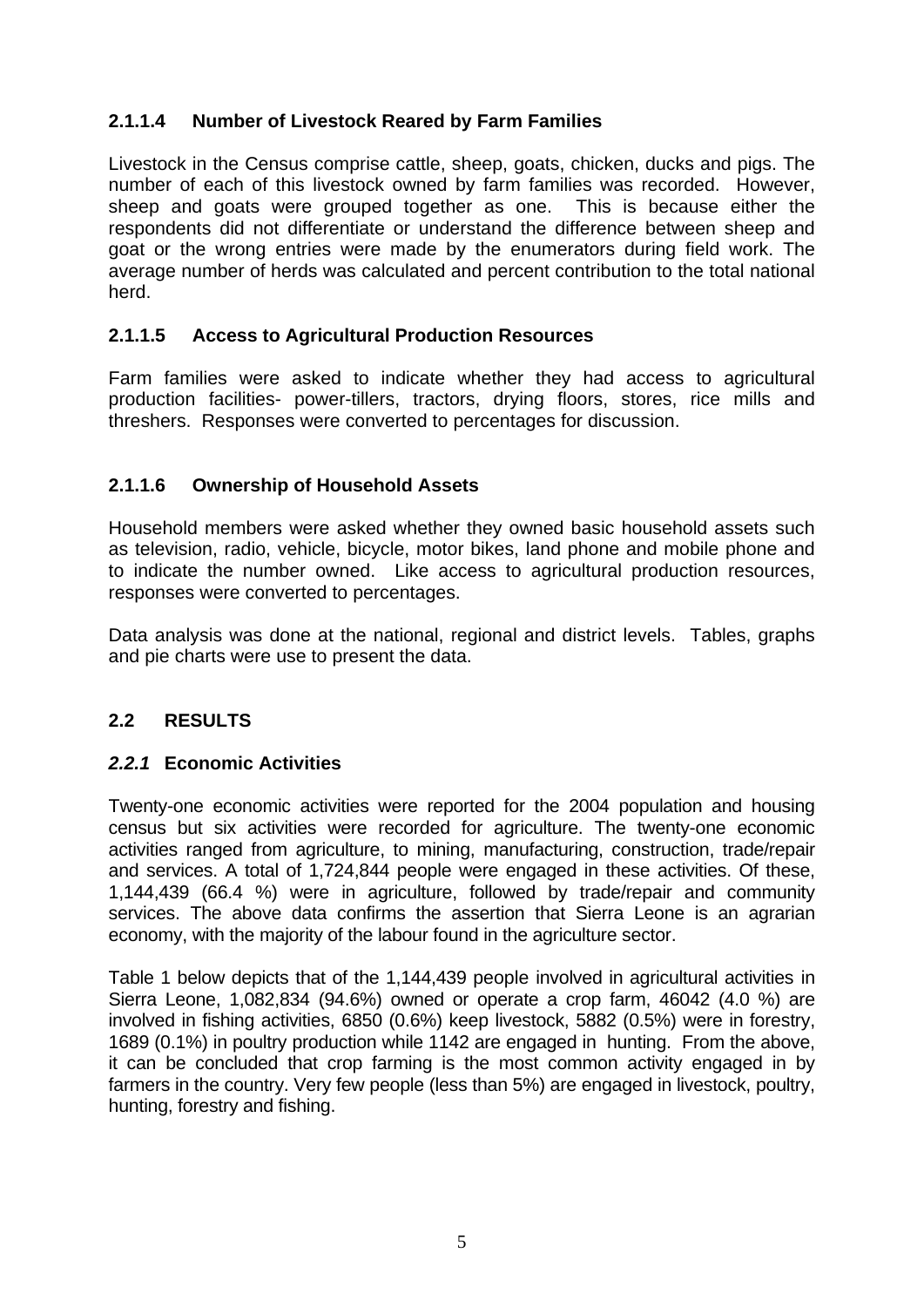| <b>Activity</b> |             | <b>Economically Active</b><br><b>Population by Sex</b> |              | <b>Percentage by Sex</b> |                                |                      |  |  |  |
|-----------------|-------------|--------------------------------------------------------|--------------|--------------------------|--------------------------------|----------------------|--|--|--|
|                 | <b>Male</b> | Female                                                 | <b>Total</b> | % Male                   | $\frac{9}{6}$<br><b>Female</b> | $\%$<br><b>Total</b> |  |  |  |
| Crop Farming    | 508421      | 574413                                                 | 1082834      | 47.0                     | 53.0                           | 94.6                 |  |  |  |
| Livestock       | 3637        | 3213                                                   | 6850         | 53.1                     | 46.9                           | 0.6                  |  |  |  |
| Poultry         | 806         | 883                                                    | 1689         | 47.7                     | 52.3                           | 0.1                  |  |  |  |
| Hunting         | 699         | 443                                                    | 1142         | 61.2                     | 38.8                           | 0.1                  |  |  |  |
| Forestry        | 3849        | 2033                                                   | 5882         | 65.4                     | 34.6                           | 0.5                  |  |  |  |
| Fishing         | 29832       | 16210                                                  | 46042        | 64.8                     | 35.2                           | 4.0                  |  |  |  |
|                 | 547244      | 597195                                                 | 1144439      | 47.8                     | 52.2                           | 100.0                |  |  |  |

| Table 1: Sierra Leone's Agriculturally Active Population by Gender |  |  |  |  |  |  |
|--------------------------------------------------------------------|--|--|--|--|--|--|
|--------------------------------------------------------------------|--|--|--|--|--|--|

*Source: SSL, Population and Housing Census 2004* 

The analysis was taken further by determining which household members were responsible for each of these specific activities in relation to their employment status (See Table 2 below). The analysis shows that household members of all employment categories are involved in agriculture. This is particularly so for the crop sub-sector, where the majority (between 73-97%) of the household members whether employed, self employed, unpaid farm workers, looking for work, not working and not looking for work, household workers, students and the retired are engaged in crop farming. Paid employees are probably those employed by the Ministry of Agriculture and agriculture related Non-Governmental Organizations, while the self employed, unpaid farm workers and retired persons are made up of subsistence farmers.

**Table 2: Percentage Distribution of Economic Activity by Employment Status in Sierra Leone**

|                 | <b>EMPLOYMENT STATUS</b> |                                |                                               |                                |                                                    |                          |                |                |               |  |  |  |  |
|-----------------|--------------------------|--------------------------------|-----------------------------------------------|--------------------------------|----------------------------------------------------|--------------------------|----------------|----------------|---------------|--|--|--|--|
| <b>Activity</b> | Paid<br><b>Employee</b>  | <b>Self</b><br><b>Employed</b> | <b>Unpaid</b><br><b>Earm</b><br><b>Worker</b> | Looking<br>for.<br><b>Work</b> | <b>Not</b><br><b>Working</b><br><b>Not</b><br>Look | <b>HH</b><br><b>Work</b> | <b>Student</b> | <b>Retired</b> | <b>Others</b> |  |  |  |  |
| Crop Farming    | 72.6                     | 94.4                           | 96.8                                          | 93.2                           | 92.3                                               | 95.8                     | 92.9           | 80.0           | 92.3          |  |  |  |  |
| Livestock       | 3.8                      | 0.5                            | 0.5                                           | 0.5                            | 1.2                                                | 0.9                      | 1.0            | 1.8            | 2.4           |  |  |  |  |
| <b>Poultry</b>  | 1.6                      | 0.1                            | 0.2                                           | 1.2                            | 1.0                                                | 0.3                      | 0.0            | 0.0            | 0.8           |  |  |  |  |
| Hunting         | 1.2                      | 0.1                            | 0.1                                           | 0.5                            | 0.9                                                | 0.1                      | 1.6            | 1.8            | 0.4           |  |  |  |  |
| Forestry        | 5.9                      | 0.5                            | 0.3                                           | 0.7                            | 2.1                                                | 0.3                      | 0.8            | 7.3            | 0.8           |  |  |  |  |
| Fishing         | 14.8                     | 4.4                            | 2.1                                           | 3.8                            | 2.6                                                | 2.5                      | 3.7            | 9.1            | 3.3           |  |  |  |  |
|                 | 100.0                    | 100.0                          | 100.0                                         | 100.0                          | 100.0                                              | 100.0                    | 100.0          | 100.0          | 100.0         |  |  |  |  |

*Source: SSL, Population and Housing Census 2004* 

#### **2.2.1.1 Economic Activity by Gender in Sierra Leone**

A gender division of labour for agricultural activities and enterprises exist in Sierra Leone. This division, however, varies from place to place and from culture to culture. Crop farming, backyard poultry (chicken and ducks), fish processing and marketing and gathering of fuel wood, vegetables, herbs, fruits and nuts from forests are mostly dominated by females, while cattle, small ruminants (goat and sheep), hunting and logging for timber, fuel wood and charcoal are the preserve of males. These gender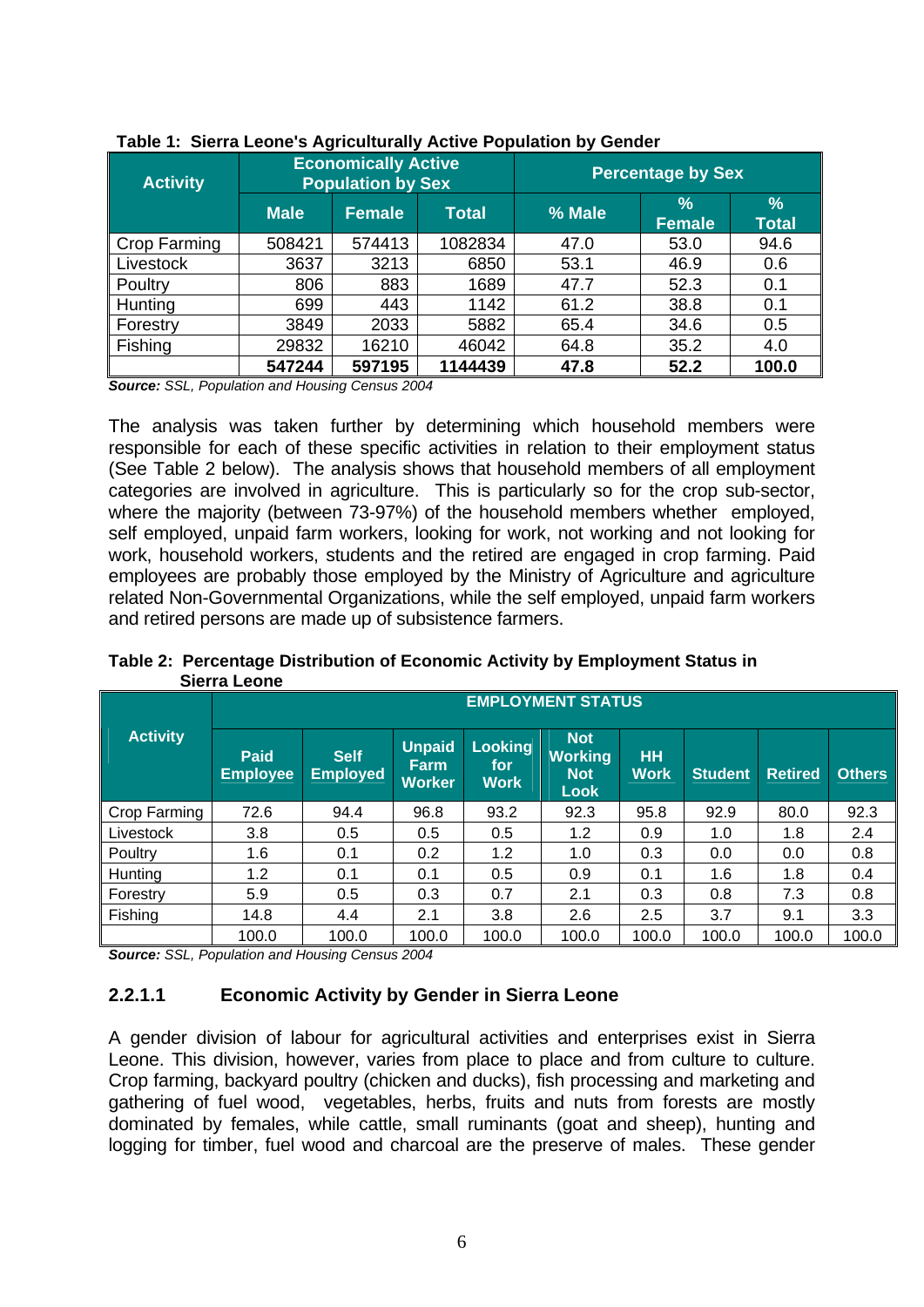roles are, however, reported to be changing as a result of social, economic, technological and political factors.

Given the above, the data was disaggregated by sex with a view to substantiate or refute the above claims. As shown in Figure 1 below, overall more women (52.2 %) than men (47.8 %) were involved in agriculture. This tends to agree with the notion that agriculture is a female dominated activity. Specifically, women dominated the crop (53.0 %) and poultry sub-sectors (52.3 %), while the men dominated the livestock (53.1%), hunting (61.2 %), forestry (65.4%) and fishery sub-sectors (64.8%). Even though women are the major fish processors and gatherers of fuel wood, fruits, vegetables, nuts and herbs from forests, these activities may not have been properly captured in the census, hence women's low participation in forestry and fishing and their overall. Increased migration of skilled and semi-skilled male labour from agriculture to nonagriculture related jobs, rural to urban migration and the war which greatly decimated the male population, and increased disability among males are likely factors for the increased participation of women, especially in the crop sub-sector.



**Figure 1: Percentage distribution of agricultural activities by gender** 

Regional analysis also reveals similar pattern of gender division of responsibility for crop farming and poultry in which women dominated. However, more women in the Eastern and Southern Provinces, unlike their counterparts in the Northern Province and Western Area, were involved in the livestock and poultry sub-sectors than men. Hunting (78.4 %, 62.1 %, 58.5 %, 58.8 %), forestry (81.2 %, 59.3 %, 67.1 %, 63.3 %) and fishing (77.0 %, 60.9 %, 62.7 %, 68.3 %) activities in the regions are associated mainly with males (See annexes 8.2.1d, 8.2.1e, 8.2.1f and 8.2.1g).

District level analysis show that women dominated crop farming in Bombali, Kambia, Koinadugu, Port Loko, Tonkolili, Bo, Bonthe and Moyamba Districts and Western Area compared to their male counterparts. For livestock, Kailahun, Kenema, Port Loko, Bo, Bonthe and Pujehun had more women involved in this sector than men. Women in Kailahun, Kenema, Bombali, Kambia, Koinadugu, Portloko, Tonkolili, Bo, Bonthe and Pujehun participated more in the poultry sub-sector compared to men. Except for Bombali District, in which women slightly dominate in forestry, livestock,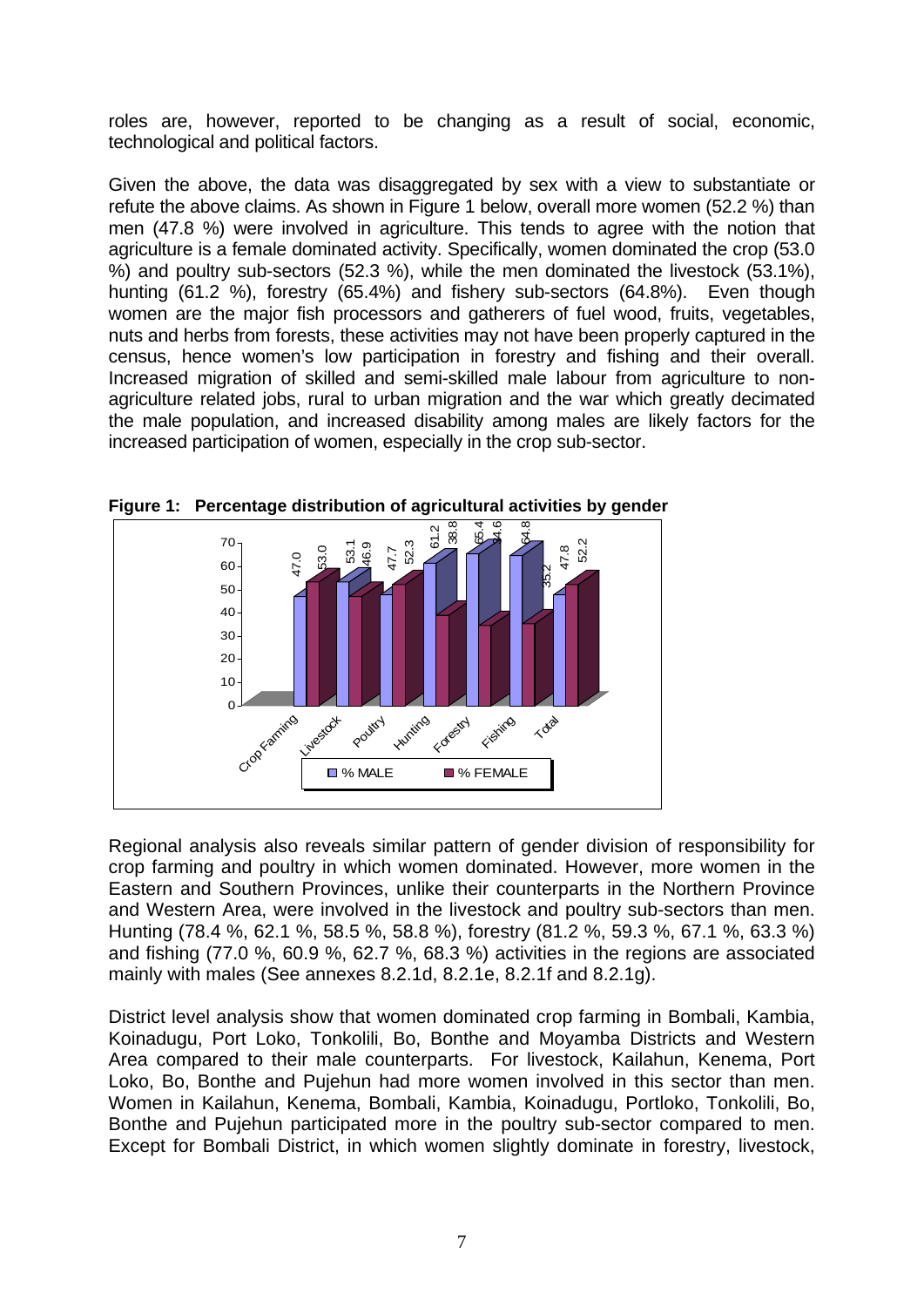hunting and fishing remain male-dominated enterprises across districts (See annex 8.2.1k).

#### **2.2.2 Distribution of Agricultural Activities by Status and Gender in Sierra Leone**

The labour sector in Sierra Leone has been described as a male dominated sector in which males dominate the paid and self-employed sectors, while women dominate the unpaid family and household labour sectors. Exclusion of women's work in national accounts, low share of women in non-agricultural sector, low wages for women, gender unfriendly workplaces and low prospects for promotion and career developments and women's low educational levels have all been advanced for women's low participation in formal and paid employment.

Data on the distribution of agricultural activities by status and gender confirms the above observations given the high proportion of males that fall in the employed and self employed categories. For all the sub-sectors, more women than men accounted for the unpaid farm and household workers.

For crop farming specifically, 70.1 % of males and 29.9 % females are paid employees (see Figure 2 below). Amongst those that are self employed, 50.9 % were males and 49.1 % females. On the contrary, the result shows that 60.5 % of the females are unpaid farm workers compared to 39.5 % for males. Males are more likely to be available for work or looking for work than females given their less domestic and childcare responsibilities. This observation was further substantiated by the result, which revealed that 67.4 % of men involved in crop farming were those looking for work. The corresponding figure for women is 32.6%.

Whilst the male proportion declined for household work, more females engaged themselves in household work in agricultural dominated zones (86.5 %). Male students and retired people worked mainly in the crop sub-sector. Specifically, 59.3 % of the male students were actively involved in crop farming than their female counterparts (40.7 %). Of the retired people actively involved in crop farming, over 50 % were males and 45.5 % females.



#### **Figure 2: Percentage distribution of crop farming by status and gender**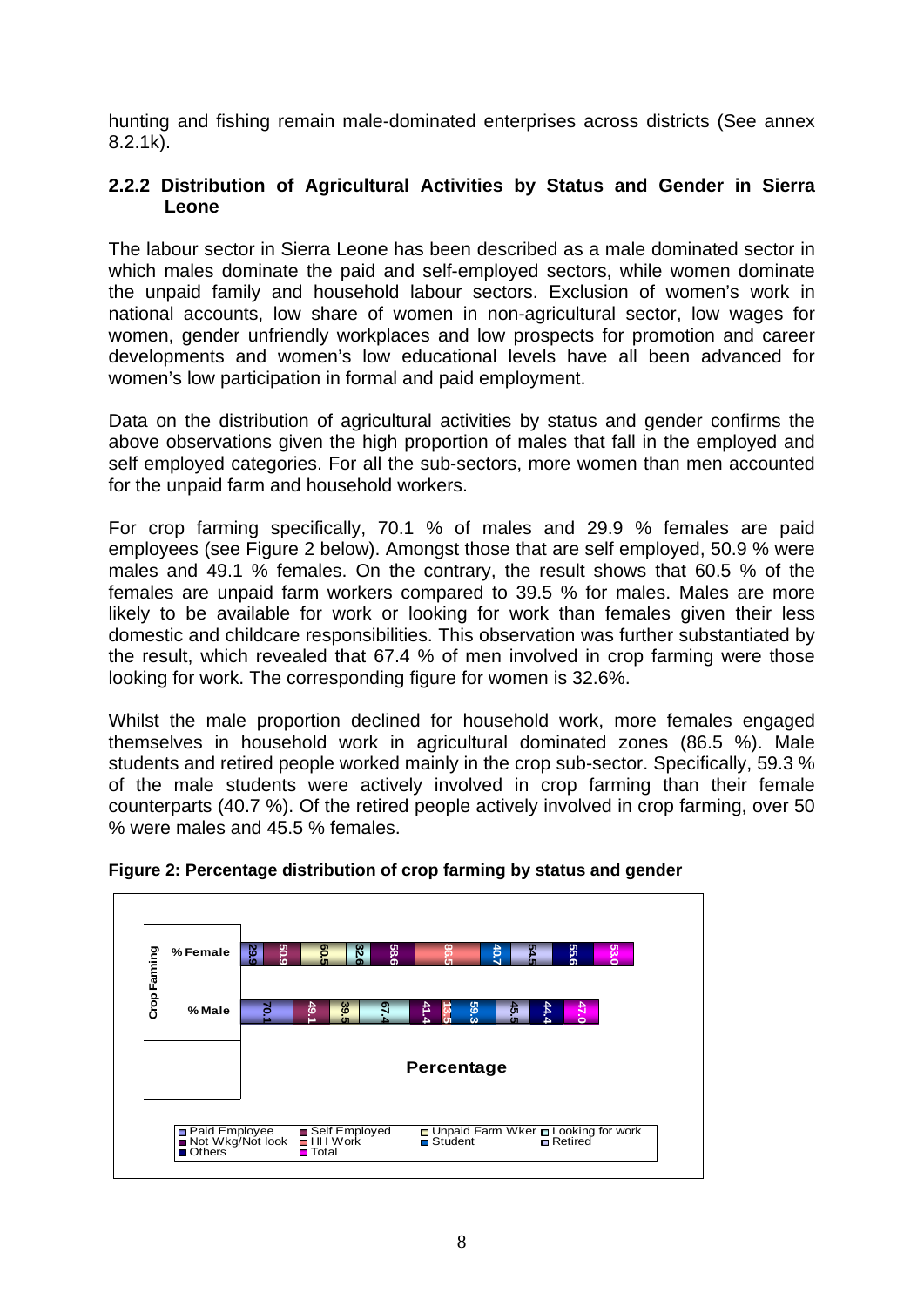The livestock industry in Sierra Leone has a lot of untapped potential. Before the civil war in 1991, livestock contributed about 2.7 percent to the GDP. Thus livestock was an important sector in the economy of the country. However, the sector is at lowest ebb after the war that affected every part of the country and resulted in near total decimation of the country's livestock population.

Livestock farming is very common in the North (Bombali and Koinadugu districts) and North-East (Kono district) of the country and few niches in the south of the country. These areas have natural vegetations of extensive grasslands, interspersed with leguminous weeds and a relatively lower population density and a less humid climate that make these areas ideal for livestock rearing.

Besides the destruction of livestock populations due to the war, the commercial rearing and processing of facilities were abandoned and most of them are in a state of disused. Commercial pig and poultry was abandoned as the war progressed. Consequently the livestock industry is in poor state and will require major financial support in order to get it back to its feet. In addition to the war, the sector has suffered from low priority for investment, poor institutional framework and inadequate cadres at both technical and professional staff levels to provide the requisite support to the industry.

A gender division of responsibility exists in the livestock industry. In many femaleheaded households, a small ruminant rearing is the main economic activity, while men are mainly responsible for cattle management. Despite this, like in crop farming, men tend to dominate the sector as paid workers compared to women.

The data illustrated below in Figure 3 shows that, like crop farming, there were more paid (71.0%) and self employed (53.2 %) males in the livestock industry than females (29.0 % and 46.8 %, respectively). Quite contrary to that, 54.3 % of the population that are unpaid farm workers are females. Females also dominated the other employment status of those looking for work and not looking for work, household work, students and the retired. The above data thus reaffirm the above assertion of male dominance in paid employment for the sector.



**Figure 3: Percentage distribution of livestock farmers by status and gender**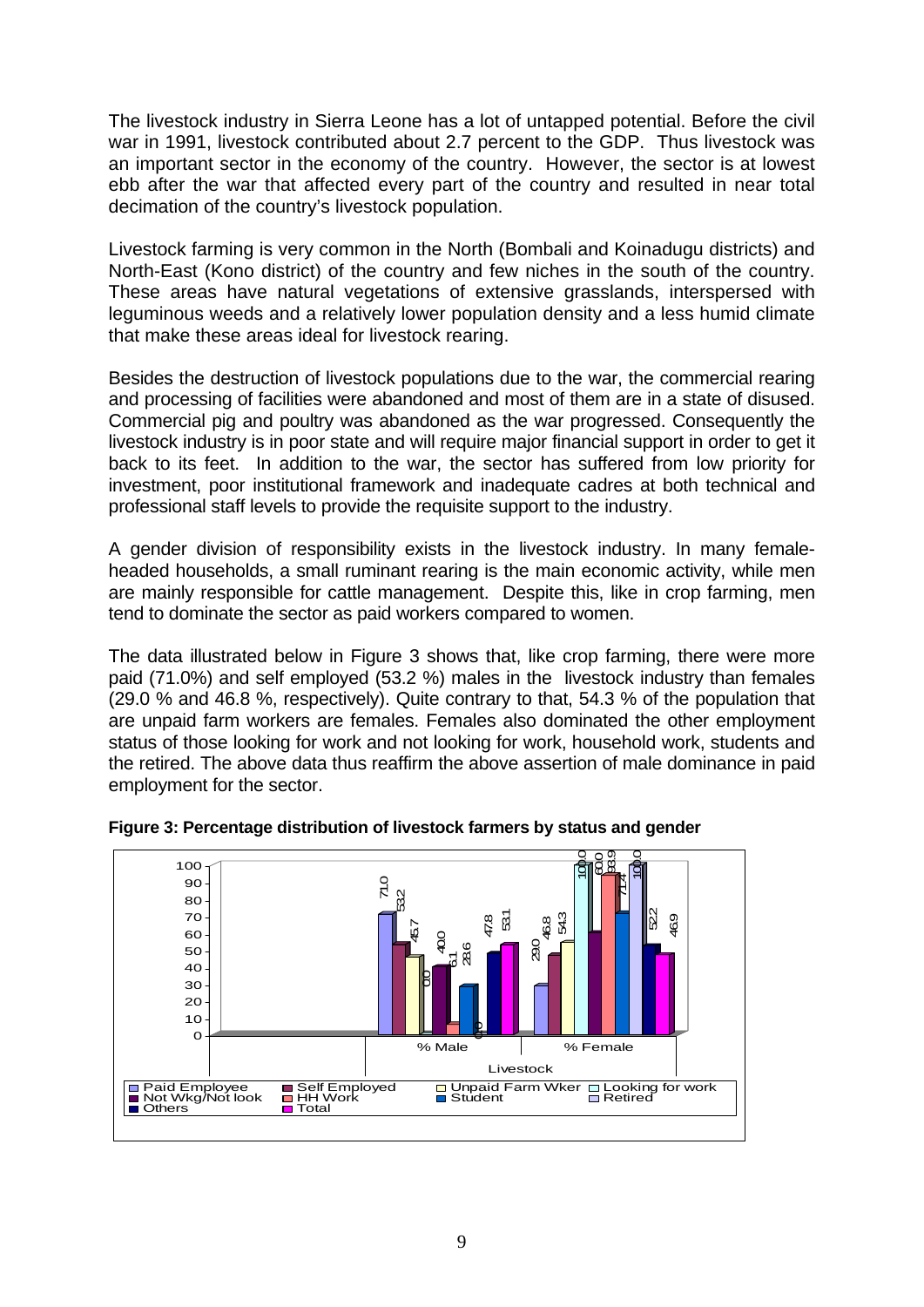Poultry is generally viewed as a woman's enterprise in Sierra Leone. The result in Figure 4 show that 52.3 % of the population involved in poultry are females, who domesticate local chickens and ducks at the backyard largely for food, with a few oriented towards commercial purposes. The remaining national share of 47.1 % poultry activities manned by males is largely for commercial purposes. Only male paid employees and those males looking for work (74.5 % and 57.1 %, respectively) out-numbered those of the females.





The sub-sectors of hunting (61.2%), forestry (85.6 %) and fishing (64.8%), according to the data in Figures 5, 6, and 7 below are all dominated by males. According to employment status, except for household work, which was accounted for largely by females, all the other economic status categories were dominated by males.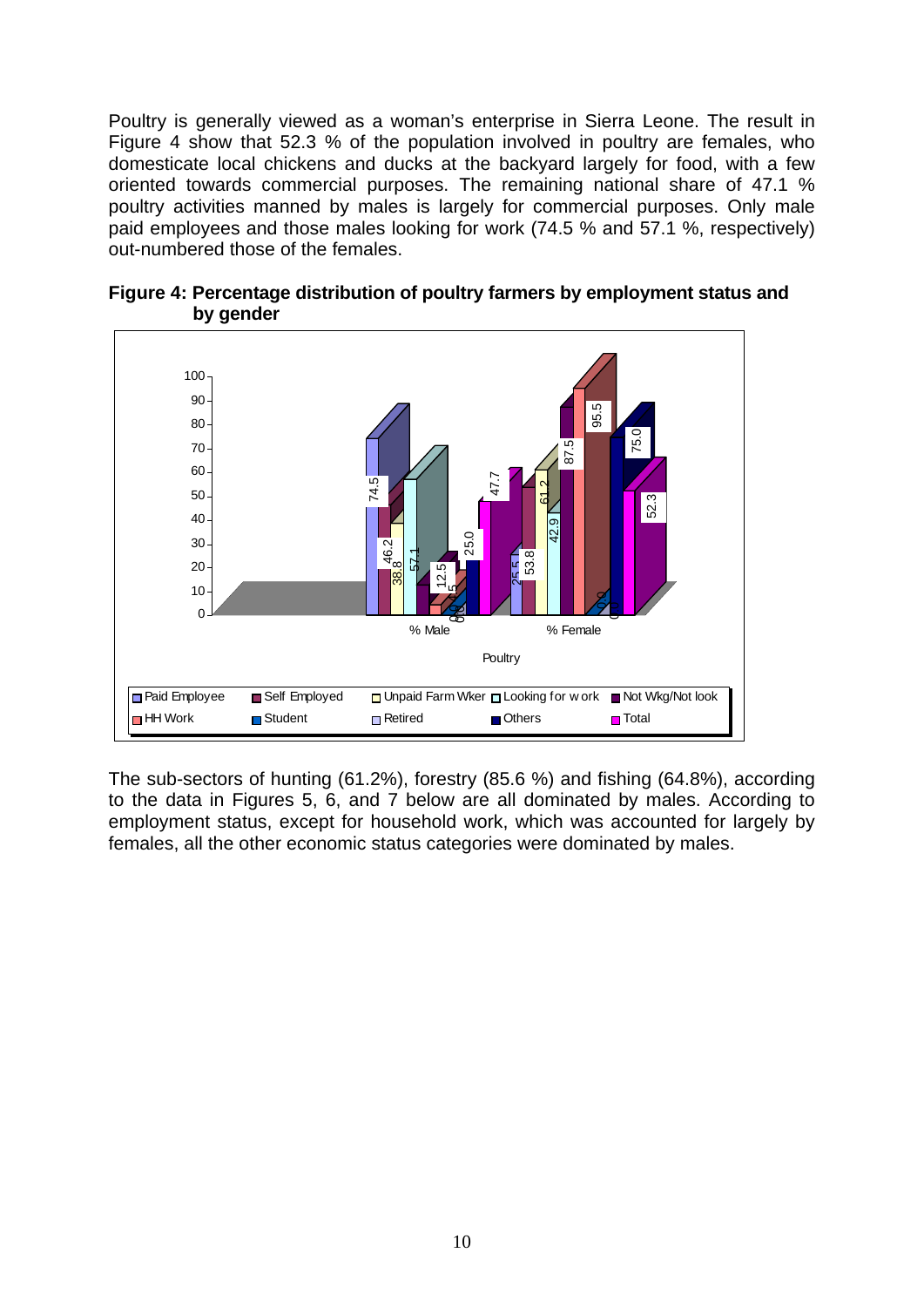

**Figure 5**: **Percentage Distribution of hunting activity by status and by gender in Sierra Leone**

#### **Figure 6: Percentage Distribution of forestry Activities status and by gender in Sierra Leone**



*Source: SSL, Population and Housing Census 2004*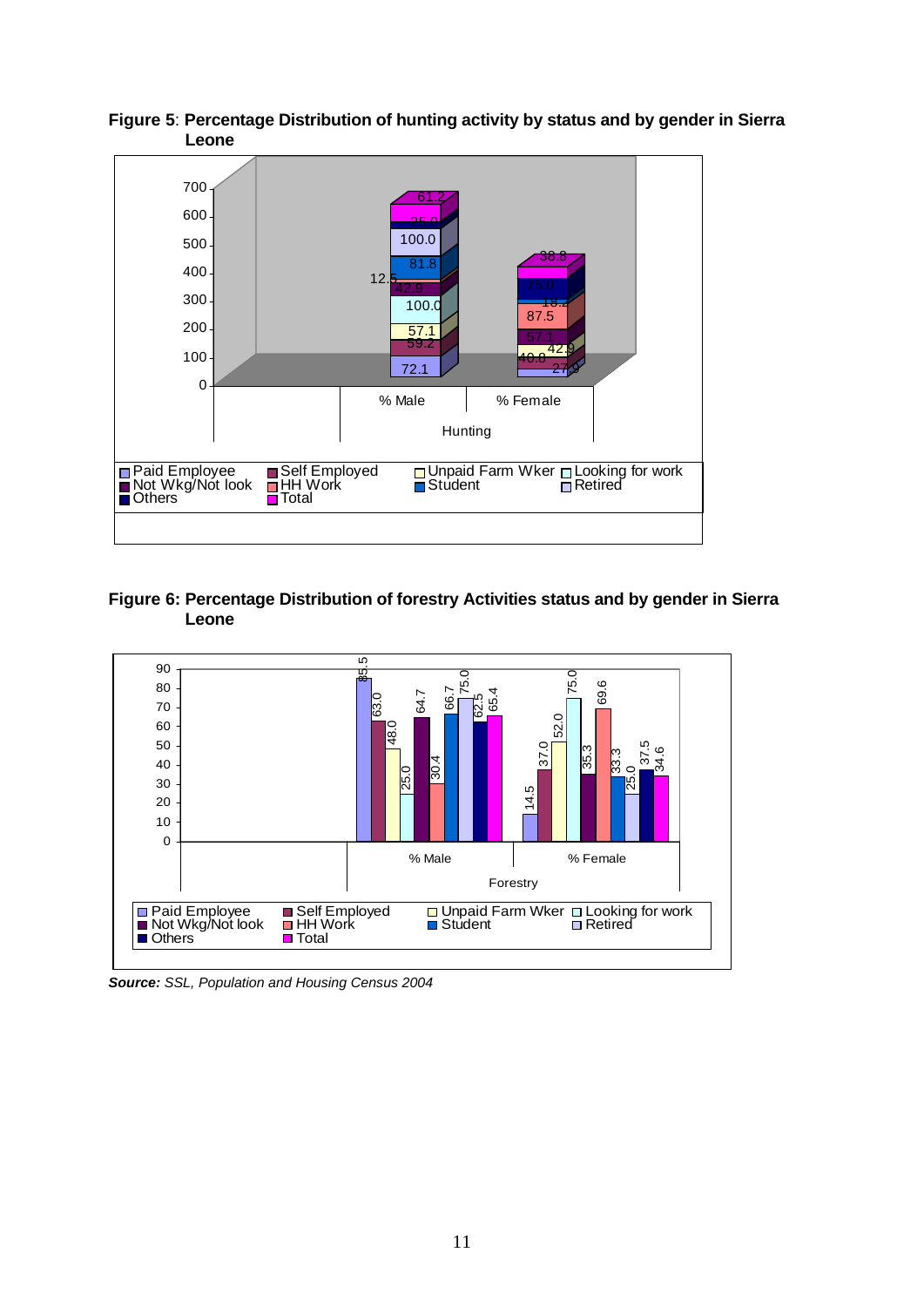#### **Figure7: Percentage Distribution of people involved in fishing by Employment status and by gender in Sierra Leone**



 *Source: SSL, Population and Housing Census 2004* 

#### **2.2.2.1 Economic activity by Status and Gender in the Regions and Districts**

Across the regions, except for the Eastern region in which males (50.9 %) dominate cropping activities, more females than males participated in this sub sector in the Northern (55.7 %), Western (52.2 %) and the Southern (52.7 %) regions.

Despite the generally high female participation across regions, Annexes (8.2.1d- g) indicates that more males than females dominated the paid categories. Males dominated the self-employed in the Eastern (53.5 %) and Southern (51.2 %) regions while the females were in the majority in the Northern region (53.3 %) and Western Areas (53.0 %). The unpaid farm work and household workers were largely females across regions, while there were more male than female students and the retired in crop farming.

Analysis of livestock activities by status and gender in the regions showed although poultry production is dominated by females, in all the regions there are more paid male employees than females. Except for the Western Area, there were more selfemployed females than males in the Eastern (55.5 %), Northern (63.3%) and Southern (57.6 %) Provinces. Women also dominated the other employment categories of unpaid farm and farm workers, students and the retired.

In hunting, forestry and fishing activities across the regions, males dominated the paid, self-employed, student and the retired categories whilst females dominated the category of household workers, unpaid farm worker.

As in the regions, males dominated the paid, self-employed, student and the retired categories whilst females dominated the categories of household workers and unpaid farm worker in almost all the districts.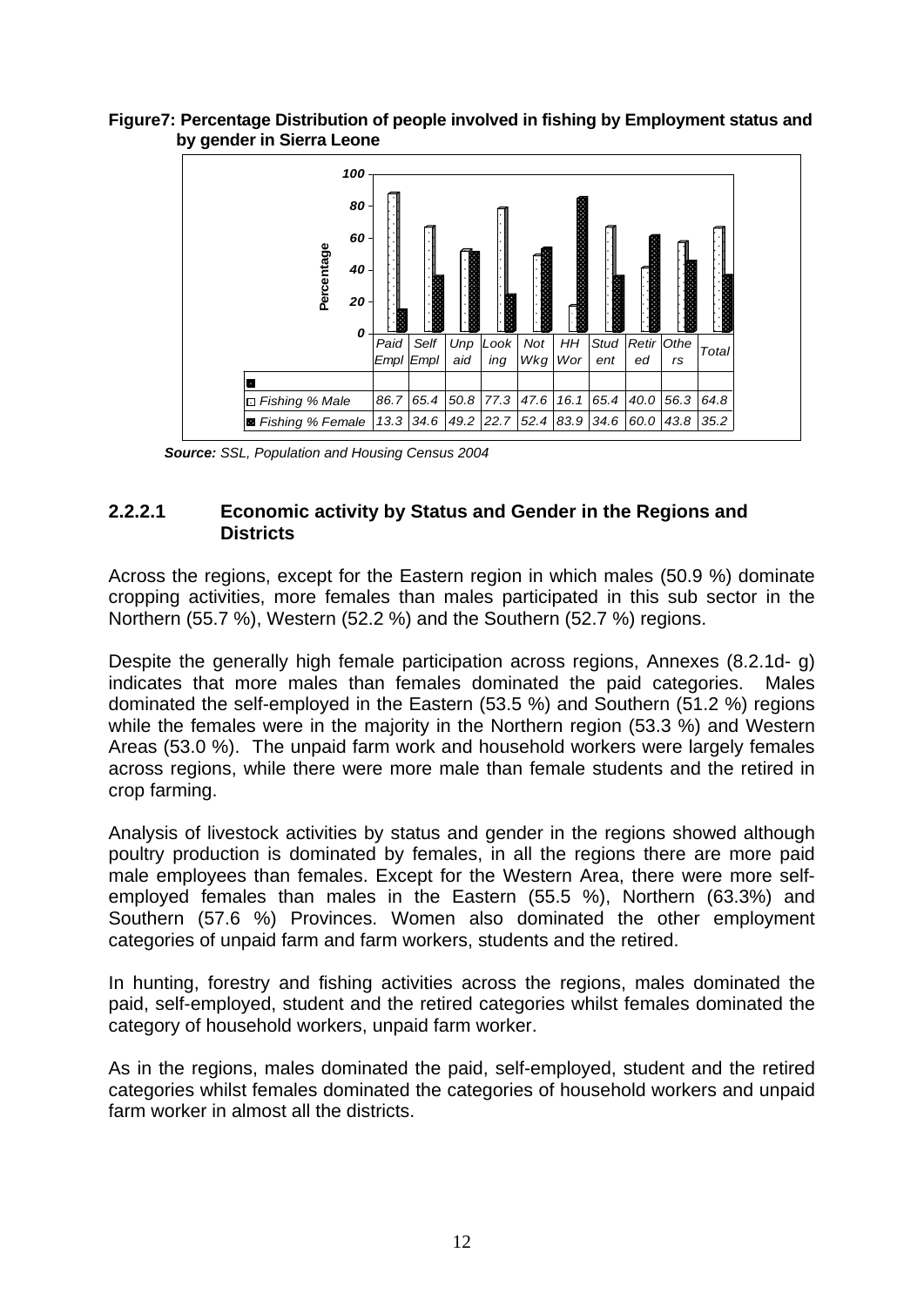#### **SECTION 3**

#### **3.0 CROPPING ACTIVITIES AND ACREAGE CULTIVATED UNDER VARIOUS FOOD AND CASH CROPS IN SIERRA LEONE.**

#### **3.1 Number of Farm Families**

Table 3 below gives percent distribution of farm families by region and district. The table depicts that there are 729,440 farming households in Sierra Leone out of a total of 819,845 normal households. Farming households constitute about 89 percent of households in the country. From the above data, it can be concluded that the population of Sierra Leone is predominantly made up of farmers.

On a regional basis, slightly over a third (32.8%) of these farm families are from the Northern province, followed by the Eastern (25.9%) and Southern (22.9%) and Western (18.4%) regions.

The data shows that, Western Area Urban (14.3 %), Bo (9.5%), Kenema (9.4%), Kailahun (8.8%), Port Loko (8.2%), Kono (7.7%) and Bombali (7.4%) accounted for most of these farm families. The relatively high percentage of farm families reported in the Western Area is surprising. It may be that respondents could not differentiate between backyard and or street gardening (which most people in Greater Freetown engage in) and farming.

| <b>LOCALITY</b>        | <b>FARMING</b>    | %    |  |  |
|------------------------|-------------------|------|--|--|
|                        | <b>HOUSEHOLDS</b> |      |  |  |
| <b>NATIONAL</b>        | 729440            | 100  |  |  |
| <b>EASTERN REGION</b>  | 188656            | 25.9 |  |  |
| Kailahun               | 63942             | 8.8  |  |  |
| Kenema                 | 68465             | 9.4  |  |  |
| Kono                   | 56249             | 7.7  |  |  |
| <b>NORTHERN REGION</b> | 239182            | 32.8 |  |  |
| Bombali                | 54102             | 7.4  |  |  |
| Kambia                 | 35099             | 4.8  |  |  |
| Koinadugu              | 41259             | 5.7  |  |  |
| Port Loko              | 59844             | 8.2  |  |  |
| Tonkolili              | 48878             | 6.7  |  |  |
| <b>SOUTHERN REGION</b> | 167227            | 22.9 |  |  |
| Bo                     | 69158             | 9.5  |  |  |
| <b>Bonthe</b>          | 22672             | 3.1  |  |  |
| Moyamba                | 40238             | 5.5  |  |  |
| Pujehun                | 35159             | 4.8  |  |  |
| <b>WESTERN AREA</b>    | 134375            | 18.4 |  |  |
| Western Area Rural     | 27090             | 3.7  |  |  |
| Western Area Urban     | 107285            | 14.7 |  |  |

#### **Table 3: Percent distribution of farm families by region and district in Sierra Leone**

*Source: SSL, Population and Housing Census 2004*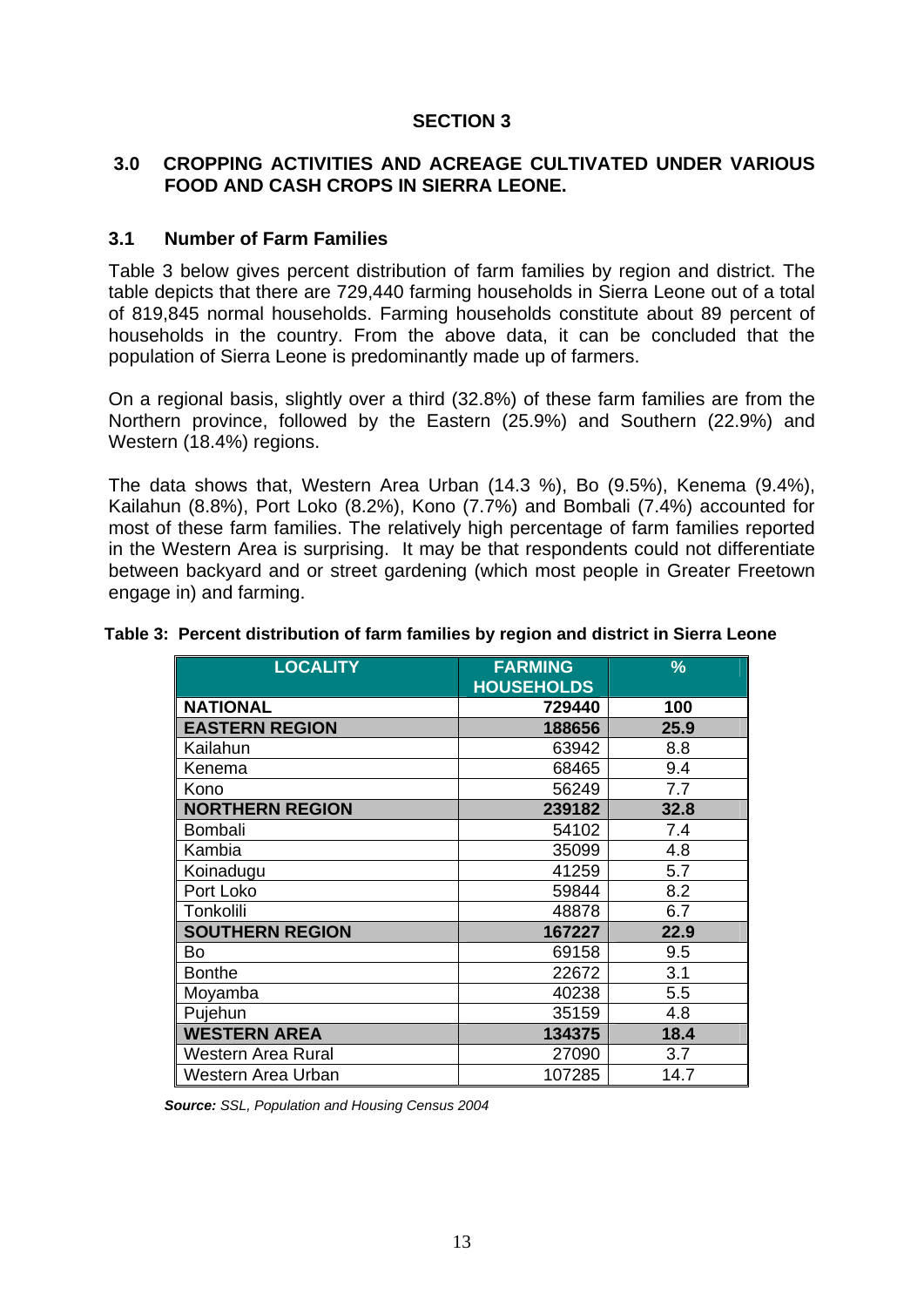#### **3.2. Acreage cultivated under various food and cash crops**

Sierra Leone has a total of 5,360,000ha of available arable land. This constitutes about 74 percent of the total land area in the country (UNDP/FAO 1979). The data in Figure 8 on acreage cultivated to the various crops show that a total of 1,995,830.4 hectares were cultivated in 2004 with an average of 2.7 ha. This translates into 35.6 percent of land under cultivation. Thus there is 38.4 percent of arable land currently not under cultivation. From this data, it can be concluded that availability of arable land for farming may not be a serious production constraint. Rather security of land tenure, availability of labour, accessibility to capital and market, availability of relevant agricultural technology including seeds, planting materials and agro-chemicals, poor output price conditions, absence of appropriate infrastructure and poor irrigation facilities may limit what and how much land a farmer could cultivate.

Data analysis according to the acreages under the various crops indicated that 609707.6 ha (30.5%) of land was cultivated to upland and inland swamp rice, 344548.0 ha (17.3%) to

 coffee, 254410 (12.7%) to cassava, 232012 ha (11.6%) to oil palm, 148665.2 (7.4%) to cocoa, 131037.6ha (6.6%) to groundnut, 89719.2 (4.5%) to sweet potato, 73570.0 (3.7%) to vegetable, 60238.0 (3.0%) to Maize and 51922.8 (2.7%) to citrus. Since rice is the staple of the country, it is not surprising that a third of all land under cultivation was to rice.



**Figure 8: Percentage distribution of crops by acreage (Ha)** 

*Source: SSL, Population and Housing Census 2004* 

However, these figures are higher than those reported in the Vulnerability Analysis and Mapping (2006) Report in which 517187 ha, 15865 ha, 134404 ha, 18304ha, 55660 ha, for rice, maize, cassava, sweet potato and ground-nut were cultivated for the 2004/2005 and 329029 ha, 20828 ha, 99484 ha, 11764 ha and 34486 ha, respectively for the 2003/2004 cropping seasons. What this means is that the area cultivated under these crops have substantially increased, with the bulk of the increase accounted for by rice, cassava, groundnut and sweet potato.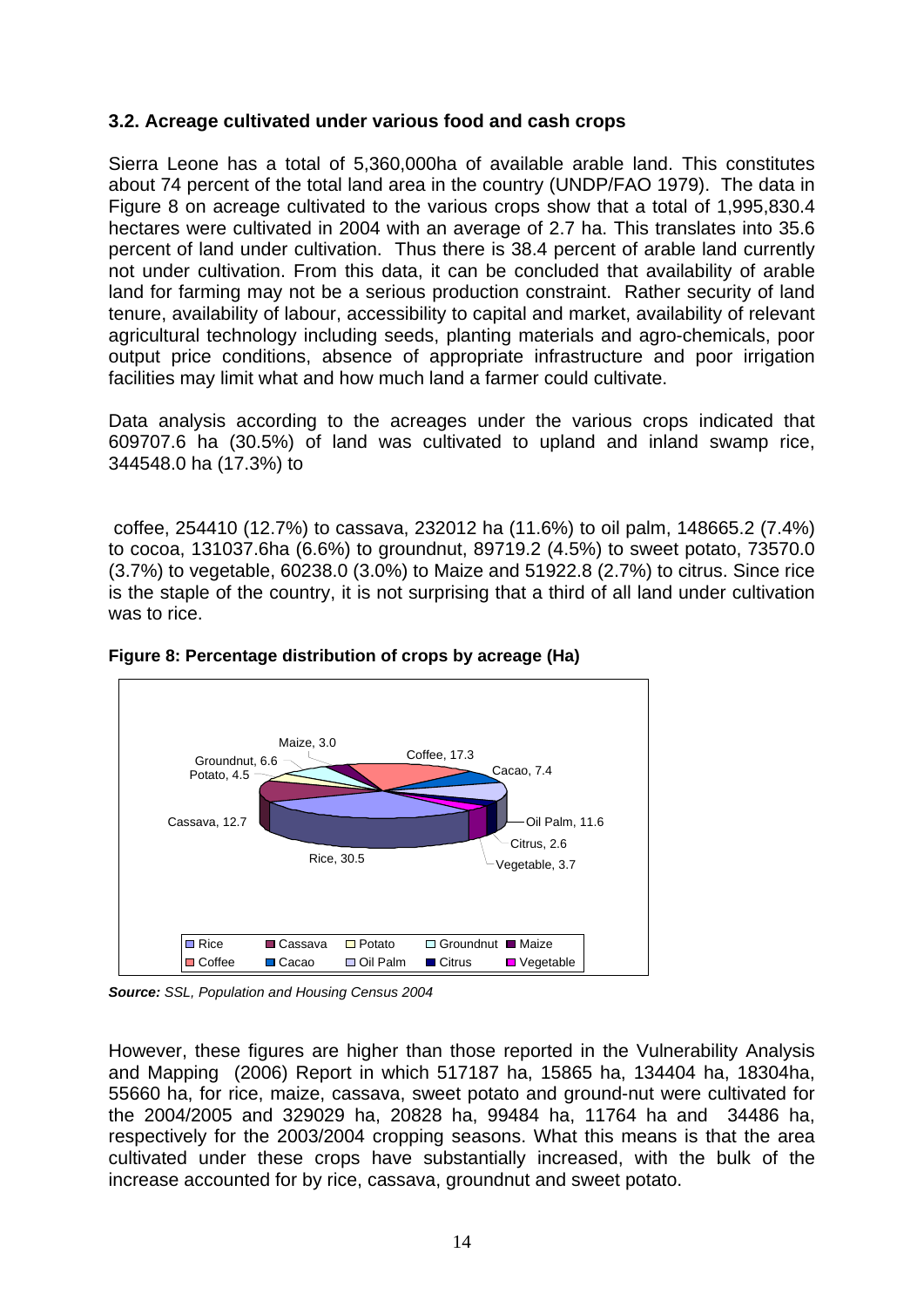Figure 9 presents the percentage distribution of area cultivated by region. Analysis indicated that although there were more farm families in the Northern Province, yet Eastern Province had the highest percentage of land under cultivation-730788.4ha (36.6%), followed by the Northern-639556.8ha (32.0%), Southern-599802.4ha (30.1%) Provinces and Western Area-25682.2 ha (13%). The relatively high percentage of farm families in the Western Area did not, however, reflect in the acreage cultivated, which further justifies the explanation that in reality there may be fewer households in farming than was reported. Most of the inhabitants of Western Area work either in the offices or are traders.



**Figure 9: Percentage distribution of area cultivated by region** 

Further analysis reveals that on regional and crop basis, more land was put under cultivation for rice-266381.6ha (43.7%), cassava-99917.2ha (39.3%), sweet potato-42119.2ha (46.9%), groundnut-73684.8 (56.2%), maize-26419.2ha (43.9%), citrus-18741.2 (36.1%) and vegetable-30784.8 (41.8%) in the Northern region, where there are large expanse of *bolilands* and mangrove swamps most suitable to grain, legume and root and tuber cultivation. In the Eastern Province, it was rice-176308.4ha (28.9%), coffee-234011.2ha (67.9%), cocoa-116303.6ha (78.2%), oil palm-66068.4ha (28.5%), citrus-16089.4ha (31.0%) and vegetables-20732.8ha (28.2%) that accounted for the high acreage cultivated (Tables 4 and 5). The climatic condition in the Eastern Province, which is characterised by high rainfall and temperatures, provide conducive environment for coffee, cocoa and oil palm production. The existence of large Inland valley swamps in the Eastern Province is also suitable for rice production. That for the Southern Province was rice-160617.2 (26.3%), cassava-10236.0 (40.2%), maize-20241.6ha (33.6%), oil palm-104822.8ha (45.2%) and citrus-14936.4 (28.8%). The Southern region, especially Moyamba and Pujehun districts, have large stretches of riverine grassland, which is most suitable for rice production. Large oil palm plantations are also found in Mattru Jong in the Bonthe and Saahan Malen in the Pujehun Districts (Tables 6 and 7).

Tables 6 and 7 below give district level data on the acreages under the various food crops captured in the Census. District level analysis revealed that Kailahun (13.4%),

*Source: SSL, Population and Housing Census 2004*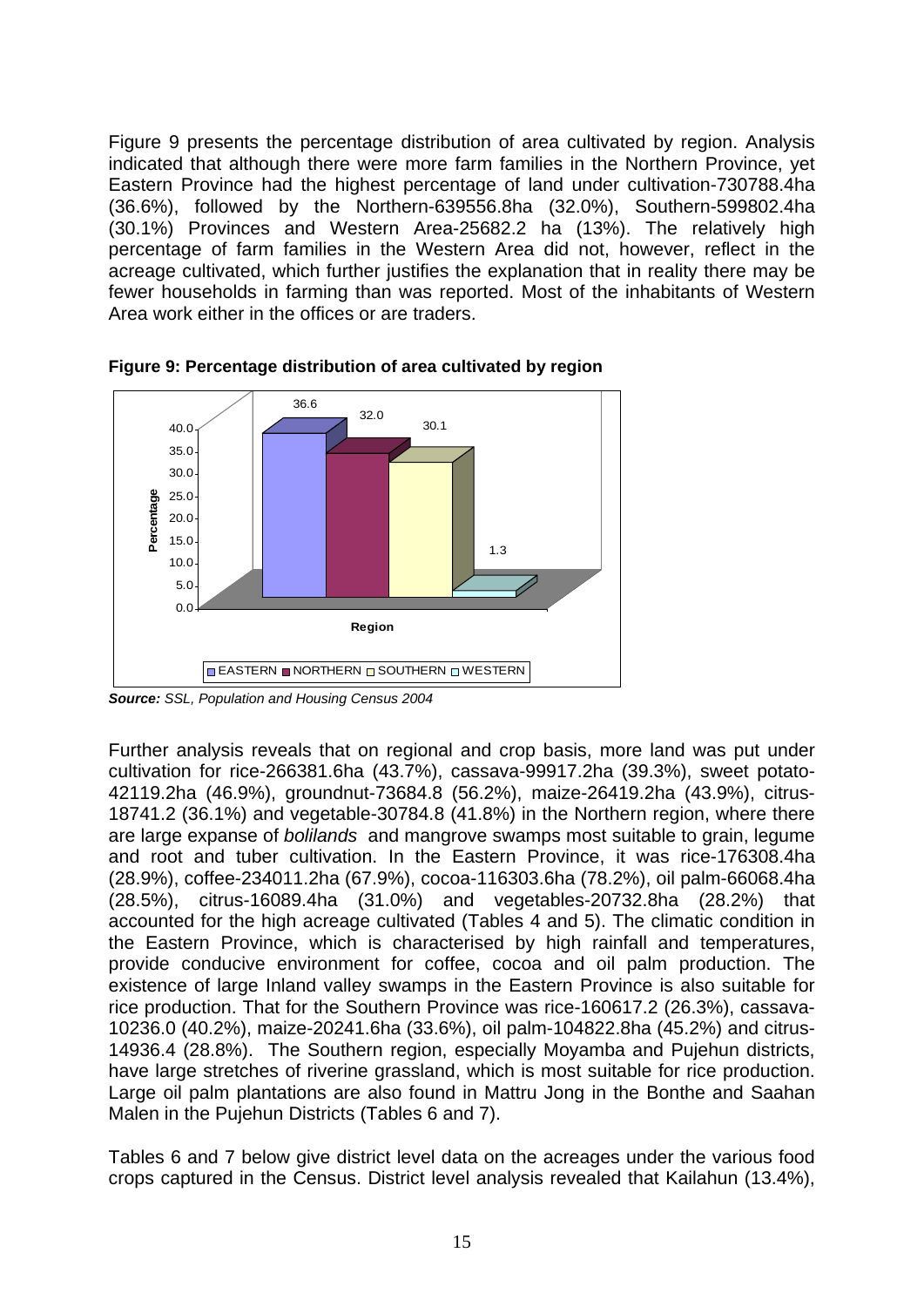Kenema (12.3 %), Kono (10.9 %), Bo (10.4 %), Moyamba (9.0 %) and both Koinadugu and Pujehun (7.5 %) districts accounted for most of the land cultivated.

Rice is the staple crop for Sierra Leone and cultivated everywhere in the country. It is grown in five main ecologies-upland, boliland, riverine grassland, inland valley and mangrove swamps. It is not surprising that it occupied slightly over a third of the total land cultivated to crops in the country. On a district basis, the data above indicate that Portloko-69016.0ha (11.3%), Kailahun-66841.2ha (11.0 %) and Moyamba-63378.0ha (10.4 %) cultivated the highest acreage of rice followed by Koinadugu-57004.8ha (9.3%), Kenema-55641.2ha (9.1%), Bo-54268.4ha (8.9 %), Kono-53826.0ha (8.8 %) and Tonkolili-48828.8ha (8.0%) The Western Area cultivated the least acreage although it reported a high percentage of farm families, especially the Western Area Urban -107285 (14.7%) involved in farming.

Cassava is the second largest staple food after Rice in Sierra Leone and is the first most important root and tuber crop in the country. It is cultivated every where in the country in both upland and inland valley swamps. The tubers are high in carbohydrate and are eaten either raw or in several processed forms such as *gari* and *fufu*. Its leaves are high in protein and vitamins and used as sauce for rice, our staple food.

At regional level, the highest contribution to total acreage for cassava came from the Southern Province with 40.2%, followed by North and East with 39.3% and 18.8 % respectively (see table 5 below). Acreage under cassava in the Western Region is infinitesimal recording only 1.7 % of national production. Across the districts, Moyamba (14.4%), Port Loko (12.0 %) and Bo (10.5 %) accounted for most of the cropped area followed by Bonthe (7.8%), Kambia and Pujehun (7.6 %), Bombali (7.5 %), Kono (6.9%) and Kenema district. The Western Areas combined show a maximum of 1.3 % of the total cropped area (see table 7 below).

Next in importance to cassava is sweet potato. Like cassava, both the tubers and leaves are high in carbohydrate and proteins and vitamins, respectively. It is grown throughout the country. Unlike cassava, the highest acreage under sweet potato came from the Northern Province accounting for about 46.9 % of the total cultivated area followed by the South and East with 27.8% and 22.7% respectively. Across the districts, the highest acreage was in Port Loko (11.8 %) followed by Koinadugu (10.7%), Moyamba (9.9 %), Kono (9.8 %), Kambia (9.7%) and Bombali (8.9%).

Groundnut production is assuming increasing importance, being cropped across the country as a cash earner. According to the agricultural sector review report, it is reported that it has engaged about half the rice area in the upland (125,000). The recent introduction of improved varieties in the country greatly accounts for increase in cropped area.

At regional level, it is widely grown in the North (56.2 %) followed by the South (26.9%), East (15.3%) and the West (1.6 %) respectively. Across the district, Koinadugu (15.4 %), Bombali (13.9 %) and Moyamba (12.1%) are among the largest cultivators (see table 6 and 7).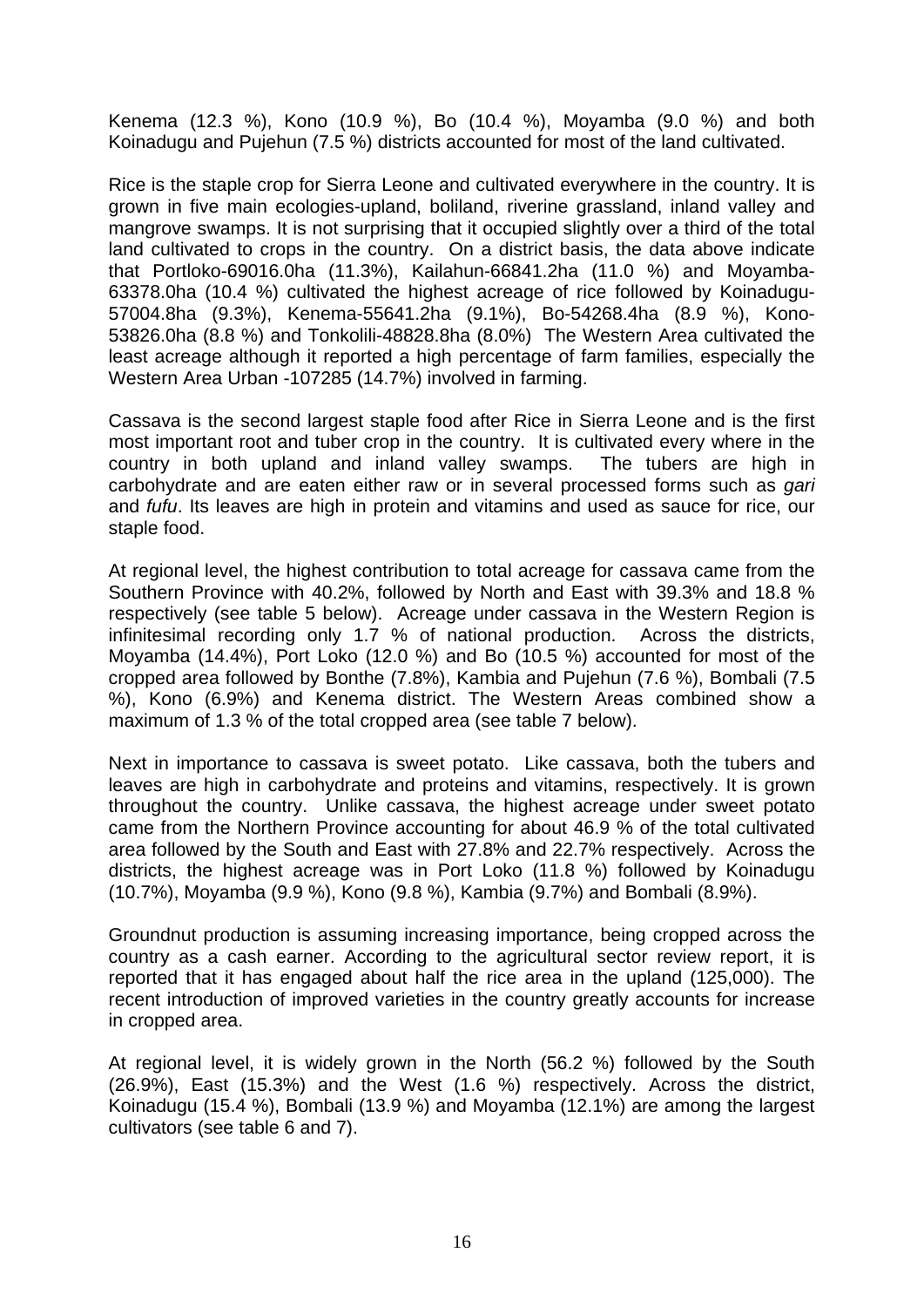Maize is grown as a rain-fed or dry season crop in rice areas. It is often grown as pure stand after rice in the inland valley swamp but is also grown as a backyard crop. It is eaten green with a small proportion used as animal feed. New varieties that are short duration and high yielding have been introduced, which has facilitated the raising of two crops upland and one crop in the lowland.

The analysis of maize production also revealed that Northern Province (43.9 %) cropped the largest area for maize, followed by the South (33.6 %), East (21.3 %) and the Western area (1.2 %) respectively. Across the districts, Moyamba district (19.5 %) reported the highest acreage followed by Koinadugu (12.0 %), Kono (9.8 %) and Tonkolili (9.3 %). Hence the least cropped areas are Bonthe and Western Area Rural and Urban districts.

For coffee and cacao cultivation, the analysis shows that these two crops are predominantly grown in the Eastern region of the country (67.9 % and 78.2 %) followed by the south and North respectively. At district level, Kailahun (23.3 % and 35.9 %), Kenema (22.8% and 24.5%), Kono (21.9% and 17.9%), Bo (10.9% and 7.8%) and Pujehun (10.4% and 7.8 %) cultivated these crops the largest.

The results of oil palm cultivation show that although oil palm is cultivated in all districts in the country, including Western Area, the Southern Region (45.2 %) grew this crop more than any other region followed by the East (26.5 %) and the North (25.1%). At district level, Bo (19.8 %), Kenema (13.8 %), Pujehun (12.6 %) and Kailahun (11.2 %) grow oil palm more than the other districts

Citrus is widely grown in the Northern Province followed by the East and South and Western regions respectively. Across districts, citrus is widely grown in the Kenema, Bo, Moyamba, Kambia and Kono districts respectively.

Vegetables, especially exotic, which are grown mainly for cash and sold to the urban population, is an emerging economic activity that farming households especially in urban and big towns are embarking on to sustain their livelihood. Most vegetable crops are cultivated and harvested all year round and provide important sources of cash and food for families. The data shows Kono, Moyamba, Kailahun, Bombali, Koinadugu, Port Loko and Kambia to be among the districts with the largest acreage under vegetable production. Bonthe, Western Area Rural and Urban grow less of vegetables.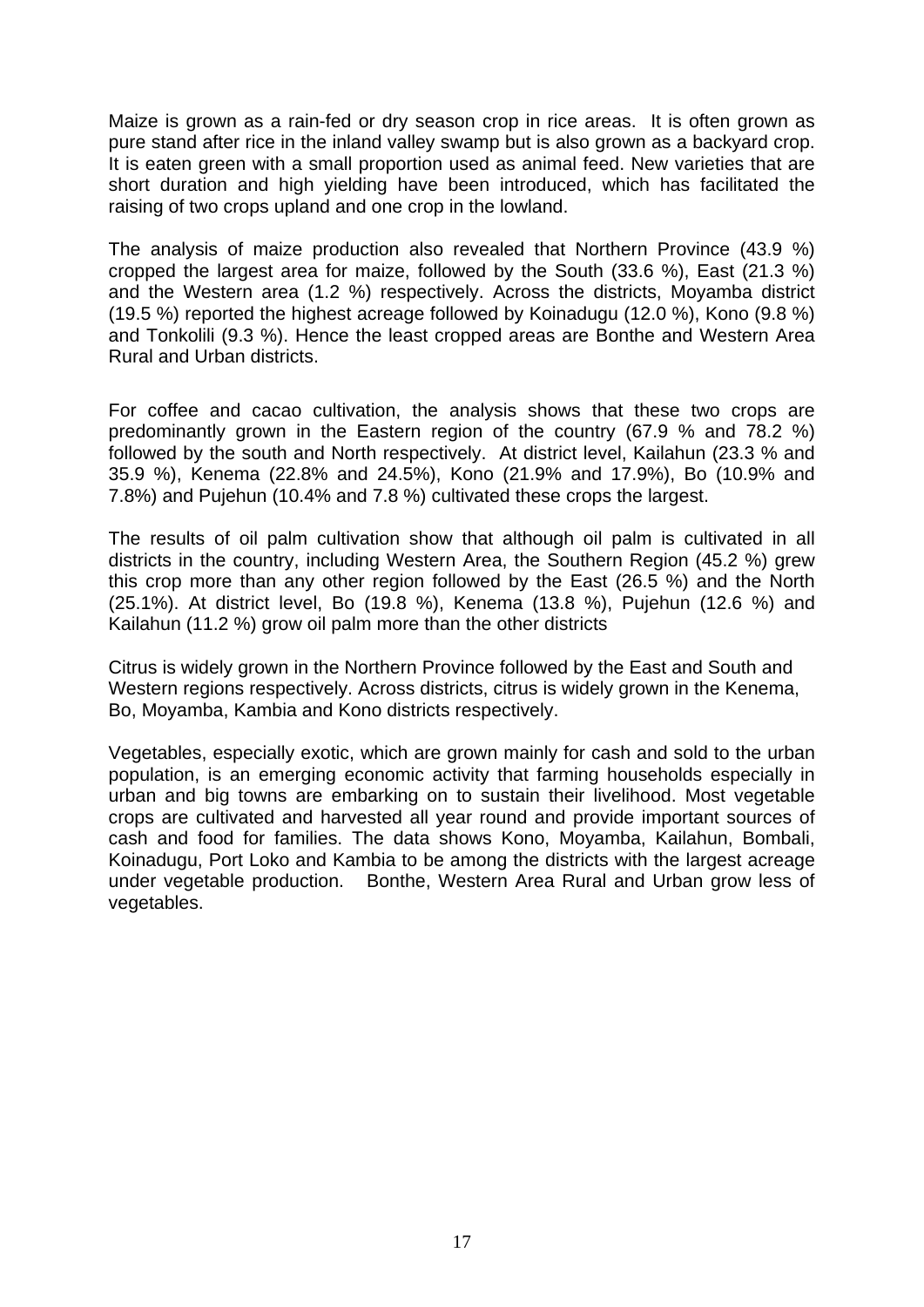| <b>REGION</b>   |        | <b>AREA CULTIVATED</b><br><b>Farm HH'S</b> |         |               |          |              |               |          |                 |               |         |           |
|-----------------|--------|--------------------------------------------|---------|---------------|----------|--------------|---------------|----------|-----------------|---------------|---------|-----------|
|                 |        | <b>Rice</b>                                | Cassava | <b>Potato</b> | G/nut    | <b>Maize</b> | <b>Coffee</b> | Cocoa    | <b>Oil Palm</b> | <b>Citrus</b> | Veg.    | Total(Ha) |
| <b>EASTERN</b>  | 188656 | 176308.4                                   | 47954   | 20410.4       | 20053.2  | 12857.2      | 234011.2      | 116303.6 | 66068.4         | 16089.2       | 20732.8 | 730788.4  |
| <b>NORTHERN</b> | 239182 | 266381.6                                   | 99917.2 | 42119.2       | 73684.8  | 26419.2      | 18378.4       | 4799.6   | 58330.8         | 18741.2       | 30784.8 | 639556.8  |
| <b>SOUTHERN</b> | 167227 | 160617.2                                   | 102326  | 24907.6       | 35184    | 20241.6      | 90568         | 26624    | 104822.8        | 14936.4       | 19574.8 | 599802.4  |
| <b>WESTERN</b>  | 134375 | 6400.4                                     | 4212.8  | 2282          | 2115.6   | 720          | 1590.4        | 938      | 2790            | 2156          | 2477.6  | 25682.8   |
|                 | 729440 | 609707.6                                   | 254410  | 89719.2       | 131037.6 | 60238        | 344548        | 148665.2 | 232012          | 51922.8       | 73570   | 1995830.4 |

**Table 4: Area cultivated by crop and by region (ha)** 

#### **Table 5:Percent distribution of area cultivate (Ha)**

|                 |           |             | <b>AREA CULTIVATED</b> |               |       |              |               |       |          |               |       |                |  |  |
|-----------------|-----------|-------------|------------------------|---------------|-------|--------------|---------------|-------|----------|---------------|-------|----------------|--|--|
| <b>REGION</b>   | Farm HH'S | <b>Rice</b> | Cassava                | <b>Potato</b> | G/nut | <b>Maize</b> | <b>Coffee</b> | Cacao | Oil Palm | <b>Citrus</b> | Veg.  | <b>Total %</b> |  |  |
| <b>EASTERN</b>  | 25.9      | 28.9        | 18.8                   | 22.7          | 15.3  | 21.3         | 67.9          | 78.2  | 28.5     | 31.0          | 28.2  | 36.6           |  |  |
| <b>NORTHERN</b> | 32.8      | 43.7        | 39.3                   | 46.9          | 56.2  | 43.9         | 5.3           | 3.2   | 25.1     | 36.1          | 41.8  | 32.0           |  |  |
| <b>SOUTHERN</b> | 22.9      | 26.3        | 40.2                   | 27.8          | 26.9  | 33.6         | 26.3          | 17.9  | 45.2     | 28.8          | 26.6  | 30.1           |  |  |
| <b>WESTERN</b>  | 18.4      | 1.0         | . 7                    | 2.5           | 1.6   | 1.2          | 0.5           | 0.6   | 1.2      | 4.2           | 3.4   | 1.3            |  |  |
|                 | 100       | 100.0       | 100.0                  | 0.001         | 100.0 | 100.0        | 100.0         | 100.0 | 100.0    | 100.0         | 100.0 | 100            |  |  |

*Source: SSL, Population and Housing census 2004.*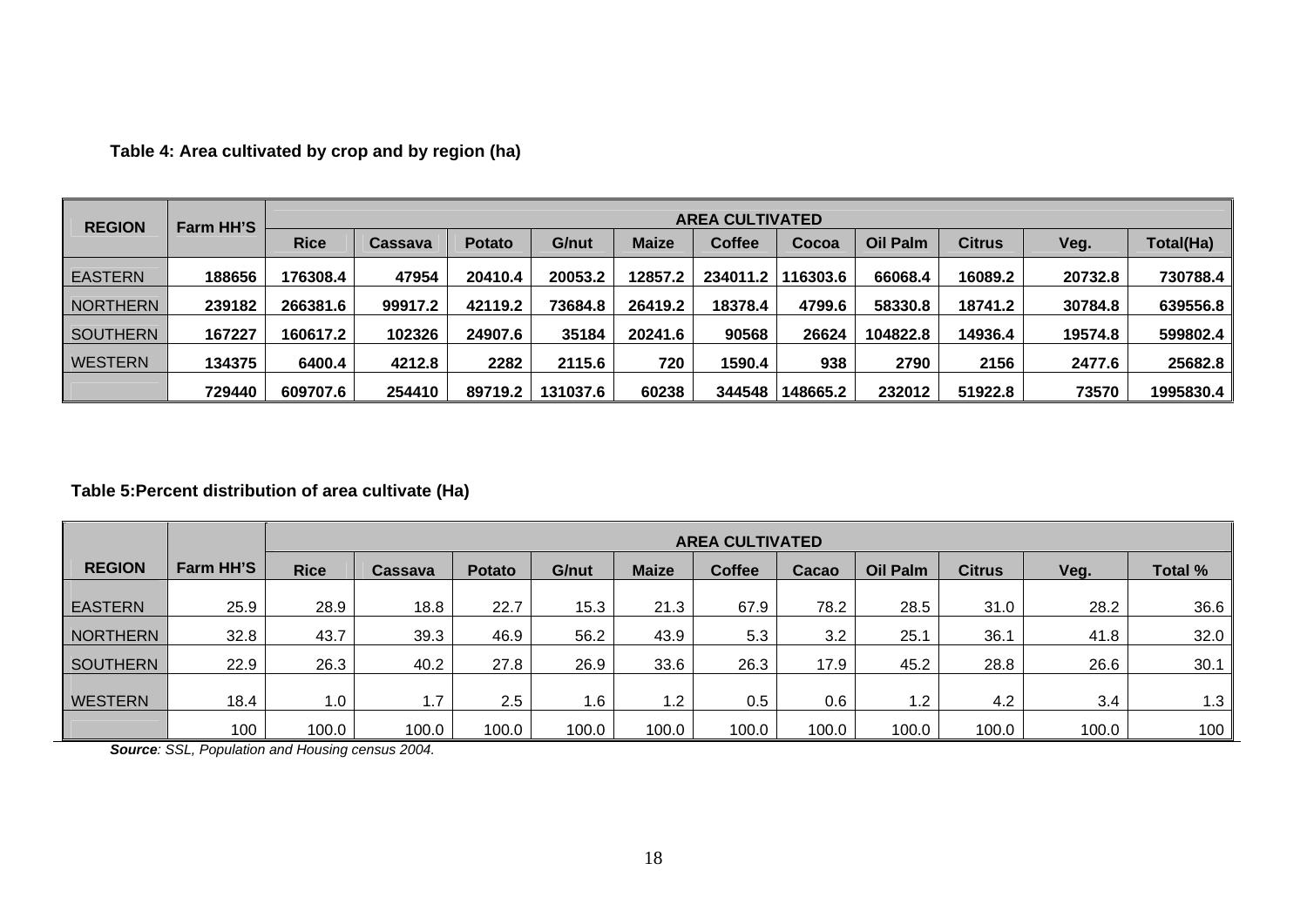#### **Table 6: Area Cultivated by Crop and by District (ha)**

|                    | Farm       | <b>AREA CULTIVATED</b> |                |               |          |              |               |          |                 |               |        |              |
|--------------------|------------|------------------------|----------------|---------------|----------|--------------|---------------|----------|-----------------|---------------|--------|--------------|
| <b>DISTRICT</b>    | <b>HHs</b> | <b>Rice</b>            | <b>Cassava</b> | <b>Potato</b> | G/nut    | <b>Maize</b> | <b>Coffee</b> | Cocao    | <b>Oil Palm</b> | <b>Citrus</b> | Veg    | <b>Total</b> |
| <b>KAILAHUN</b>    | 63942      | 66841.2                | 15996          | 5600.8        | 6254.8   | 3344.4       | 80110         | 53401.6  | 25984.8         | 3124.8        | 7448   | 268106.4     |
| <b>KENEMA</b>      | 68465      | 55641.2                | 14374.8        | 5974.8        | 5698.4   | 3616.8       | 78494.8       | 36364.8  | 31930.8         | 8166.4        | 4293.6 | 244556.4     |
| <b>KONO</b>        | 56249      | 53826                  | 17583.2        | 8834.8        | 8100     | 5896         | 75406.4       | 26537.2  | 8152.8          | 4798          | 8991.2 | 218125.6     |
| <b>BOMBALI</b>     | 54102      | 43321.6                | 19163.6        | 7986.4        | 18230.8  | 4986         | 900.4         | 714.4    | 9071.2          | 2488          | 7106   | 113968.4     |
| <b>KAMBIA</b>      | 35099      | 48218.4                | 19358          | 8699.6        | 10841.2  | 3933.6       | 615.6         | 366.8    | 10831.2         | 4832.4        | 5597.2 | 113294       |
| <b>KOINADUGU</b>   | 41259      | 57004.8                | 15695.6        | 9572.8        | 20115.2  | 7236         | 11165.2       | 2632.8   | 7337.2          | 4390.4        | 7145.6 | 142295.6     |
| PORT LOKO          | 59844      | 69016                  | 30448          | 10554         | 11863.2  | 4654.4       | 676           | 237.6    | 11350           | 3728          | 6785.6 | 149312.8     |
| <b>TONKOLILI</b>   | 48878      | 48820.8                | 15252          | 5306.4        | 12634.4  | 5609.2       | 5021.2        | 848      | 19741.2         | 3302.4        | 4150.4 | 120686       |
| <b>BO</b>          | 69158      | 54268.4                | 26712.8        | 6414.8        | 9173.6   | 4684.4       | 37704.8       | 11602.8  | 45897.6         | 5321.6        | 5792   | 207572.8     |
| <b>BONTHE</b>      | 22672      | 10409.2                | 19720          | 5426.8        | 2576     | 997.2        | 4596.8        | 774.4    | 14162.4         | 1690.8        | 2112.8 | 62466.4      |
| <b>MOYAMBA</b>     | 40238      | 63378                  | 36550.8        | 8926.4        | 15840.8  | 11765.6      | 12378.8       | 2695.6   | 15494.8         | 4950.4        | 7578.8 | 179560       |
| <b>PUJEHUN</b>     | 35159      | 32561.6                | 19342.4        | 4139.6        | 7593.6   | 2794.4       | 35887.6       | 11551.2  | 29268           | 2973.6        | 4091.2 | 150203.2     |
| W/A RURAL          | 27090      | 3405.6                 | 2483.2         | 1499.2        | 1292.8   | 508.8        | 478           | 232.4    | 1268            | 1147.2        | 1866   | 14181.2      |
| <b>W/A URBAN</b>   | 107285     | 2994.8                 | 1729.6         | 782.8         | 822.8    | 211.2        | 1112.4        | 705.6    | 1522            | 1008.8        | 611.6  | 11501.6      |
| <b>GRAND TOTAL</b> | 729440     | 609707.6               | 254410         | 89719.2       | 131037.6 | 60238        | 344548        | 148665.2 | 232012          | 51922.8       | 73570  | 1995830.4    |

*Source: SSL, Population and Housing census 2004.*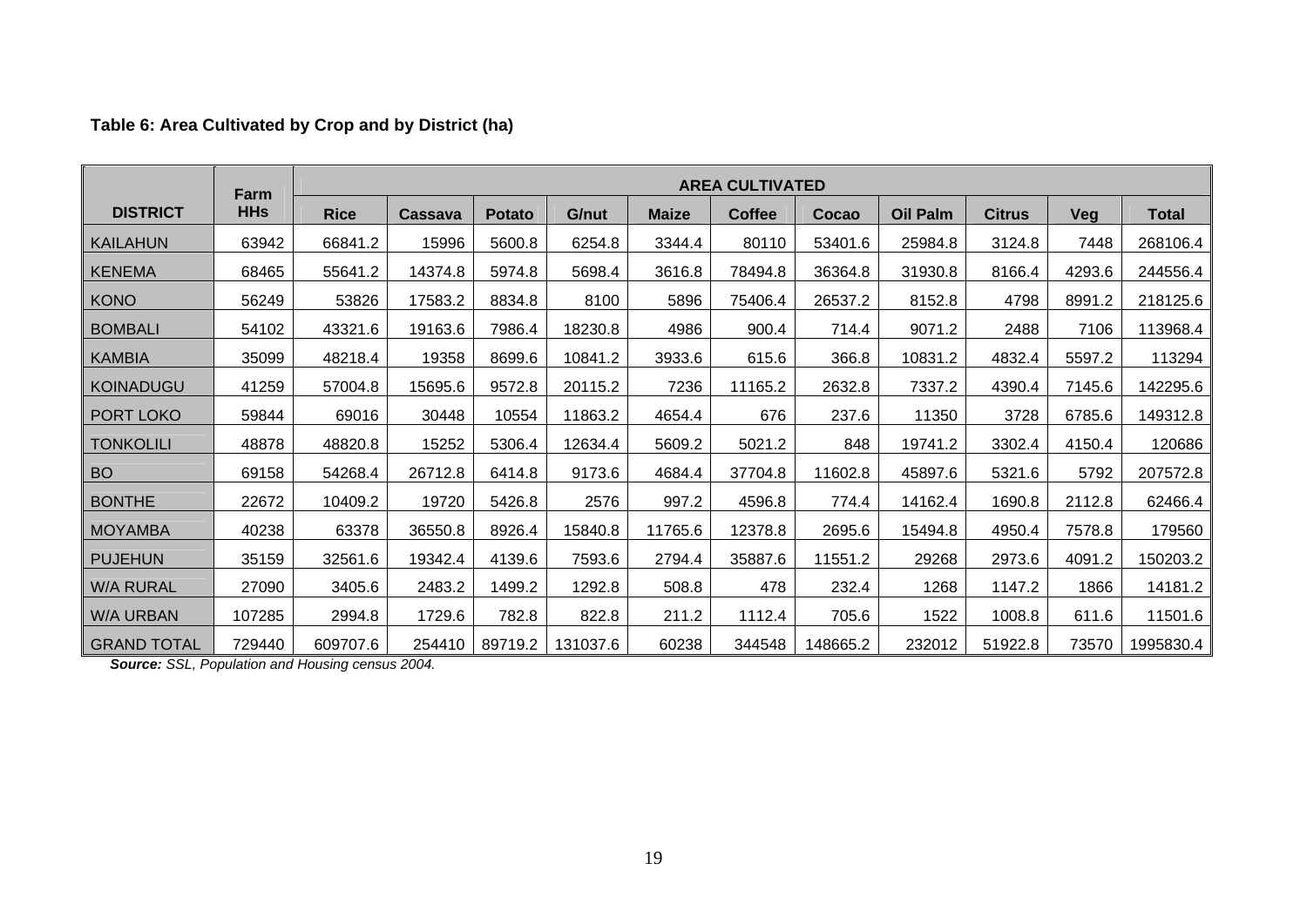|                    |            |                | <b>AREA CULTIVATED</b>           |                                        |                                           |                                       |                            |                                |                    |                            |               |        |
|--------------------|------------|----------------|----------------------------------|----------------------------------------|-------------------------------------------|---------------------------------------|----------------------------|--------------------------------|--------------------|----------------------------|---------------|--------|
| <b>DISTRICT</b>    | <b>FHH</b> | % Rice<br>(Ha) | $\frac{9}{6}$<br>Cassava<br>(Ha) | $\frac{9}{6}$<br><b>Potato</b><br>(Ha) | $\frac{9}{6}$<br><b>Groundnut</b><br>(Ha) | $\frac{9}{6}$<br><b>Maize</b><br>(Ha) | %<br><b>Coffee</b><br>(Ha) | $\frac{9}{6}$<br>Cacao<br>(Ha) | % Oil<br>Palm (Ha) | %<br><b>Citrus</b><br>(Ha) | % Veg<br>(Ha) | %Total |
| <b>KAILAHUN</b>    | 8.8        | 11.0           | 6.3                              | 6.2                                    | 4.8                                       | 5.6                                   | 23.3                       | 35.9                           | 11.2               | 6.0                        | 10.1          | 13.4   |
| <b>KENEMA</b>      | 9.4        | 9.1            | 5.7                              | 6.7                                    | 4.3                                       | 6.0                                   | 22.8                       | 24.5                           | 13.8               | 15.7                       | 5.8           | 12.3   |
| <b>KONO</b>        | 7.7        | 8.8            | 6.9                              | 9.8                                    | 6.2                                       | 9.8                                   | 21.9                       | 17.9                           | 3.5                | 9.2                        | 12.2          | 10.9   |
| <b>BOMBALI</b>     | 7.4        | 7.1            | 7.5                              | 8.9                                    | 13.9                                      | 8.3                                   | 0.3                        | 0.5                            | 3.9                | 4.8                        | 9.7           | 5.7    |
| <b>KAMBIA</b>      | 4.8        | 7.9            | 7.6                              | 9.7                                    | 8.3                                       | 6.5                                   | 0.2                        | 0.2                            | 4.7                | 9.3                        | 7.6           | 5.7    |
| <b>KOINADUGU</b>   | 5.7        | 9.3            | 6.2                              | 10.7                                   | 15.4                                      | 12.0                                  | 3.2                        | 1.8                            | 3.2                | 8.5                        | 9.7           | 7.1    |
| <b>PORTLOKO</b>    | 8.2        | 11.3           | 12.0                             | 11.8                                   | 9.1                                       | 7.7                                   | 0.2                        | 0.2                            | 4.9                | 7.2                        | 9.2           | 7.5    |
| <b>TONKOLILI</b>   | 6.7        | 8.0            | 6.0                              | 5.9                                    | 9.6                                       | 9.3                                   | 1.5                        | 0.6                            | 8.5                | 6.4                        | 5.6           | 6.0    |
| <b>BO</b>          | 9.5        | 8.9            | 10.5                             | 7.1                                    | 7.0                                       | 7.8                                   | 10.9                       | 7.8                            | 19.8               | 10.2                       | 7.9           | 10.4   |
| <b>BONTHE</b>      | 3.1        | 1.7            | 7.8                              | 6.0                                    | 2.0                                       | 1.7                                   | 1.3                        | 0.5                            | 6.1                | 3.3                        | 2.9           | 3.1    |
| <b>MOYAMBA</b>     | 5.5        | 10.4           | 14.4                             | 9.9                                    | 12.1                                      | 19.5                                  | 3.6                        | 1.8                            | 6.7                | 9.5                        | 10.3          | 9.0    |
| <b>PUJEHUN</b>     | 4.8        | 5.3            | 7.6                              | 4.6                                    | 5.8                                       | 4.6                                   | 10.4                       | 7.8                            | 12.6               | 5.7                        | 5.6           | 7.5    |
| <b>W/A RURAL</b>   | 3.7        | 0.6            | 1.0                              | 1.7                                    | 1.0                                       | 0.8                                   | 0.1                        | 0.2                            | 0.5                | 2.2                        | 2.5           | 0.7    |
| <b>W/A URBAN</b>   | 14.7       | 0.5            | 0.7                              | 0.9                                    | 0.6                                       | 0.4                                   | 0.3                        | 0.5                            | 0.7                | 1.9                        | 0.8           | 0.6    |
| <b>GRAND TOTAL</b> | 100.0      | 100.0          | 100.0                            | 100.0                                  | 100.0                                     | 100.0                                 | 100.0                      | 100.0                          | 100.0              | 100.0                      | 100.0         | 100    |

#### **Table 6: Percent distribution of area cultivated by crop and by district (ha)**

*Source: SSL, Population and housing census 2004*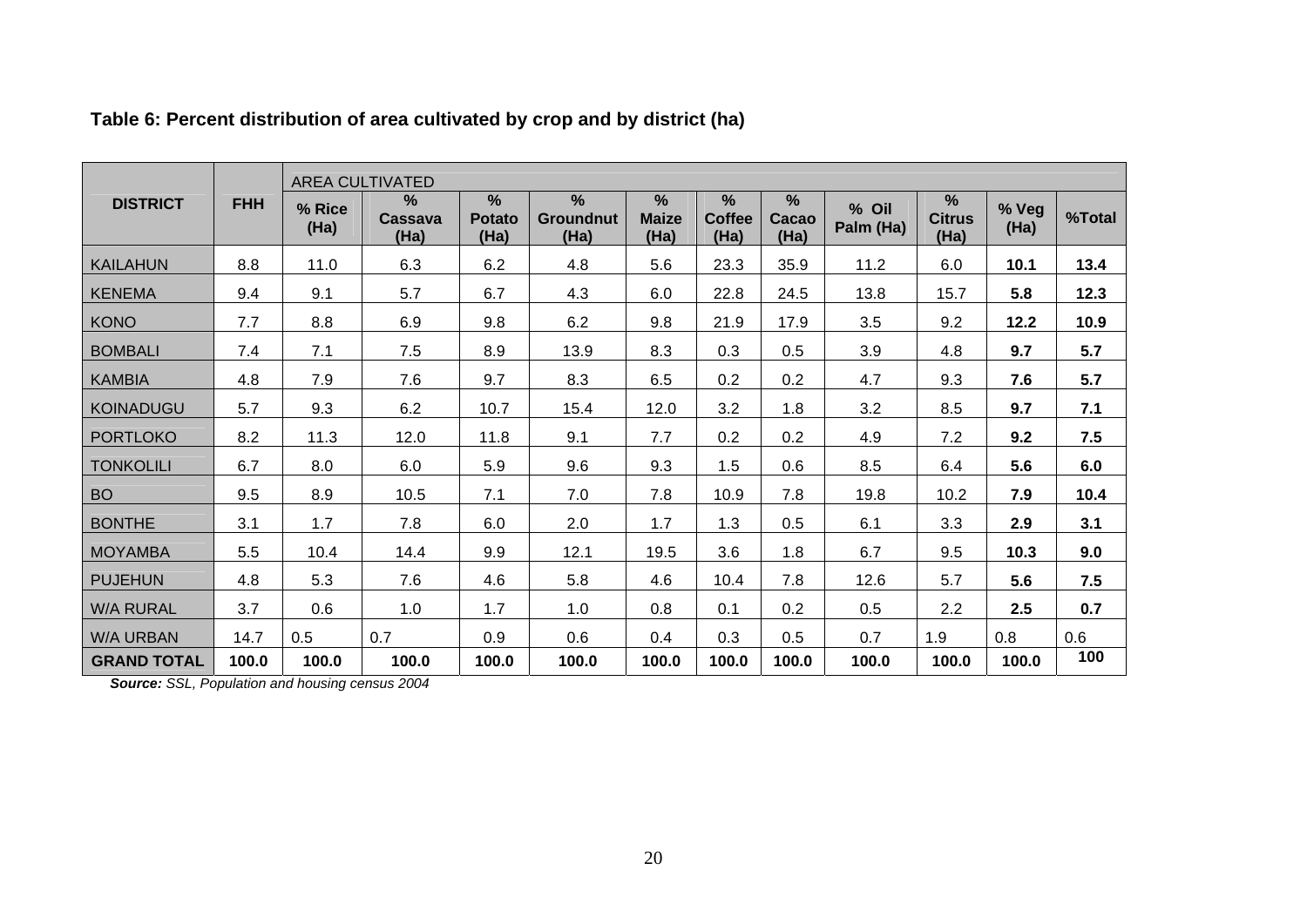#### **SECTION 4**

#### **4.0 PRODUCTION OF LIVESTOCK**

#### **4.1 The Number of livestock owned by Household members in Sierra Leone**

The Livestock industry is not well developed in Sierra Leone as in other West African countries. Most of the Livestock is produced by the farm households through the free range system in the backyards. According to the last livestock Census in 1979, the country had about 333,200 head of cattle, 264,000 sheep, 145,000 goats, 17,000 pigs and 3,000,000 birds. Immediately after the civil war, Ministry of Agriculture, Forestry and Food Security (MAF&FS) estimated that there were 102,000 head of cattle, 79,200 sheep, 43,500 goats, 5,100 pigs and 900,000 birds. These figures clearly showed that the civil war had a devastating impact on livestock population. However, since 2002, government and many non-governmental organisations have embarked on livestock restocking, especially of chickens and small ruminants (goats and sheep).

But it is also important to acknowledge that the civil conflict is not the only reason for the poor state of the livestock sector. The industry was on the decline for many years before the war due to low priority given to the industry in terms of budgetary allocation, poor institutional framework and inadequate cadres at both technical and professional staff levels to support the industry, lack of finance to livestock farmers, poor health facilities, use of traditional animal husbandry and lack of operational feed meals.

Figure 11 below depicts that out of the total of 4150596 livestock's owned by farming families in Sierra Leone, 77.8 % are chicken, 11.7 % are ducks, 6.5 % combination of both goats and sheep, 2.4 % cattle and 1.6 % pigs. Similar result was obtained by the Vulnerability Analysis and Mapping Report (2006). The high percentage of chicken may be due to several reasons. One factual evidence is that poultry farming is gaining significant momentum in the country as is the most common economic activity and can easily maximize profit if properly managed. Another reason for the increase in chicken rearing is that almost all farming families, particularly in the rural settlements, are involved in the domestication of this livestock to augment their protein needs. The government's program of restocking could be another reason.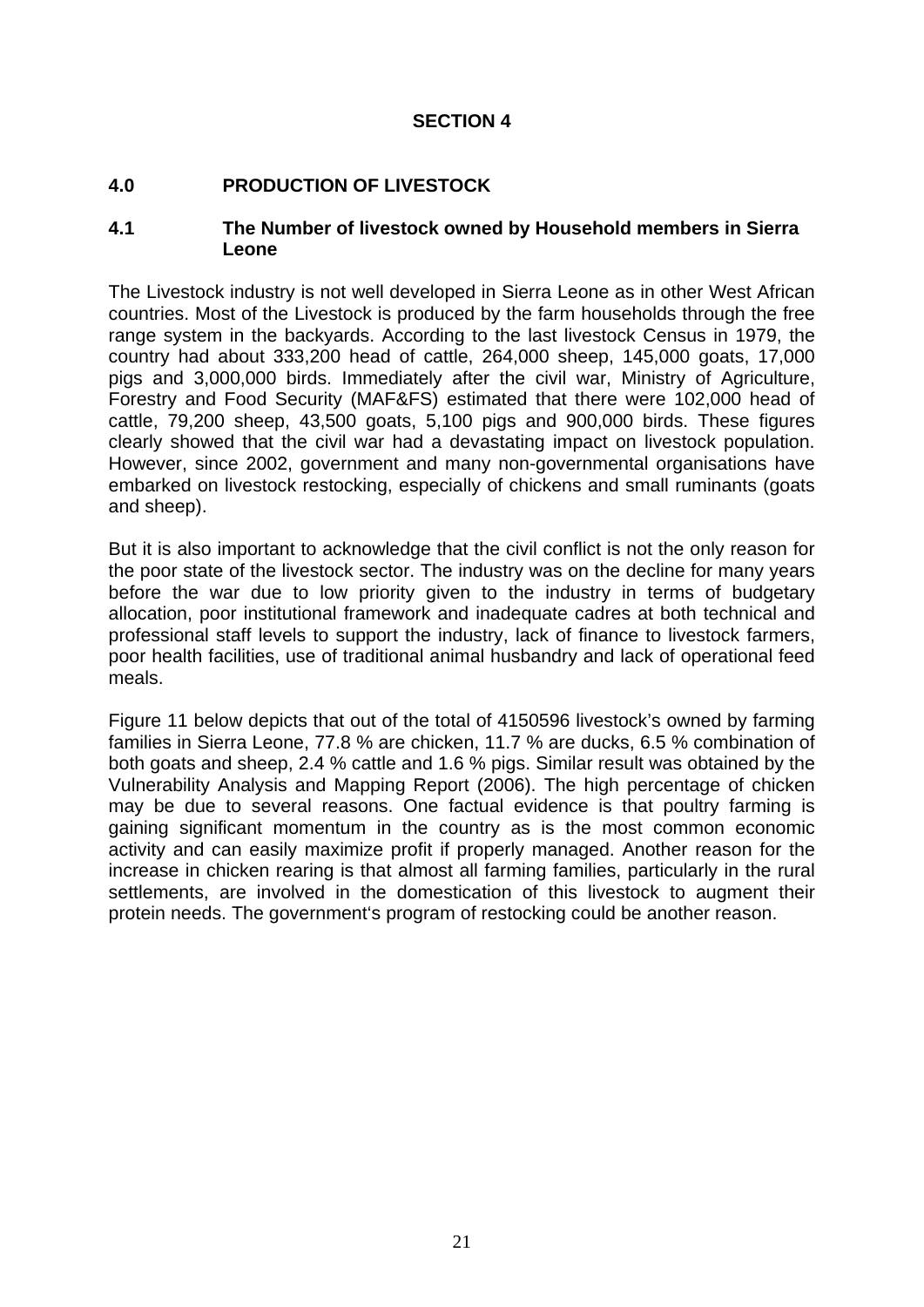

**Figure 10: Percentage distribution of livestock ownership by households in Sierra Leone** 

Source: SSL, Population and Housing Census 2004

#### **4.2 Number of Livestock owned by Household Members in the Regions**

The analysis in figure 11 below shows that livestock is reared in all regions of the country. As expected, Northern Province recorded the highest percentage of livestock, followed by the Southern and Eastern Provinces and the Western Area.

Specifically, cattle are reared all over the country, including Western Area. The highest number of herd was recorded in the Northern (63.6 %) province. Similar result was obtained in the Vulnerability Analysis and Mapping Report (2006). This was followed by Eastern (20.1 %) and Southern (9.0 %) provinces and Western Area (7.36 %).

With regards to goats and sheep, the analysis shows that at the Provincial level, Northern Province registered the highest number of goats and sheep (54.6 %) of the total national herd, followed by the Southern (22.7 %) and Eastern (16.5%) and Western (6.2 %) regions. Livestock is predominantly reared in the Northern region, which has a savannah type of vegetable that is free of tsetse flies and suitable for grazing. The close proximity of the Northern Province to the Republic of Guinea also encourages trade in livestock.

Although commercial pig rearing is common in the Western Area, however, the census results recorded the highest number of pigs in the Northern (32.74 %) and Southern (32.56 %) region of the country. It is very possible that commercial piggery was not captured in the census because the questionnaire was administered at the household level.

Poultry is raised by most farm families in backyards on a free range basis. It is the most common livestock reared in the country mainly for household consumption and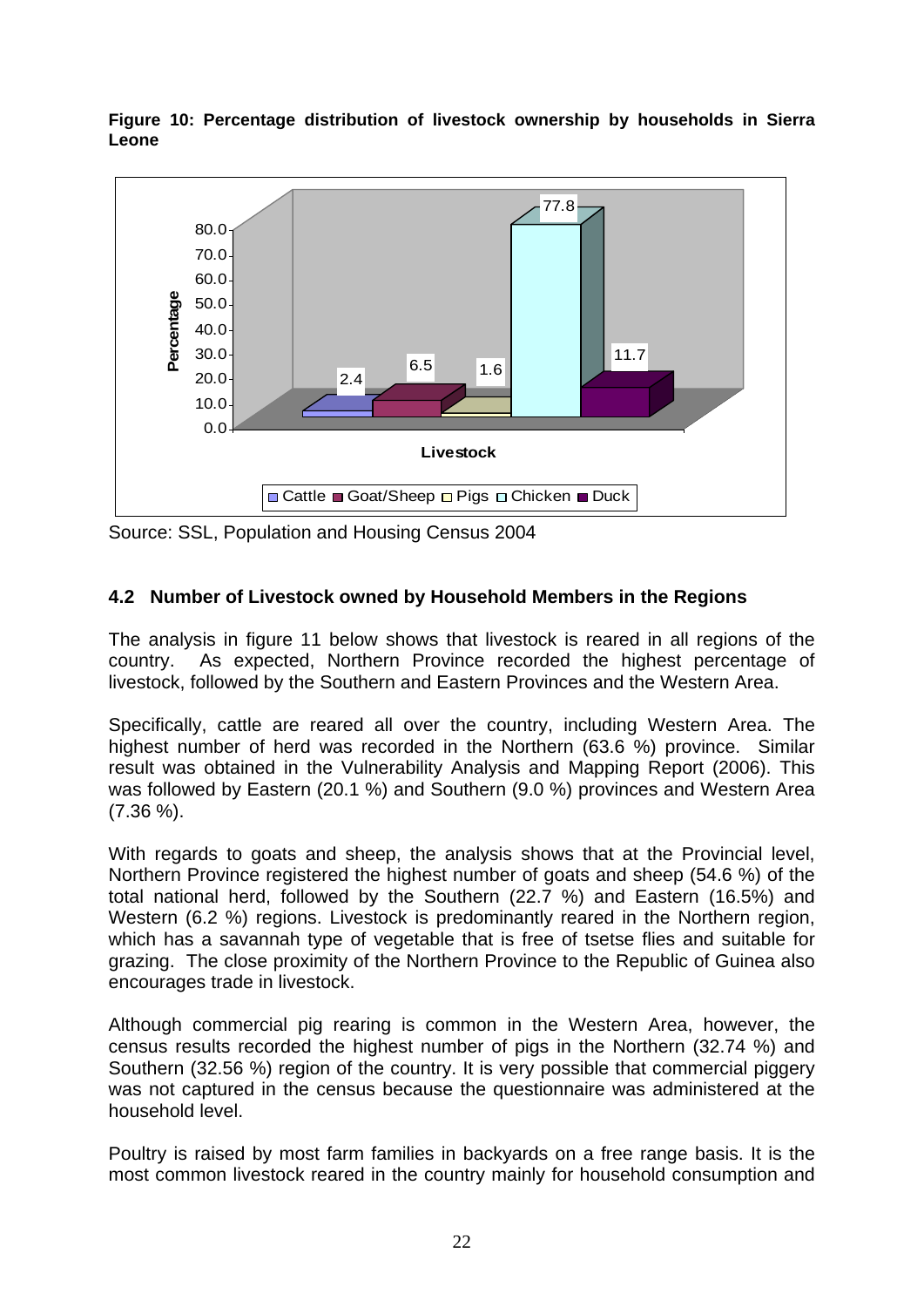for cash. The most common poultry is chicken and as the analysis revealed Northern Province (43.5 %) has the highest number followed by the South (28.8 %), East (20.4 %) and West (7.3 %).

Similarly the Northern region had more of ducks than the other regions, but unlike chicken, it is followed by Eastern (26.7%) and Southern (23.5%) regions in that order.



**Figure 11: Percentage distribution of livestock owned by households in the region** 

*Source: SSL, Population and Housing Census 2004* 

#### **4.3 Number of livestock owned by Household members in the Districts**

#### **4.3.1 Cattle ownership by households at District Level**

At district level, Koinadugu recorded the highest number of cattle heads (39357), which is 39.9 % of the national figure, followed by Kenema (11039) with 11.2 %. Port Loko, Kambia and Kono (8 %, 7.2 % and 7.2 %) respectively. The location of Koinadugu district at the Guinea border probably encourages cattle trading. (Figure 12).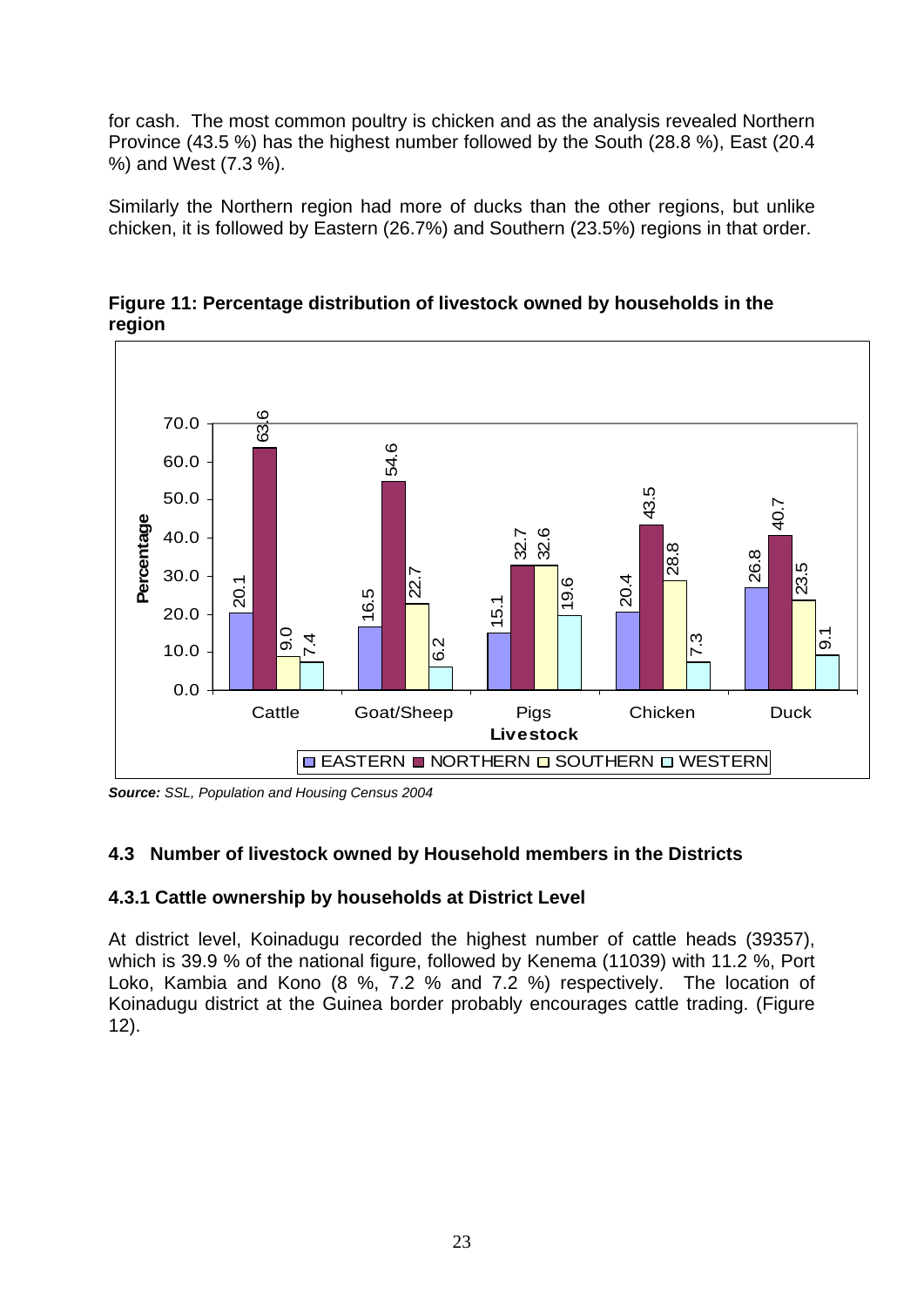

**Figure 12: Percentage distribution of cattle owned households by districts** 

*Source: SSL, Population and Housing Census 2004* 

#### **4 .3.2 Goat and sheep ownership by households at District Level**

Goat and sheep are most widely distributed of all the ruminant species and are found all over the country. At the district level, Koinadugu District recorded the highest number of goats and sheep (17.2 %), followed by Kambia (13.1%), Port Loko (11.2 %) and Moyamba (11.0%). All other districts together reported less than 10% of the total national herd (Figure 13). These results are also confirmed by the Vulnerability Analysis and Mapping Report (2006).



**Figure 13: Percentage distribution of goats/sheep owned by household by district** 

*Source: SSL, Population and Housing Census 2004*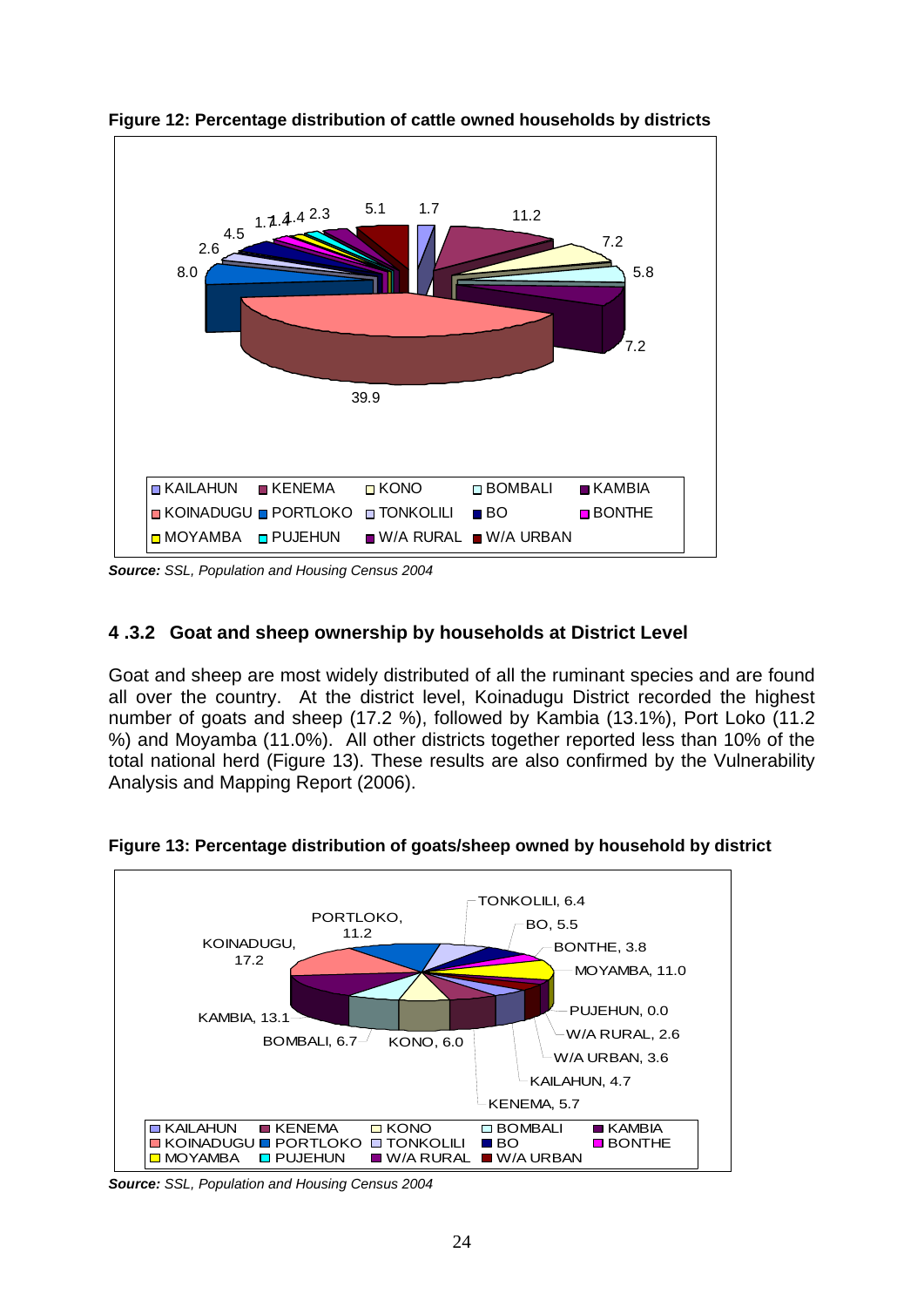## **4.3.3 Piggery ownership by households at District Level**

Pigs are widely distributed in the country. However the concept that pigs are commonly reared in the Western Area is diminishing. The census result shows that Moyamba district had the highest percentage (16.3%) of the national share, followed by Port Loko (11.2 %) and Western Area (10.8%). The rest of the other districts recorded less than 10 percent each. See figure 14 below,

It is very possible that commercial piggery, which is widely practised in the Western area, was not captured whilst the lowest number was found in Pujehun district with 1103 or 2.4%, which may be due to the fact that the district is Muslim dominated and eating and commercialization of this livestock if forbidden.



**Figure 14: Percentage Distribution of pigs owned by households by district** 

*Source: SSL, Population and Housing Census 2004* 

## **4.3.4 Chicken Ownership by Households at District Level**

Across districts, Port Loko had the highest number of chickens with 413,274 or 12.8% followed by Kambia with 315,333 (9.8%), Moyamba and Bo (9.2 % each) respectively. All the other districts have less than (9%) of the national figure whilst Pujehun recorded the lowest (3.2 %). See figure 15 below.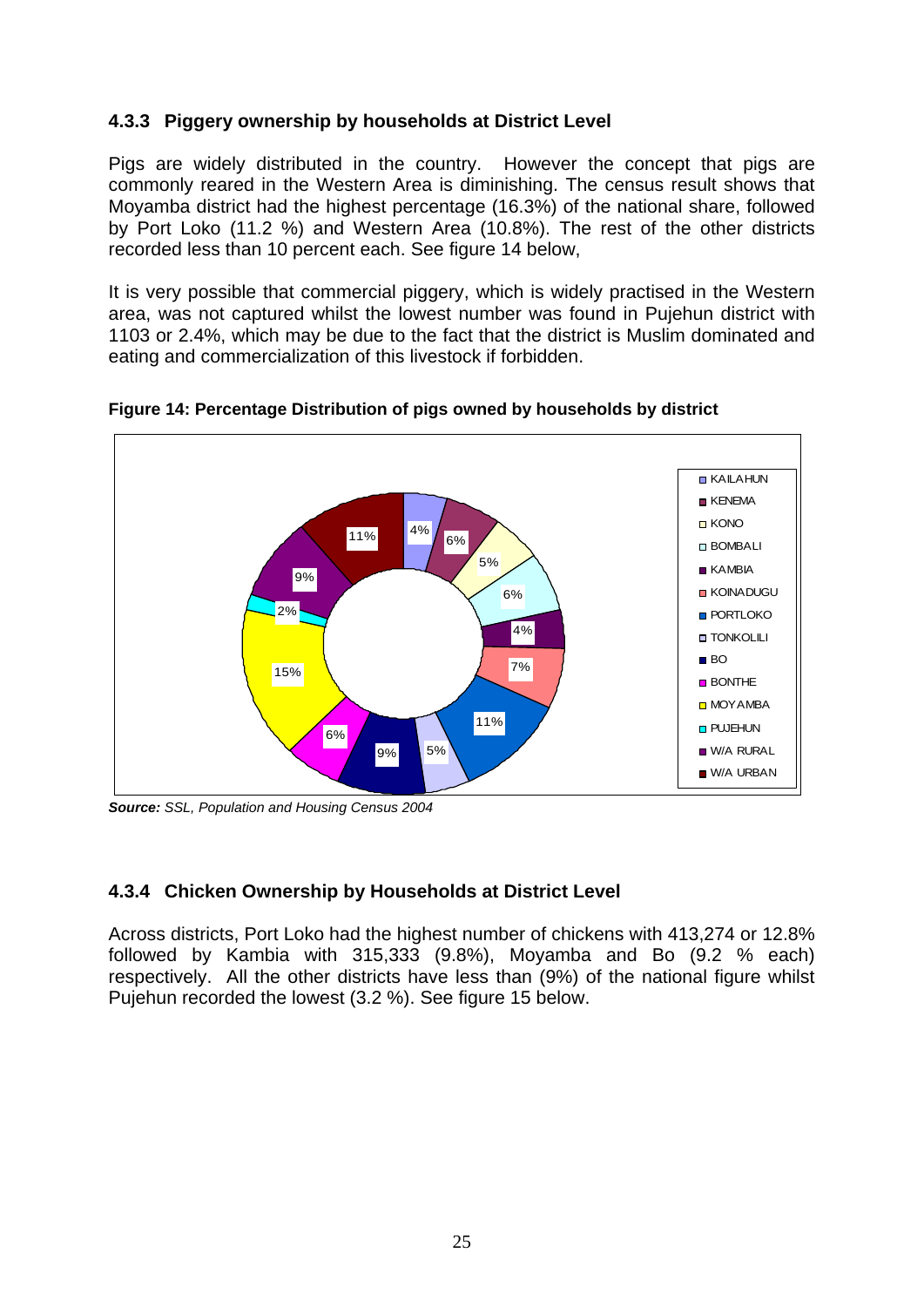

**Figure 15: Percentage distribution of chicken owned by households by district** 

# **4.3.5 Ducks Ownership by Households at District Level**

Ducks are not as common as chicken in the backyard poultry, even though they are raised throughout the country. Across districts, Port Loko (11.4 %) again had the highest number of ducks followed by Tonkolili (11.1 %) and Kailahun (10.0 %). The lowest numbers of ducks raised were in Bonthe district (3.4 %) and the Western Rural Area (3.4 %) (Figure 16).



**Figure 16: Percentage distribution of ducks owned by households by district** 

*Source: SSL, Population and Housing Census 2004*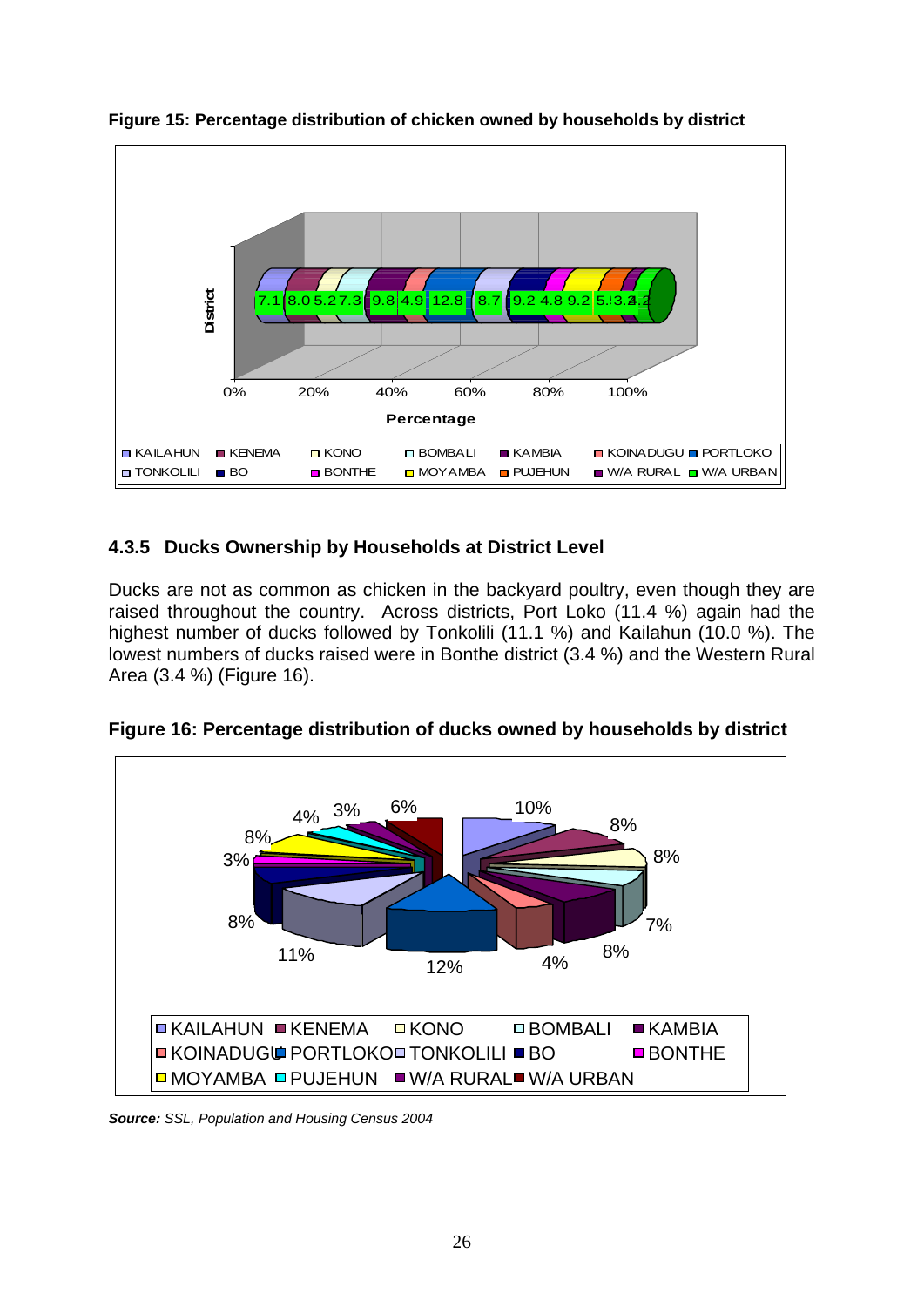## **SECTION 5**

## **5.0 ACCESS TO AGRICULTURAL PRODUCTION INPUT (ASSETS)**

#### **5.1 Introduction**

Agricultural mechanisation in crop production and processing reduce the drudgery from the farmer and contribute in providing optimum conditions for growing or processing a crop as near as possible to the optimum time that the crop can perform best so that the best yield can be obtained. Some operations must be carried out within a few days or several weeks depending on the crop, weather, soil conditions and the operation. The effect of not carrying out operations near the optimum time is a reduction in crop yield, a loss of crop quality or both as well as income. Post harvest loss has also been identified as one of the causes for the short fall in food production. Post harvest technologies in country are still traditional in outlook and tend to focus on subsistence scale of production.

Farm mechanisation in Sierra Leone consists of hand tools, draught animal and mechanical power technologies. Hand tools technology is the oldest and most basic level of agricultural mechanisation practiced in Sierra Leone. This technology comprised of the hoe and cutlass or knife for clearing and land tillage, harvesting, weeding for crop production and simple equipment like hand threshers, hand mills, hand graters for food processing. Draught animal technology, consist of oxen, while mechanical technology consist of power tillers, tractors, threshers, mills, graters, and pressers.

Studies have identified lack of trained personnel, ineffective maintenance, importation of wrong parts, lack of rurally-sited spare parts and repair facilities, ineffective use of agricultural machinery and equipment and lack of an environment that encourages participation by the private sector and labour shortage as affecting the use of farm mechanisation.

Households' possession of basic agricultural machinery for both production and postharvest processing are key factors to increase agricultural production. Limited access to agricultural tools is often cited as one of the major production constraints faced, especially by small-scale farmers.

Of the total number of farming families (729440) in Sierra Leone, about 22% have access to both production and post harvest processing facilities. More than threefourth (78 %) do not have access to any of these facilities. The high percentage of farm families without access to production and post harvest facilities may have serious implications for improved agricultural productivity and the achievement of food security, which is a major development priority of government.

## **5.2 Access to Specific Agricultural Assets in Sierra Leone**

The data in Figure 17 below revealed that very few farming households have access to agricultural tools and post harvest facilities. Specifically, 32.7%, 23.7 % and 17.5%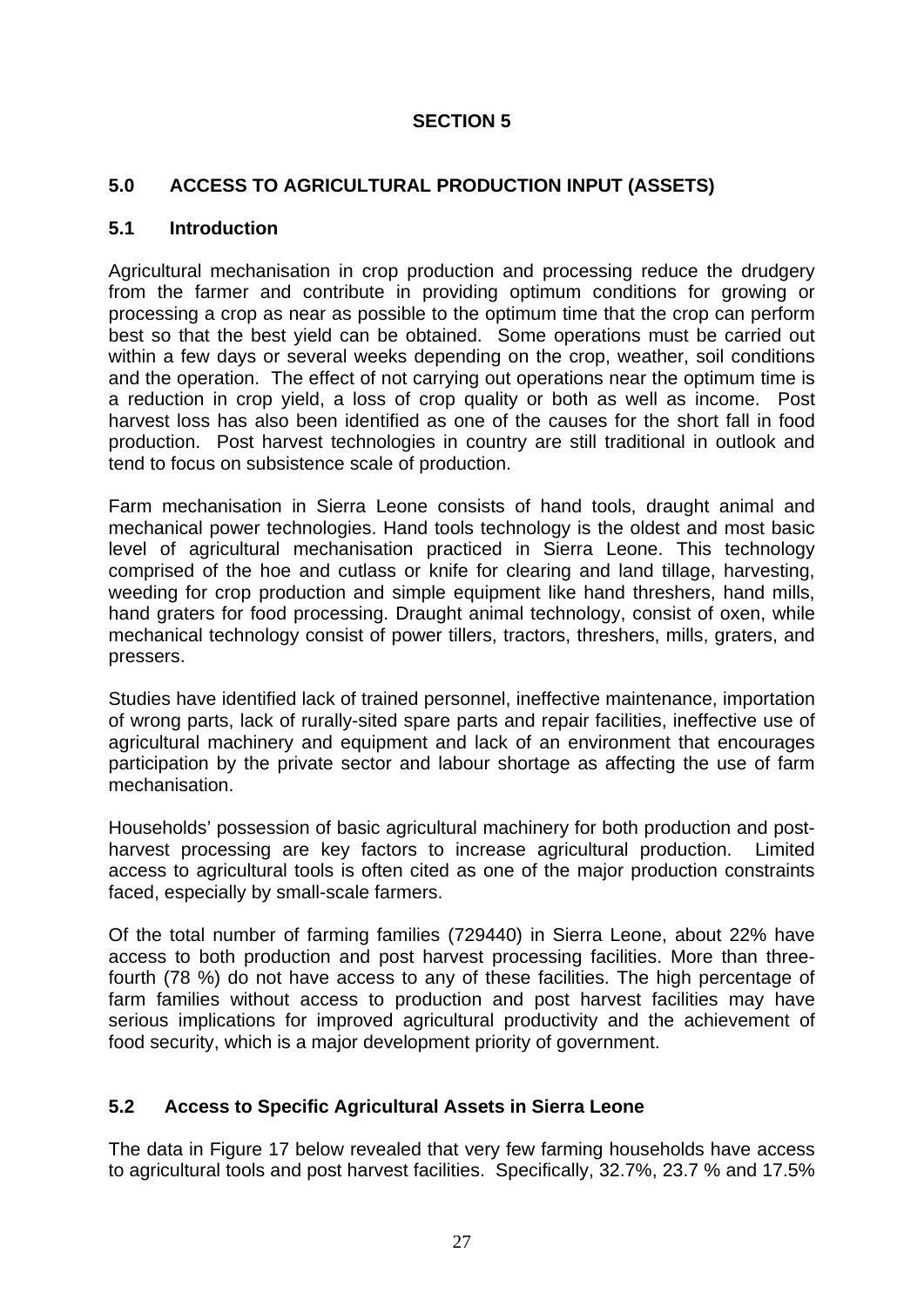of the households have access to drying floors, storage facilities and graters, respectively. An even lower percentage has access to mills (9.6 %), tillers (8.9%), tractors (3.8 %), threshers (2.9%) and pressers (1.0%).

The low percentage of households having access to drying floors, stores, graters, mills and threshers has profound implications in terms of post harvest losses. Without drying floors farmers use mud floors and sometimes tarmac roads to dry their produce, which would lead to contamination and thus affect product quality. Similarly, the lack of improved storage facilities results in households losing significant part of their crop to pests, disease and theft. The storage of produce in baskets or bag stacked in huts and barns with thatched roof that provided limited protection from insects, rodents and fungi.

In the absence of rice mill and threshers, farmers use the traditional method of the mortar and pestle to mill and thresh rice. This method has a recovery rate of 60% and 50% or more of broken grains whereas the recovery rate and broken grains when modern rice mill machines are used are 14% and 32% respectively. Milling quality of domestic rice is important if it is to compete with imported rice. Commercial operators own almost all of the existing rice millings in the country and provide services to small farmers in few local within the country.

Low access to pressers means that most farmers produce oil using traditional methods and manually with very low recovery rate of 40%-50% compared to 65%- 70% with mechanical oil presser. This means that farmers incur greater processing losses as a result of lack of access to improve extraction facilities.

This situation is bound to affect the timely and efficient execution of farming activities as well as the quality and quantity of produce.

A combination of factors, including low incomes of farmers and high cost of these facilities, may explain farmers' poor access to these production assets.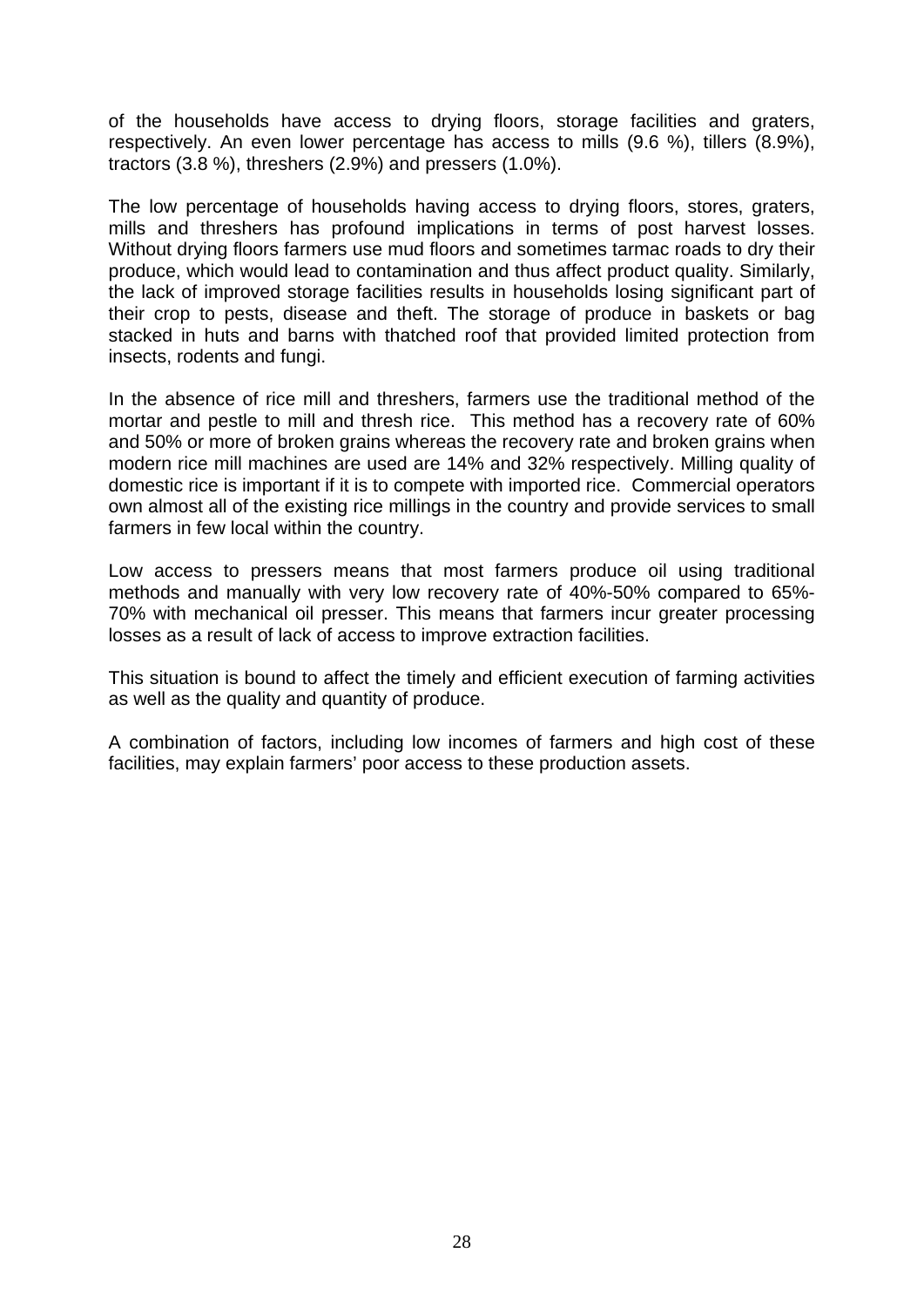

**Percentage**

#### **Figure 17: Percentage distribution of farming households with access to agricultural facilities/ assets in Sierra Leone**

*Source: SSL, Population and Housing Census 2004* 

## **5.3 Access to Agricultural Assets by Region**

Figure 18 below presents the distribution of farming families that have access to the agricultural facilities in the regions. The data show that generally, access was high for farm families in the Southern Province (48.2 %) than the Northern (34.6 %), Eastern (16.0 %) and Western Area (1.1 %) in that order.

% ACCESS

With regards to specific assets, the analysis shows that more farm families in the Southern (59.7 %), than in the Northern (33.3%) and Eastern (4.5%) and Western (2.5 %) regions had access to tractors. The Southern and Northern regions are endowed with large areas of riverine grassland, bolilands and mangroves swamps which are well suited to tractorisation, which partly explains the above result.

Power tiller usage by farmers is now on the increase in the region. The Ministry of Agriculture, with support from the government and international donors, has supplied power tillers to all regions in the country, especially in agro-ecologies suitable to power tiller use. The number of farmers captured in the census indicates that 69.9%, 5.7%, 13.6% and 0.8% of households in the Southern, Northern, Eastern and Western regions, respectively, have access to this implement.

About 70% of farm households in the Southern Province reported having access to threshers. This is followed by the Northern (14.3%) and Eastern Provinces (4.5%). It is widely believed that threshers are more common in rice growing areas. The low level of rice production in the Western Areas, perhaps reflect the low access of farm families (1.4 %) to threshers.

On a regional basis, Northern (67%), Southern (17.4 %), Eastern (14.5 %) and Western (1.1 %) regions reported access to milling machines.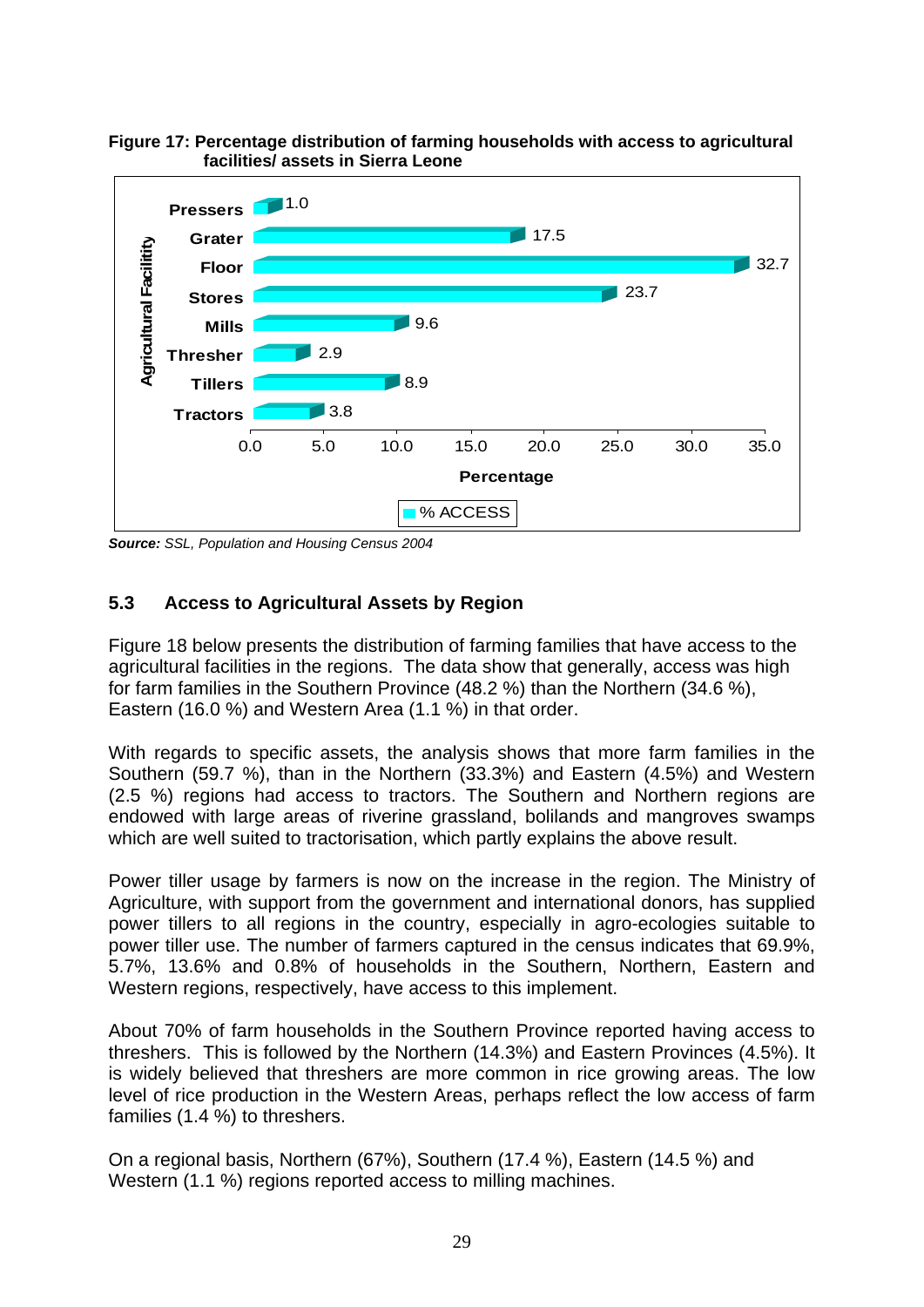Data on access to storage facilities confirmed that these are predominantly used in the provinces, where agricultural activities are on the increase as compared to the Western Area. There are more households in the South (43.7 %) who affirmed having access to stores compared to households in the North (35.2%) and East (19.2%) regions. Western Area farmers had limited access to stores, which might be due to the fact that most of the crops they grow are perishable and are sold immediately.

Like stores, access to drying floors is highest in the North (41.3 %), followed by Southern (36.5%) and Eastern (21.6%) regions. The Western Area has the least number (0.6 %) of farm families with access to drying floors.

Graters are more popular in use in households in the Southern (75.5 %) and Northern (17.5 %) regions than in the Eastern and Western regions. The Southern region grows more of cassava than the other regions. As such there is high demand for graters by farmers for processing cassava into *fufu* and *gari* for both domestic and commercial purposes.

Disaggregating the result by region, pressers are more in use by households in the Southern (62.7 %), followed by households in the Northern (26.4 %) and Eastern (5.3%) regions in that order. Further studies reveal that there are large oil palm plantations in the South and North of the country, which require the use of pressers. Most of these pressers are owned either by communities or corporate companies.

**Figure 18: Percentage distribution of farm families with access to agricultural facilities by region.**



*Source: SSL, Population and Housing Census 2004*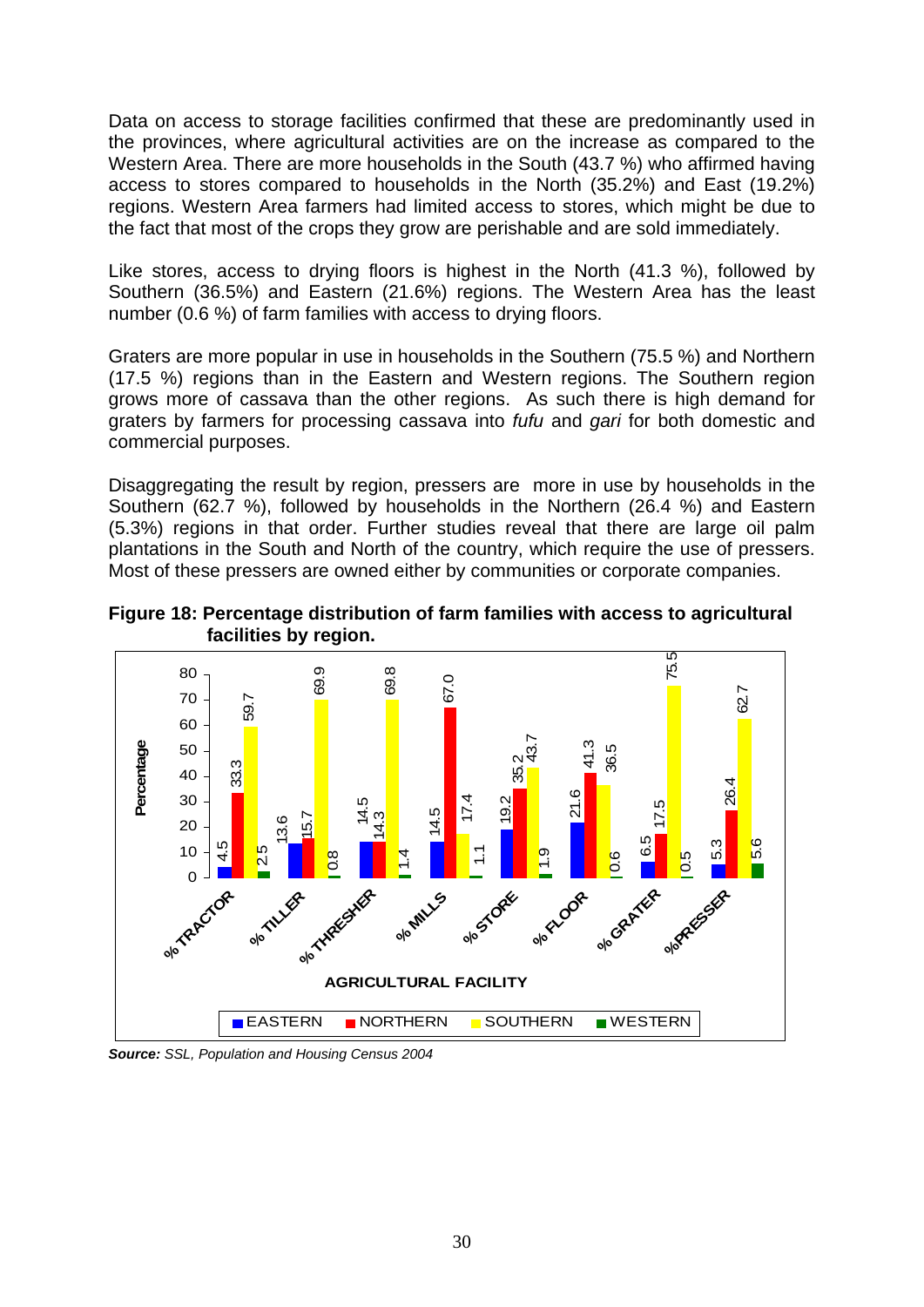## **5.4 Households Access to Agricultural facilities by districts**

### **5.4.1 Access to Tractors**

As demonstrated in Figure 19 below, Bonthe, Bo, Moyamba, Kambia, Bombali Pujehun and Portloko districts had more farm families with access to tractors than the other districts. Western Area Rural district has the least number of farm families having access to tractors. The districts with the higher number of farm families with access to tractors have ecologies (bolilands and riverine) that are most suited to tractorisation.

#### **Figure 19: Percentage distribution of farming households with access to tractors by districts**



*Source: SSL, Population and Housing Census 2004* 

#### **5.4.2 Access to Power Tillers**

Figure 20 below present's data on access to power tillers. The data revealed that Bo (29.9 %), Moyamba (22.3%), Bonthe (9.6%) and Pujehun (8.0 %) districts had the highest number of farm families with access to power tillers. Between 4-7% of households in Kambia, Kono, Bombali and Kenema districts also had access to power tillers. The remaining districts reported an insignificant proportion of households with such access.

These districts and regions have large expanse of riverine and boli ecologies, which are best suited to power tiller use.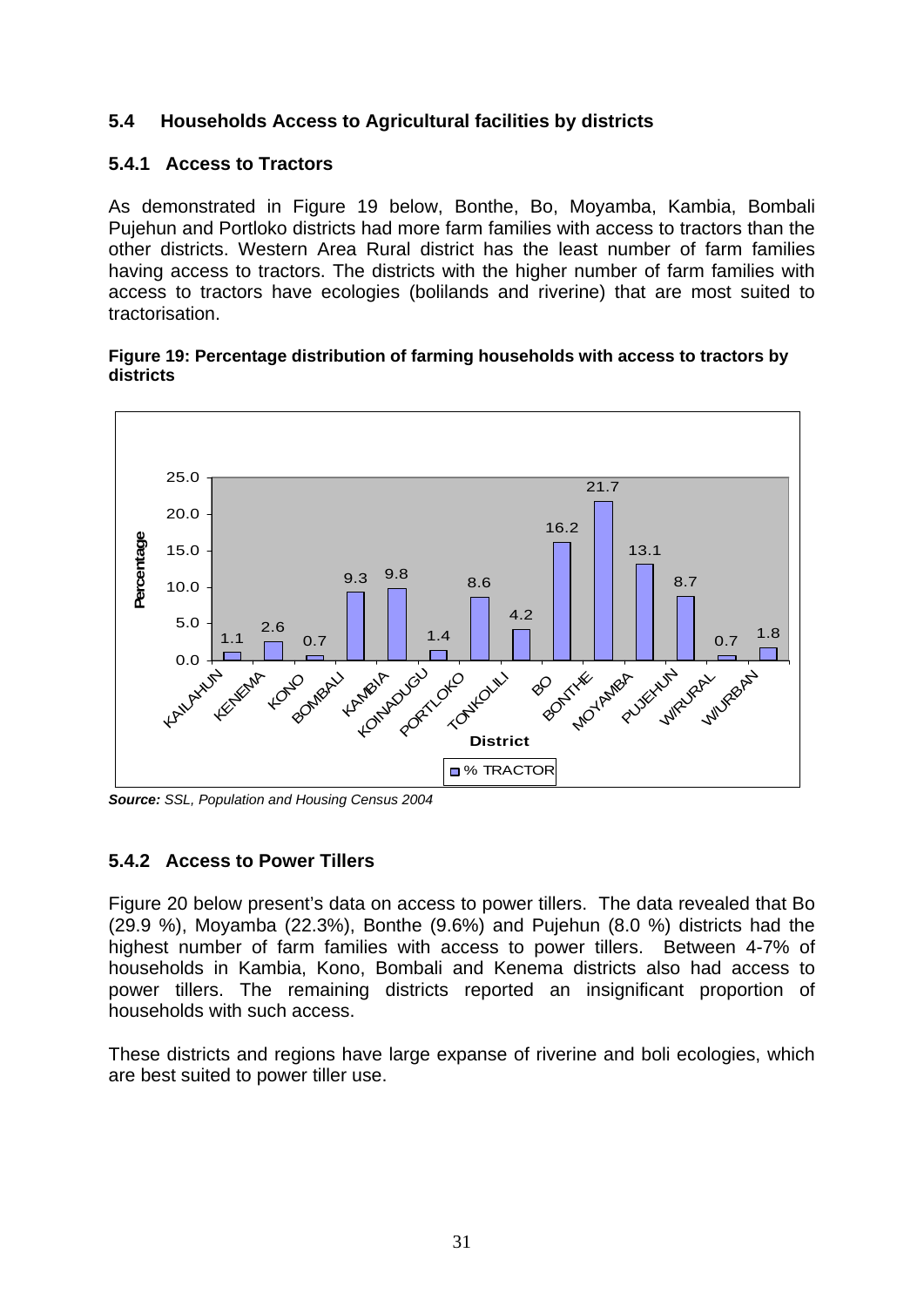

**Figure 20: Percentage distribution of households with access to power tillers by districts** 

*Source: SSL, Population and Housing Census 2004* 

#### **5.4.3**. **Access to Thresher Use**

In general, only a few districts reported having access to threshers (see Figure 21 below). Most districts rarely use threshers. Bo district (46.8 %) had the highest percentage of households with access to threshers, followed by Moyamba (15.4%), Kenema (9.0 %) and Kambia (7.1 %) districts. Most farm households cannot afford the high cost of threshers, which largely explains this poor access. In the absence of threshers, most farmers use local methods (mortal and pestle, feet and sticks) to thresh their grains for marketing and consumption.

**Figure 21: Percentage distribution of households with access to threshers by district** 



*Source: SSL, Population and Housing Census 2004*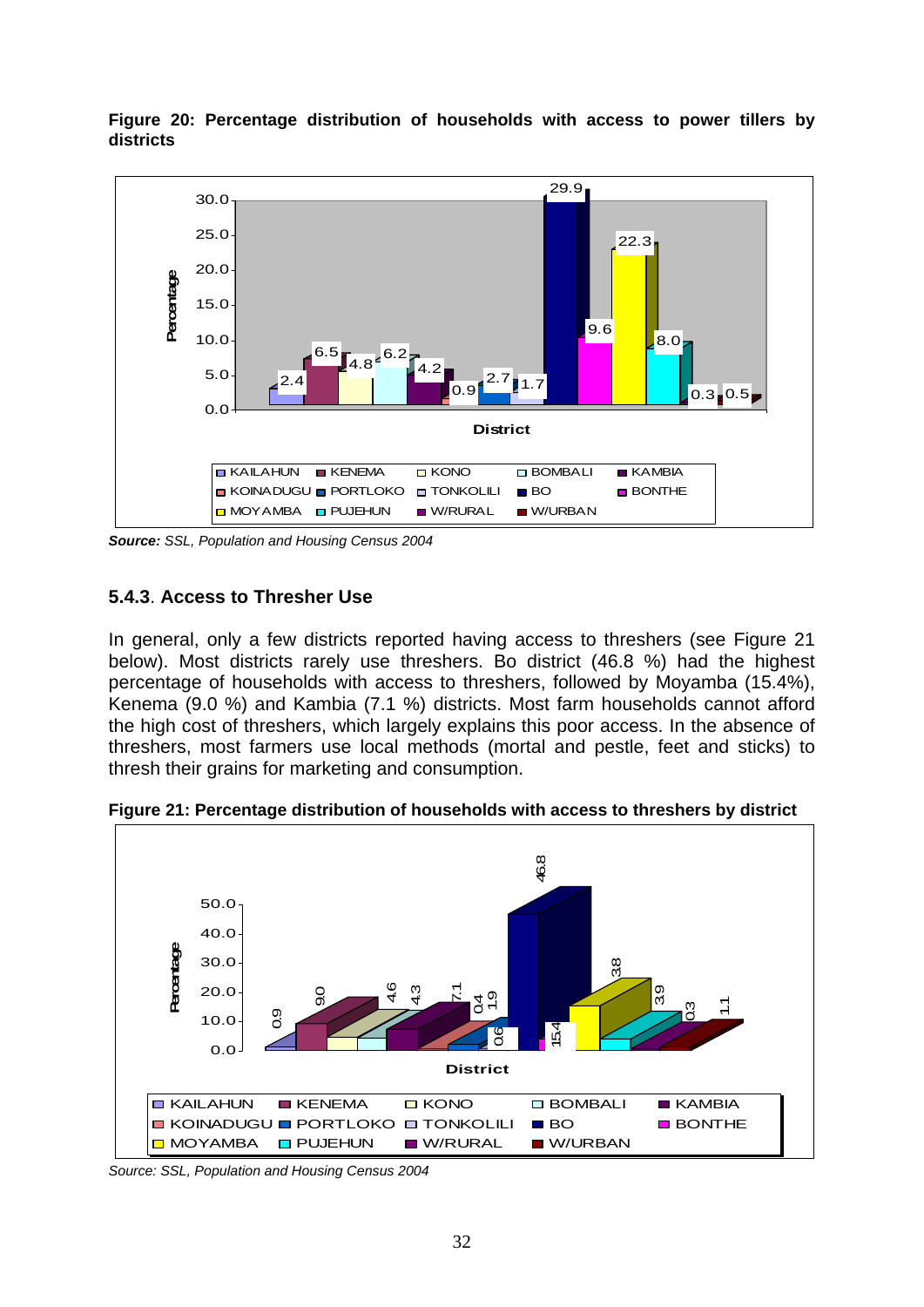## **5.4.3 Access to Milling Machine**

Milling machines are very important, particularly in the processing of rice. Despite this, access to rice milling machines is low and range from 0% to 50 %. Kambia district had the highest number of farm families (49.7%) who use milling machines to process rice. Next to Kambia are Portloko (13.7 %), Kenema (6.9%), Kono (6.1%) and Bo (6.0 %) districts (See figure 22 below). All the other districts in the country rarely use rice mills for rice processing. The traditional mortar and pestle are used largely by households with no access.



**Figure 22: Percentage distribution of households with access to rice mills by district** 

## **5.4.4 Access to Stores**

Good and hygienic storage facility in modern agriculture is of paramount importance to crop shelf-life, quality and market price. The Figure below illustrates the distribution of households that have access to stores. As demonstrated in Figure 23 below, Bo (21.6 %), followed by Bombali (15.3 %), Pujehun(9.4 %), Kenema(9.2 %), Port Loko (7.9 %), Kambia(7.4 %) and Moyamba (7.3 %) districts had the largest percentage of farm families with access to stores in that order . Western Area Rural/Urban and Koinadugu districts had less than 2 % of its farm families with access to stores.

*Source: SSL, Population and Housing Census 2004*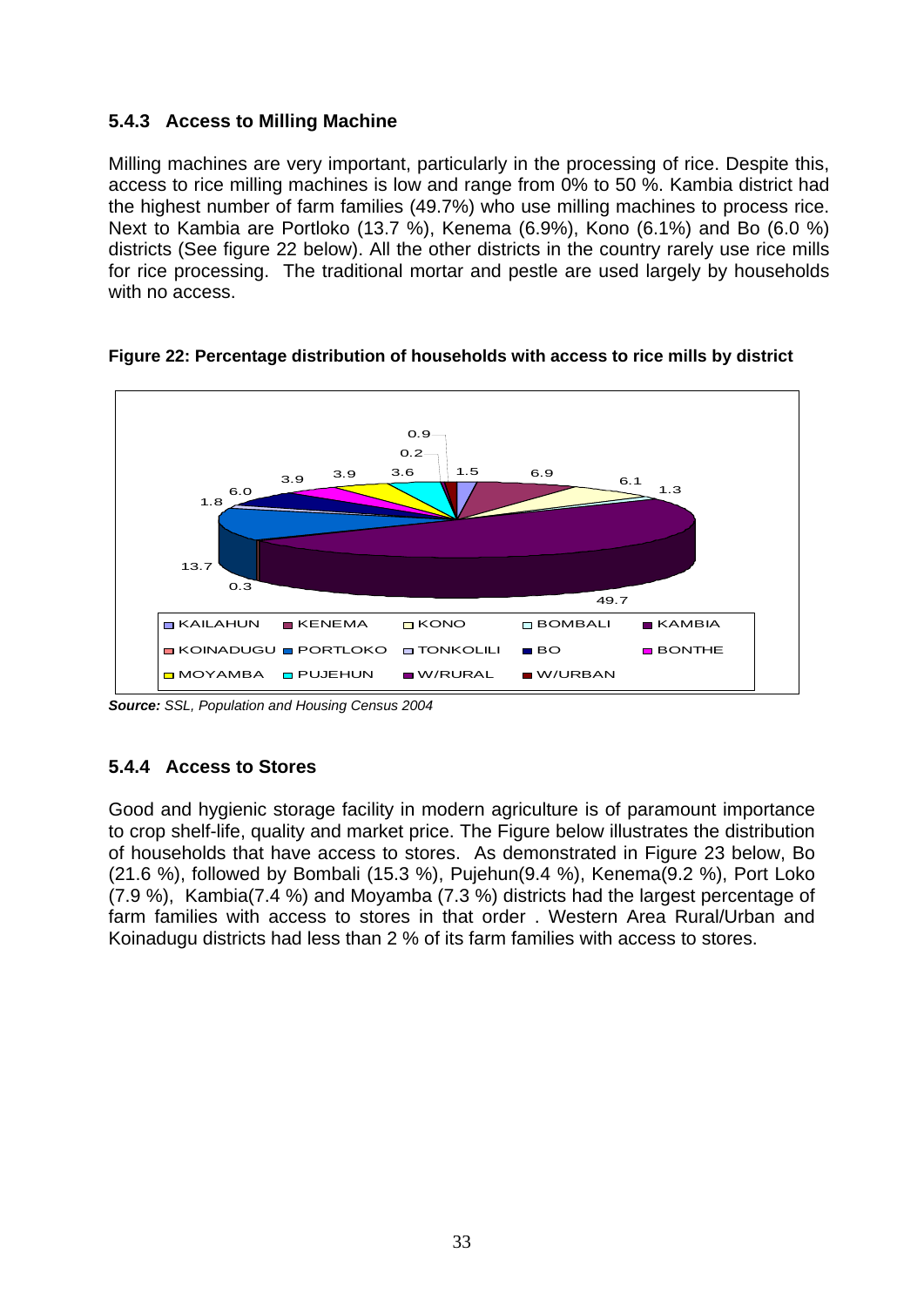

**Figure 23: Percentage distribution of** h**ousehold with access to storage facilities by district** 

*Source: SSL, Population and Housing Census 2004* 

### **5.4.5 Access to drying floors**

Like storage facilities, drying floors are also very important in post-harvest processing as these contribute greatly to product quality and price. Again more households in the Bombali district (19.6 %) have access to drying floors. Bombali district's high percentage may be due to the fact that more grains (rice, maize, sorghum and millet) are predominantly grown within the district. Bo (17.5%) and Kenema (10.5%) Moyamba (10.0 %), Portloko (9.1 %) and Kambia (7.7 %) districts are next to Bombali district. All the other districts have less than 10% access to drying floors (Figure 24).

**Figure 24: Percentage distribution of households with access to drying floors by district** 



*Source: SSL, Population and Housing Census 2004*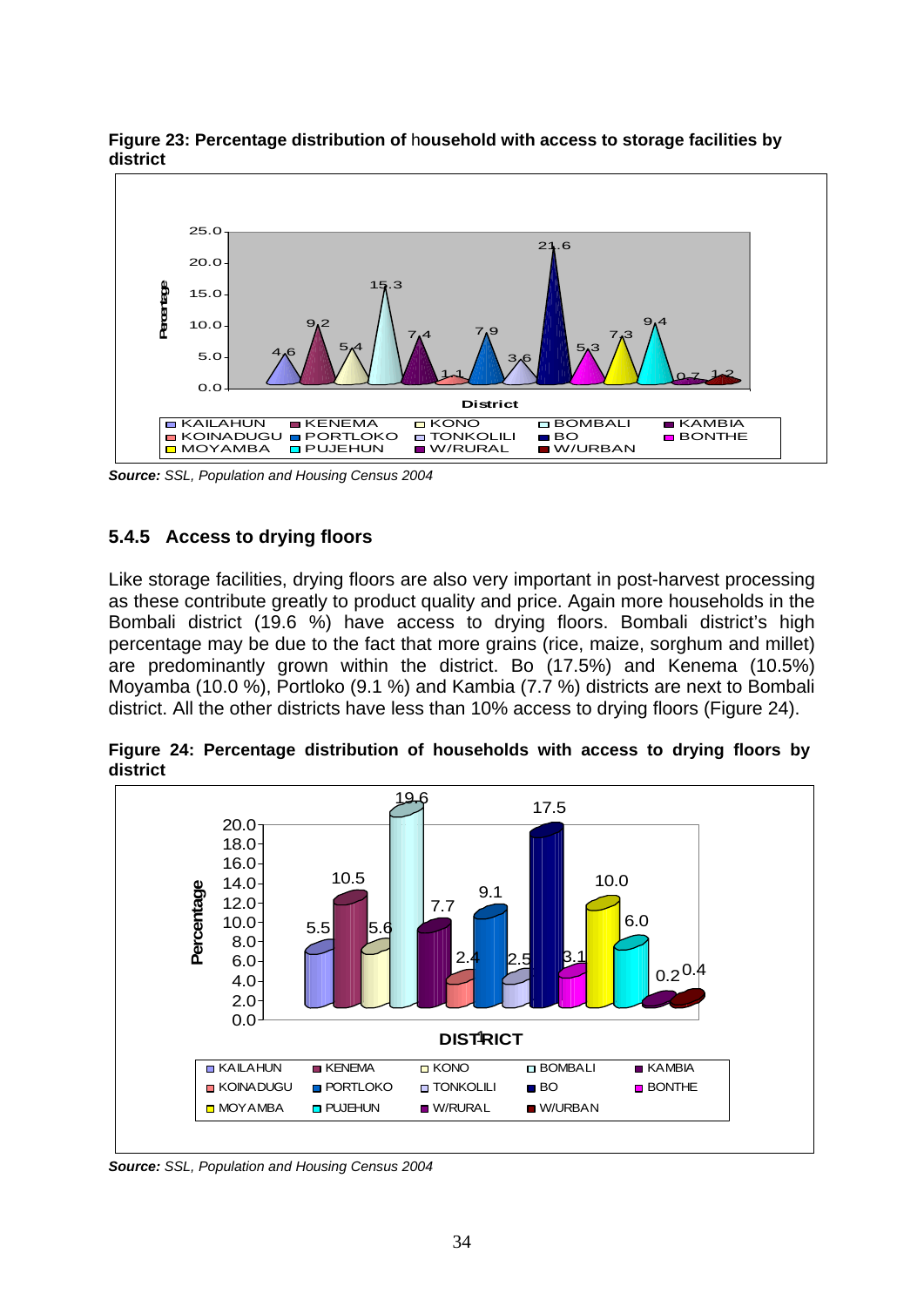### **5.4.6 Access to Graters and Pressers**

Figures 25 and 26 below depict the percentage distribution of households having access to graters and pressers. Data in Figure 25 reveals that farm households in Moyamba (23.3 %), Bonthe (21.7 %), Bo (19.0 %), Pujehun (11.5 %), Portloko (8.7 %) and Kambia District (5.4 %) had more access to graters than the other districts. The household's residence in Kailahun, Tonkolili, Western Area Rural and Urban virtually had little access to these facilities.

Further analysis reveals that the districts and regions with relatively high access to graters cultivate large acreages of cassava which they usually transform into *foofoo* or *gari* either for consumption and or for cash.



#### **Figure 25: Percentage distribution of households that have access to grater Machines**

*Source: SSL, Population and Housing Census 2004* 

Figure 26 below shows that most households in Bo district (36.6 %), Pujehun (12.0 %), Moyamba (10.0 %) and Portloko (9.1 %) have access to and/or are owners of pressers. The other districts have very few or no households with access to pressers. The earning power of most of these households is poor and so they cannot afford the cost of pressers. Other studies have revealed that only households engaged in large scale farming, community owned and corporate companies have access to pressers. Presser use is generally limited to areas with large oil palm acreages.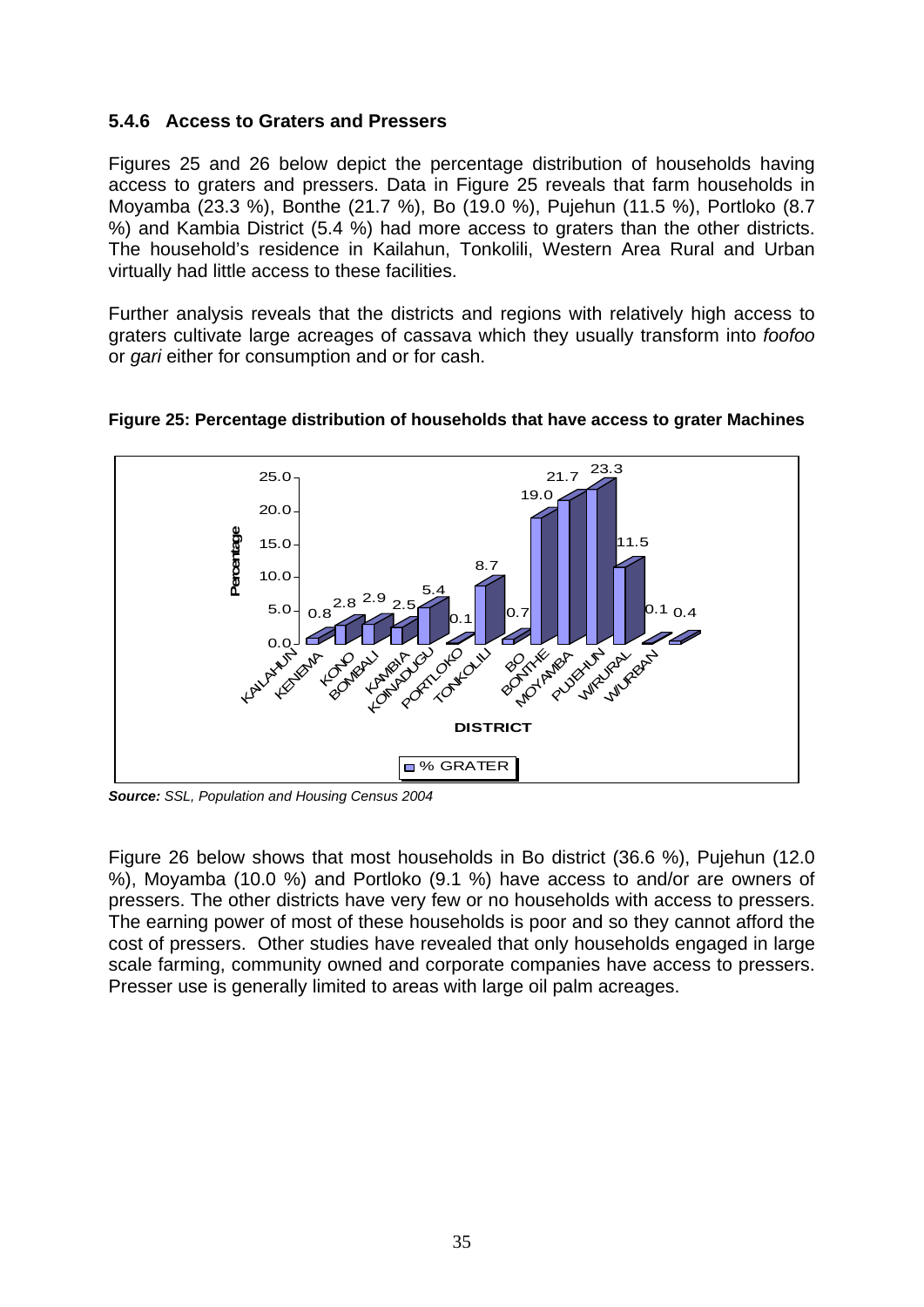

**Figure 26: Percentage distribution of farming households with access to pressers by district** 

*Source: SSL, Population and Housing Census 2004*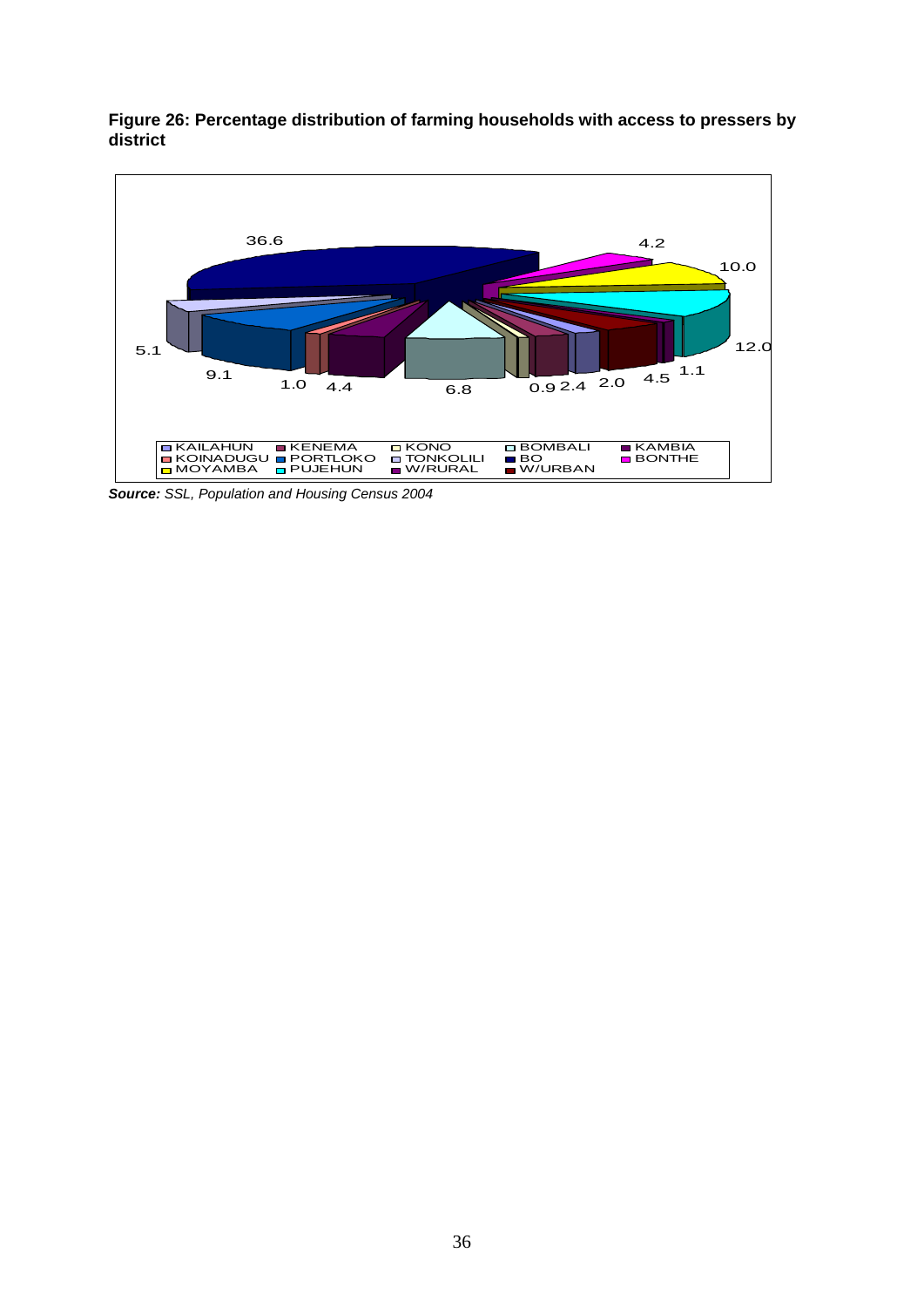## **SECTION 6**

## **6.0 HOUSEHOLD OWNERSHIP OF ASSETS**

### **6.1 Household Ownership of Assets in Sierra Leone**

Possession of basic household assets such as televisions, computers, radios, electric irons, land and cell phones, stoves, bicycles, motor bikes, vehicles and refrigerators are important for a decent standard of living. Access to these assets is the most basic necessities for human development. Without these things, many choices are simply not available and many opportunities in life remain inaccessible. Given this, ownership of and/or access to these assets is usually used to measure poverty level.

Country wide, a total of 690434 of assorted assets were reportedly owned by household members (Figure 27). Of these, radio was the most commonly owned asset and constituted about 55.1 % of the total assets, followed by 9.2 %, 7.5 %, 6.5 % and 5.2 % for cell phones, bicycles, televisions and stoves. The other assets, refrigerators, irons, computers, motor bikes, land phones and vehicles were the least owned and made up less than 5 % of the national share. Being that the typical Sierra Leonean households are severely poor, the costs of these assets are not easily affordable by many families. Hence the most common and easily affordable asset, like the radio, is owned by most families. The Vulnerability Analysis and Mapping Report (2006) also reported radio as one of the most common assets owned by households.



**Figure 27: Percentage Distribution of Assets owned by Households in Sierra Leone** 

*Source: SSL, Population and Housing Census 2004* 

## **6.2 Assets Owned by Household by Region**

Disaggregating the census data at regional level shows 48 % of all the assets owned were in the Western Area, followed by the Northern (19.5 %), Southern (17 %) and Eastern (15.5 %) regions. see figure 28 below.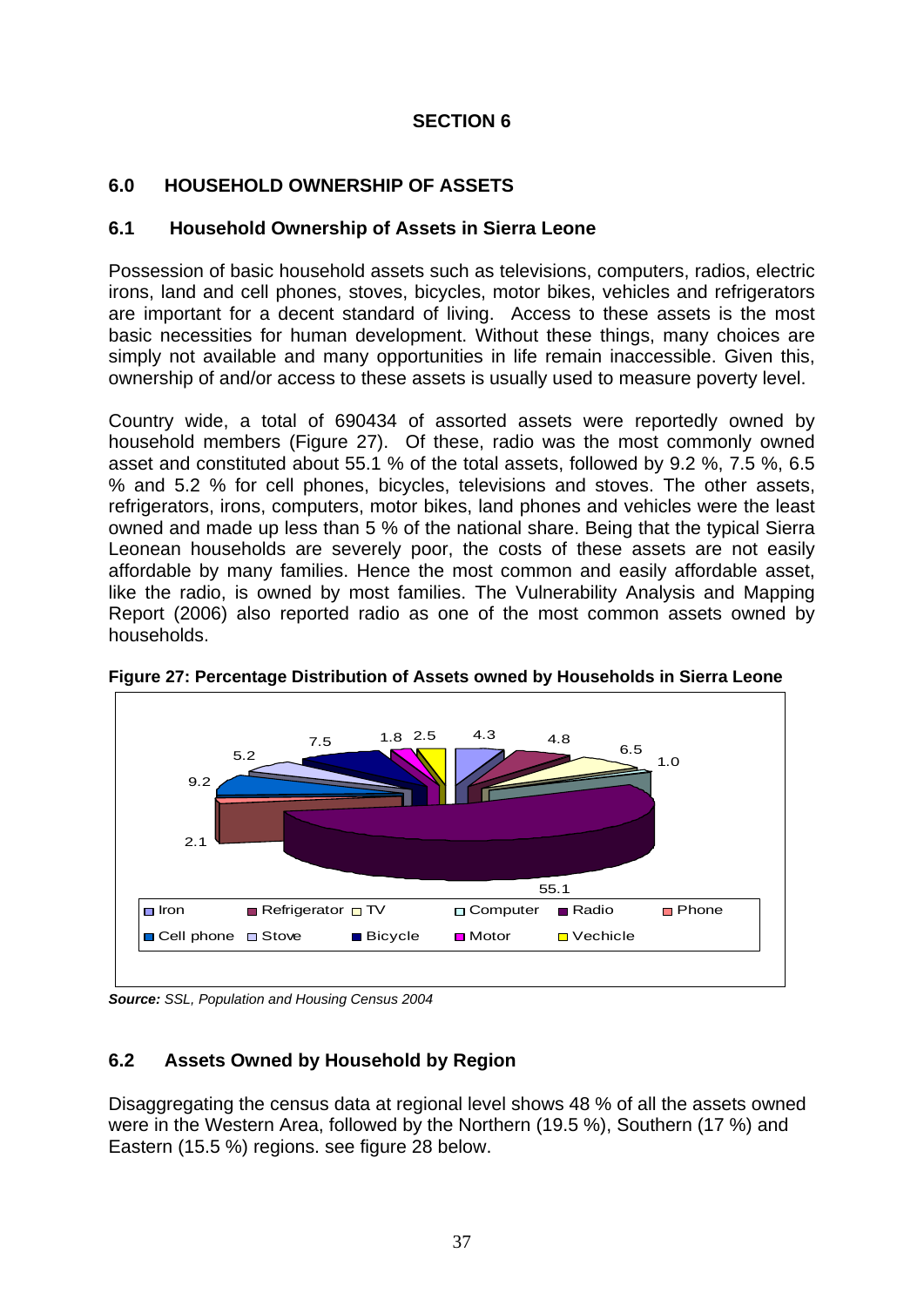

**Figure 28: Percentage Distribution of Assets owned by region** 

*Source: SSL, Population and Housing Census 2004* 

### **6.2.1 Number of Iron, Refrigerator and Stove Owned By Households in the Region**

Figure 29 shows that the Western Area differed largely from the provinces in terms of ownership of irons, refrigerators and stoves. Western area owned between 79% and 84% of all the irons, refrigerators and stoves owned. This was followed by the Southern, Eastern and Northern regions. Very little differences were observed in the provinces in the ownership of these assets.

Western Area has more people in paid employment than the other regions, and as such can afford most of these necessary items regardless their costs. Further analysis revealed that the low percentage of households, who used these facilities, may be due to government's inability to provide electricity supply for its inhabitants. Thus most households see it as unnecessary or a waste of resources to buy these items which they rarely used. Furthermore fire wood is predominantly used for cooking in the east, south and north of the country as opposed to stoves, kerosene and gas cookers which are common in the Western Area.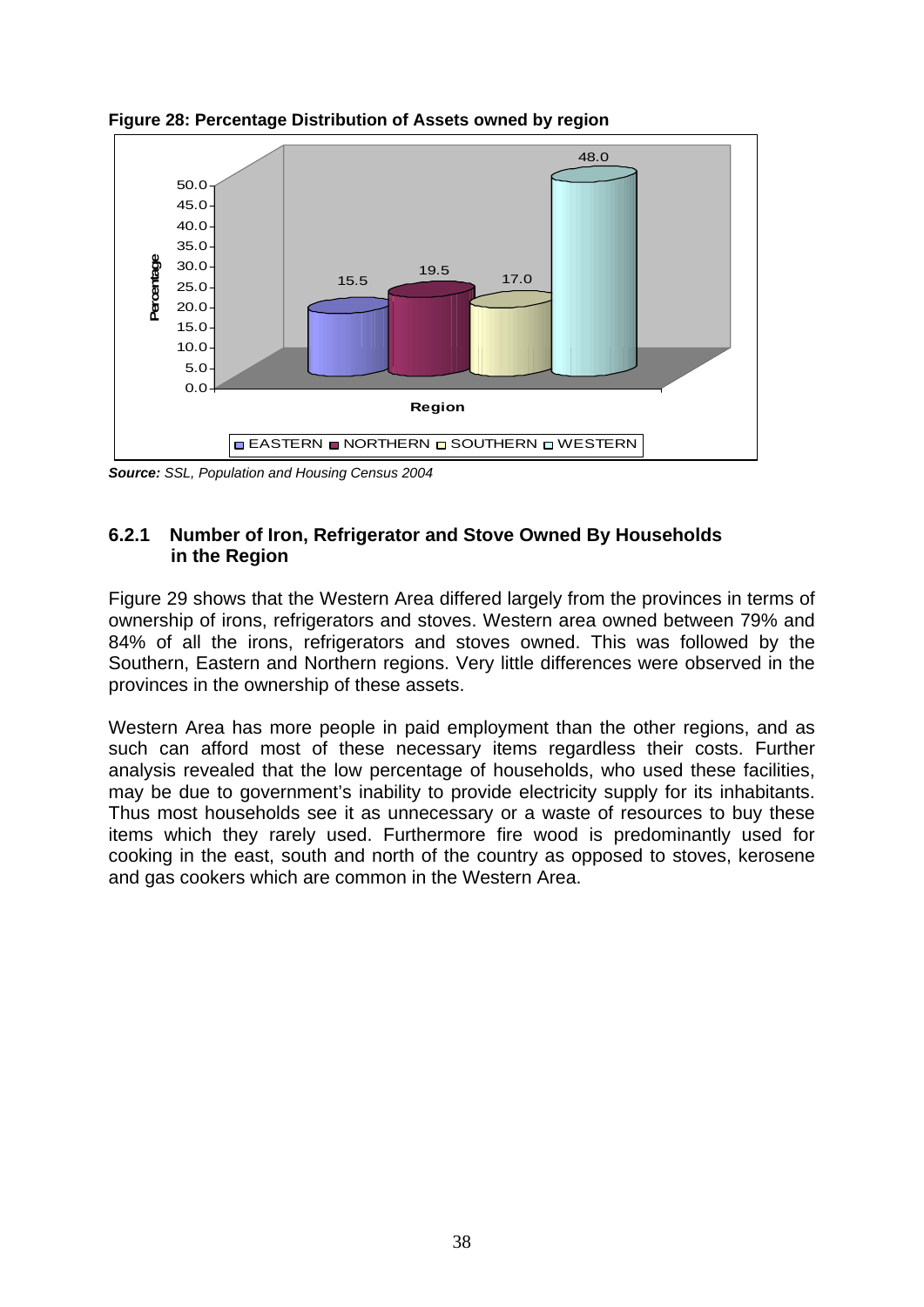

#### **Figure 29: Percentage Distribution of iron, refrigerators and stoves owned by Households by region**

*Source: SSL, Population and Housing Census 2004* 

### **6.2.2 Number of** *Television, Radios and Computers Owned By Households by*  **Region**

Western Area had between 77% and 83 % of all televisions and computers, respectively, as well as a third of radios. Northern Province reported more radios than the Southern and Eastern Provinces. However, the regions did not differ much from each other in terms of ownership of refrigerators and computers (See figure 30 below). The high cost of refrigerators and computers as well as the high illiteracy levels among Sierra Leoneans, especially in the provinces, partly accounts for the above observations.



#### **Figure 30: Percentage distribution of Television, radios and computers owned by Households by Region**

*Source: SSL, Population and Housing Census 2004*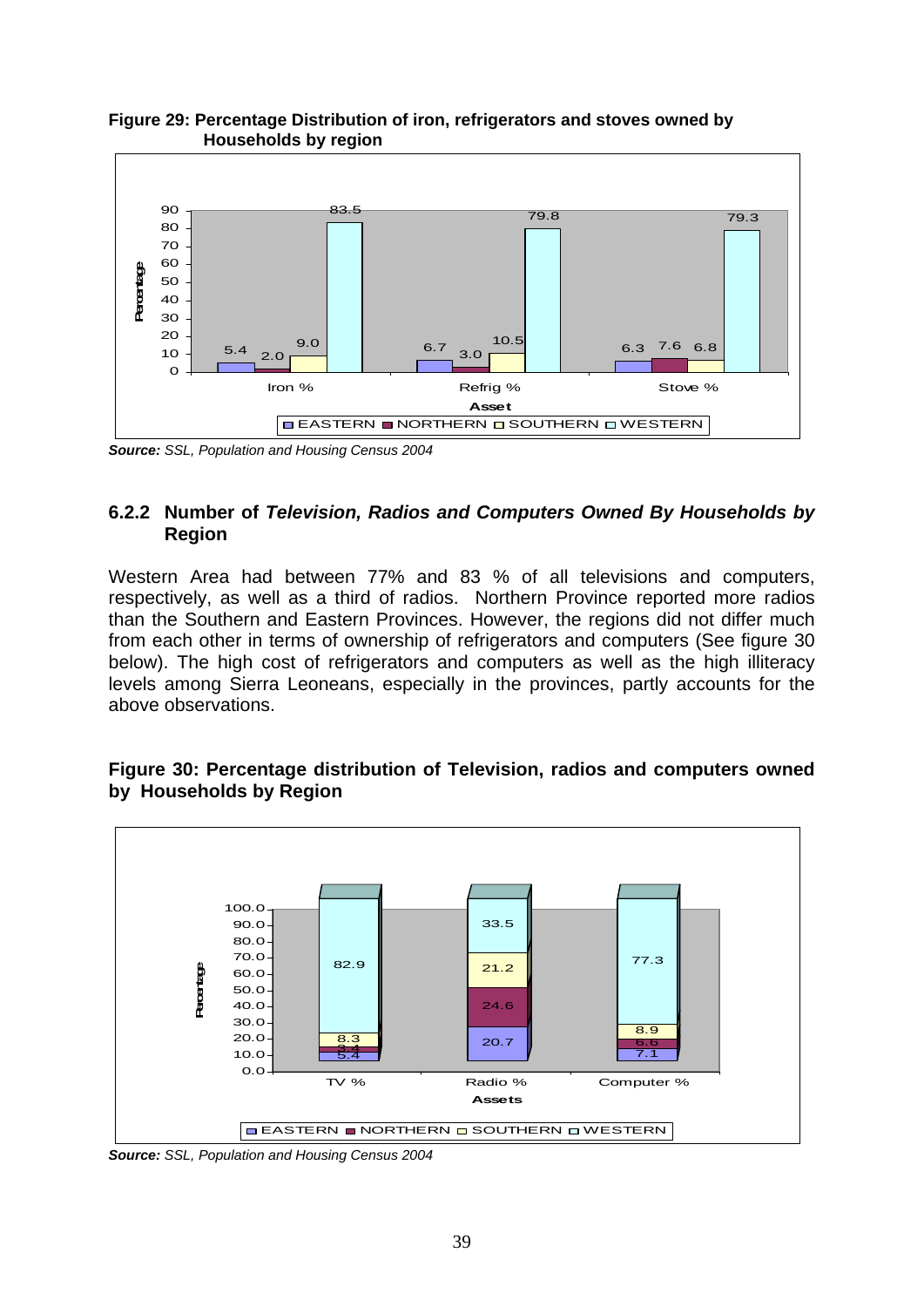#### **6.2.3 Number of Land Phones and Cell Phones Owned by Households by Region**

Figure 31 depicts that of the land and cell phones reported in the country, over 70 % were in the Western Area. The Southern (10%) and Eastern (9.8%) regions had more land phones than the Northern region while the Eastern (9.2%) and Northern (8.5%) had more cell phones than the Southern (6.6%) region. These differences were, however, insignificant.

#### **Figure 31: Percent distribution of land and cell phones owned by households by region**



*Source: SSL, Population and Housing Census 2004* 

### **6.2.4 Number of Bicycles, Motorcycles and Vehicles Owned By Households by Region**

The availability of reliable means of transport has been a major impediment to achieving the free movement of people and goods in Sierra Leone. In most communities, household members' movement by whatever convenient or available means depends on the availability of bicycles, motorcycles and vehicles. The results of the survey indicate that Northern region had more bicycles (47.6%) and motor bikes (30.2%), while Western Area had more vehicles (62%) than the other regions. The difference between the regions was great for vehicles than for bicycles and motor bikes (see figure 32 below).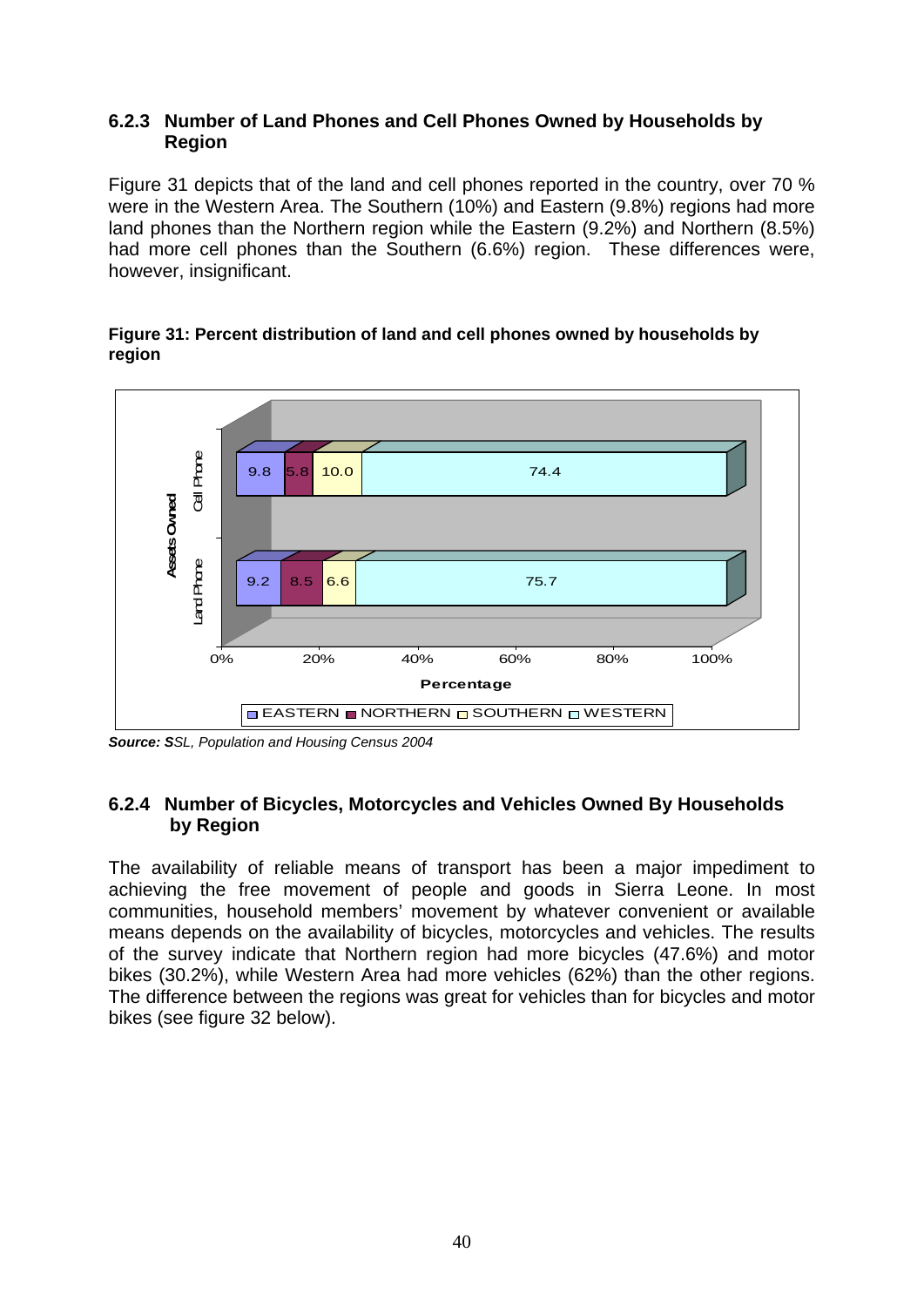

**Figure 32: Percentage distribution of bicycle, motorcycle and Vehicle owned by households by region** 

*Source: SSL, Population and Housing Census 2004* 

#### **6.3 Ownership at District Level**

Figure 33 show the percentage distribution of assets owned at district level. Noticeably, the western area urban district has more than forty percent (42.9 %) of the national share followed by Bo (9.9 %), Kenema (8.4 %), Port Loko (6.3 %), western area rural (5.0 %), Bombali (4.8 %) and Kono(4.0 %) districts respectively. All the other districts posses less than 4 % share of the national assets.

**Figure 33: percentage distribution of assets owned by district** 



*Source: SSL, Population and Housing Census 2004*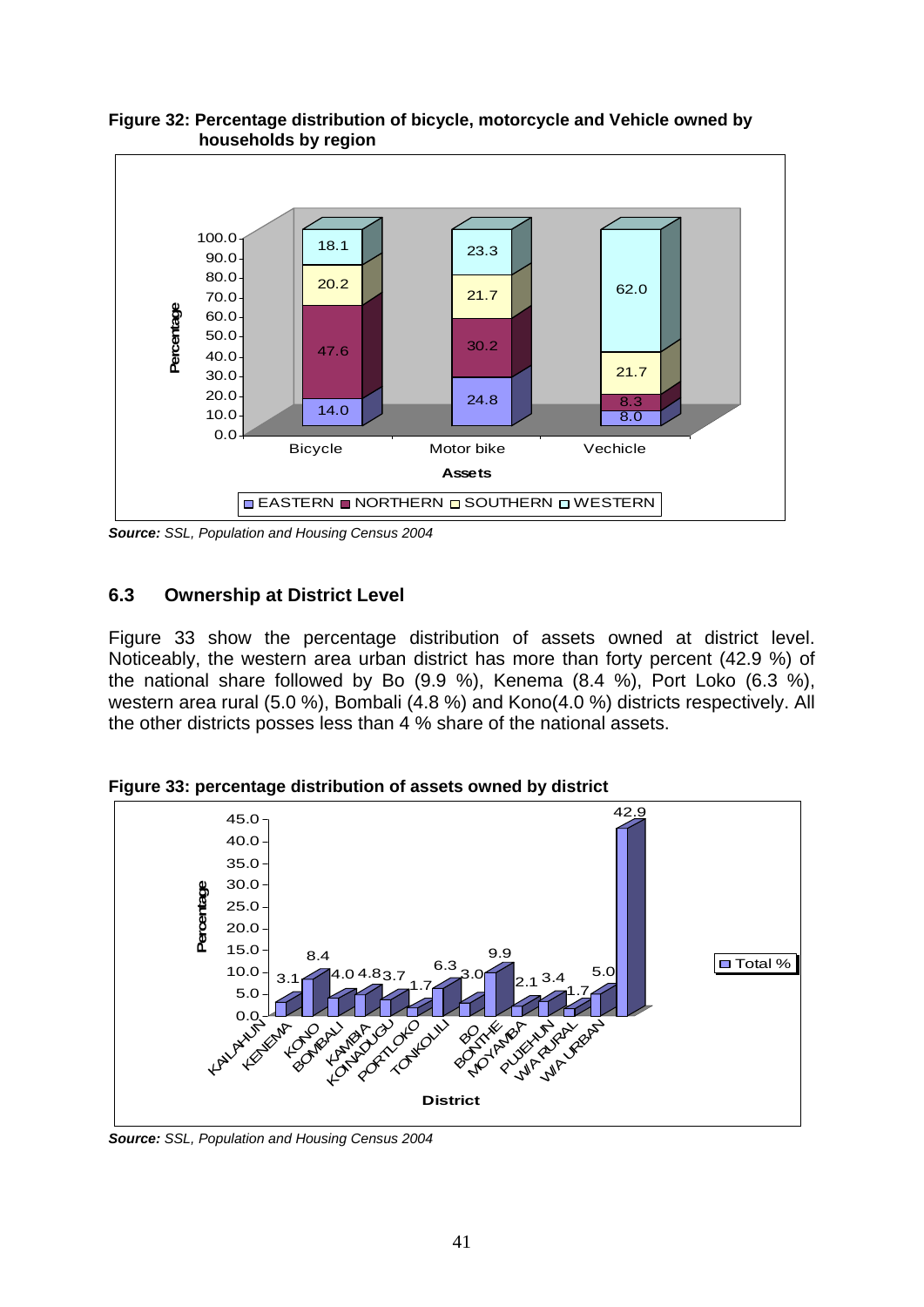#### **6.3.1 Number of Iron, Refrigerator and Stove Owned By Households by District**

Figures 33a, 33b and 33c below show the data on households' ownership of iron, refrigerators and computers at the district level. The data revealed that Western Urban had the highest percentage (77.8%) of iron. This was followed by Bo (8.0 %) and Kenema (5.6%) districts and the Western Rural (5.0 %). None of the other districts had up to 1% of iron.

The situation is almost the same for the ownership of stove where Western Urban has the highest percentage of stoves (72.7 %), followed by Western Rural (6.6%), Bo (5.1%) and Kenema (3.9%) districts. The figure shows that with the exception of the Western Urban that had 72.7% of stoves, none of the other districts had up to 10% of stoves.

The high cost of energy requirements for the use of these assets as well as the high illiteracy rate may be important contributing factors for the low ownership.



**Figure 34a: Percentage Distribution of iron owned by households by District** 

*Source: SSL, Population and Housing Census 2004*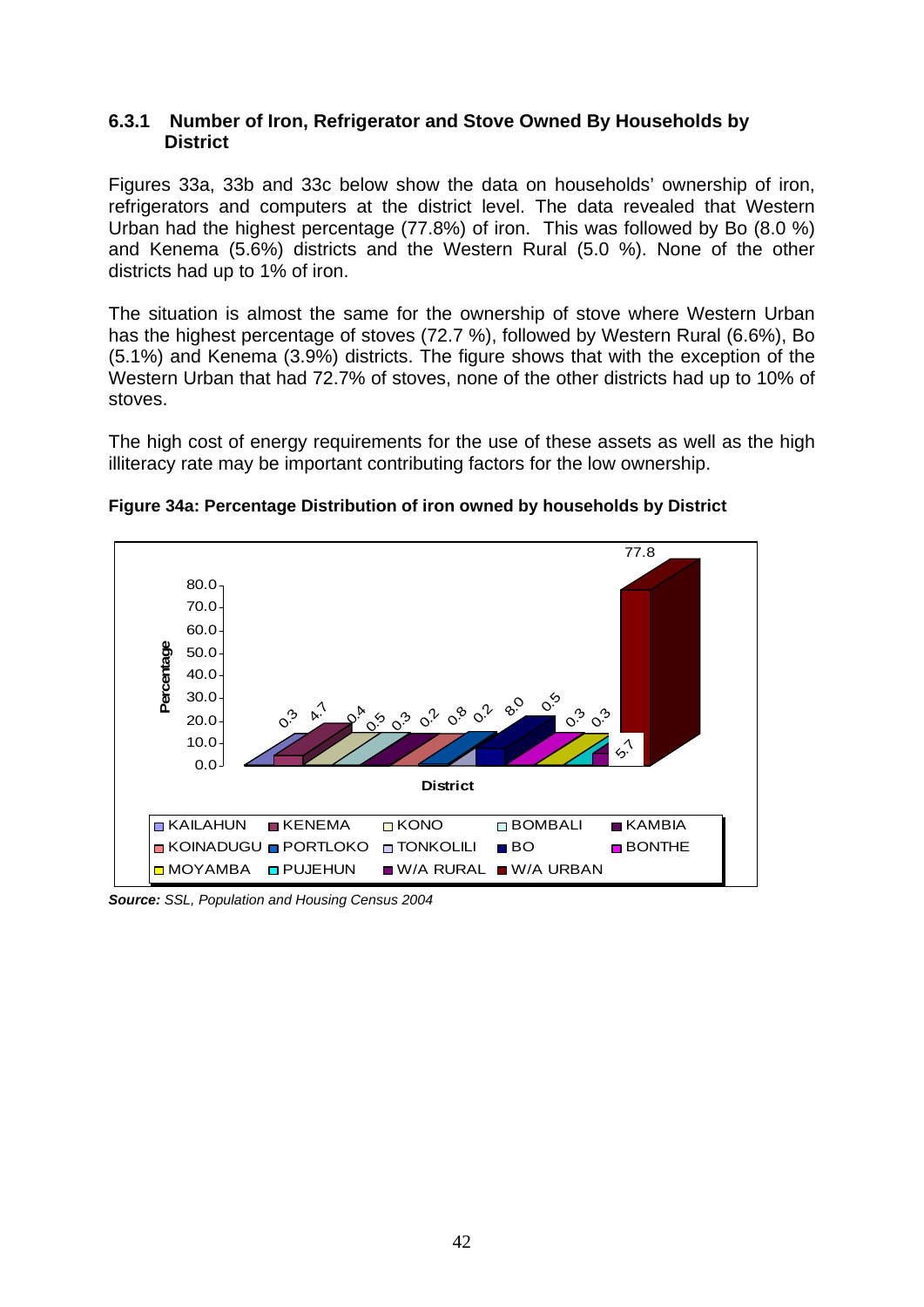

**Figure 34b: Percentage Distribution of refrigerators owned by households by district** 

*Source: SSL, Population and Housing Census 2004* 



**Figure 34c: Percentage Distribution of stoves owned by households by district**

*Source: SSL, Population and Housing Census 2004* 

#### **6.3.2 Number of Television, Radio and Computer owned by households by district**

The chart in figure 35a below shows that over 75% of televisions were found in the Western Urban, followed by Bo district (7.5 %), Western Rural (5.2 %) and Kenema (4.5 %%). None of the other districts had up to 2 % of televisions owned.

Radio was found to be owned by a good number of households. At district level, about 28.5% of the radios owned were in Western Urban. Bo districts had more than 11% of radios, followed by Kenema (10.4 %), Portloko (7.7 %) and Kambia (6 %) districts (see figure 35b below).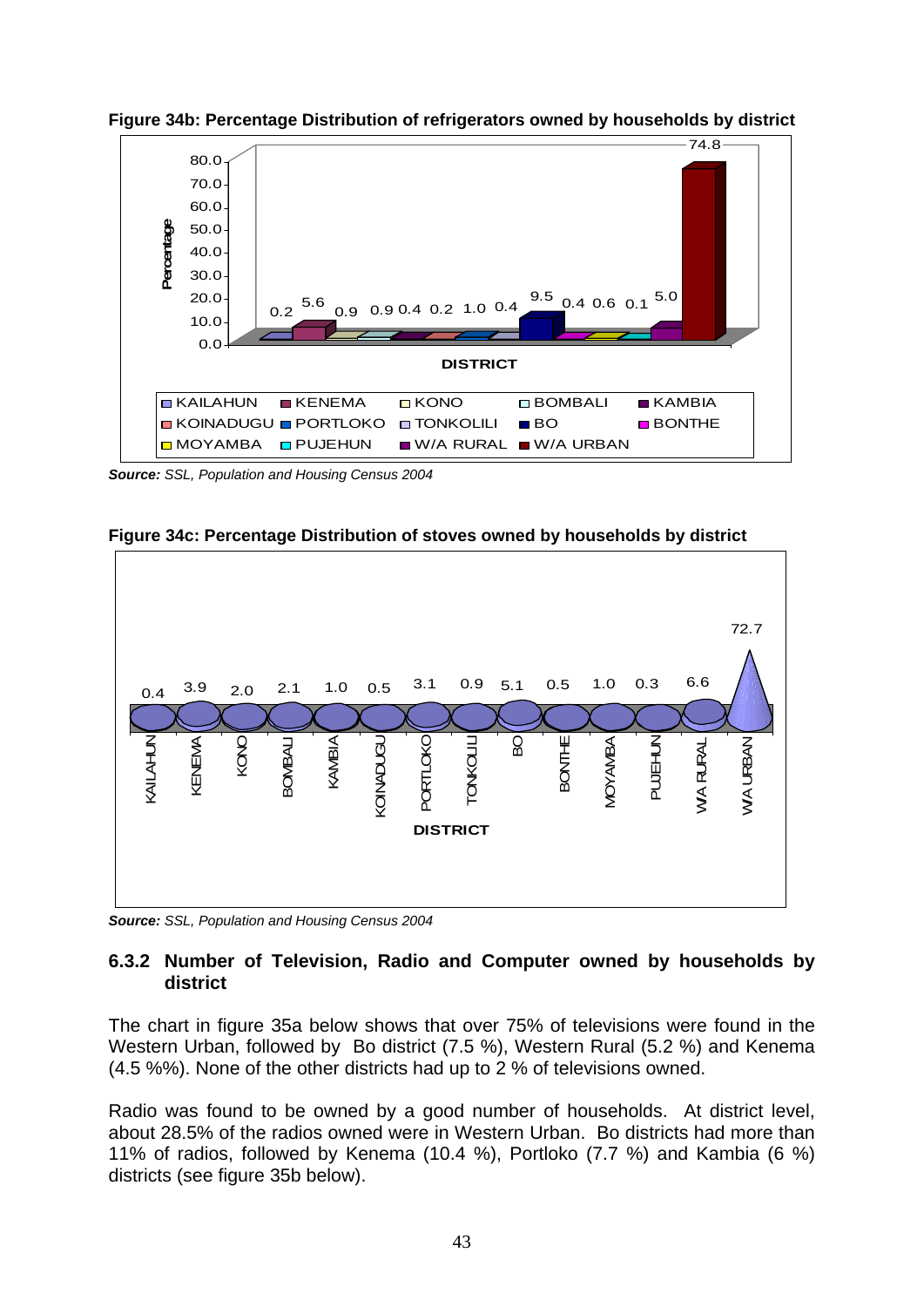Figure 35c depicts that Computer usage is more common in the Western Urban (70.9 %) than in any other part of the country. Next to Western Urban are Bo (6.7 %), Western Area Rural (6.4 %) and Porkloko (2.1 %). The high illiteracy level in the country and high cost of computers are inhibiting factors that restrain many households access to this electronic device.



**Figure 35a: Percentage distribution of television owned by household by district** 

*Source: SSL, Population and Housing Census 2004* 



**Figure 35b: Percentage distribution of radio owned by households by district** 

*Source: SSL, Population and Housing Census 2004*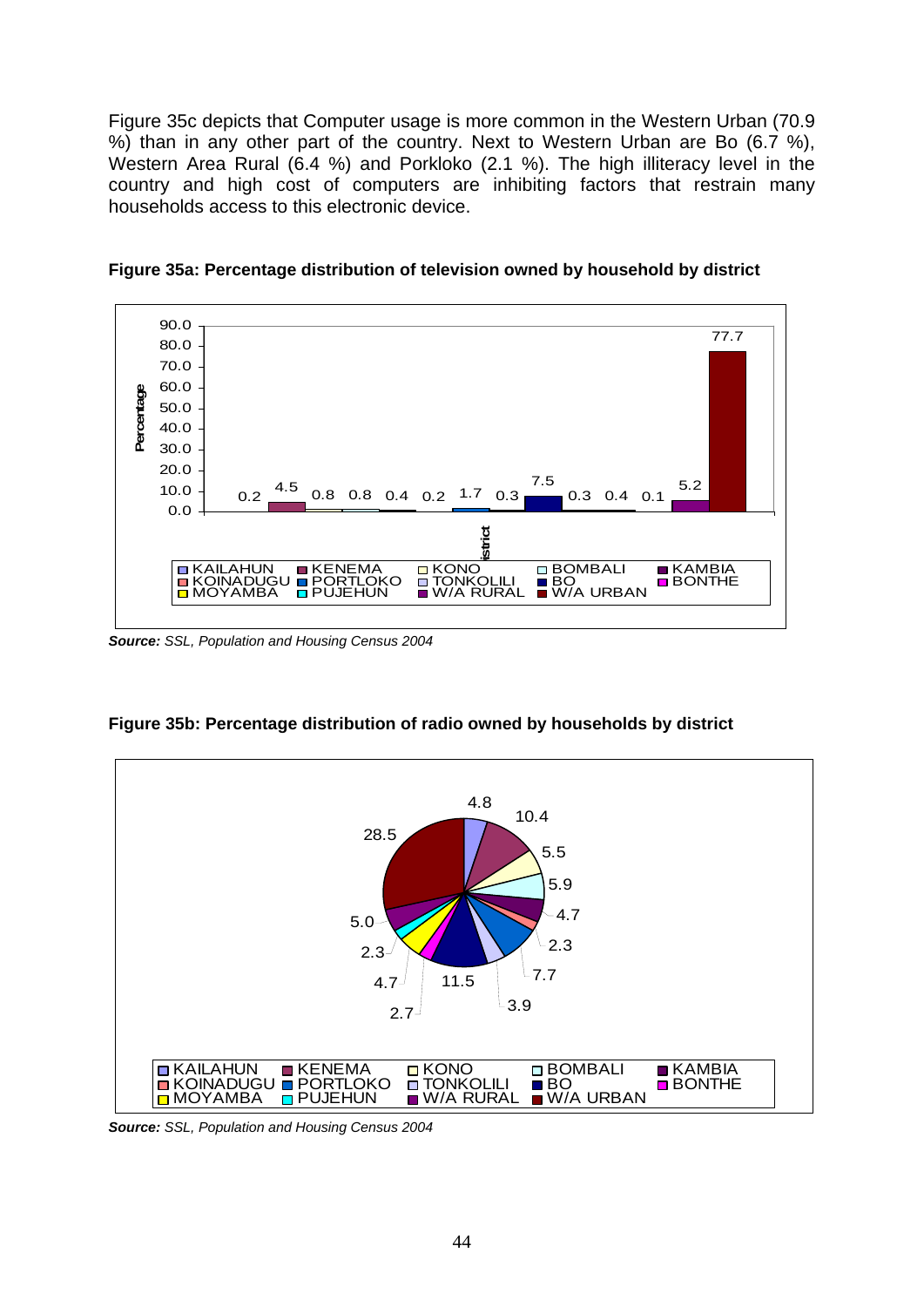

**Figure 35c: Percentage distribution of computers owned by households by district** 

*Source: SSL, Population and Housing Census 2004* 

#### **6.3.3 Number of Telephones and Cell Phones Owned By Households by District**

Figures 36a and 36b show the percentages of households that own telephones and cell phones.

Land phones or telephones are mostly used in district head quarter towns, where there are Government offices. In Sierra Leone, this service is been rendered by the Government to bridge communication gap between the Western Area and the provinces.

About 71.3% of land phones are in Western Urban. Kenema districts had 5.6 % of the total number of telephones followed by Western Area (4.4 %) and Bo (4.0 %).

Figure 36b show that more households in the districts owned cell phones as compared to telephones. More than 60% of the cell phones owned were in the Western Urban. Bo district had about 8.8 % of cell phones, followed by Kenema (6.6 %) and Western Rural (5.4 %). In essence all the districts now have at least a mobile coverage. This has probably encouraged household members' ownership, given the fact that cell phones are faster and more convenient means of communication than land phone.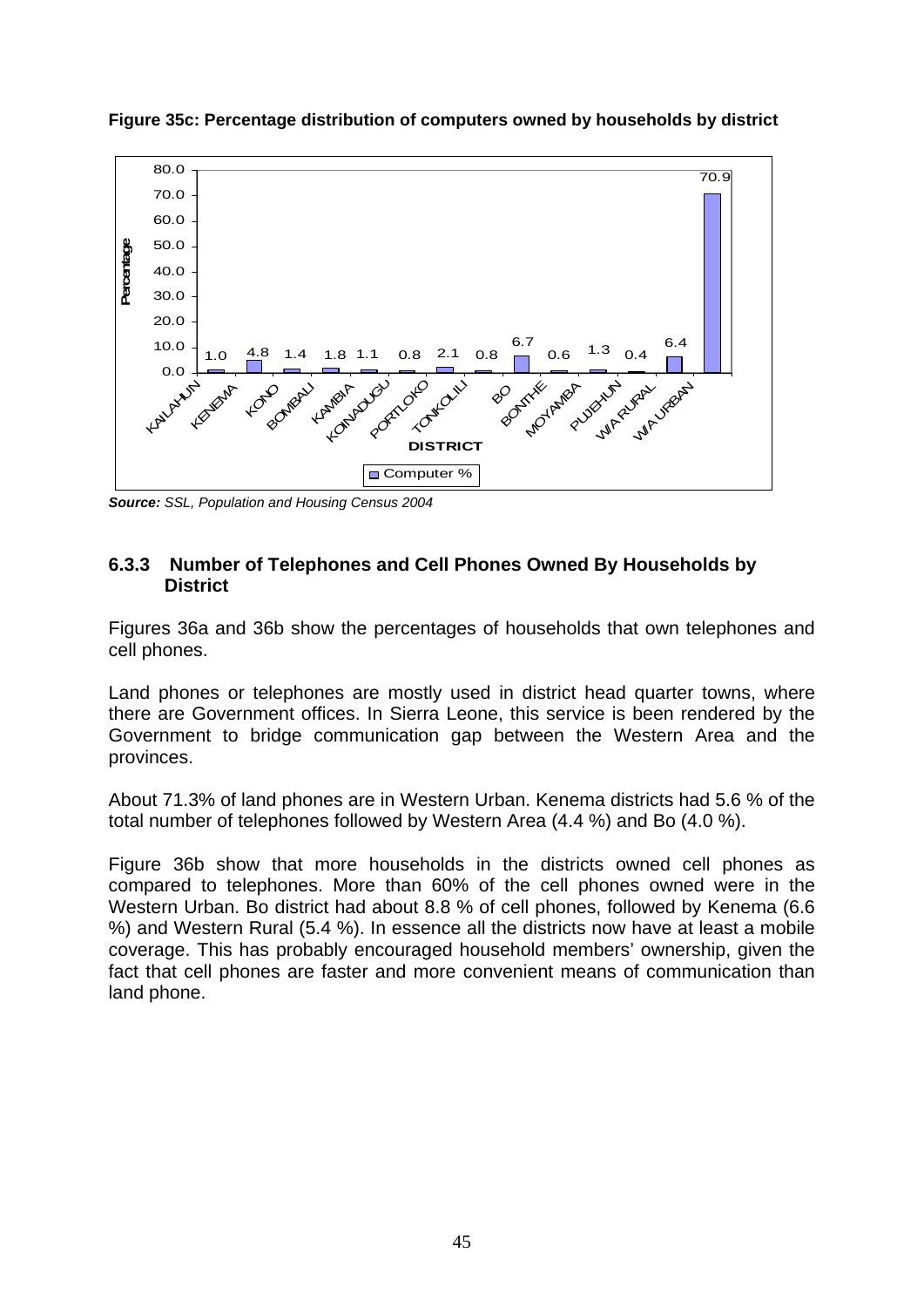



*Source: SSL, Population and Housing Census 2004* 





*Source: SSL, Population and Housing Census 2004* 

### **6.3.4 Number of bicycles, motor cycles and vehicles owned by households by districts**

Figures 37a, 37b and37c shows the percentages of the three major mobility assets in the country at the district level. The figures show that a bicycle is owned by most households, followed by motorcycles and vehicles. Portloko district had the highest percentage (about 15.5 %) of bicycles, seconded by Western Area Rural (about 14.9 %), and followed by Bombali (11.1%), Kambia (10.9 %), Bo (8.1 %) and Tonkolili (7.1%) districts.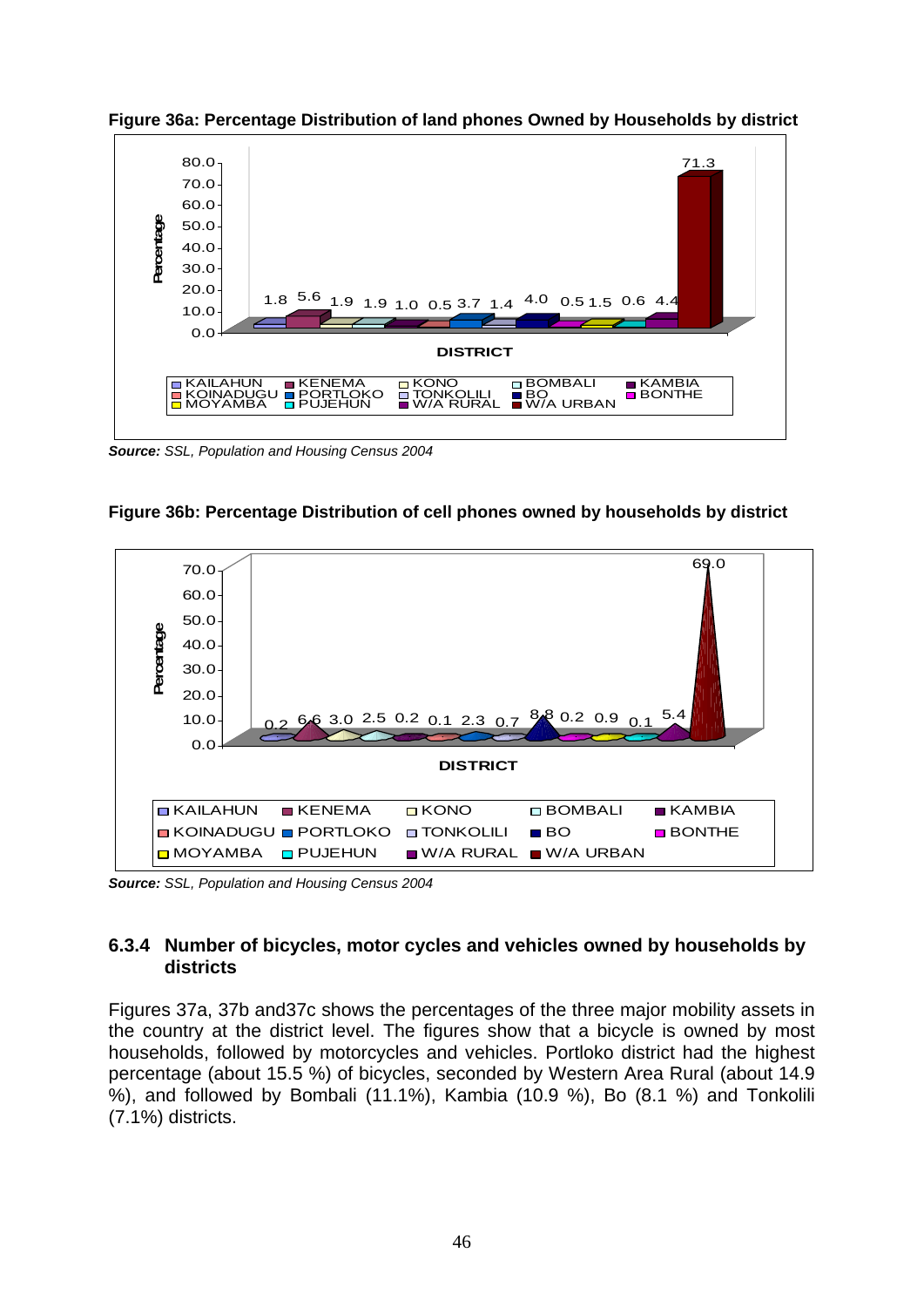The districts that had a higher percentage of motor cycles than others were Western Area Urban (20.3 %),Bo (15 %), followed by Bombali (9.8 %), Port Loko (6.8 %) and Kambia district(6.2 %).

Western Area Urban (Freetown) had the highest percentage of vehicles. It was, however, surprising that Bonthe district (9.3 %) which happens to be one of the poorest districts in the country, had the second highest percentage of vehicles, followed by Bo (6.8 %), Western Area Rural (5.2 %) and Kono (4.7 %). All the other districts had less than 4 % of vehicles (see figure 37c below).



**Figure 37a: Percentage distribution of bicycles owned by households by district** 

*Source: SSL, Population and Housing Census 2004* 



**Figure 37b: Percentage distribution of motor cycles owned by households by district** 

*Source: SSL, Population and Housing Census 2004*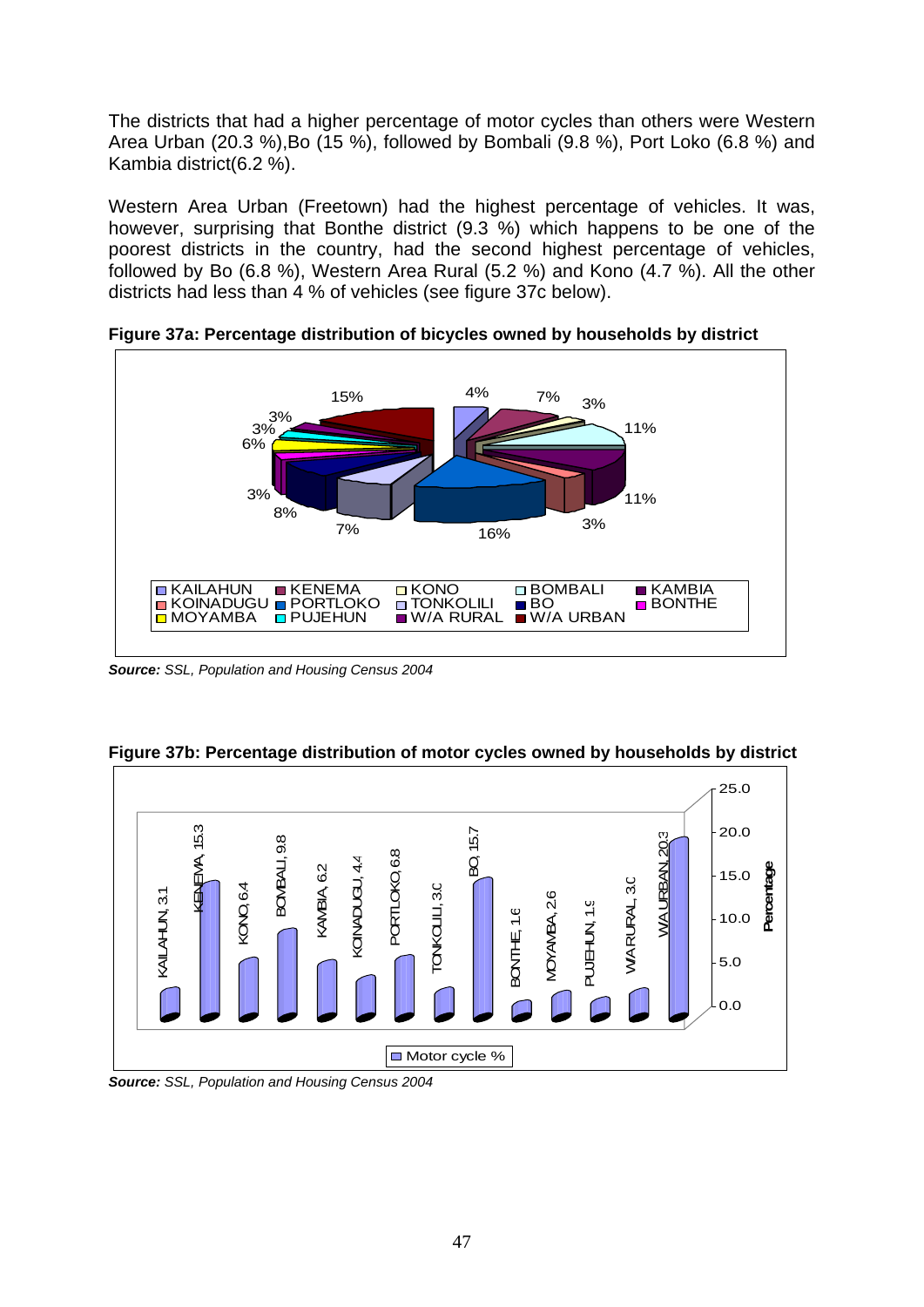

**Figure 37c: Percentage distribution of vehicles owned by households by district** 

*Source: SSL, Population and Housing Census 2004*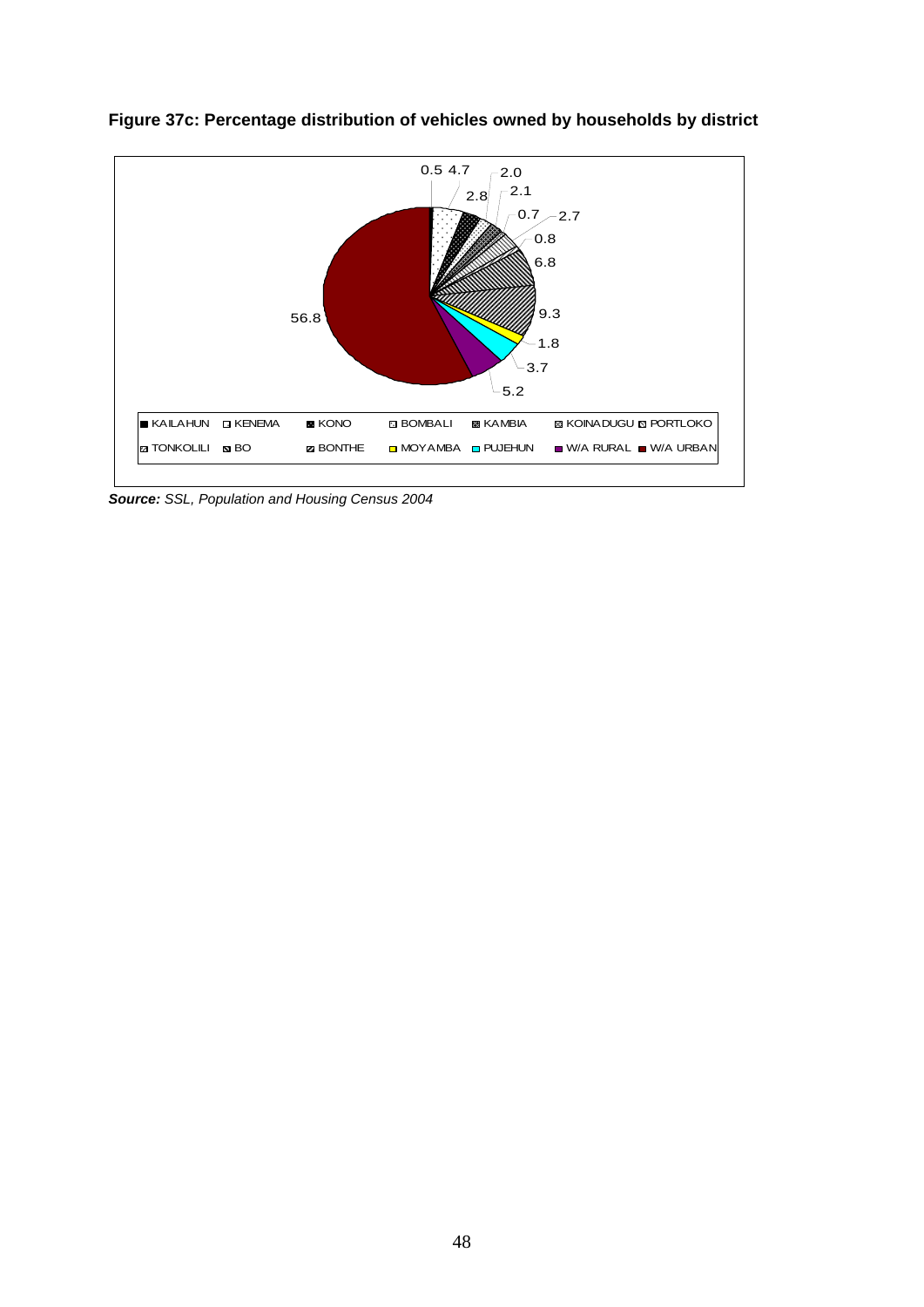## **SECTION 7**

## **7.0 SUMMARY, CONCLUSION AND RECOMMENDATIONS**

## **7.1 Summary and Conclusion**

## **7.1.1 Economic Activities**

There were about 21 economic activities reported in the census of which 1,724,844 were reported economically active. Agriculture is the most vital component in the economic activities in the country that comprises of 1,144,439 economically population (66.4 %) of the labour force. Hence the census data confirms the assertion that sierra Leone is an agrarian economy with the bulk of the labour force found in this sector. The data disaggregated at National level shows that women are more engaged in agriculture 52.2 percent than their male counterparts 47.8 percent.

The analysis shows that household members of all employment categories are involved in agriculture. This is particularly so for the crop sub-sector, where the majority (between 73-97%) of the household members whether employed, self employed, unpaid farm workers, looking for work, not working and not looking for work, household workers, students and the retired are engaged in crop farming.

Women dominated the crop and poultry sub-sectors, while the men dominated the livestock, hunting, forestry and fishery sub-sectors. These results show a similar pattern of gender division of responsibility for crop farming and poultry rearing in the regions as well as in the districts.

Agricultural activities by status and gender at national, regional and districts indicated that the males dominate the paid and self-employed, student and the retired categories while women dominate the unpaid family workforce, household work, not working/not looking for work and other categories in all the six agricultural activities.

## **7.1.2 Number of Farm Families Cultivating Various Food and Cash Crops**

The results reveal that 89 percent of the households in Sierra Leone are farming households. Thus it can be concluded that the population of Sierra Leone is predominantly made up of farmers.

On a regional basis, more farm families are from the Northern Province, followed by the Eastern and Southern Provinces and Western Area respectively. At district level, the Western Urban had a higher share followed by Bo, Kenema, Kailahun, Port Loko, Kono, Tonkolili, Koinadugu, Moyamba, Kambia, Pujehun, Western Rural and Bonthe district, respectively. It may be that respondents could not differentiate between backyard and or street gardening, which most people in Greater Freetown engage in, and farming.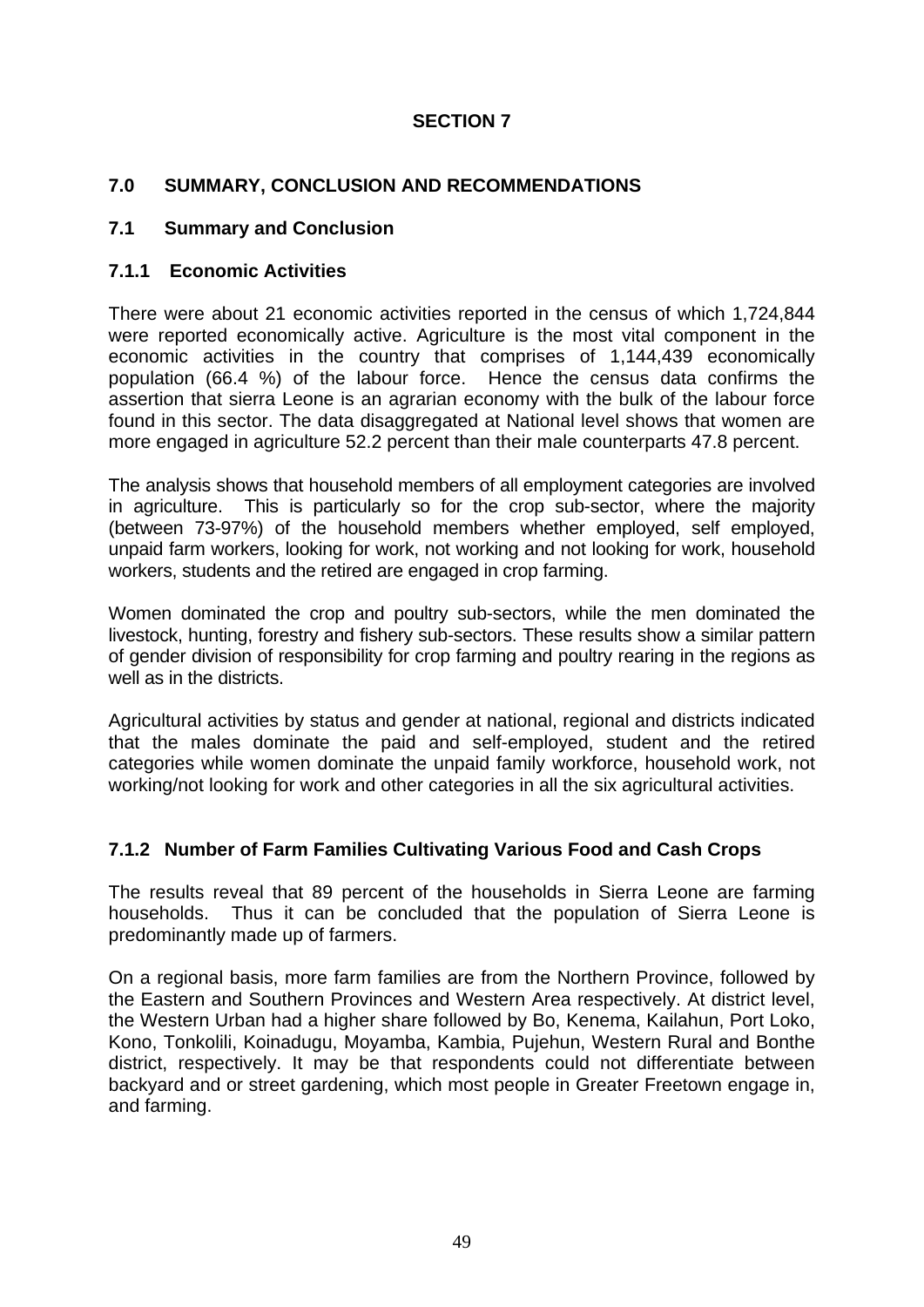## **7.1.3 Acreage Cultivated Under Various Food and Cash Crops**

Data on acreage cultivated to the various crops shows that a total of 1,995,830.4 hectares out a total of 5,360,000ha (74%) of available arable land in the country were cultivated in 2004 (UNDP/FAO 1979), with an average of 2.7 ha. This translates into 35.6 percent of land under cultivation. Thus there is 38.4 percent of arable land currently not under cultivation, indicating that availability of arable land is not a limitation but rather availability of other production factors: labour, capital, inputs, infrastructure and commodity prices.

Data analysis according to the acreages under the various crops indicated that about a third of the area was cultivated to both upland and lowland rice, followed by coffee, cassava, oil palm, groundnut, cacao, vegetable, potato, citrus and maize respectively.

Regional analysis indicated that although there were more farm families in the Northern Province, yet Eastern Province had the highest percentage of land cultivated, followed by the Northern and Southern Provinces and Western Area. The relatively high percentage of farm families in the Western Area did not, however, reflect in the acreage cultivated.

## **7.1.4 Number of Livestock Reared By Farm Families**

The result showed that livestock is reared in every part of the country. Chicken was the commonest livestock reared followed by goats and sheep, cattle and pigs respectively. The high percentage of chicken owned may be due to government's policy on re-stocking, the use of chicken meet to augment the protein requirements of household members, and the commercial importance of poultry farming.

The Northern Province recorded the highest number of livestock, followed by Eastern and Southern Provinces and the Western Area. At district level, Port Loko had the highest number of herd followed by Kambia, Moyamba, Tonkolil, Bo, Kenema, Kailahun/Bombali, Koinadugu, Kono and Pujehun districts respectively. All the remaining districts have less than five percent share each.

## **7.1.5 Access to Agricultural Production Resources**

The result shows that at national level, farming families have little access to agricultural production and processing resources. The findings also revealed that access was higher for drying floors followed by storage facilities and graters, respectively. A very low percentage of household members had access to mills, tillers, tractors, threshers and pressers. This situation is bound to affect the timely and efficient execution of farming activities as well as the quality and quantity of produce. At regional level, the data shows that generally, access was higher for farm families in the Southern than the Northern and Eastern Provinces and Western Area. District level analysis indicated that households in Bo district had more access than Moyamba, Bombali, Kambia, Port Loko, Bonthe, Pujehun and Kenema districts.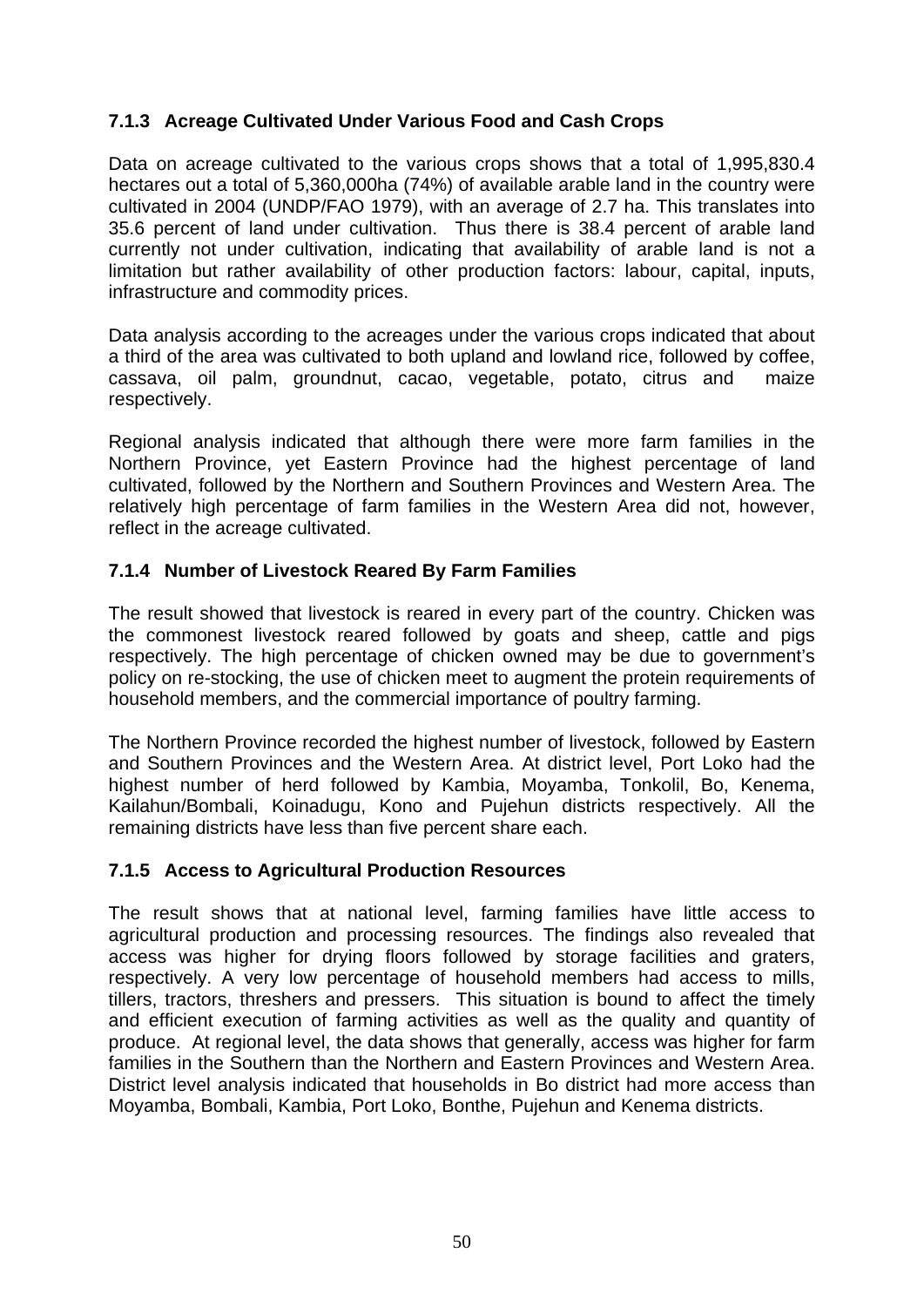## **7.1.6 Ownership of Household Assets**

The result shows that radio was owned by almost every household and constituted more than fifty percent of total assets owned. This was followed by cell phones, bicycles, televisions and stoves. An insignificant proportion owned refrigerators and computers.

Western area had close to fifty percent of the total national assets followed by the Northern, Southern and the Eastern regions.

Disaggregating the result at district level indicated that more than three-fifth of these assets were owned by households in the Western Urban district of Freetown followed by Bo, Kenema, Port Loko, Western Area Rural, Bombali and Kono districts. The other districts owned less than four percent.

#### **7.2 Recommendations**

- Women's high participation in agriculture does not reflect their employment status in that they dominate the unpaid family and household workers categories compared to their men. Hence there is need to improve on women's access to both formal and informal education and also to make the working environment gender sensitive and friendly to facilitate their sustained participation in both paid and unpaid employment.
- More land need to be brought under cultivation. To achieve this, there is need to address the perennial problems of insecure tenancy, unavailability of labour, inaccessibility to capital and market, unavailability of relevant agricultural technology including seeds, planting materials and agro-chemicals, poor output price conditions, absence of appropriate infrastructure and poor irrigation facilities, factors that limit how much land a farmer could cultivate.
- The severely depleted animal population in the country calls for an urgent need to acquire and restock more livestock of all species in order to establish viable population in the country. There is also need to rehabilitate the damaged livestock infrastructures, improve the morale of livestock staff through increased incentives and working conditions and manpower training, improve on veterinary services and financial assistance to livestock farmers.
- The high percentage of farm families without access to production and post harvest facilities may have serious implications for acreage under cultivation, improved agricultural productivity and the achievement of food security, which is a major development priority of the government. Availability of credit, foreign exchange to import spare agriculture machinery and spare parts, availability and reliability of supplies, availability of repair and maintenance services, availability of trained operators and training, provision of production and post-harvest equipment at affordable cost, provision of post-harvest structures are all needed to improve on agricultural productivity in the country.
- The low percentage of household members who owned basic household assets, particularly in the provinces, is an indication of the level of poverty,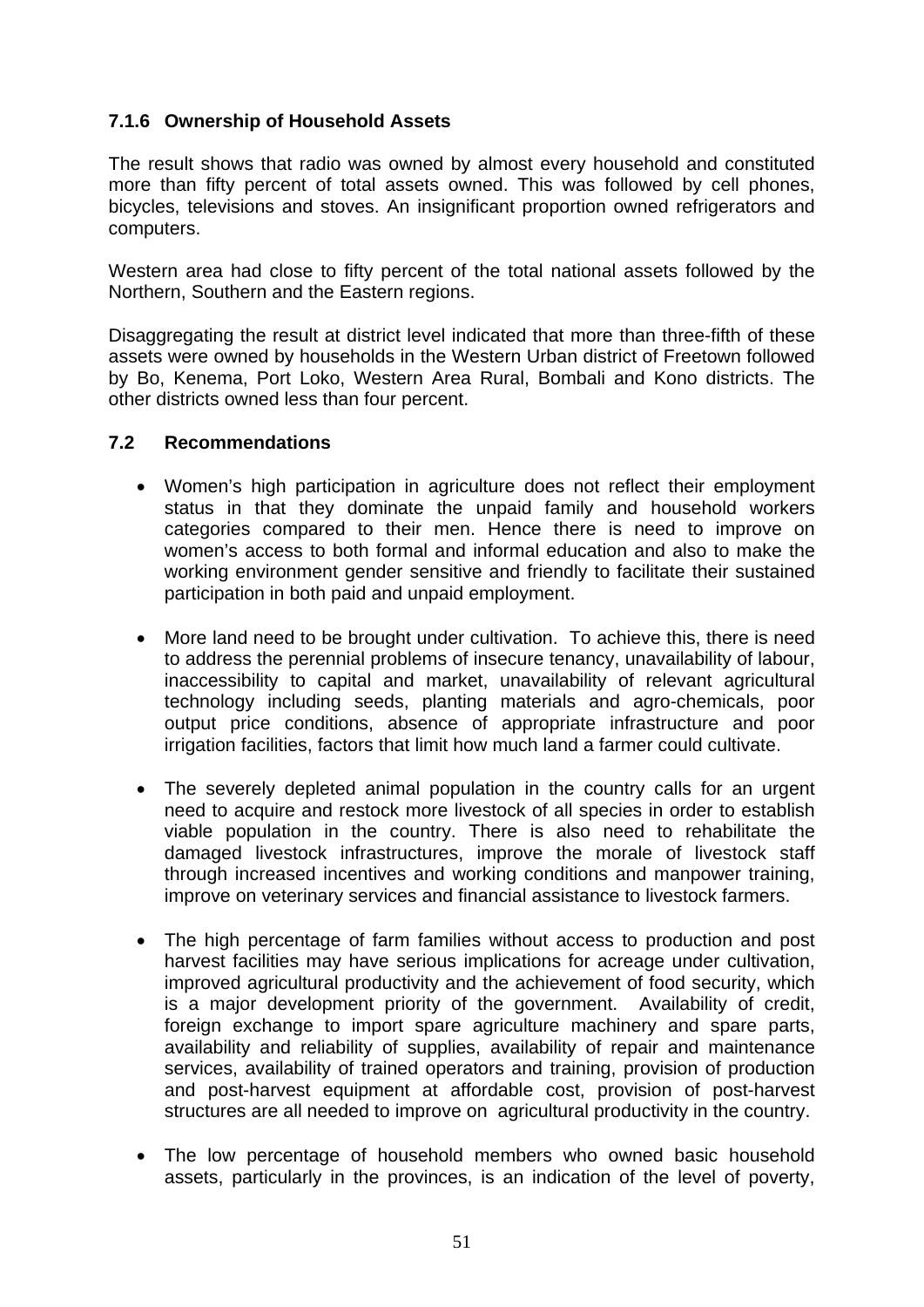which is pervasive in the country. Providing skills training, education and gainful employment, particularly in the provinces, could improve the incomes of people and affordability of household assets.

• There is need for a well designed agricultural statistical system that will provide not only a better understanding of the present situation but also benchmarks from which to monitor socio-economic development over time. Such agricultural data should encompass all the agricultural sub-sectors and components.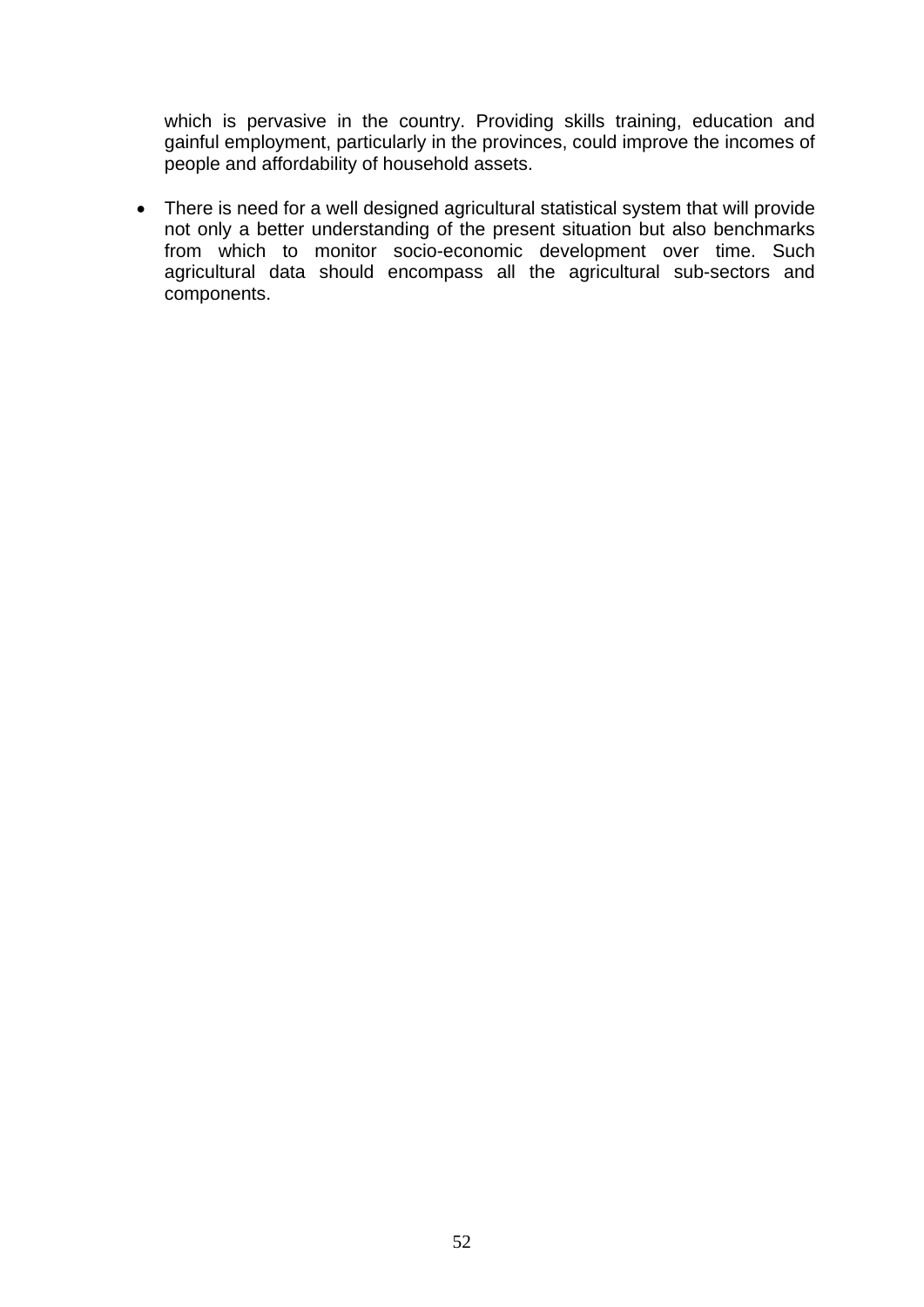### **8.0 REFERENCES AND ANNEXES**

### **8.1 References**

- 1. Agriculture sector Review: Freetown, 2003
- 2. FAO (1996): World food summit, Rome 1996.
- 3. FAO (2003): Agriculture Sector Review, Gender Component. Freetown, Sierra Leone
- 4. FAO (2003): Gender and Agriculture Study. Freetown, Sierra Leone.
- 5. G T. Tengbeh, 1986: The Analytical report, 1985 population and Housing census
- 6. MAFE (2005): Ministry of Agriculture, Forestry and the Environment, Freetown
- 7. Ministry of Social Welfare, Gender and Children's Affairs (2000): National Policy for the advancement of women. Freetown, Sierra Leone.
- 8. UNDP/FAO 1979: Land Resources Survey, 1979. Freetown, Sierra Leone.
- 9. Vulnerability Analysis and Mapping, Sierra Leone, 2005: Food Security, Food Production.
- 10. Health and Nutrition Survey-2005. Freetown, Sierra Leone
- 11. WFP (1999): Emergency Needs Assessment Guidelines (Freetown, Sierra Leone)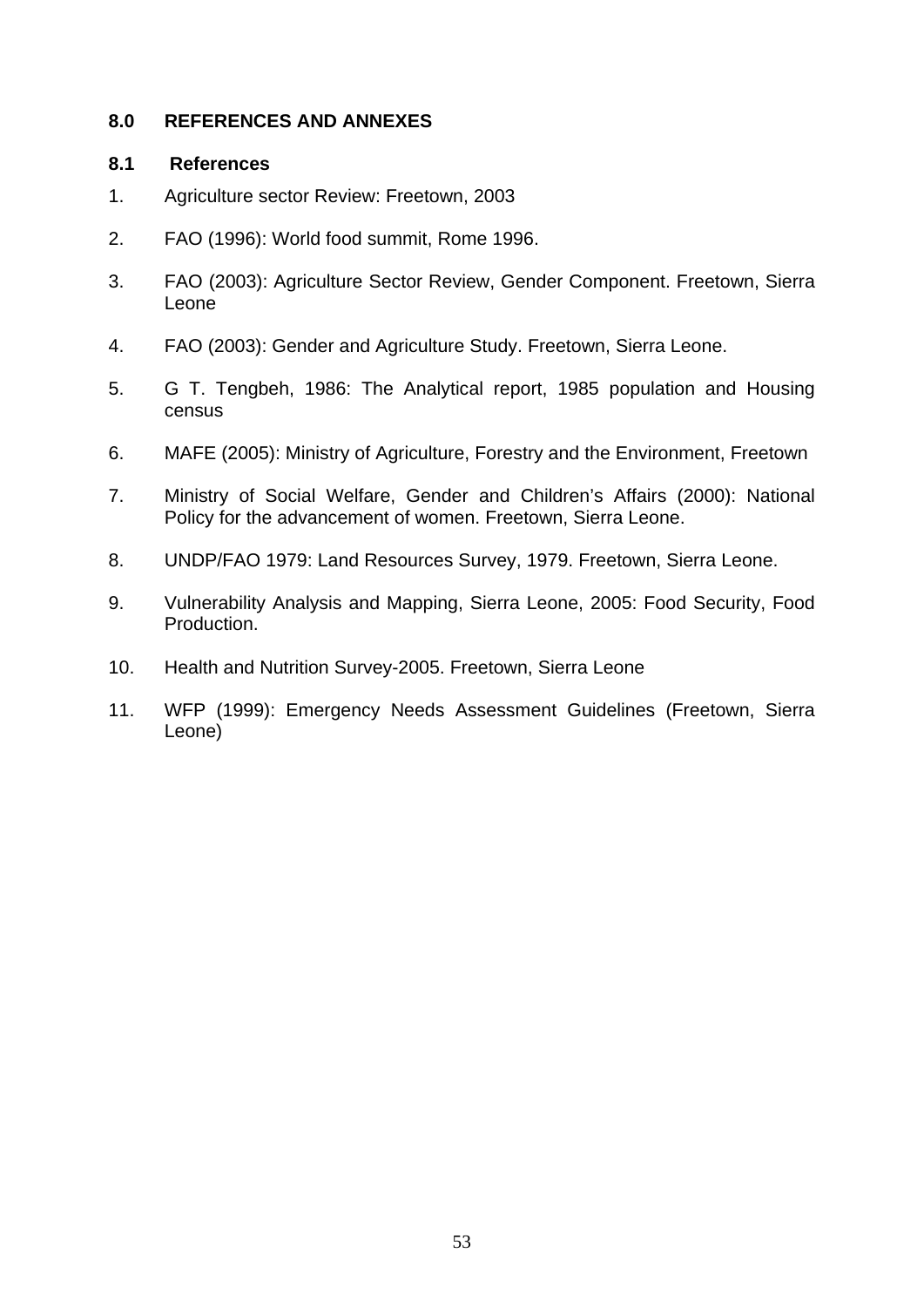#### **8.2 ANNEXES**

| <b>Activity</b> |             | <b>Economically Active Population by</b><br><b>Sex</b> |         |        | <b>Percentage by Sex</b> |         |
|-----------------|-------------|--------------------------------------------------------|---------|--------|--------------------------|---------|
|                 | <b>Male</b> | <b>Female</b>                                          | Total   | % Male | % Female                 | % Total |
| Crop Farming    | 508421      | 574413                                                 | 1082834 | 47.0   | 53.0                     | 94.6    |
| Livestock       | 3637        | 3213                                                   | 6850    | 53.1   | 46.9                     | 0.6     |
| Poultry         | 806         | 883                                                    | 1689    | 47.7   | 52.3                     | 0.1     |
| Hunting         | 699         | 443                                                    | 1142    | 61.2   | 38.8                     | 0.1     |
| Forestry        | 3849        | 2033                                                   | 5882    | 65.4   | 34.6                     | 0.5     |
| Fishing         | 29832       | 16210                                                  | 46042   | 64.8   | 35.2                     | 4.0     |
| Total           | 547244      | 597195                                                 | 1144439 | 47.8   | 52.2                     | 100.0   |

## **8.3 8.2.1 a Sierra Leone's Agriculturally Active Population by Gender**

## **8.2.1 b: Percentage Distribution of Economic Activity by Employment Status in Sierra Leone**

|                 |                                |                                |                                        |                               | <b>Employment Status</b>                  |                   |                |                |               |
|-----------------|--------------------------------|--------------------------------|----------------------------------------|-------------------------------|-------------------------------------------|-------------------|----------------|----------------|---------------|
| <b>Activity</b> | <b>Paid</b><br><b>Employee</b> | <b>Self</b><br><b>Employed</b> | <b>Unpaid</b><br>Farm<br><b>Worker</b> | Looking<br>for<br><b>Work</b> | <b>Not</b><br>Working/<br><b>Not Look</b> | HH<br><b>Work</b> | <b>Student</b> | <b>Retired</b> | <b>Others</b> |
| Crop Farming    | 72.6                           | 94.4                           | 96.8                                   | 93.2                          | 92.3                                      | 95.8              | 92.9           | 80.0           | 92.3          |
| Livestock       | 3.8                            | 0.5                            | 0.5                                    | 0.5                           | 1.2                                       | 0.9               | 1.0            | 1.8            | 2.4           |
| Poultry         | 1.6                            | 0.1                            | 0.2                                    | 1.2                           | 1.0                                       | 0.3               | 0.0            | 0.0            | 0.8           |
| Hunting         | 1.2                            | 0.1                            | 0.1                                    | 0.5                           | 0.9                                       | 0.1               | 1.6            | 1.8            | 0.4           |
| Forestry        | 5.9                            | 0.5                            | 0.3                                    | 0.7                           | 2.1                                       | 0.3               | 0.8            | 7.3            | 0.8           |
| Fishing         | 14.8                           | 4.4                            | 2.1                                    | 3.8                           | 2.6                                       | 2.5               | 3.7            | 9.1            | 3.3           |
|                 | 100.0                          | 100.0                          | 100.0                                  | 100.0                         | 100.0                                     | 100.0             | 100.0          | 100.0          | 100.0         |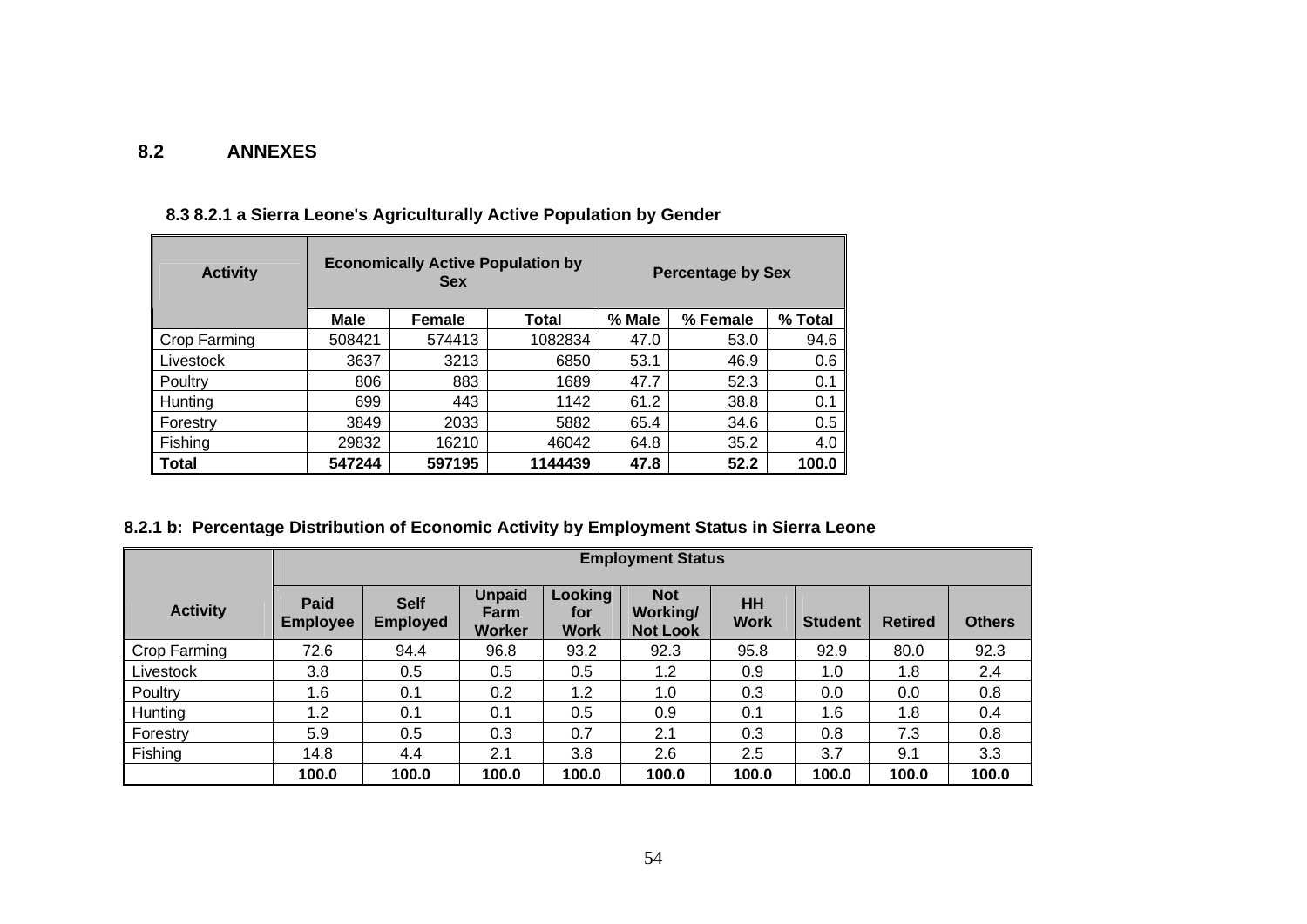| <b>Employment Status</b>  |                              | <b>Crop Farming</b> |                  | Livestock             |                  | <b>Poultry</b>     |                  | <b>Hunting</b>        |                              | <b>Forestry</b>       |                              | <b>Fishing</b> |
|---------------------------|------------------------------|---------------------|------------------|-----------------------|------------------|--------------------|------------------|-----------------------|------------------------------|-----------------------|------------------------------|----------------|
|                           | $\frac{9}{6}$<br><b>Male</b> | %<br><b>Female</b>  | %<br><b>Male</b> | $\%$<br><b>Female</b> | %<br><b>Male</b> | %<br><b>Female</b> | %<br><b>Male</b> | $\%$<br><b>Female</b> | $\frac{9}{6}$<br><b>Male</b> | $\%$<br><b>Female</b> | $\frac{9}{6}$<br><b>Male</b> | $\%$<br>Female |
| Paid Employee             | 70.1                         | 29.9                | 71.0             | 29.0                  | 74.5             | 25.5               | 72.1             | 27.9                  | 85.5                         | 14.5                  | 86.7                         | 13.3           |
| Self Employed             | 49.1                         | 50.9                | 53.2             | 46.8                  | 46.2             | 53.8               | 59.2             | 40.8                  | 63.0                         | 37.0                  | 65.4                         | 34.6           |
| <b>Unpaid Farm Worker</b> | 39.5                         | 60.5                | 45.7             | 54.3                  | 38.8             | 61.2               | 57.1             | 42.9                  | 48.0                         | 52.0                  | 50.8                         | 49.2           |
| Looking for work          | 67.4                         | 32.6                | 0.0              | 100.0                 | 57.1             | 42.9               | 100.0            | 0.0                   | 25.0                         | 75.0                  | 77.3                         | 22.7           |
| Not Working/Not looking   | 41.4                         | 58.6                | 40.0             | 60.0                  | 12.5             | 87.5               | 42.9             | 57.1                  | 64.7                         | 35.3                  | 47.6                         | 52.4           |
| <b>HH Work</b>            | 13.5                         | 86.5                | 6.1              | 93.9                  | 4.5              | 95.5               | 12.5             | 87.5                  | 30.4                         | 69.6                  | 16.1                         | 83.9           |
| Student                   | 59.3                         | 40.7                | 28.6             | 71.4                  | 0.0              | 0.0                | 81.8             | 18.2                  | 66.7                         | 33.3                  | 65.4                         | 34.6           |
| Retired                   | 45.5                         | 54.5                | 0.0              | 100.0                 | 0.0              | 0.0                | 100.0            | 0.0                   | 75.0                         | 25.0                  | 40.0                         | 60.0           |
| <b>Others</b>             | 44.4                         | 55.6                | 47.8             | 52.2                  | 25.0             | 75.0               | 25.0             | 75.0                  | 62.5                         | 37.5                  | 56.3                         | 43.8           |
| <b>Total</b>              | 47.0                         | 53.0                | 53.1             | 46.9                  | 47.7             | 52.3               | 61.2             | 38.8                  | 65.4                         | 34.6                  | 64.8                         | 35.2           |

# **8.2.1 c Sierra Leone Employment Status by Activity by Gender**

#### **8.2.1 d: Eastern Province**

| <b>Employment Status</b>  |                     | <b>Crop Farming</b>   |                              | <b>Livestock</b>      |                              | <b>Poultry</b> |                     | <b>Hunting</b>                 |                     | <b>Forestry</b>       |                              | <b>Fishing</b> |
|---------------------------|---------------------|-----------------------|------------------------------|-----------------------|------------------------------|----------------|---------------------|--------------------------------|---------------------|-----------------------|------------------------------|----------------|
|                           | $\%$<br><b>Male</b> | $\%$<br><b>Female</b> | $\frac{9}{6}$<br><b>Male</b> | $\%$<br><b>Female</b> | $\frac{9}{6}$<br><b>Male</b> | %<br>Female    | $\%$<br><b>Male</b> | $\frac{9}{6}$<br><b>Female</b> | $\%$<br><b>Male</b> | $\%$<br><b>Female</b> | $\frac{0}{0}$<br><b>Male</b> | $\%$<br>Female |
| Paid Employee             | 66.2                | 33.8                  | 62.5                         | 37.5                  | 72.2                         | 27.8           | 88.1                | 11.9                           | 90.7                | 9.3                   | 65.0                         | 35.0           |
| Self Employed             | 53.5                | 46.5                  | 57.4                         | 42.6                  | 45.0                         | 55.0           | 60.5                | 39.5                           | 82.2                | 17.8                  | 81.5                         | 18.5           |
| <b>Unpaid Farm Worker</b> | 43.6                | 56.4                  | 41.4                         | 58.6                  | 40.9                         | 59.1           | 78.8                | 21.2                           | 67.3                | 32.7                  | 60.0                         | 40.0           |
| Looking for work          | 73.3                | 26.7                  | 0.0                          | 100.0                 | 0.0                          | 100.0          | 100.0               | 0.0                            | 0.0                 | 100.0                 | 100.0                        | 0.0            |
| Not Working/Not looking   | 46.0                | 54.0                  | $0.0\,$                      | 0.0                   | 0.0                          | 100.0          | $0.0\,$             | 0.0                            | 87.5                | 12.5                  | 0.0                          | 0.0            |
| <b>HH Work</b>            | 12.9                | 87.1                  | 6.3                          | 93.8                  | 0.0                          | 100.0          | 25.0                | 75.0                           | 0.0                 | 100.0                 | 28.6                         | 71.4           |
| Student                   | 60.3                | 39.7                  | 25.0                         | 75.0                  | 0.0                          | 0.0            | $0.0\,$             | 100.0                          | 100.0               | 0.0                   | 60.0                         | 40.0           |
| Retired                   | 88.9                | 11.1                  | 0.0                          | 100.0                 | 0.0                          | 0.0            | 100.0               | 0.0                            | 100.0               | 0.0                   | 0.0                          | 0.0            |
| <b>Others</b>             | 46.6                | 53.4                  | 60.0                         | 40.0                  | 16.7                         | 83.3           | $0.0\,$             | 100.0                          | 50.0                | 50.0                  | 50.0                         | 50.0           |
| Total                     | 50.9                | 49.1                  | 54.3                         | 45.7                  | 43.2                         | 56.8           | 78.4                | 21.6                           | 81.2                | 18.8                  | 77.0                         | 23.0           |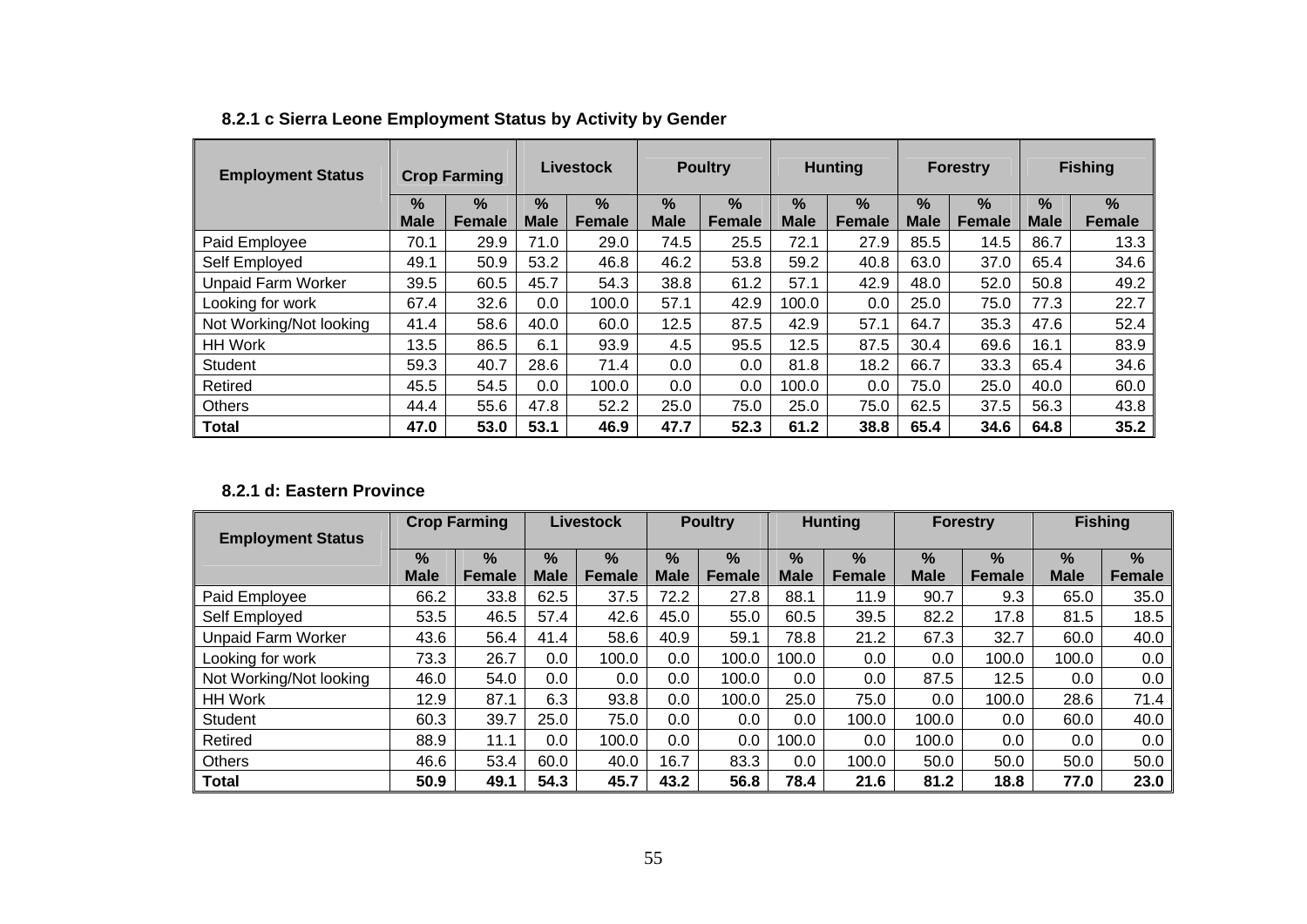#### **8.2.1 e: Northern Province**

|                                |                              | <b>Crop Farming</b> |                     | <b>Livestock</b>               |                              | <b>Poultry</b>                 |                  | <b>Hunting</b>        |                     | <b>Forestry</b>                |                              | <b>Fishing</b>        |
|--------------------------------|------------------------------|---------------------|---------------------|--------------------------------|------------------------------|--------------------------------|------------------|-----------------------|---------------------|--------------------------------|------------------------------|-----------------------|
| <b>Employment Status</b>       | $\frac{9}{6}$<br><b>Male</b> | $\%$<br>Female      | $\%$<br><b>Male</b> | $\frac{9}{6}$<br><b>Female</b> | $\frac{9}{6}$<br><b>Male</b> | $\frac{0}{2}$<br><b>Female</b> | %<br><b>Male</b> | $\%$<br><b>Female</b> | $\%$<br><b>Male</b> | $\frac{9}{6}$<br><b>Female</b> | $\frac{9}{6}$<br><b>Male</b> | $\%$<br><b>Female</b> |
| <b>Paid Employee</b>           | 70.6                         | 29.4                | 74.0                | 26.0                           | 60.7                         | 39.3                           | 85.7             | 14.3                  | 87.0                | 13.0                           | 67.8                         | 32.2                  |
| <b>Self Employed</b>           | 46.7                         | 53.3                | 52.0                | 48.0                           | 36.7                         | 63.3                           | 58.8             | 41.2                  | 59.0                | 41.0                           | 63.4                         | 36.6                  |
| <b>Unpaid Farm Worker</b>      | 37.2                         | 62.8                | 48.2                | 51.8                           | 30.4                         | 69.6                           | 64.5             | 35.5                  | 40.6                | 59.4                           | 48.0                         | 52.0                  |
| <b>Looking for work</b>        | 59.8                         | 40.2                | $0.0\,$             | 0.0                            | 66.7                         | 33.3                           | 100.0            | 0.0                   | $0.0\,$             | 0.0                            | 100.0                        | 0.0                   |
| <b>Not Working/Not looking</b> | 41.3                         | 58.7                | 25.0                | 75.0                           | $0.0\,$                      | 100.0                          | 0.0              | 100.0                 | 100.0               | 0.0                            | $0.0\,$                      | 0.0                   |
| <b>HH Work</b>                 | 5.1                          | 94.9                | 6.7                 | 93.3                           | 8.3                          | 91.7                           | 0.0              | 0.0                   | 20.0                | 80.0                           | 15.8                         | 84.2                  |
| <b>Student</b>                 | 62.2                         | 37.8                | 0.0                 | 0.0                            | $0.0\,$                      | 0.0                            | 0.0              | 100.0                 | 0.0                 | 100.0                          | 100.0                        | 0.0                   |
| <b>Retired</b>                 | 17.4                         | 82.6                | 0.0                 | 0.0                            | $0.0\,$                      | 0.0                            | 0.0              | 0.0                   | $0.0\,$             | 0.0                            | $0.0\,$                      | $0.0\,$               |
| <b>Others</b>                  | 38.4                         | 61.6                | 38.5                | 61.5                           | $0.0\,$                      | 100.0                          | 50.0             | 50.0                  | 33.3                | 66.7                           | 50.0                         | 50.0                  |
| <b>Total</b>                   | 44.3                         | 55.7                | 52.1                | 47.9                           | 37.3                         | 62.7                           | 62.1             | 37.9                  | 59.3                | 40.7                           | 60.9                         | 39.1                  |

#### **8.2.1 f: Southern Province**

| <b>Employment Status</b>       |                     | <b>Crop Farming</b>            |                              | <b>Livestock</b>               |                              | <b>Poultry</b>        |                              | <b>Hunting</b>                 |                     | <b>Forestry</b>                |                     | <b>Fishing</b>        |
|--------------------------------|---------------------|--------------------------------|------------------------------|--------------------------------|------------------------------|-----------------------|------------------------------|--------------------------------|---------------------|--------------------------------|---------------------|-----------------------|
|                                | $\%$<br><b>Male</b> | $\frac{9}{6}$<br><b>Female</b> | $\frac{9}{6}$<br><b>Male</b> | $\frac{9}{6}$<br><b>Female</b> | $\frac{9}{6}$<br><b>Male</b> | $\%$<br><b>Female</b> | $\frac{9}{6}$<br><b>Male</b> | $\frac{9}{6}$<br><b>Female</b> | $\%$<br><b>Male</b> | $\frac{9}{6}$<br><b>Female</b> | $\%$<br><b>Male</b> | $\%$<br><b>Female</b> |
| <b>Paid Employee</b>           | 76.2                | 23.8                           | 64.9                         | 35.1                           | 83.3                         | 16.7                  | 57.1                         | 42.9                           | 90.8                | 9.2                            | 88.0                | 12.0                  |
| <b>Self Employed</b>           | 48.8                | 51.2                           | 47.3                         | 52.7                           | 42.4                         | 57.6                  | 58.6                         | 41.4                           | 65.0                | 35.0                           | 63.6                | 36.4                  |
| <b>Unpaid Farm Worker</b>      | 39.0                | 61.0                           | 36.0                         | 64.0                           | 40.4                         | 59.6                  | 60.0                         | 40.0                           | 28.6                | 71.4                           | 50.4                | 49.6                  |
| <b>Looking for work</b>        | 64.0                | 36.0                           | 0.0                          | 0.0                            | 0.0                          | 100.0                 | 100.0                        | 0.0                            | 100.0               | 0.0                            | 75.0                | 25.0                  |
| <b>Not Working/Not looking</b> | 37.7                | 62.3                           | 50.0                         | 50.0                           | $0.0\,$                      | 0.0                   | 0.0                          | $0.0\,$                        | $0.0\,$             | 0.0                            | 46.7                | 53.3                  |
| <b>HH Work</b>                 | 10.3                | 89.7                           | 6.3                          | 93.8                           | 0.0                          | 100.0                 | 0.0                          | 100.0                          | 40.0                | 60.0                           | 7.8                 | 92.2                  |
| <b>Student</b>                 | 51.6                | 48.4                           | 0.0                          | 100.0                          | $0.0\,$                      | 0.0                   | 0.0                          | $0.0\,$                        | 0.0                 | 0.0                            | 68.4                | 31.6                  |
| <b>Retired</b>                 | 66.7                | 33.3                           | 0.0                          | 0.0                            | 0.0                          | 0.0                   | 100.0                        | $0.0\,$                        | $0.0\,$             | 0.0                            | 0.0                 | 100.0                 |
| <b>Others</b>                  | 48.0                | 52.0                           | 33.3                         | 66.7                           | $0.0\,$                      | 0.0                   | 0.0                          | $0.0\,$                        | $0.0\,$             | 0.0                            | 63.6                | 36.4                  |
| Total                          | 47.3                | 52.7                           | 47.3                         | 52.7                           | 47.4                         | 52.6                  | 58.5                         | 41.5                           | 67.1                | 32.9                           | 62.7                | 37.3                  |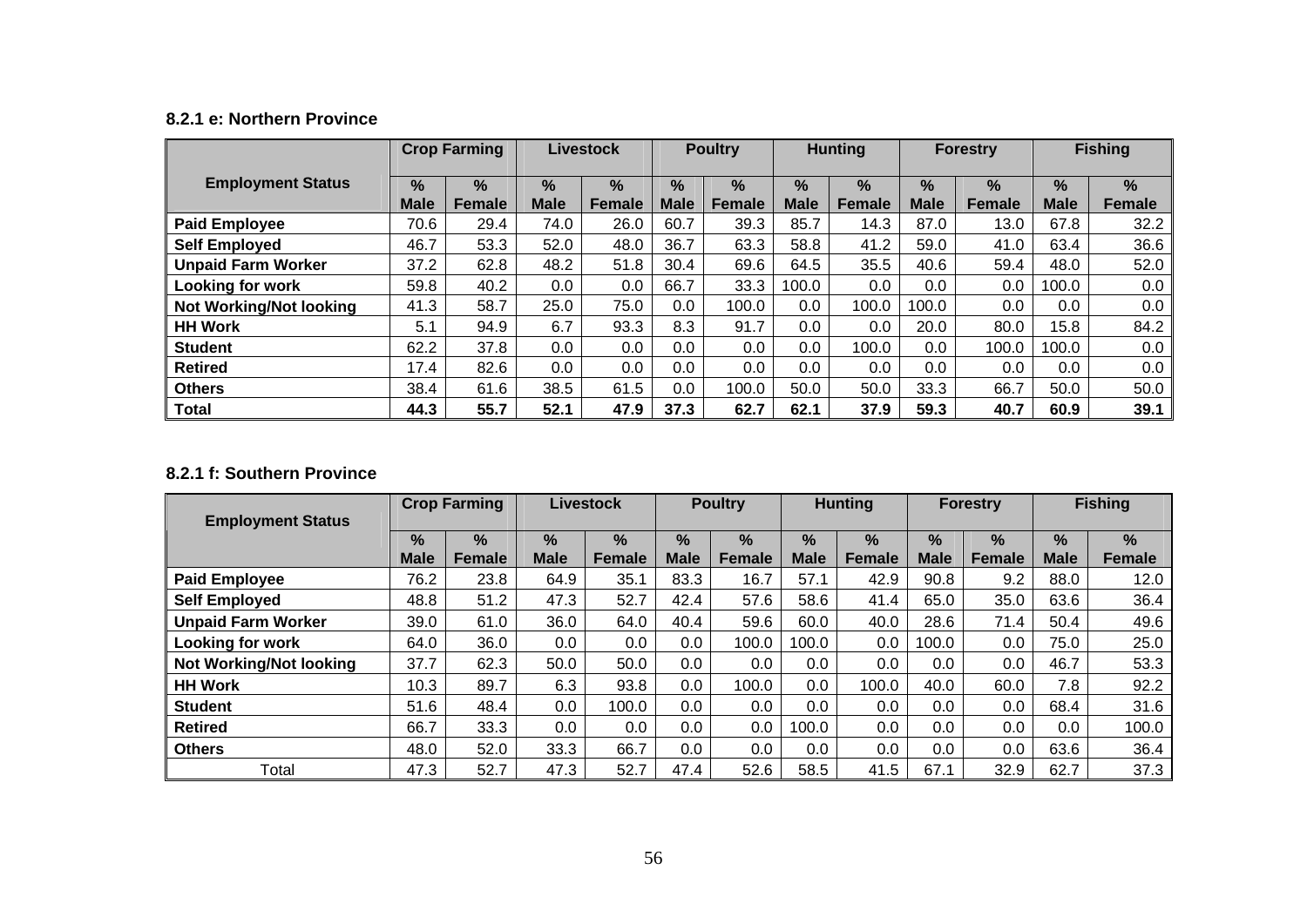|  |  |  | 8.2.1 g: Western Area Province |
|--|--|--|--------------------------------|
|--|--|--|--------------------------------|

| <b>Employment Status</b>  |             | <b>Crop Farming</b> |             | <b>Livestock</b> |             | <b>Poultry</b> |             | <b>Hunting</b> |             | <b>Forestry</b> |             | <b>Fishing</b> |
|---------------------------|-------------|---------------------|-------------|------------------|-------------|----------------|-------------|----------------|-------------|-----------------|-------------|----------------|
|                           | %           | $\frac{9}{6}$       | $\%$        | $\frac{9}{6}$    | $\%$        | $\frac{9}{6}$  | $\%$        | $\frac{9}{6}$  | $\%$        | $\frac{9}{6}$   | $\%$        | %              |
|                           | <b>Male</b> | <b>Female</b>       | <b>Male</b> | <b>Female</b>    | <b>Male</b> | <b>Female</b>  | <b>Male</b> | <b>Female</b>  | <b>Male</b> | Female          | <b>Male</b> | <b>Female</b>  |
| Paid Employee             | 71.3        | 28.7                | 74.7        | 25.3             | 78.5        | 21.5           | 66.2        | 33.8           | 80.6        | 19.4            | 91.5        | 8.5            |
| Self Employed             | 47.0        | 53.0                | 57.5        | 42.5             | 57.9        | 42.1           | 57.0        | 43.0           | 58.3        | 41.7            | 65.5        | 34.5           |
| <b>Unpaid Farm Worker</b> | 37.0        | 63.0                | 33.8        | 66.2             | 45.0        | 55.0           | 47.1        | 52.9           | 56.1        | 43.9            | 52.5        | 47.5           |
| Looking for work          | 65.1        | 34.9                | 0.0         | 100.0            | 100.0       | 0.0            | 100.0       | $0.0\,$        | 0.0         | 100.0           | 69.2        | 30.8           |
| Not Working/Not looking   | 44.0        | 56.0                | 50.0        | 50.0             | 20.0        | 80.0           | 50.0        | 50.0           | 28.6        | 71.4            | 50.0        | 50.0           |
| <b>HH Work</b>            | 23.0        | 77.0                | $0.0\,$     | 100.0            | 0.0         | 100.0          | 33.3        | 66.7           | 33.3        | 66.7            | 20.9        | 79.1           |
| <b>Student</b>            | 53.8        | 46.2                | 100.0       | 0.0              | 0.0         | 0.0            | 100.0       | $0.0\,$        | 50.0        | 50.0            | 0.0         | 100.0          |
| Retired                   | 66.7        | 33.3                | 0.0         | 0.0              | 0.0         | 0.0            | 0.0         | $0.0\,$        | 66.7        | 33.3            | 50.0        | 50.0           |
| <b>Others</b>             | 33.3        | 66.7                | 100.0       | 0.0              | 100.0       | 0.0            | 0.0         | 100.0          | 100.0       | 0.0             | 55.6        | 44.4           |
| Total                     | 47.8        | 52.2                | 60.2        | 39.8             | 63.0        | 37.0           | 58.8        | 41.2           | 63.3        | 36.7            | 68.3        | 31.7           |

#### **8.2.1 h: Kailahun District**

| <b>Employment Status</b>  |             | <b>Crop Farming</b> |               | Livestock     |               | <b>Poultry</b> |               | <b>Hunting</b> |               | <b>Forestry</b> |               | <b>Fishing</b> |
|---------------------------|-------------|---------------------|---------------|---------------|---------------|----------------|---------------|----------------|---------------|-----------------|---------------|----------------|
|                           | %           | %                   | $\frac{9}{6}$ | $\frac{9}{6}$ | $\frac{9}{6}$ | %              | $\frac{9}{6}$ | %              | $\frac{9}{6}$ | $\frac{9}{6}$   | $\frac{9}{6}$ | %              |
|                           | <b>Male</b> | Female              | <b>Male</b>   | <b>Female</b> | <b>Male</b>   | Female         | <b>Male</b>   | Female         | <b>Male</b>   | <b>Female</b>   | <b>Male</b>   | Female         |
| Paid Employee             | 64.4        | 35.6                | 61.0          | 39.0          | 27.3          | 72.7           | 71.4          | 28.6           | 93.8          | 6.3             | 78.7          | 21.3           |
| Self Employed             | 50.9        | 49.1                | 48.1          | 51.9          | 33.3          | 66.7           | 52.4          | 47.6           | 69.5          | 30.5            | 82.3          | 17.7           |
| <b>Unpaid Farm Worker</b> | 45.7        | 54.3                | 28.1          | 71.9          | 44.4          | 55.6           | 40.0          | 60.0           | 44.2          | 55.8            | 51.2          | 48.8           |
| Looking for work          | 72.3        | 27.7                | 0.0           | 100.0         | 0.0           | $0.0\,$        | 0.0           | $0.0\,$        | $0.0\,$       | 0.0             | 0.0           | 0.0            |
| Not Working/Not looking   | 44.8        | 55.2                | 0.0           | 0.0           | 0.0           | 0.0            | 100.0         | 0.0            | 100.0         | 0.0             | 0.0           | 0.0            |
| <b>HH Work</b>            | 19.0        | 81.0                | 25.0          | 75.0          | 0.0           | 100.0          | 0.0           | 0.0            | $0.0\,$       | 100.0           | 60.0          | 40.0           |
| Student                   | 61.3        | 38.7                | 0.0           | 100.0         | 0.0           | 0.0            | 0.0           | 0.0            | $0.0\,$       | 0.0             | 0.0           | 100.0          |
| Retired                   | 100.0       | $0.0\,$             | 0.0           | 100.0         | 0.0           | $0.0\,$        | 0.0           | $0.0\,$        | $0.0\,$       | 0.0             | 0.0           | 0.0            |
| Others                    | 45.9        | 54.1                | 0.0           | 0.0           | 0.0           | 100.0          | 0.0           | 0.0            | $0.0\,$       | 100.0           | 50.0          | 50.0           |
| <b>Total</b>              | 49.3        | 50.7                | 46.4          | 53.6          | 37.6          | 62.4           | 52.3          | 47.7           | 63.1          | 36.9            | 76.2          | 23.8           |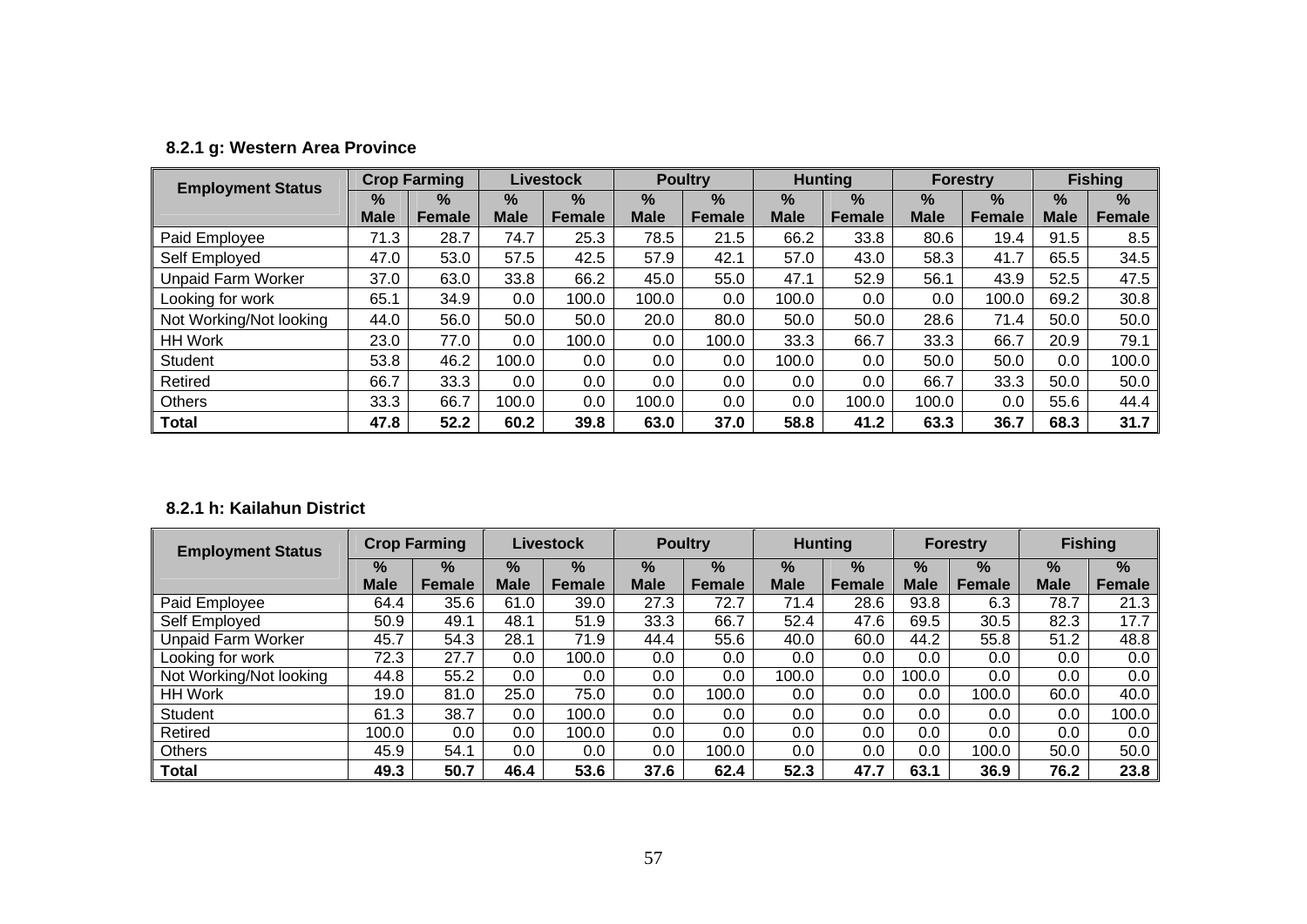#### **8.2.1 i: Kenema District**

|                           |                              | <b>Crop Farming</b>   |                              | <b>Livestock</b>      |                              | <b>Poultry</b>        |                  | <b>Hunting</b>        | <b>Forestry</b> |                                | <b>Fishing</b>      |                    |
|---------------------------|------------------------------|-----------------------|------------------------------|-----------------------|------------------------------|-----------------------|------------------|-----------------------|-----------------|--------------------------------|---------------------|--------------------|
| <b>Employment Status</b>  | $\frac{9}{6}$<br><b>Male</b> | $\%$<br><b>Female</b> | $\frac{9}{6}$<br><b>Male</b> | $\%$<br><b>Female</b> | $\frac{9}{6}$<br><b>Male</b> | $\%$<br><b>Female</b> | %<br><b>Male</b> | $\%$<br><b>Female</b> | % Male          | $\frac{9}{6}$<br><b>Female</b> | $\%$<br><b>Male</b> | %<br><b>Female</b> |
| Paid Employee             | 74.9                         | 25.1                  | 61.2                         | 38.8                  | 90.9                         | 9.1                   | 71.4             | 28.6                  | 89.0            | 11.0                           | 68.4                | 31.6               |
| Self Employed             | 55.5                         | 44.5                  | 49.2                         | 50.8                  | 59.6                         | 40.4                  | 62.3             | 37.7                  | 86.9            | 13.1                           | 75.0                | 25.0               |
| <b>Unpaid Farm Worker</b> | 41.2                         | 58.8                  | 31.1                         | 68.9                  | 32.8                         | 67.2                  | 42.9             | 57.1                  | 81.3            | 18.8                           | 70.6                | 29.4               |
| Looking for work          | 52.1                         | 47.9                  | $0.0\,$                      | 0.0                   | $0.0\,$                      | 100.0                 | 0.0              | 0.0                   | 0.0             | 100.0                          | 100.0               | 0.0                |
| Not Working/Not looking   | 55.9                         | 44.1                  | 0.0                          | 0.0                   | 0.0                          | 100.0                 | 0.0              | 0.0                   | 80.0            | 20.0                           | 0.0                 | 0.0                |
| <b>HH Work</b>            | 13.1                         | 86.9                  | 0.0                          | 100.0                 | $0.0\,$                      | 100.0                 | 0.0              | 100.0                 | 0.0             | 100.0                          | 16.7                | 83.3               |
| <b>Student</b>            | 58.2                         | 41.8                  | 50.0                         | 50.0                  | $0.0\,$                      | 0.0                   | 0.0              | 0.0                   | 100.0           | 0.0                            | 100.0               | 0.0                |
| Retired                   | 75.0                         | 25.0                  | 0.0                          | 0.0                   | $0.0\,$                      | 0.0                   | 0.0              | 0.0                   | 0.0             | 0.0                            | 0.0                 | 0.0                |
| <b>Others</b>             | 43.4                         | 56.6                  | 33.3                         | 66.7                  | 50.0                         | 50.0                  | 0.0              | 100.0                 | 100.0           | 0.0                            | 25.0                | 75.0               |
| <b>Total</b>              | 52.7                         | 47.3                  | 46.9                         | 53.1                  | 46.4                         | 53.6                  | 56.3             | 43.7                  | 86.4            | 13.6                           | 73.4                | 26.6               |

## **8.2.1 j: Kono District**

| <b>Employment Status</b>  |        | <b>Crop Farming</b>   |                              | <b>Livestock</b> |                  | <b>Poultry</b>        |                              | <b>Hunting</b>          |                  | <b>Forestry</b>                |                  | <b>Fishing</b>        |
|---------------------------|--------|-----------------------|------------------------------|------------------|------------------|-----------------------|------------------------------|-------------------------|------------------|--------------------------------|------------------|-----------------------|
|                           | % Male | $\%$<br><b>Female</b> | $\frac{9}{6}$<br><b>Male</b> | $\%$<br>Female   | %<br><b>Male</b> | $\%$<br><b>Female</b> | $\frac{9}{6}$<br><b>Male</b> | $\frac{9}{6}$<br>Female | %<br><b>Male</b> | $\frac{0}{0}$<br><b>Female</b> | %<br><b>Male</b> | $\%$<br><b>Female</b> |
| Paid Employee             | 59.5   | 40.5                  | 68.2                         | 31.8             | 92.9             | 7.1                   | 76.0                         | 24.0                    | 100.0            | 0.0                            | 58.3             | 41.7                  |
| Self Employed             | 53.2   | 46.8                  | 64.0                         | 36.0             | 40.9             | 59.1                  | 69.1                         | 30.9                    | 73.3             | 26.7                           | 84.0             | 16.0                  |
| <b>Unpaid Farm Worker</b> | 42.3   | 57.7                  | 52.5                         | 47.5             | 42.5             | 57.5                  | 66.7                         | 33.3                    | 63.3             | 36.7                           | 50.0             | 50.0                  |
| Looking for work          | 85.6   | 14.4                  | 0.0                          | 0.0              | 0.0              | 0.0                   | 0.0                          | 0.0                     | 0.0              | 0.0                            | 0.0              | 0.0                   |
| Not Working/Not looking   | 42.6   | 57.4                  | 0.0                          | 0.0              | 0.0              | 0.0                   | 0.0                          | 0.0                     | 100.0            | 0.0                            | 0.0              | 0.0                   |
| <b>HH Work</b>            | 8.9    | 91.1                  | 0.0                          | 100.0            | 0.0              | 100.0                 | 0.0                          | 0.0                     | 0.0              | $0.0\,$                        | 50.0             | 50.0                  |
| Student                   | 60.3   | 39.7                  | 0.0                          | 100.0            | 0.0              | 0.0                   | 50.0                         | 50.0                    | 100.0            | $0.0\,$                        | 50.0             | 50.0                  |
| Retired                   | 100.0  | 0.0                   | 0.0                          | 0.0              | 0.0              | 0.0                   | 0.0                          | 0.0                     | 100.0            | 0.0                            | 0.0              | 0.0                   |
| <b>Others</b>             | 50.0   | 50.0                  | 100.0                        | 0.0              | 0.0              | 100.0                 | 0.0                          | 0.0                     | 0.0              | 0.0                            | 0.0              | 0.0                   |
| Total                     | 50.5   | 49.5                  | 61.2                         | 38.8             | 44.0             | 56.0                  | 72.1                         | 27.9                    | 75.4             | 24.6                           | 79.2             | 20.8                  |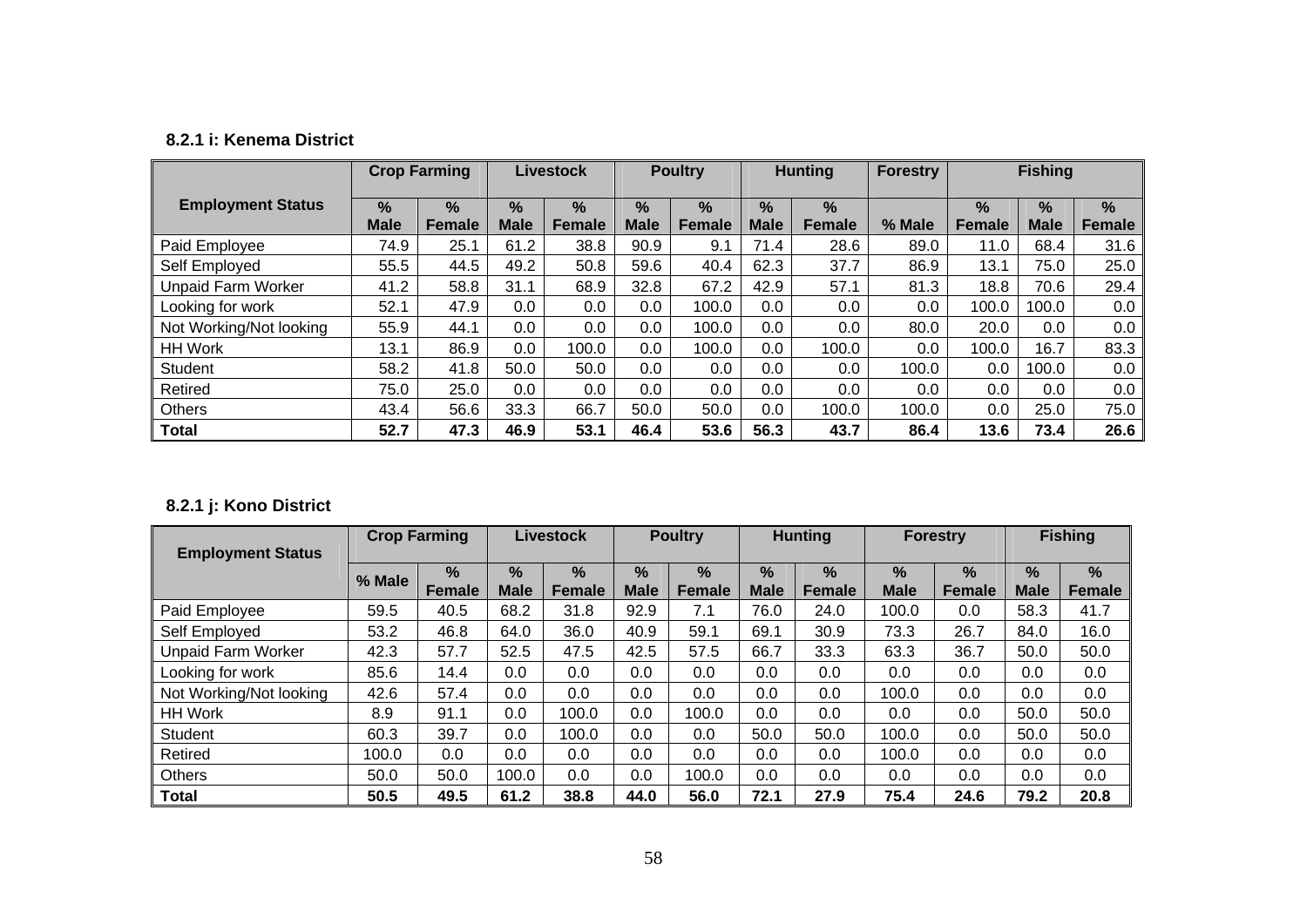#### **8.2.1 k: Bombali District**

| <b>Employment Status</b>  |        | <b>Crop Farming</b>            |                  | <b>Livestock</b>      |                              | <b>Poultry</b>        |                  | <b>Hunting</b>     |                  | <b>Forestry</b>       |                     | <b>Fishing</b> |
|---------------------------|--------|--------------------------------|------------------|-----------------------|------------------------------|-----------------------|------------------|--------------------|------------------|-----------------------|---------------------|----------------|
|                           | % Male | $\frac{9}{6}$<br><b>Female</b> | %<br><b>Male</b> | $\%$<br><b>Female</b> | $\frac{9}{6}$<br><b>Male</b> | $\%$<br><b>Female</b> | %<br><b>Male</b> | %<br><b>Female</b> | %<br><b>Male</b> | $\%$<br><b>Female</b> | $\%$<br><b>Male</b> | $\%$<br>Female |
| Paid Employee             | 73.8   | 26.2                           | 84.1             | 15.9                  | 60.0                         | 40.0                  | 87.5             | 12.5               | 85.5             | 14.5                  | 87.9                | 12.1           |
| Self Employed             | 44.5   | 55.5                           | 52.3             | 47.7                  | 40.0                         | 60.0                  | 51.2             | 48.8               | 52.2             | 47.8                  | 81.4                | 18.6           |
| <b>Unpaid Farm Worker</b> | 35.5   | 64.5                           | 40.1             | 59.9                  | 52.0                         | 48.0                  | 50.0             | 50.0               | 16.3             | 83.7                  | 69.0                | 31.0           |
| Looking for work          | 65.6   | 34.4                           | $0.0\,$          | 0.0                   | 100.0                        | 0.0                   | 0.0              | $0.0\,$            | 0.0              | 0.0                   | 0.0                 | 0.0            |
| Not Working/Not looking   | 39.1   | 60.9                           | $0.0\,$          | 100.0                 | $0.0\,$                      | 0.0                   | 0.0              | 100.0              | 0.0              | 0.0                   | $0.0\,$             | 0.0            |
| HH Work                   | 17.8   | 82.2                           | $0.0\,$          | 100.0                 | $0.0\,$                      | 100.0                 | 0.0              | $0.0\,$            | 0.0              | 0.0                   | 100.0               | 0.0            |
| <b>Student</b>            | 53.7   | 46.3                           | $0.0\,$          | 0.0                   | 0.0                          | 0.0                   | 0.0              | 0.0                | 0.0              | 0.0                   | 0.0                 | 0.0            |
| Retired                   | 25.0   | 75.0                           | $0.0\,$          | 0.0                   | $0.0\,$                      | 0.0                   | 0.0              | $0.0\,$            | 0.0              | 0.0                   | $0.0\,$             | 0.0            |
| <b>Others</b>             | 57.6   | 42.4                           | 60.0             | 40.0                  | 0.0                          | $0.0\,$               | 0.0              | $0.0\,$            | 0.0              | 100.0                 | 50.0                | 50.0           |
| <b>Total</b>              | 42.6   | 57.4                           | 51.4             | 48.6                  | 45.3                         | 54.7                  | 54.7             | 45.3               | 49.2             | 50.8                  | 80.1                | 19.9           |

#### **8.2.1 l Kambia District**

| <b>Employment Status</b>  | <b>Crop Farming</b> |                       | Livestock                    |                                | <b>Poultry</b>               |                                | <b>Hunting</b> |                                | <b>Forestry</b>     |                    | <b>Fishing</b>   |                |
|---------------------------|---------------------|-----------------------|------------------------------|--------------------------------|------------------------------|--------------------------------|----------------|--------------------------------|---------------------|--------------------|------------------|----------------|
|                           | % Male              | $\%$<br><b>Female</b> | $\frac{9}{6}$<br><b>Male</b> | $\frac{9}{6}$<br><b>Female</b> | $\frac{9}{6}$<br><b>Male</b> | $\frac{0}{0}$<br><b>Female</b> | % Male         | $\frac{9}{6}$<br><b>Female</b> | $\%$<br><b>Male</b> | %<br><b>Female</b> | %<br><b>Male</b> | $\%$<br>Female |
| Paid Employee             | 76.8                | 23.2                  | 75.0                         | 25.0                           | 77.8                         | 22.2                           | 91.7           | 8.3                            | 92.0                | 8.0                | 62.8             | 37.2           |
| Self Employed             | 49.5                | 50.5                  | 53.4                         | 46.6                           | 46.7                         | 53.3                           | 55.0           | 45.0                           | 63.5                | 36.5               | 60.8             | 39.2           |
| <b>Unpaid Farm Worker</b> | 35.9                | 64.1                  | 46.2                         | 53.8                           | 16.7                         | 83.3                           | 44.4           | 55.6                           | 55.4                | 44.6               | 47.2             | 52.8           |
| Looking for work          | 50.0                | 50.0                  | 0.0                          | 0.0                            | $0.0\,$                      | 0.0                            | 0.0            | 0.0                            | 0.0                 | 0.0                | 100.0            | 0.0            |
| Not Working/Not looking   | 42.9                | 57.1                  | 0.0                          | 0.0                            | $0.0\,$                      | 100.0                          | 0.0            | 0.0                            | 100.0               | 0.0                | 0.0              | 0.0            |
| <b>HH Work</b>            | 20.6                | 79.4                  | 0.0                          | 100.0                          | $0.0\,$                      | $0.0\,$                        | 0.0            | 0.0                            | 0.0                 | 100.0              | 12.5             | 87.5           |
| <b>Student</b>            | 60.0                | 40.0                  | 0.0                          | 0.0                            | $0.0\,$                      | 0.0                            | 0.0            | 0.0                            | $0.0\,$             | 0.0                | 100.0            | 0.0            |
| Retired                   | 0.0                 | 100.0                 | 0.0                          | 0.0                            | $0.0\,$                      | $0.0\,$                        | 0.0            | 0.0                            | $0.0\,$             | 0.0                | 0.0              | 0.0            |
| <b>Others</b>             | 26.3                | 73.7                  | 0.0                          | 100.0                          | $0.0\,$                      | $0.0\,$                        | 0.0            | 100.0                          | 0.0                 | 0.0                | 0.0              | 0.0            |
| <b>Total</b>              | 45.4                | 54.6                  | 51.5                         | 48.5                           | 44.2                         | 55.8                           | 61.9           | 38.1                           | 64.7                | 35.3               | 56.5             | 43.5           |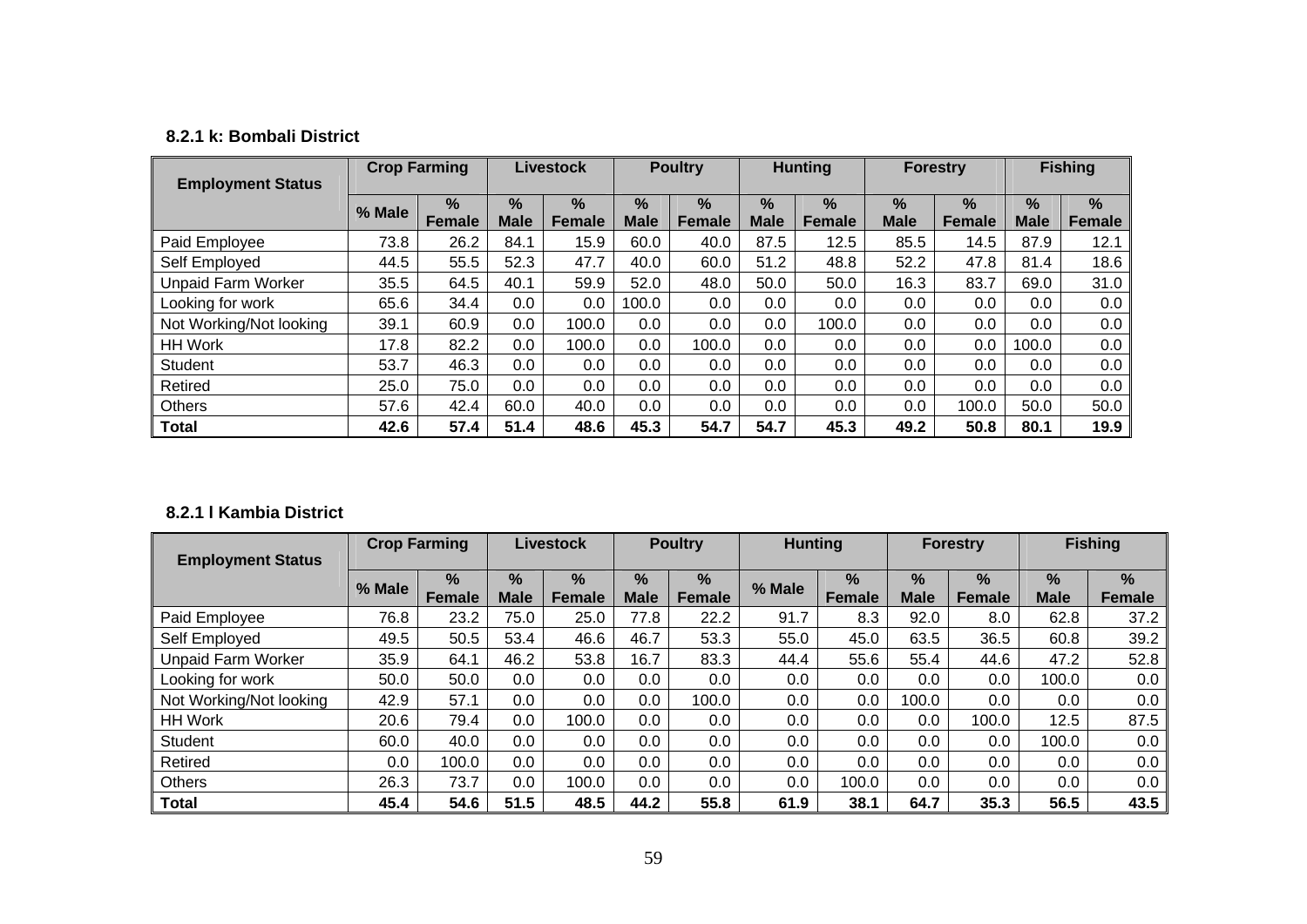# **8.2.1 m: Koinadugu District**

|                           | <b>Crop Farming</b> |               | <b>Livestock</b> |               | <b>Poultry</b> |               | <b>Hunting</b> |               | <b>Forestry</b> |               | <b>Fishing</b> |               |
|---------------------------|---------------------|---------------|------------------|---------------|----------------|---------------|----------------|---------------|-----------------|---------------|----------------|---------------|
| <b>Employment Status</b>  |                     |               |                  |               |                |               |                |               |                 |               |                |               |
|                           | % Male              | $\frac{0}{0}$ | %                | $\frac{9}{6}$ | %              | $\frac{9}{6}$ | %              | $\frac{9}{6}$ | $\%$            | $\%$          | $\frac{9}{6}$  | $\%$          |
|                           |                     | <b>Female</b> | <b>Male</b>      | <b>Female</b> | <b>Male</b>    | <b>Female</b> | <b>Male</b>    | <b>Female</b> | <b>Male</b>     | <b>Female</b> | <b>Male</b>    | <b>Female</b> |
| Paid Employee             | 71.0                | 29.0          | 76.2             | 23.8          | 75.0           | 25.0          | 60.0           | 40.0          | 90.9            | 9.1           | 90.0           | 10.0          |
| Self Employed             | 46.0                | 54.0          | 54.0             | 46.0          | 17.6           | 82.4          | 61.2           | 38.8          | 60.3            | 39.7          | 52.3           | 47.7          |
| <b>Unpaid Farm Worker</b> | 38.9                | 61.1          | 54.7             | 45.3          | 58.3           | 41.7          | 62.5           | 37.5          | 28.6            | 71.4          | 60.0           | 40.0          |
| Looking for work          | 63.2                | 36.8          | $0.0\,$          | 0.0           | 0.0            | 0.0           | 0.0            | 0.0           | 0.0             | 0.0           | 0.0            | 0.0           |
| Not Working/Not looking   | 20.0                | 80.0          | 50.0             | 50.0          | 0.0            | $0.0\,$       | 0.0            | 0.0           | $0.0\,$         | 0.0           | 0.0            | 0.0           |
| <b>HH Work</b>            | 15.1                | 84.9          | 33.3             | 66.7          | 0.0            | 100.0         | 0.0            | 0.0           | 0.0             | 100.0         | 0.0            | 100.0         |
| Student                   | 61.5                | 38.5          | $0.0\,$          | 0.0           | 0.0            | 0.0           | 0.0            | 0.0           | 0.0             | 100.0         | 0.0            | 0.0           |
| Retired                   | 23.1                | 76.9          | $0.0\,$          | 0.0           | 0.0            | $0.0\,$       | 0.0            | 0.0           | $0.0\,$         | 0.0           | 0.0            | 0.0           |
| <b>Others</b>             | 37.2                | 62.8          | 66.7             | 33.3          | 0.0            | 0.0           | 100.0          | 0.0           | 50.0            | 50.0          | 0.0            | 0.0           |
| <b>Total</b>              | 44.3                | 55.7          | 55.0             | 45.0          | 29.6           | 70.4          | 61.9           | 38.1          | 60.0            | 40.0          | 57.7           | 42.3          |

#### **8.2.1 n: Port Loko District**

|                           | <b>Crop Farming</b> |                                | <b>Livestock</b> |                         | <b>Poultry</b>               |                                | <b>Hunting</b>               |                         | <b>Forestry</b>  |                       | <b>Fishing</b>   |                         |
|---------------------------|---------------------|--------------------------------|------------------|-------------------------|------------------------------|--------------------------------|------------------------------|-------------------------|------------------|-----------------------|------------------|-------------------------|
| <b>Employment Status</b>  | %<br>Male           | $\frac{0}{0}$<br><b>Female</b> | %<br><b>Male</b> | $\frac{9}{6}$<br>Female | $\frac{9}{6}$<br><b>Male</b> | $\frac{9}{6}$<br><b>Female</b> | $\frac{9}{6}$<br><b>Male</b> | $\frac{9}{6}$<br>Female | %<br><b>Male</b> | $\%$<br><b>Female</b> | %<br><b>Male</b> | $\frac{9}{6}$<br>Female |
| Paid Employee             | 70.5                | 29.5                           | 73.3             | 26.7                    | 47.4                         | 52.6                           | 80.0                         | 20.0                    | 81.0             | 19.0                  | 64.5             | 35.5                    |
| Self Employed             | 45.6                | 54.4                           | 43.0             | 57.0                    | 32.8                         | 67.2                           | 64.3                         | 35.7                    | 59.1             | 40.9                  | 61.2             | 38.8                    |
| <b>Unpaid Farm Worker</b> | 35.3                | 64.7                           | 43.8             | 56.2                    | 23.3                         | 76.7                           | 71.4                         | 28.6                    | 56.8             | 43.2                  | 44.7             | 55.3                    |
| Looking for work          | 38.9                | 61.1                           | 0.0              | 0.0                     | 50.0                         | 50.0                           | 100.0                        | 0.0                     | 0.0              | 0.0                   | 100.0            | 0.0                     |
| Not Working/Not looking   | 42.9                | 57.1                           | 0.0              | $0.0\,$                 | 0.0                          | $0.0\,$                        | 0.0                          | 0.0                     | 100.0            | 0.0                   | 0.0              | 0.0                     |
| <b>HH Work</b>            | 12.0                | 88.0                           | 0.0              | 100.0                   | 0.0                          | 100.0                          | 0.0                          | 0.0                     | 50.0             | 50.0                  | 12.5             | 87.5                    |
| Student                   | 61.5                | 38.5                           | 0.0              | $0.0\,$                 | 0.0                          | 0.0                            | 0.0                          | 100.0                   | 0.0              | 0.0                   | 0.0              | 0.0                     |
| Retired                   | 0.0                 | 0.0                            | 0.0              | 0.0                     | 0.0                          | 0.0                            | 0.0                          | 0.0                     | 0.0              | 0.0                   | 0.0              | 0.0                     |
| <b>Others</b>             | 36.1                | 63.9                           | 0.0              | 0.0                     | 0.0                          | 100.0                          | 0.0                          | 0.0                     | 0.0              | 0.0                   | 0.0              | 100.0                   |
| <b>Total</b>              | 43.4                | 56.6                           | 45.5             | 54.5                    | 31.6                         | 68.4                           | 66.1                         | 33.9                    | 61.1             | 38.9                  | 59.5             | 40.5                    |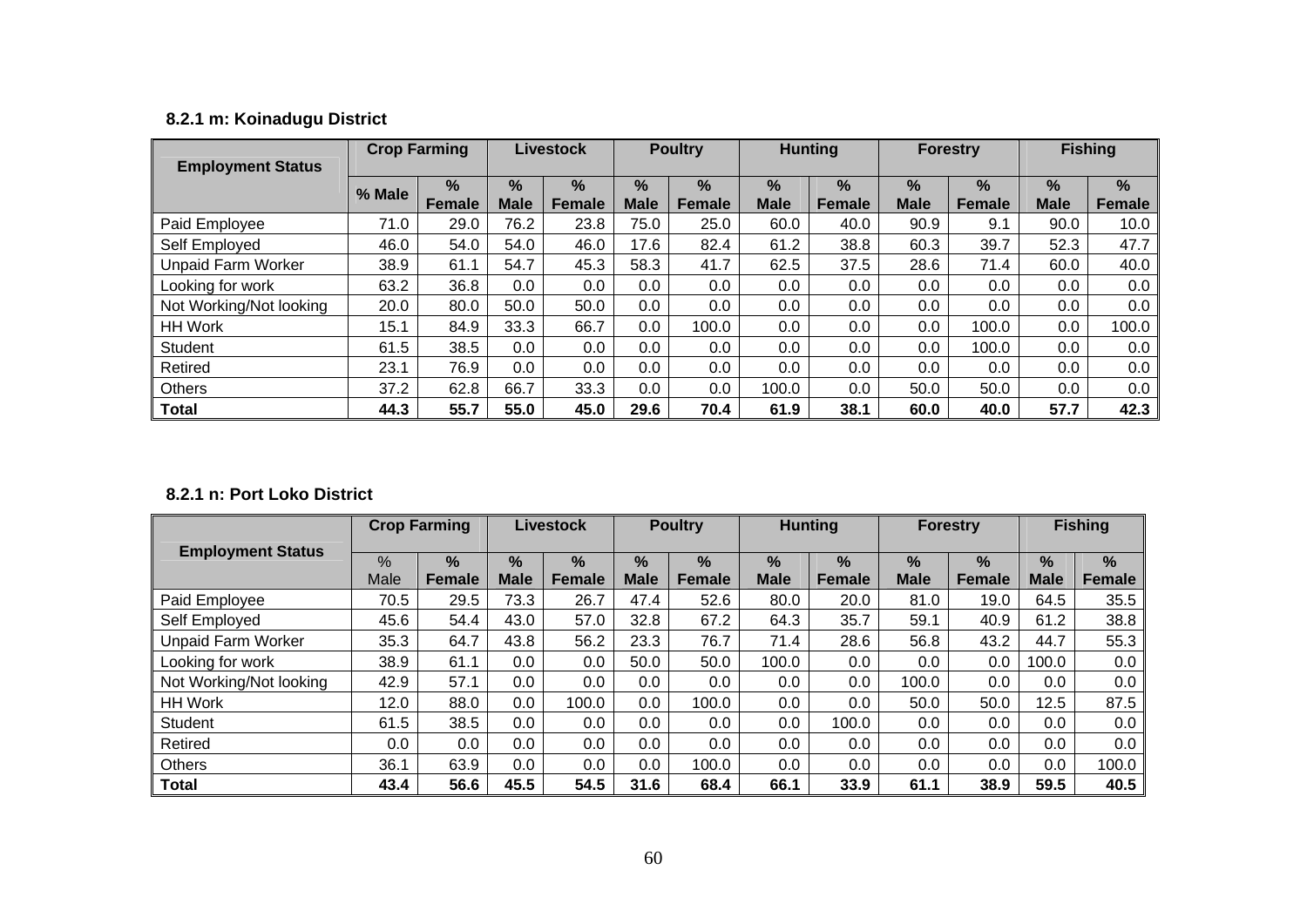#### **8.2.1 o: Tonkolili District**

|                           |                              | <b>Crop Farming</b>   |                              | <b>Livestock</b>      |                  | <b>Poultry</b>                 |                     | <b>Hunting</b>        |                     | <b>Forestry</b>                | <b>Fishing</b> |                |
|---------------------------|------------------------------|-----------------------|------------------------------|-----------------------|------------------|--------------------------------|---------------------|-----------------------|---------------------|--------------------------------|----------------|----------------|
| <b>Employment Status</b>  | $\frac{9}{6}$<br><b>Male</b> | $\%$<br><b>Female</b> | $\frac{9}{6}$<br><b>Male</b> | $\%$<br><b>Female</b> | %<br><b>Male</b> | $\frac{9}{6}$<br><b>Female</b> | $\%$<br><b>Male</b> | $\%$<br><b>Female</b> | $\%$<br><b>Male</b> | $\frac{9}{6}$<br><b>Female</b> | % Male         | $\%$<br>Female |
| Paid Employee             | 64.7                         | 35.3                  | 52.6                         | 47.4                  | 66.7             | 33.3                           | 100.0               | 0.0                   | 91.2                | 8.8                            | 60.0           | 40.0           |
| Self Employed             | 49.5                         | 50.5                  | 52.5                         | 47.5                  | 44.2             | 55.8                           | 55.7                | 44.3                  | 60.4                | 39.6                           | 55.9           | 44.1           |
| <b>Unpaid Farm Worker</b> | 40.0                         | 60.0                  | 45.8                         | 54.2                  | 22.0             | 78.0                           | 75.0                | 25.0                  | 37.5                | 62.5                           | 88.5           | 11.5           |
| Looking for work          | 73.7                         | 26.3                  | 0.0                          | 0.0                   | 0.0              | 0.0                            | 0.0                 | 0.0                   | 0.0                 | 0.0                            | 0.0            | 0.0            |
| Not Working/Not looking   | 50.0                         | 50.0                  | 0.0                          | 100.0                 | $0.0\,$          | 0.0                            | 0.0                 | 100.0                 | 0.0                 | $0.0\,$                        | 0.0            | 0.0            |
| <b>HH Work</b>            | 13.5                         | 86.5                  | 0.0                          | 100.0                 | 50.0             | 50.0                           | 0.0                 | 0.0                   | 0.0                 | 100.0                          | 0.0            | 0.0            |
| Student                   | 67.7                         | 32.3                  | 0.0                          | 0.0                   | 0.0              | 0.0                            | $0.0\,$             | 0.0                   | 0.0                 | 0.0                            | 0.0            | 0.0            |
| Retired                   | 0.0                          | 100.0                 | 0.0                          | 0.0                   | $0.0\,$          | 0.0                            | 0.0                 | 0.0                   | 0.0                 | 0.0                            | 0.0            | 0.0            |
| <b>Others</b>             | 42.6                         | 57.4                  | 0.0                          | 100.0                 | 0.0              | 0.0                            | 0.0                 | 0.0                   | 0.0                 | 0.0                            | 100.0          | 0.0            |
| <b>Total</b>              | 46.5                         | 53.5                  | 49.4                         | 50.6                  | 34.5             | 65.5                           | 62.6                | 37.4                  | 64.5                | 35.5                           | 59.6           | 40.4           |

## **8.2.1 p: Bo District**

|                           | <b>Crop Farming</b> |               |             | Livestock     |             | <b>Poultry</b> |             | <b>Hunting</b> |               | <b>Forestry</b> |               | <b>Fishing</b> |
|---------------------------|---------------------|---------------|-------------|---------------|-------------|----------------|-------------|----------------|---------------|-----------------|---------------|----------------|
| <b>Employment Status</b>  |                     |               |             |               |             |                |             |                |               |                 |               |                |
|                           | $\frac{9}{6}$       | $\frac{9}{6}$ | $\%$        | $\%$          | $\%$        | $\%$           | $\%$        | $\%$           | $\frac{9}{6}$ | $\%$            | $\frac{9}{6}$ | $\frac{9}{6}$  |
|                           | <b>Male</b>         | <b>Female</b> | <b>Male</b> | <b>Female</b> | <b>Male</b> | <b>Female</b>  | <b>Male</b> | <b>Female</b>  | <b>Male</b>   | <b>Female</b>   | <b>Male</b>   | <b>Female</b>  |
| Paid Employee             | 73.8                | 26.2          | 57.9        | 42.1          | 94.4        | 5.6            | 53.3        | 46.7           | 87.2          | 12.8            | 88.1          | 11.9           |
| Self Employed             | 46.7                | 53.3          | 47.4        | 52.6          | 45.6        | 54.4           | 50.0        | 50.0           | 65.8          | 34.2            | 73.6          | 26.4           |
| <b>Unpaid Farm Worker</b> | 41.3                | 58.7          | 32.5        | 67.5          | 48.3        | 51.7           | 57.1        | 42.9           | 52.4          | 47.6            | 67.5          | 32.5           |
| Looking for work          | 60.6                | 39.4          | $0.0\,$     | 0.0           | 0.0         | 100.0          | 100.0       | 0.0            | 100.0         | 0.0             | 100.0         | 0.0            |
| Not Working/Not looking   | 31.3                | 68.7          | 100.0       | 0.0           | 0.0         | 0.0            | 0.0         | 0.0            | 0.0           | 0.0             | 50.0          | 50.0           |
| <b>HH Work</b>            | 7.6                 | 92.4          | 0.0         | 100.0         | 0.0         | 100.0          | 0.0         | 100.0          | 0.0           | 100.0           | 5.6           | 94.4           |
| Student                   | 52.7                | 47.3          | 0.0         | 0.0           | 0.0         | 0.0            | 0.0         | 0.0            | 0.0           | 0.0             | 75.0          | 25.0           |
| Retired                   | 66.7                | 33.3          | 0.0         | 0.0           | 0.0         | 0.0            | 100.0       | 0.0            | 0.0           | 0.0             | 0.0           | 0.0            |
| <b>Others</b>             | 50.6                | 49.4          | 0.0         | 100.0         | 0.0         | 0.0            | 0.0         | 0.0            | 0.0           | 0.0             | 0.0           | 0.0            |
| <b>Total</b>              | 46.0                | 54.0          | 46.7        | 53.3          | 53.3        | 46.7           | 52.0        | 48.0           | 70.6          | 29.4            | 72.4          | 27.6           |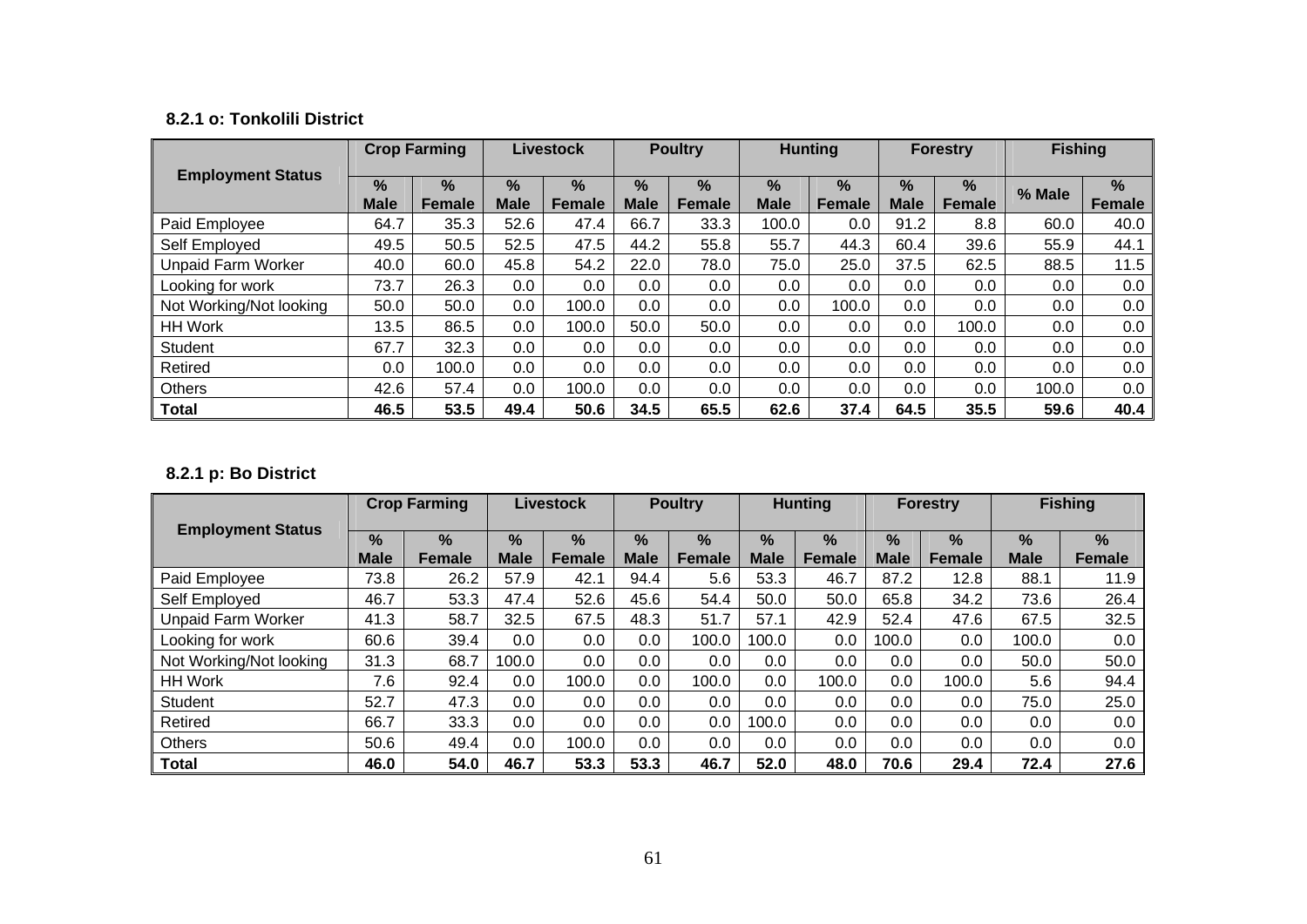# **8.2.1 q: Bonthe District**

| <b>Employment Status</b>  |                     | <b>Crop Farming</b>            |                     | <b>Livestock</b>               |                              | <b>Poultry</b>                 |                  | <b>Hunting</b>        |                              | <b>Forestry</b>                |                              | <b>Fishing</b>        |
|---------------------------|---------------------|--------------------------------|---------------------|--------------------------------|------------------------------|--------------------------------|------------------|-----------------------|------------------------------|--------------------------------|------------------------------|-----------------------|
|                           | $\%$<br><b>Male</b> | $\frac{9}{6}$<br><b>Female</b> | $\%$<br><b>Male</b> | $\frac{9}{6}$<br><b>Female</b> | $\frac{9}{6}$<br><b>Male</b> | $\frac{9}{6}$<br><b>Female</b> | %<br><b>Male</b> | $\%$<br><b>Female</b> | $\frac{9}{6}$<br><b>Male</b> | $\frac{9}{6}$<br><b>Female</b> | $\frac{9}{6}$<br><b>Male</b> | $\%$<br><b>Female</b> |
| Paid Employee             | 79.8                | 20.2                           | 70.0                | 30.0                           | 33.3                         | 66.7                           | 100.0            | 0.0                   | 100.0                        | 0.0                            | 89.4                         | 10.6                  |
| Self Employed             | 47.5                | 52.5                           | 47.6                | 52.4                           | 33.3                         | 66.7                           | 66.7             | 33.3                  | 67.7                         | 32.3                           | 65.5                         | 34.5                  |
| <b>Unpaid Farm Worker</b> | 43.0                | 57.0                           | 50.0                | 50.0                           | 60.0                         | 40.0                           | 50.0             | 50.0                  | 30.6                         | 69.4                           | 62.3                         | 37.7                  |
| Looking for work          | 58.8                | 41.2                           | 0.0                 | 0.0                            | 0.0                          | 0.0                            | $0.0\,$          | 0.0                   | $0.0\,$                      | 0.0                            | 66.7                         | 33.3                  |
| Not Working/Not looking   | 40.0                | 60.0                           | 0.0                 | 0.0                            | $0.0\,$                      | $0.0\,$                        | 0.0              | 0.0                   | 0.0                          | 0.0                            | 60.0                         | 40.0                  |
| <b>HH Work</b>            | 16.8                | 83.2                           | 0.0                 | 100.0                          | 0.0                          | $0.0\,$                        | 0.0              | 0.0                   | 50.0                         | 50.0                           | 7.7                          | 92.3                  |
| <b>Student</b>            | 66.7                | 33.3                           | 0.0                 | 0.0                            | 0.0                          | 0.0                            | 0.0              | 0.0                   | $0.0\,$                      | 0.0                            | 50.0                         | 50.0                  |
| Retired                   | $0.0\,$             | 0.0                            | 0.0                 | 0.0                            | 0.0                          | $0.0\,$                        | $0.0\,$          | 0.0                   | 0.0                          | 0.0                            | 0.0                          | 0.0                   |
| <b>Others</b>             | 14.3                | 85.7                           | 0.0                 | 100.0                          | 0.0                          | 0.0                            | 0.0              | 0.0                   | 0.0                          | 0.0                            | 83.3                         | 16.7                  |
| <b>Total</b>              | 47.1                | 52.9                           | 47.4                | 52.6                           | 40.0                         | 60.0                           | 64.7             | 35.3                  | 60.3                         | 39.7                           | 66.2                         | 33.8                  |

## **8.2.1 s: Moyamba District**

| <b>Employment Status</b>  |                     | <b>Crop Farming</b>     |                              | <b>Livestock</b>   |                     | <b>Poultry</b>                 |                     | <b>Hunting</b>                 |                  | <b>Forestry</b>    |                     | <b>Fishing</b>        |
|---------------------------|---------------------|-------------------------|------------------------------|--------------------|---------------------|--------------------------------|---------------------|--------------------------------|------------------|--------------------|---------------------|-----------------------|
|                           | $\%$<br><b>Male</b> | $\frac{9}{6}$<br>Female | $\frac{9}{6}$<br><b>Male</b> | %<br><b>Female</b> | $\%$<br><b>Male</b> | $\frac{9}{6}$<br><b>Female</b> | $\%$<br><b>Male</b> | $\frac{0}{0}$<br><b>Female</b> | %<br><b>Male</b> | %<br><b>Female</b> | $\%$<br><b>Male</b> | $\%$<br><b>Female</b> |
| Paid Employee             | 73.3                | 26.7                    | 78.1                         | 21.9               | 83.3                | 16.7                           | 66.7                | 33.3                           | 92.0             | 8.0                | 96.4                | 3.6                   |
| Self Employed             | 48.1                | 51.9                    | 56.9                         | 43.1               | 28.6                | 71.4                           | 60.6                | 39.4                           | 72.0             | 28.0               | 68.0                | 32.0                  |
| <b>Unpaid Farm Worker</b> | 35.4                | 64.6                    | 36.7                         | 63.3               | 28.6                | 71.4                           | 61.5                | 38.5                           | 25.0             | 75.0               | 53.0                | 47.0                  |
| Looking for work          | 57.1                | 42.9                    | $0.0\,$                      | 0.0                | 0.0                 | 0.0                            | 0.0                 | 0.0                            | 0.0              | 0.0                | $0.0\,$             | 0.0                   |
| Not Working/Not looking   | 39.3                | 60.7                    | 33.3                         | 66.7               | 0.0                 | 0.0                            | 0.0                 | 0.0                            | 0.0              | 0.0                | 25.0                | 75.0                  |
| <b>HH Work</b>            | 9.8                 | 90.2                    | $0.0\,$                      | 100.0              | 0.0                 | 0.0                            | 0.0                 | 100.0                          | 0.0              | 0.0                | 0.0                 | 100.0                 |
| <b>Student</b>            | 60.0                | 40.0                    | $0.0\,$                      | 100.0              | 0.0                 | 0.0                            | 0.0                 | 0.0                            | 0.0              | 0.0                | $0.0\,$             | 100.0                 |
| Retired                   | 0.0                 | 100.0                   | $0.0\,$                      | 0.0                | 0.0                 | 0.0                            | 0.0                 | 0.0                            | 0.0              | 0.0                | 0.0                 | 100.0                 |
| <b>Others</b>             | 36.7                | 63.3                    | 100.0                        | 0.0                | 0.0                 | 0.0                            | 0.0                 | 0.0                            | 0.0              | 0.0                | 0.0                 | 100.0                 |
| <b>Total</b>              | 45.9                | 54.1                    | 56.1                         | 43.9               | 38.2                | 61.8                           | 60.0                | 40.0                           | 74.8             | 25.2               | 66.8                | 33.2                  |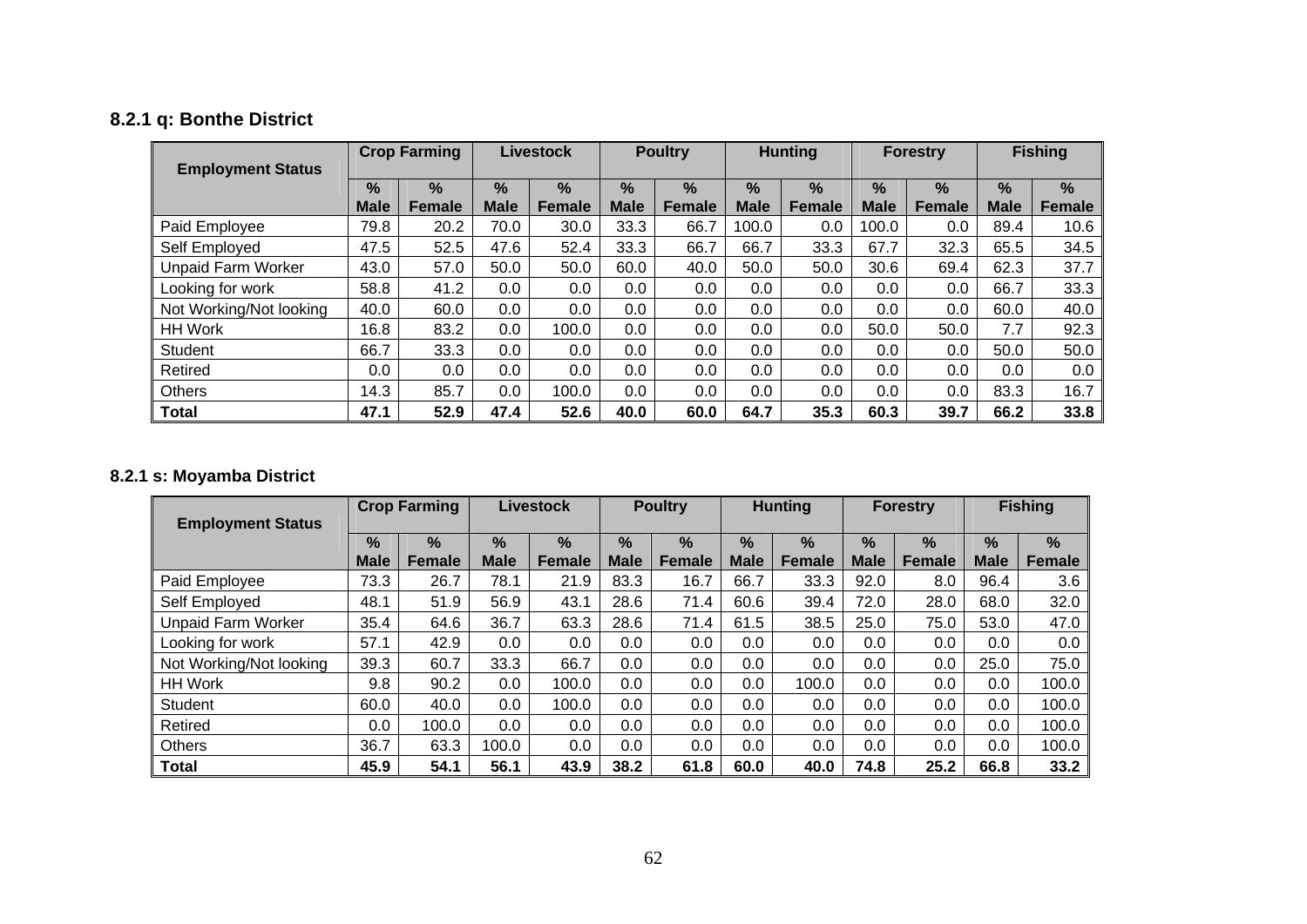# **8.2.1 t: Pujehun District**

|                           |                              | <b>Crop Farming</b>            |                              | <b>Livestock</b>      |                  | <b>Poultry</b>          |                     | <b>Hunting</b>                 |                              | <b>Forestry</b>         |                              | <b>Fishing</b>        |
|---------------------------|------------------------------|--------------------------------|------------------------------|-----------------------|------------------|-------------------------|---------------------|--------------------------------|------------------------------|-------------------------|------------------------------|-----------------------|
| <b>Employment Status</b>  | $\frac{9}{6}$<br><b>Male</b> | $\frac{9}{6}$<br><b>Female</b> | $\frac{9}{6}$<br><b>Male</b> | $\%$<br><b>Female</b> | %<br><b>Male</b> | $\frac{9}{6}$<br>Female | $\%$<br><b>Male</b> | $\frac{0}{0}$<br><b>Female</b> | $\frac{9}{6}$<br><b>Male</b> | $\frac{0}{0}$<br>Female | $\frac{9}{6}$<br><b>Male</b> | $\%$<br><b>Female</b> |
| Paid Employee             | 79.4                         | 20.6                           | 58.3                         | 41.7                  | 66.7             | 33.3                    | 50.0                | 50.0                           | 97.6                         | 2.4                     | 68.2                         | 31.8                  |
| Self Employed             | 54.8                         | 45.2                           | 32.4                         | 67.6                  | 50.0             | 50.0                    | 66.7                | 33.3                           | 58.1                         | 41.9                    | 54.4                         | 45.6                  |
| <b>Unpaid Farm Worker</b> | 39.6                         | 60.4                           | 31.3                         | 68.8                  | 22.2             | 77.8                    | 66.7                | 33.3                           | 10.3                         | 89.7                    | 40.4                         | 59.6                  |
| Looking for work          | 77.1                         | 22.9                           | 0.0                          | 0.0                   | 0.0              | $0.0\,$                 | 0.0                 | $0.0\,$                        | $0.0\,$                      | 0.0                     | 0.0                          | 0.0                   |
| Not Working/Not looking   | 48.1                         | 51.9                           | 0.0                          | 0.0                   | 0.0              | $0.0\,$                 | 0.0                 | 0.0                            | $0.0\,$                      | 0.0                     | 0.0                          | 0.0                   |
| <b>HH Work</b>            | 11.9                         | 88.1                           | 33.3                         | 66.7                  | 0.0              | 100.0                   | $0.0\,$             | $0.0\,$                        | $0.0\,$                      | 0.0                     | 15.4                         | 84.6                  |
| Student                   | 35.0                         | 65.0                           | 0.0                          | 100.0                 | 0.0              | $0.0\,$                 | $0.0\,$             | $0.0\,$                        | $0.0\,$                      | 0.0                     | 75.0                         | 25.0                  |
| Retired                   | 100.0                        | 0.0                            | 0.0                          | 0.0                   | 0.0              | $0.0\,$                 | $0.0\,$             | $0.0\,$                        | $0.0\,$                      | 0.0                     | 0.0                          | 0.0                   |
| <b>Others</b>             | 52.4                         | 47.6                           | 0.0                          | 0.0                   | 0.0              | 0.0                     | 0.0                 | $0.0\,$                        | $0.0\,$                      | 0.0                     | 100.0                        | 0.0                   |
| <b>Total</b>              | 51.6                         | 48.4                           | 35.0                         | 65.0                  | 41.4             | 58.6                    | 65.9                | 34.1                           | 59.2                         | 40.8                    | 51.9                         | 48.1                  |

#### **8.2.1 u: Western Rural District**

| <b>Employment Status</b>  |                     | <b>Crop Farming</b> |                              | <b>Livestock</b>      |                              | <b>Poultry</b>                 |                     | <b>Hunting</b>                 |                              | <b>Forestry</b>                |                  | <b>Fishing</b>        |
|---------------------------|---------------------|---------------------|------------------------------|-----------------------|------------------------------|--------------------------------|---------------------|--------------------------------|------------------------------|--------------------------------|------------------|-----------------------|
|                           | $\%$<br><b>Male</b> | %<br><b>Female</b>  | $\frac{9}{6}$<br><b>Male</b> | $\%$<br><b>Female</b> | $\frac{9}{6}$<br><b>Male</b> | $\frac{9}{6}$<br><b>Female</b> | $\%$<br><b>Male</b> | $\frac{9}{6}$<br><b>Female</b> | $\frac{9}{6}$<br><b>Male</b> | $\frac{9}{6}$<br><b>Female</b> | %<br><b>Male</b> | $\%$<br><b>Female</b> |
| Paid Employee             | 71.5                | 28.5                | 62.7                         | 37.3                  | 72.7                         | 27.3                           | 28.6                | 71.4                           | 88.0                         | 12.0                           | 95.8             | 4.2                   |
| Self Employed             | 46.9                | 53.1                | 64.8                         | 35.2                  | 51.1                         | 48.9                           | 58.9                | 41.1                           | 60.0                         | 40.0                           | 68.7             | 31.3                  |
| <b>Unpaid Farm Worker</b> | 40.3                | 59.7                | 0.0                          | 100.0                 | 44.4                         | 55.6                           | 54.5                | 45.5                           | 60.0                         | 40.0                           | 42.0             | 58.0                  |
| Looking for work          | 66.0                | 34.0                | 0.0                          | 0.0                   | 100.0                        | 0.0                            | $0.0\,$             | 0.0                            | 0.0                          | 0.0                            | 87.5             | 12.5                  |
| Not Working/Not looking   | 66.7                | 33.3                | 0.0                          | 0.0                   | $0.0\,$                      | 0.0                            | 33.3                | 66.7                           | 0.0                          | 0.0                            | 33.3             | 66.7                  |
| <b>HH Work</b>            | 30.0                | 70.0                | 0.0                          | 0.0                   | $0.0\,$                      | 100.0                          | $0.0\,$             | 0.0                            | 100.0                        | 0.0                            | 33.3             | 66.7                  |
| Student                   | 66.7                | 33.3                | 0.0                          | 0.0                   | $0.0\,$                      | 0.0                            | 100.0               | 0.0                            | 0.0                          | 0.0                            | 0.0              | 100.0                 |
| Retired                   | 0.0                 | 0.0                 | 0.0                          | 0.0                   | $0.0\,$                      | 0.0                            | $0.0\,$             | 0.0                            | 0.0                          | 0.0                            | 0.0              | 0.0                   |
| <b>Others</b>             | 28.6                | 71.4                | 0.0                          | 0.0                   | $0.0\,$                      | 0.0                            | $0.0\,$             | 0.0                            | 100.0                        | 0.0                            | 50.0             | 50.0                  |
| <b>Total</b>              | 47.1                | 52.9                | 62.5                         | 37.5                  | 56.8                         | 43.2                           | 57.1                | 42.9                           | 63.4                         | 36.6                           | 69.2             | 30.8                  |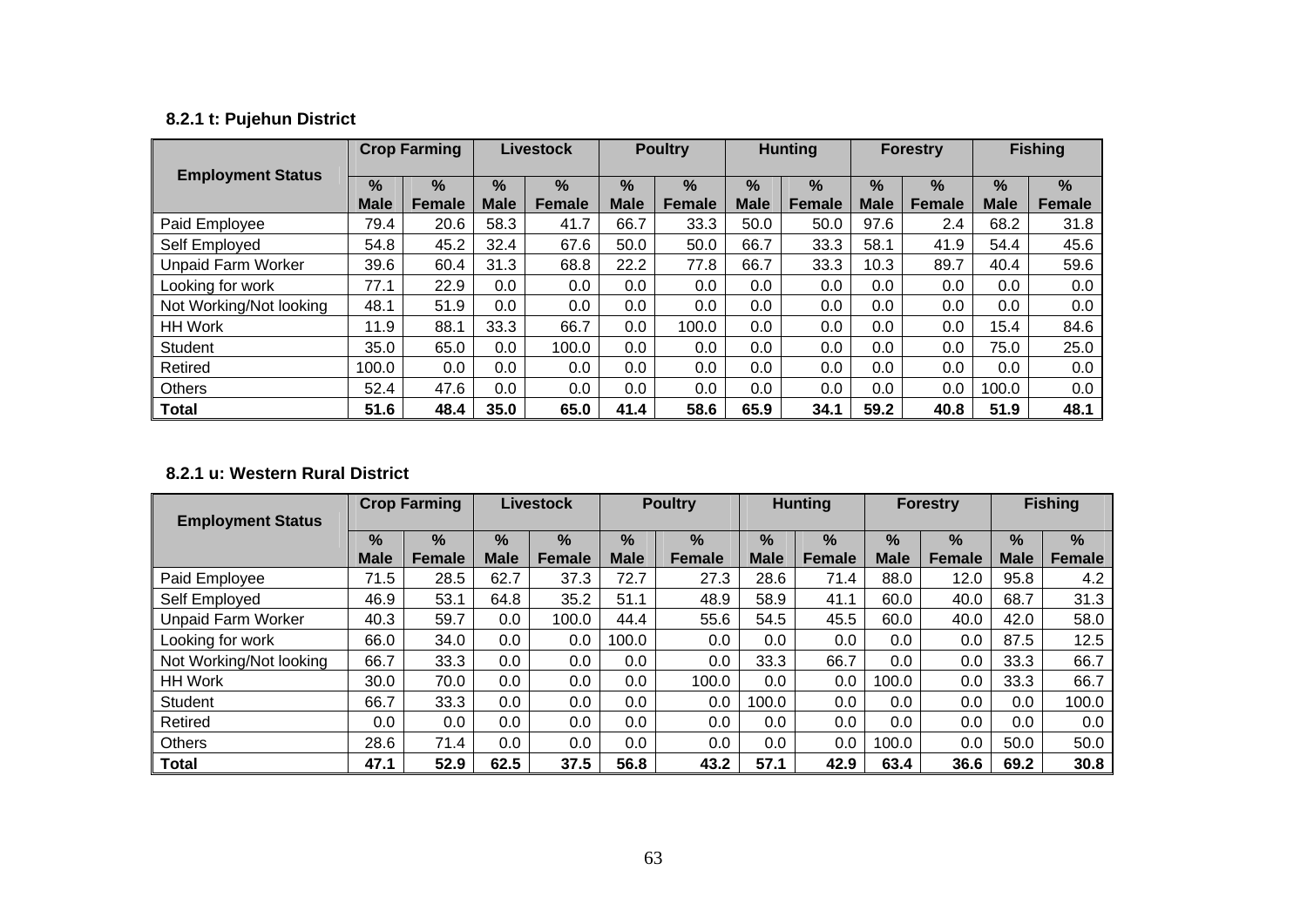#### **8.2.1 v: Western Urban District**

| <b>Employment Status</b>  |                              | <b>Crop Farming</b> |                              | <b>Livestock</b>      |                              | <b>Poultry</b>                 |                              | <b>Hunting</b>                 |                              | <b>Forestry</b>                |                  | <b>Fishing</b>     |
|---------------------------|------------------------------|---------------------|------------------------------|-----------------------|------------------------------|--------------------------------|------------------------------|--------------------------------|------------------------------|--------------------------------|------------------|--------------------|
|                           | $\frac{0}{0}$<br><b>Male</b> | %<br><b>Female</b>  | $\frac{9}{6}$<br><b>Male</b> | $\%$<br><b>Female</b> | $\frac{9}{6}$<br><b>Male</b> | $\frac{0}{0}$<br><b>Female</b> | $\frac{9}{6}$<br><b>Male</b> | $\frac{9}{6}$<br><b>Female</b> | $\frac{9}{6}$<br><b>Male</b> | $\frac{9}{6}$<br><b>Female</b> | %<br><b>Male</b> | %<br><b>Female</b> |
| Paid Employee             | 71.2                         | 28.8                | 77.5                         | 22.5                  | 79.4                         | 20.6                           | 70.1                         | 29.9                           | 79.7                         | 20.3                           | 89.3             | 10.7               |
| Self Employed             | 47.5                         | 52.5                | 53.2                         | 46.8                  | 59.5                         | 40.5                           | 54.9                         | 45.1                           | 57.7                         | 42.3                           | 59.1             | 40.9               |
| <b>Unpaid Farm Worker</b> | 32.0                         | 68.0                | 39.7                         | 60.3                  | 45.1                         | 54.9                           | 43.5                         | 56.5                           | 54.5                         | 45.5                           | 67.7             | 32.3               |
| Looking for work          | 60.0                         | 40.0                | 0.0                          | 100.0                 | 0.0                          | 0.0                            | 100.0                        | 0.0                            | 0.0                          | 100.0                          | 40.0             | 60.0               |
| Not Working/Not looking   | 31.3                         | 68.8                | 50.0                         | 50.0                  | 20.0                         | 80.0                           | 100.0                        | 0.0                            | 28.6                         | 71.4                           | 66.7             | 33.3               |
| <b>HH Work</b>            | 5.1                          | 94.9                | 0.0                          | 100.0                 | 0.0                          | 0.0                            | 33.3                         | 66.7                           | 0.0                          | 100.0                          | 5.3              | 94.7               |
| Student                   | 42.9                         | 57.1                | 100.0                        | 0.0                   | 0.0                          | 0.0                            | 100.0                        | 0.0                            | 50.0                         | 50.0                           | $0.0\,$          | 0.0                |
| Retired                   | 66.7                         | 33.3                | 0.0                          | 0.0                   | 0.0                          | 0.0                            | 0.0                          | 0.0                            | 66.7                         | 33.3                           | 50.0             | 50.0               |
| <b>Others</b>             | 40.0                         | 60.0                | 100.0                        | 0.0                   | 100.0                        | $0.0\,$                        | 0.0                          | 100.0                          | 100.0                        | 0.0                            | 57.1             | 42.9               |
| <b>Total</b>              | 49.2                         | 50.8                | 59.3                         | 40.7                  | 64.3                         | 35.7                           | 59.9                         | 40.1                           | 63.3                         | 36.7                           | 66.8             | 33.2               |

# **8.2.2a Cropping Activities in Sierra Leone by Acre(Acre) and Hectare (Ha)**

| <b>CROP</b>      | <b>ACRE(Acre)</b> | <b>HECTARE (Ha)</b> | ℅     |
|------------------|-------------------|---------------------|-------|
| <b>RICE</b>      | 1524269           | 609707.6            | 30.5  |
| <b>CASSAVA</b>   | 636025            | 254410              | 12.7  |
| <b>POTATOES</b>  | 224298            | 89719.2             | 4.5   |
| <b>GROUNDNUT</b> | 327594            | 131037.6            | 6.6   |
| <b>MAIZE</b>     | 150595            | 60238               | 3.0   |
| <b>COFFEE</b>    | 861370            | 344548              | 17.3  |
| <b>CACAO</b>     | 371663            | 148665.2            | 7.4   |
| <b>OIL PALM</b>  | 580030            | 232012              | 11.6  |
| <b>CITRUS</b>    | 129807            | 51922.8             | 2.6   |
| <b>VEGETABLE</b> | 183925            | 73570               | 3.7   |
| <b>TOTAL</b>     | 4989576           | 1995830.4           | 100.0 |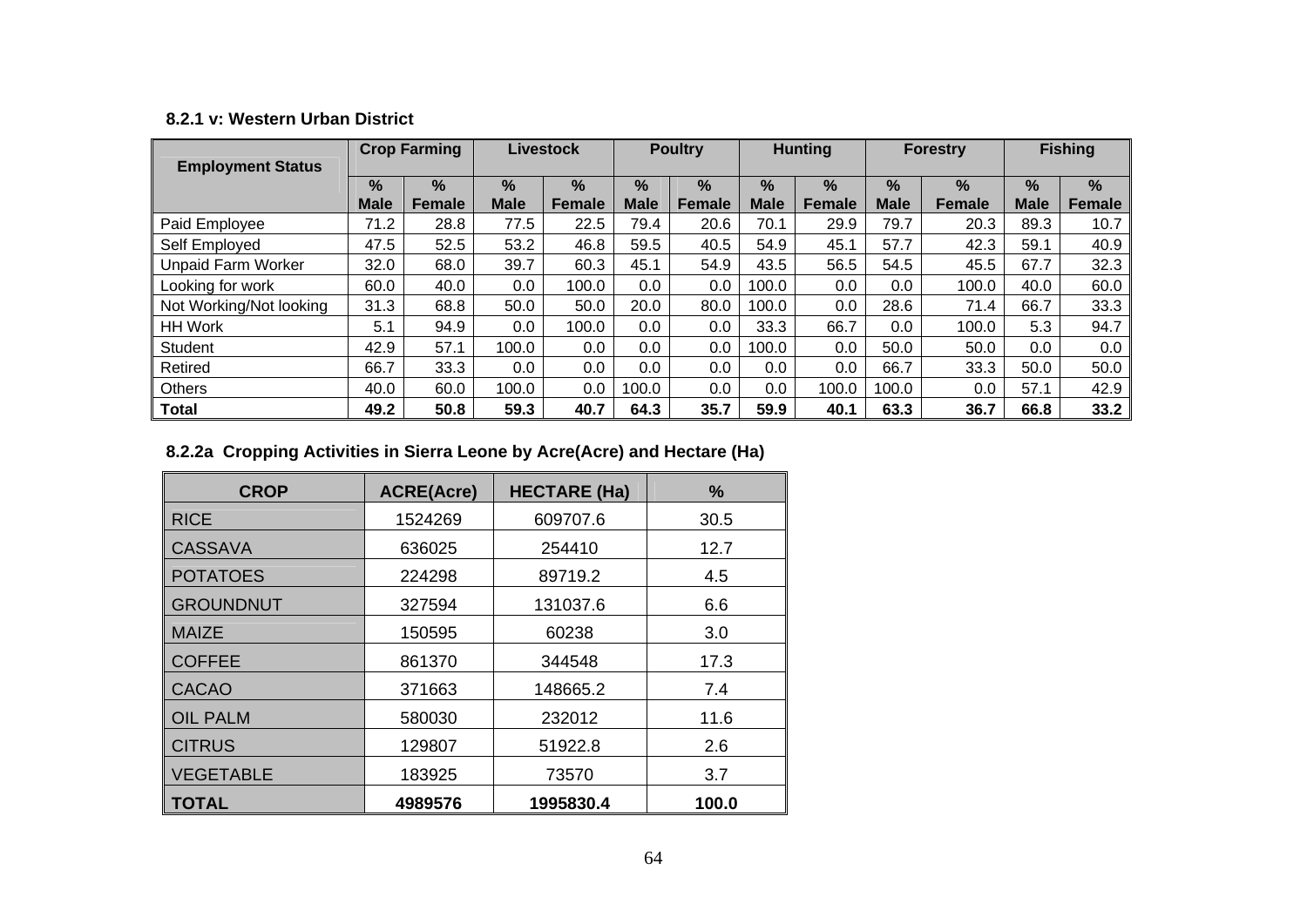| <b>REGION</b>   | Farm<br><b>HHs</b> | <b>Rice</b> | Cassava | <b>Potatoes</b> | Ground-<br>nut | <b>Maize</b> | <b>Coffee</b> | Cacao  | Oil<br><b>Palm</b> | <b>Citrus</b> | Vegetable | <b>Total</b> |
|-----------------|--------------------|-------------|---------|-----------------|----------------|--------------|---------------|--------|--------------------|---------------|-----------|--------------|
| <b>EASTERN</b>  | 188656             | 440771      | 119885  | 51026           | 50133          | 32143        | 585028        | 290759 | 165171             | 40223         | 51832     | 1826971      |
| <b>NORTHERN</b> | 239182             | 665954      | 249793  | 105298          | 184212         | 66048        | 45946         | 1999   | 145827             | 46853         | 76962     | 1598892      |
| <b>SOUTHERN</b> | 167227             | 401543      | 255815  | 62269           | 87960          | 50604        | 226420        | 66560  | 262057             | 37341         | 48937     | 1499506      |
| <b>WESTERN</b>  | 134375             | 16001       | 10532   | 5705            | 5289           | 1800         | 3976          | 2345   | 6975               | 5390          | 6194      | 64207        |
|                 | 729440             | 1524269     | 636025  | 224298          | 327594         | 150595       | 861370        | 371663 | 580030             | 129807        | 183925    | 4989576      |

**8.2.2b Cropping Activities Undertaken by Households in the Region by Acres(Acre)**

**8.2.2c Cropping Activities Undertaken by Households in the Region by Hectares (HA)** 

| <b>REGION</b>   | Farm<br><b>HHs</b> | <b>Rice</b> | Cassava | <b>Potatoes</b> | Ground-<br>nut | <b>Maize</b> | <b>Coffee</b> | Cocao    | Oil<br><b>Palm</b> | <b>Citrus</b> | <b>Veget-</b><br>able | <b>Total</b> |
|-----------------|--------------------|-------------|---------|-----------------|----------------|--------------|---------------|----------|--------------------|---------------|-----------------------|--------------|
| <b>EASTERN</b>  | 188656             | 176308.4    | 47954   | 20410.4         | 20053.2        | 12857.2      | 234011.2      | 116303.6 | 66068.4            | 16089.2       | 20732.8               | 730788.4     |
| <b>NORTHERN</b> | 239182             | 266381.6    | 99917.2 | 42119.2         | 73684.8        | 26419.2      | 18378.4       | 4799.6   | 58330.8            | 18741.2       | 30784.8               | 639556.8     |
| <b>SOUTHERN</b> | 167227             | 160617.2    | 102326  | 24907.6         | 35184          | 20241.6      | 90568         | 26624    | 104822.8           | 14936.4       | 19574.8               | 599802.4     |
| <b>WESTERN</b>  | 134375             | 6400.4      | 4212.8  | 2282            | 2115.6         | 720          | 1590.4        | 938      | 2790               | 2156          | 2477.6                | 25682.8      |
|                 | 729440             | 609707.6    | 254410  | 89719.2         | 131037.6       | 60238        | 344548        | 148665.2 | 232012             | 51922.8       | 73570                 | 1995830.4    |

**8.2.2d Cropping Activities Undertaken by Households in the Region by Hectares (HA) %**

| <b>REGION</b>   | Farm<br><b>HHs</b> | %Rice | $\frac{9}{6}$<br><b>Cassava</b> | %<br><b>Potato</b> | $\frac{9}{6}$<br><b>Groundnut</b> | $\frac{9}{6}$<br><b>Maize</b> | $\frac{9}{6}$<br><b>Coffee</b> | $\frac{9}{6}$<br>Cacao | % Oil<br><b>Palm</b> | % Citrus | $\frac{9}{6}$<br>Vegetable | % Total |
|-----------------|--------------------|-------|---------------------------------|--------------------|-----------------------------------|-------------------------------|--------------------------------|------------------------|----------------------|----------|----------------------------|---------|
| <b>EASTERN</b>  | 25.9               | 28.9  | 18.8                            | 22.7               | 15.3                              | 21.3                          | 67.9                           | 78.2                   | 28.5                 | 31       | 28.2                       | 36.6    |
| <b>NORTHERN</b> | 32.8               | 43.7  | 39.3                            | 46.9               | 56.2                              | 43.9                          | 5.3                            | 3.2                    | 25.1                 | 36.1     | 41.8                       | 32      |
| <b>SOUTHERN</b> | 22.9               | 26.3  | 40.2                            | 27.8               | 26.9                              | 33.6                          | 26.3                           | 17.9                   | 45.2                 | 28.8     | 26.6                       | 30.1    |
| <b>WESTERN</b>  | 18.4               | 1.0   | 1.7                             | $2.5\,$            | 6.1                               | 1.2                           | 0.5                            | 0.6                    | 1.2                  | 4.2      | 3.4                        | 1.3     |
|                 | 100.0              | 100.0 | 100.0                           | 100.0              | 100.0                             | 100.0                         | 100.0                          | 100.0                  | 100.0                | 100.0    | 100                        | 100     |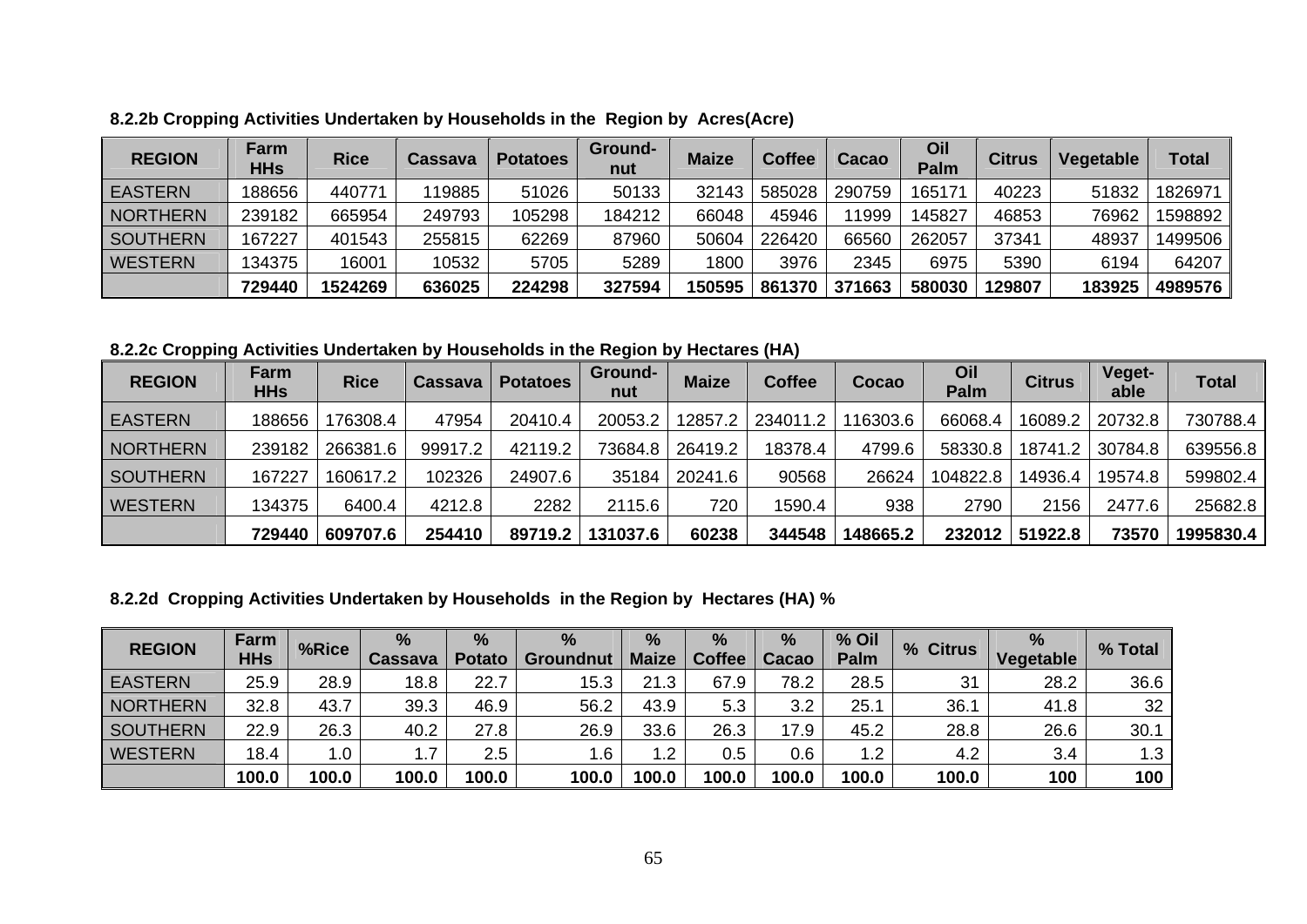| <b>DISTRICT</b>    | Farm<br><b>HHs</b> | <b>Rice</b> | <b>Cassava</b> | <b>Potatoes</b> | Groundnut | <b>Maize</b> | <b>Coffee</b> | Cacao  | Oil<br>Palm | <b>Citrus</b> | Vegetable | Total   |
|--------------------|--------------------|-------------|----------------|-----------------|-----------|--------------|---------------|--------|-------------|---------------|-----------|---------|
| <b>KAILAHUN</b>    | 63942              | 167103      | 39990          | 14002           | 15637     | 8361         | 200275        | 133504 | 64962       | 7812          | 18620     | 670266  |
| <b>KENEMA</b>      | 68465              | 139103      | 35937          | 14937           | 14246     | 9042         | 196237        | 90912  | 79827       | 20416         | 10734     | 611391  |
| <b>KONO</b>        | 56249              | 134565      | 43958          | 22087           | 20250     | 14740        | 188516        | 66343  | 20382       | 11995         | 22478     | 545314  |
| <b>BOMBALI</b>     | 54102              | 108304      | 47909          | 19966           | 45577     | 12465        | 2251          | 1786   | 22678       | 6220          | 17765     | 284921  |
| <b>KAMBIA</b>      | 35099              | 120546      | 48395          | 21749           | 27103     | 9834         | 1539          | 917    | 27078       | 12081         | 13993     | 283235  |
| <b>KOINADUGU</b>   | 41259              | 142512      | 39239          | 23932           | 50288     | 18090        | 27913         | 6582   | 18343       | 10976         | 17864     | 355739  |
| <b>PORTLOKO</b>    | 59844              | 172540      | 76120          | 26385           | 29658     | 11636        | 1690          | 594    | 28375       | 9320          | 16964     | 373282  |
| <b>TONKOLILI</b>   | 48878              | 122052      | 38130          | 13266           | 31586     | 14023        | 12553         | 2120   | 49353       | 8256          | 10376     | 301715  |
| <b>BO</b>          | 69158              | 135671      | 66782          | 16037           | 22934     | 11711        | 94262         | 29007  | 114744      | 13304         | 14480     | 518932  |
| <b>BONTHE</b>      | 22672              | 26023       | 49300          | 13567           | 6440      | 2493         | 11492         | 1936   | 35406       | 4227          | 5282      | 156166  |
| <b>MOYAMBA</b>     | 40238              | 158445      | 91377          | 22316           | 39602     | 29414        | 30947         | 6739   | 38737       | 12376         | 18947     | 448900  |
| <b>PUJEHUN</b>     | 35159              | 81404       | 48356          | 10349           | 18984     | 6986         | 89719         | 28878  | 73170       | 7434          | 10228     | 375508  |
| <b>W/A RURAL</b>   | 27090              | 8514        | 6208           | 3748            | 3232      | 1272         | 1195          | 581    | 3170        | 2868          | 4665      | 35453   |
| <b>W/A URBAN</b>   | 107285             | 7487        | 4324           | 1957            | 2057      | 528          | 2781          | 1764   | 3805        | 2522          | 1529      | 28754   |
| <b>GRAND TOTAL</b> | 729440             | 1524269     | 636025         | 224298          | 327594    | 150595       | 861370        | 371663 | 580030      | 129807        | 183925    | 4989576 |

# **8.2.2e Cropping Activities Undertaken By Households In The District By Acres**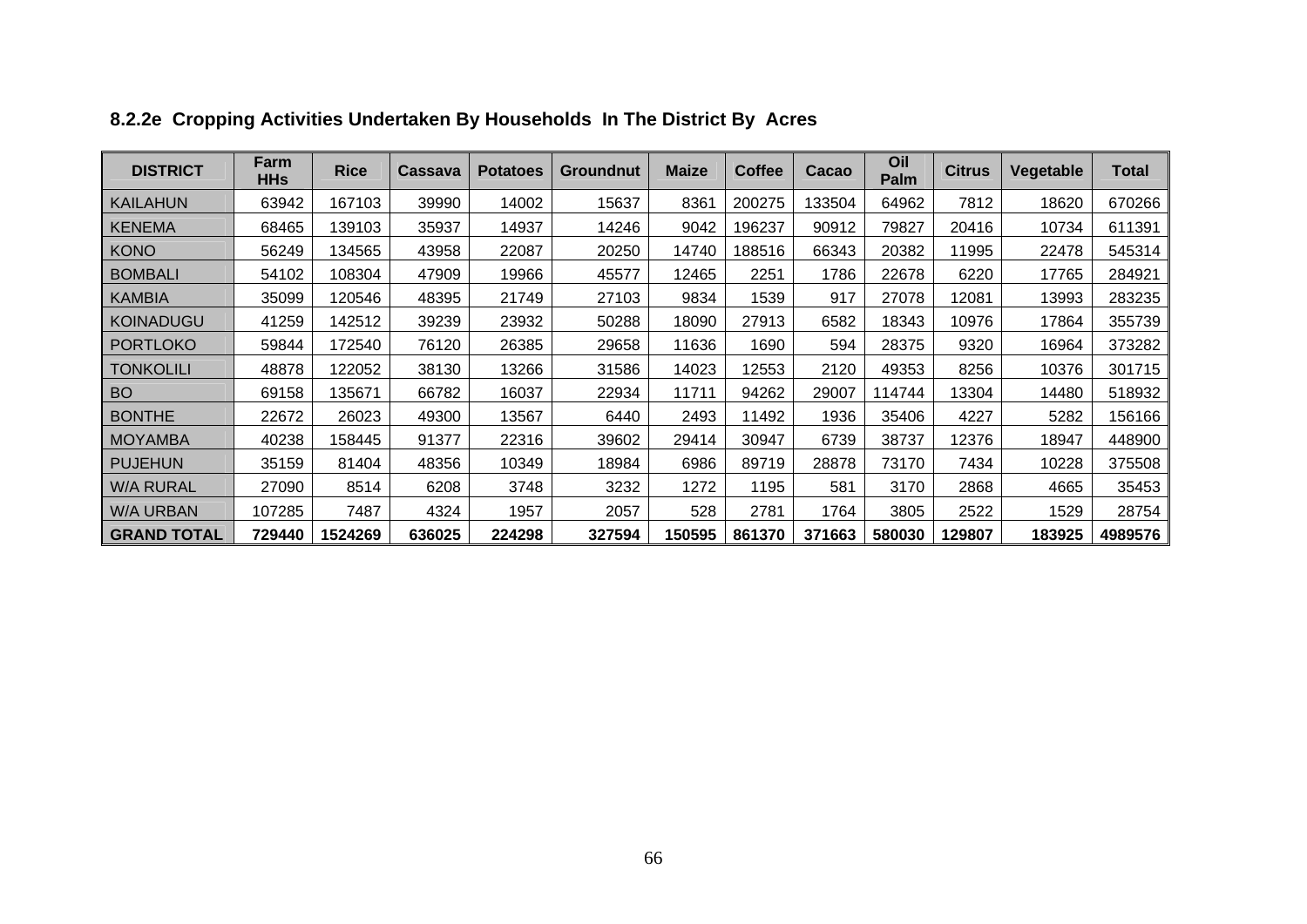| <b>DISTRICT</b>              | Farm<br><b>HHs</b> | <b>Rice</b> | <b>Cassava</b> | <b>Potatoes</b> | <b>Groundnut</b> | <b>Maize</b> | <b>Coffee</b> | Cacao    | Oil<br>Palm | <b>Citrus</b> | Vegetable | <b>Total</b> |
|------------------------------|--------------------|-------------|----------------|-----------------|------------------|--------------|---------------|----------|-------------|---------------|-----------|--------------|
| <b>KAILAHUN</b>              | 63942              | 66841.2     | 15996          | 5600.8          | 6254.8           | 3344.4       | 80110         | 53401.6  | 25984.8     | 3124.8        | 7448      | 268106.4     |
| <b>KENEMA</b>                | 68465              | 55641.2     | 14374.8        | 5974.8          | 5698.4           | 3616.8       | 78494.8       | 36364.8  | 31930.8     | 8166.4        | 4293.6    | 244556.4     |
| <b>KONO</b>                  | 56249              | 53826       | 17583.2        | 8834.8          | 8100             | 5896         | 75406.4       | 26537.2  | 8152.8      | 4798          | 8991.2    | 218125.6     |
| <b>BOMBALI</b>               | 54102              | 43321.6     | 19163.6        | 7986.4          | 18230.8          | 4986         | 900.4         | 714.4    | 9071.2      | 2488          | 7106      | 113968.4     |
| <b>KAMBIA</b>                | 35099              | 48218.4     | 19358          | 8699.6          | 10841.2          | 3933.6       | 615.6         | 366.8    | 10831.2     | 4832.4        | 5597.2    | 113294       |
| <b>KOINADUGU</b>             | 41259              | 57004.8     | 15695.6        | 9572.8          | 20115.2          | 7236         | 11165.2       | 2632.8   | 7337.2      | 4390.4        | 7145.6    | 142295.6     |
| <b>PORTLOKO</b>              | 59844              | 69016       | 30448          | 10554           | 11863.2          | 4654.4       | 676           | 237.6    | 11350       | 3728          | 6785.6    | 149312.8     |
| <b>TONKOLILI</b>             | 48878              | 48820.8     | 15252          | 5306.4          | 12634.4          | 5609.2       | 5021.2        | 848      | 19741.2     | 3302.4        | 4150.4    | 120686       |
| <b>BO</b>                    | 69158              | 54268.4     | 26712.8        | 6414.8          | 9173.6           | 4684.4       | 37704.8       | 11602.8  | 45897.6     | 5321.6        | 5792      | 207572.8     |
| <b>BONTHE</b>                | 22672              | 10409.2     | 19720          | 5426.8          | 2576             | 997.2        | 4596.8        | 774.4    | 14162.4     | 1690.8        | 2112.8    | 62466.4      |
| <b>MOYAMBA</b>               | 40238              | 63378       | 36550.8        | 8926.4          | 15840.8          | 11765.6      | 12378.8       | 2695.6   | 15494.8     | 4950.4        | 7578.8    | 179560       |
| <b>PUJEHUN</b>               | 35159              | 32561.6     | 19342.4        | 4139.6          | 7593.6           | 2794.4       | 35887.6       | 11551.2  | 29268       | 2973.6        | 4091.2    | 150203.2     |
| <b>W/A RURAL</b>             | 27090              | 3405.6      | 2483.2         | 1499.2          | 1292.8           | 508.8        | 478           | 232.4    | 1268        | 1147.2        | 1866      | 14181.2      |
| <b>W/A URBAN</b>             | 107285             | 2994.8      | 1729.6         | 782.8           | 822.8            | 211.2        | 1112.4        | 705.6    | 1522        | 1008.8        | 611.6     | 11501.6      |
| <b>GRAND</b><br><b>TOTAL</b> | 729440             | 609707.6    | 254410         | 89719.2         | 131037.6         | 60238        | 344548        | 148665.2 | 232012      | 51922.8       | 73570     | 1995830.4    |

# **8.2.2f Cropping Activities Undertaken By Households In The Districts By Hectare (HA)**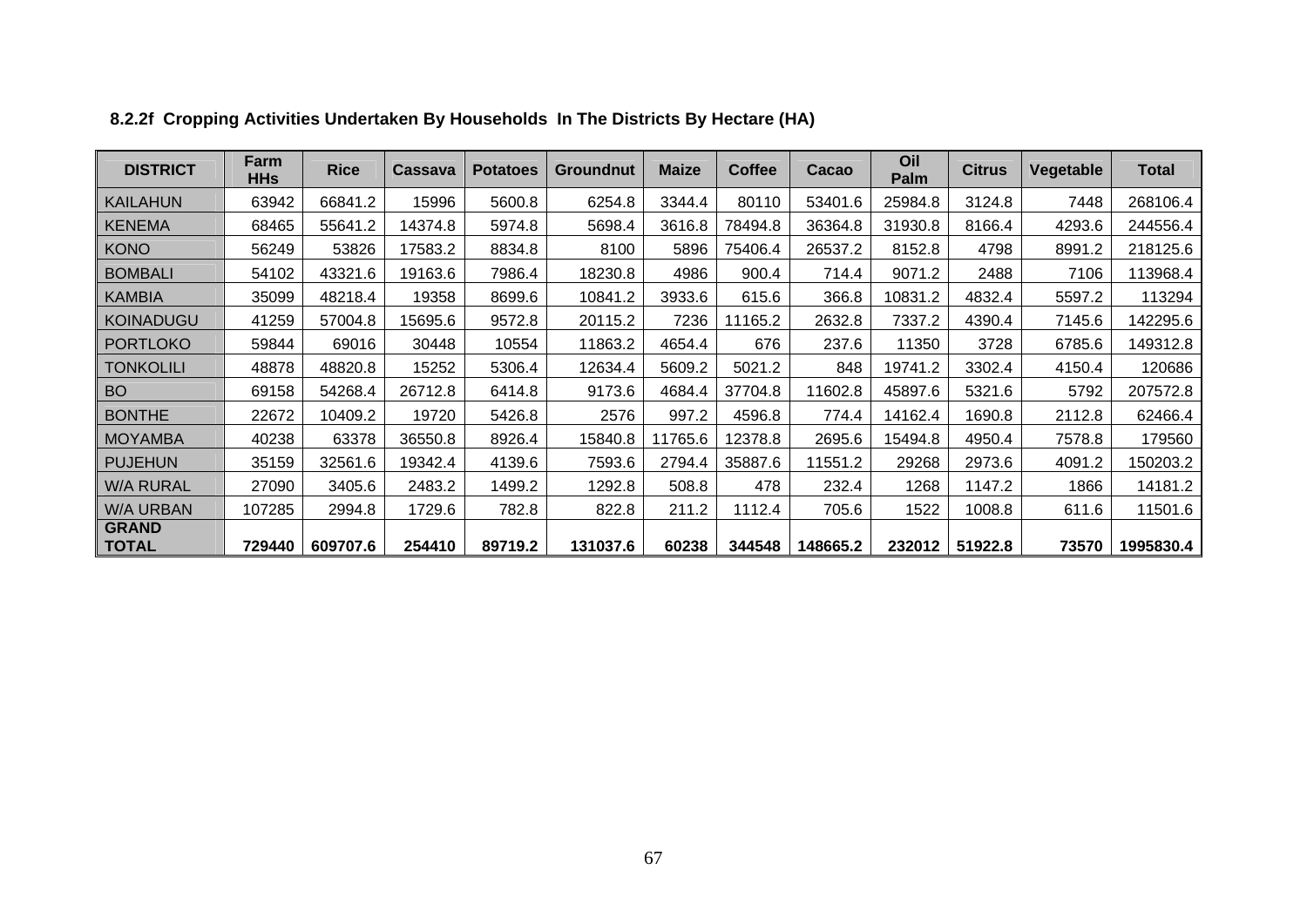| <b>DISTRICT</b>  | <b>FHH</b> | % Rice<br>(Ha) | % Cassava<br>(Ha) | % Potato<br>(Ha) | % G/nut<br>(Ha) | % Maize<br>(Ha) | % Coffee<br>(Ha) | % Cacao<br>(Ha) | % Oil Palm<br>(Ha) | %Citrus<br>(Ha) | % Veg<br>(Ha) | <b>Total</b><br>% |
|------------------|------------|----------------|-------------------|------------------|-----------------|-----------------|------------------|-----------------|--------------------|-----------------|---------------|-------------------|
| <b>KAILAHUN</b>  | 8.8        | 11             | 6.3               | 6.2              | 4.8             | 5.6             | 23.3             | 35.9            | 11.2               | 6               | 10.1          | 13.4              |
| <b>KENEMA</b>    | 9.4        | 9.1            | 5.7               | 6.7              | 4.3             | 6.0             | 22.8             | 24.5            | 13.8               | 15.7            | 5.8           | 12.3              |
| <b>KONO</b>      | 7.7        | 8.8            | 6.9               | 9.8              | 6.2             | 9.8             | 21.9             | 17.9            | 3.5                | 9.2             | 12.2          | 10.9              |
| <b>BOMBALI</b>   | 7.4        | 7.1            | 7.5               | 8.9              | 13.9            | 8.3             | 0.3              | 0.5             | 3.9                | 4.8             | 9.7           | 5.7               |
| <b>KAMBIA</b>    | 4.8        | 7.9            | 7.6               | 9.7              | 8.3             | 6.5             | 0.2              | 0.2             | 4.7                | 9.3             | 7.6           | 5.7               |
| <b>KOINADUGU</b> | 5.7        | 9.3            | 6.2               | 10.7             | 15.4            | 12.0            | 3.2              | 1.8             | 3.2                | 8.5             | 9.7           | 7.1               |
| <b>PORTLOKO</b>  | 8.2        | 11.3           | 12.0              | 11.8             | 9.1             | 7.7             | 0.2              | 0.2             | 4.9                | 7.2             | 9.2           | 7.5               |
| <b>TONKOLILI</b> | 6.7        | 8.0            | 6.0               | 5.9              | 9.6             | 9.3             | 1.5              | 0.6             | 8.5                | 6.4             | 5.6           | 6                 |
| <b>BO</b>        | 9.5        | 8.9            | 10.5              | 7.1              | 7.0             | 7.8             | 10.9             | 7.8             | 19.8               | 10.2            | 7.9           | 10.4              |
| <b>BONTHE</b>    | 3.1        | 1.7            | 7.8               | 6.0              | 2.0             | 1.7             | 1.3              | 0.5             | 6.1                | 3.3             | 2.9           | 3.1               |
| <b>MOYAMBA</b>   | 5.5        | 10.4           | 14.4              | 9.9              | 12.1            | 19.5            | 3.6              | 1.8             | 6.7                | 9.5             | 10.3          | 9                 |
| <b>PUJEHUN</b>   | 4.8        | 5.3            | 7.6               | 4.6              | 5.8             | 4.6             | 10.4             | 7.8             | 12.6               | 5.7             | 5.6           | 7.5               |
| <b>W/A RURAL</b> | 3.7        | 0.6            | 1.0               | 1.7              | 1.0             | 0.8             | 0.1              | 0.2             | 0.5                | 2.2             | 2.5           | 0.7               |
| <b>W/A URBAN</b> | 14.7       | 0.5            | 0.7               | 0.9              | 0.6             | 0.4             | 0.3              | 0.5             | 0.7                | 1.9             | 0.8           | 0.6               |
|                  | 100.0      | 100.0          | 100.0             | 100.0            | 100.0           | 100.0           | 100.0            | 100.0           | 100.0              | 100.0           | 100           | 100               |

**8.2.2g Cropping Activities Undertaken By Households In The Districts By Hectare(HA) %**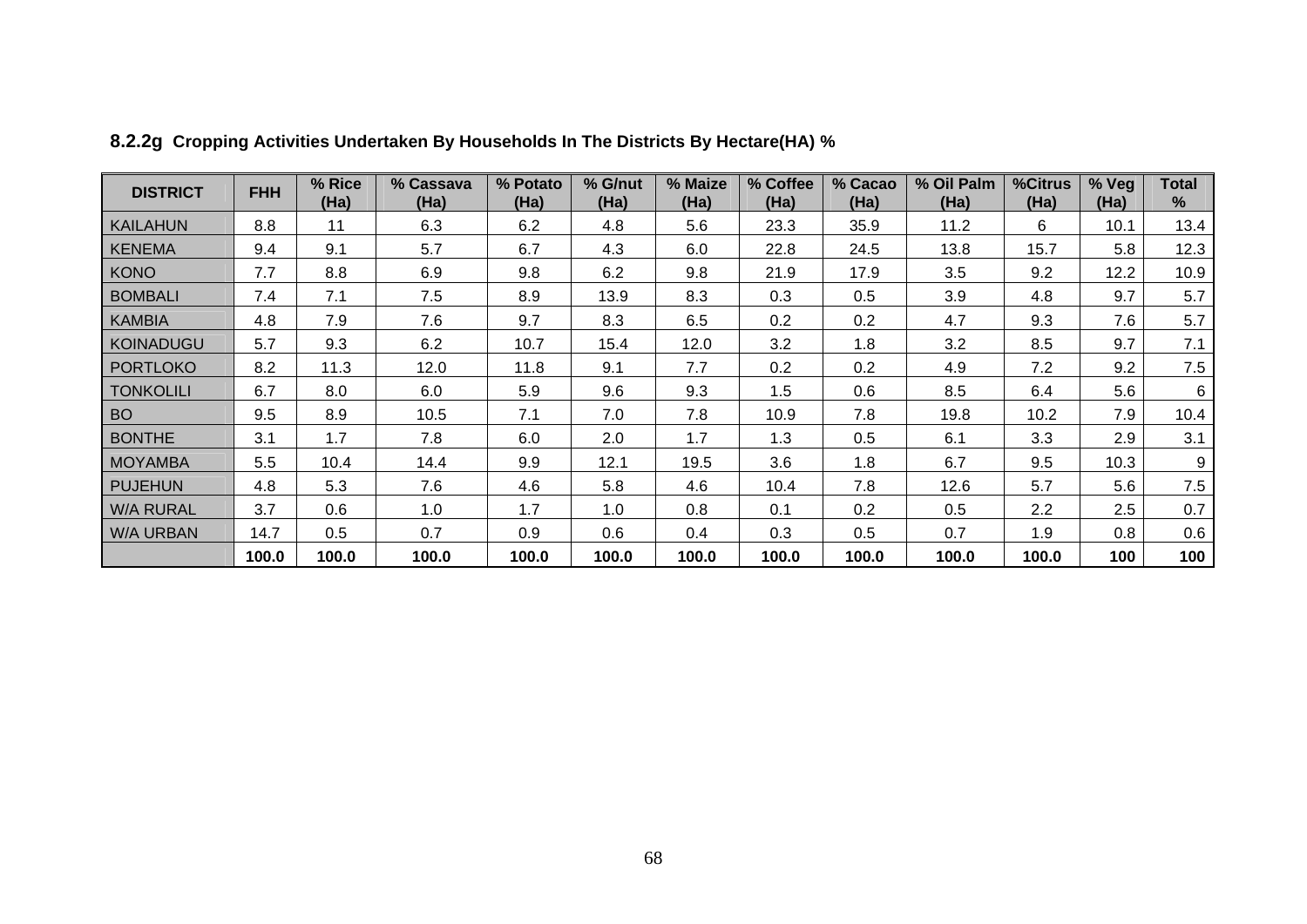| <b>LIVESTOCK</b> | <b>NUMBER</b> | $\%$  |
|------------------|---------------|-------|
| Cattle           | 98632         | 2.4   |
| Goat/Sheep       | 271781        | 6.5   |
| Pigs             | 65423         | 1.6   |
| Chicken          | 3227252       | 77.8  |
| <b>Duck</b>      | 487508        | 11.7  |
| Total            | 4150596       | 100.0 |

### **8.2.3a Number Of Livestock Owned By Households In Sierra Leone**

## **8.2.3b Number of Livestock Owned By Household Members by Region**

| <b>REGION</b>   | <b>Farm</b><br>H/H's | <b>Cattle</b> | Goat/Sheep | <b>Pigs</b> | <b>Chicken</b> | <b>Total</b> |
|-----------------|----------------------|---------------|------------|-------------|----------------|--------------|
| EASTERN         | 188656               | 19783         | 44734      | 9867        | 658544         | 863402       |
| <b>NORTHERN</b> | 239182               | 62706         | 148490     | 21422       | 1403791        | 1834698      |
| <b>SOUTHERN</b> | 167227               | 8881          | 61799      | 21299       | 928316         | 1134810      |
| <b>WESTERN</b>  | 134375               | 7262          | 16758      | 12835       | 236601         | 317686       |
|                 | 729440               | 98632         | 271781     | 65423       | 3227252        | 4150596      |

**8.2.3c Percentage Distribution of Livestock Owned By Household Members by Region** 

| <b>REGION</b>   | % Farm H/H | % Cattle | % Goat/Sheep | % Pigs | % Chicken | % Total |
|-----------------|------------|----------|--------------|--------|-----------|---------|
| <b>EASTERN</b>  | 25.9       | 20.1     | 16.5         | 15.1   | 20.4      | 20.8    |
| <b>NORTHERN</b> | 32.8       | 63.6     | 54.6         | 32.7   | 43.5      | 44.2    |
| <b>SOUTHERN</b> | 22.9       | 9.0      | 22.7         | 32.6   | 28.8      | 27.3    |
| <b>WESTERN</b>  | 18.4       | 7.4      | 6.2          | 19.6   | 7.3       | 7.7     |
|                 | 100.0      | 100.0    | 100.0        | 100.0  | 100.0     | 100.0   |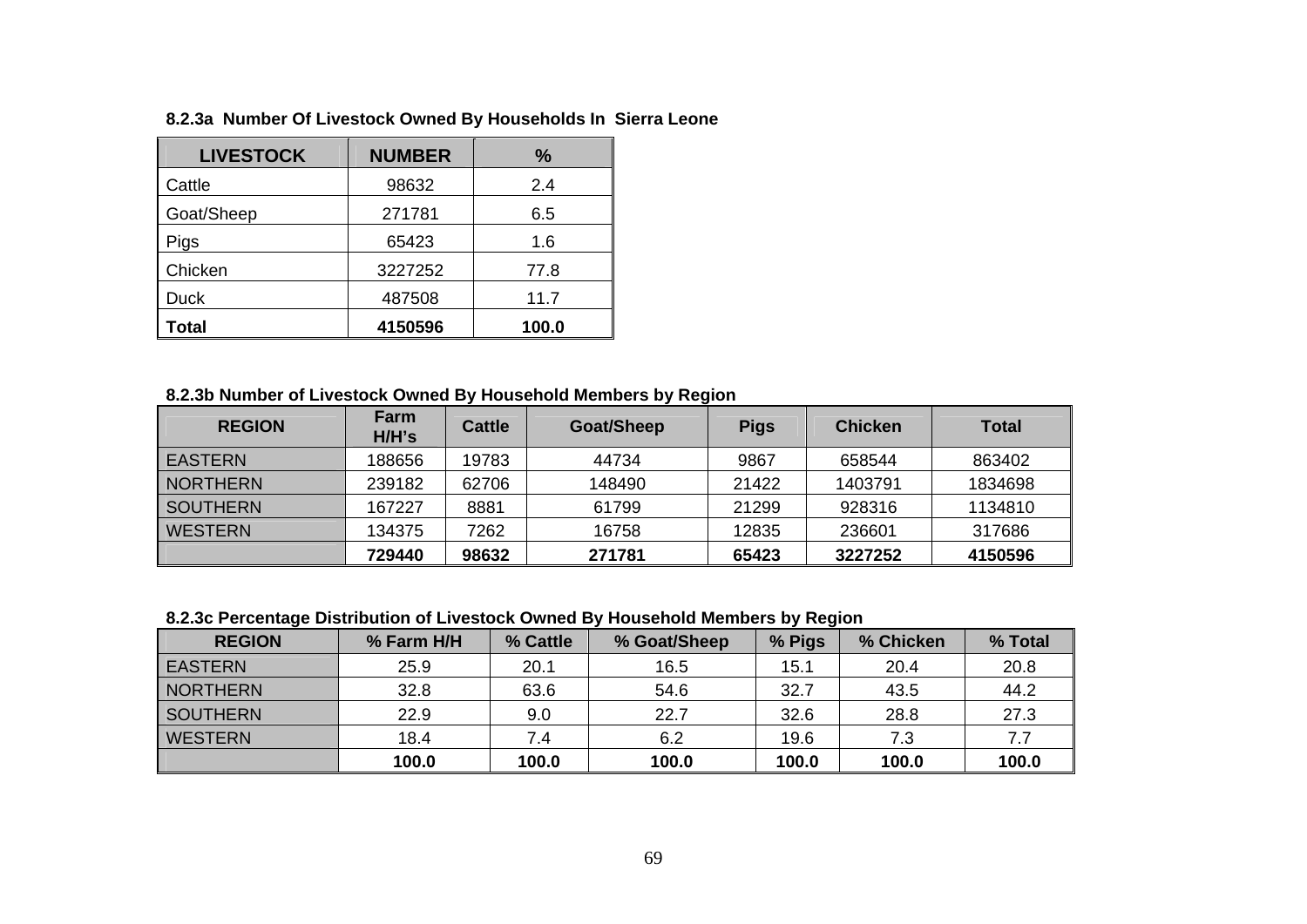| <b>DISTRICT</b>  | Farm H/H | <b>Cattle</b> | <b>Goat/Sheep</b> | <b>Pigs</b> | <b>Chicken</b> | <b>Duck</b> | <b>Total</b> |
|------------------|----------|---------------|-------------------|-------------|----------------|-------------|--------------|
| <b>KAILAHUN</b>  | 63942    | 1641          | 12896             | 2931        | 230493         | 48720       | 296681       |
| <b>KENEMA</b>    | 68465    | 11039         | 15526             | 3644        | 258873         | 41180       | 330262       |
| <b>KONO</b>      | 56249    | 7103          | 16312             | 3292        | 169178         | 40574       | 236459       |
| <b>BOMBALI</b>   | 54102    | 5734          | 18255             | 4065        | 235958         | 32061       | 296073       |
| <b>KAMBIA</b>    | 35099    | 7121          | 35700             | 2797        | 315333         | 36887       | 397838       |
| <b>KOINADUGU</b> | 41259    | 39357         | 46856             | 4259        | 158862         | 19586       | 268920       |
| <b>PORTLOKO</b>  | 59844    | 7922          | 30397             | 7344        | 413274         | 55744       | 514681       |
| <b>TONKOLILI</b> | 48878    | 2572          | 17282             | 2957        | 280364         | 54011       | 357186       |
| <b>BO</b>        | 69158    | 4402          | 14932             | 5814        | 295950         | 36905       | 358003       |
| <b>BONTHE</b>    | 22672    | 1689          | 10457             | 3746        | 154913         | 16574       | 187379       |
| <b>MOYAMBA</b>   | 40238    | 1388          | 30016             | 10636       | 298402         | 40547       | 380989       |
| <b>PUJEHUN</b>   | 35159    | 1402          | 6394              | 1103        | 179051         | 20489       | 208439       |
| <b>W/A RURAL</b> | 27090    | 2274          | 7039              | 5744        | 101985         | 16450       | 133492       |
| <b>W/A URBAN</b> | 107285   | 4988          | 9719              | 7091        | 134616         | 27780       | 184194       |
| <b>TOTAL</b>     | 729440   | 98632         | 271781            | 65423       | 3227252        | 487508      | 4150596      |

# **8.2.3d Number Of Livestock Owned By Household Members By District**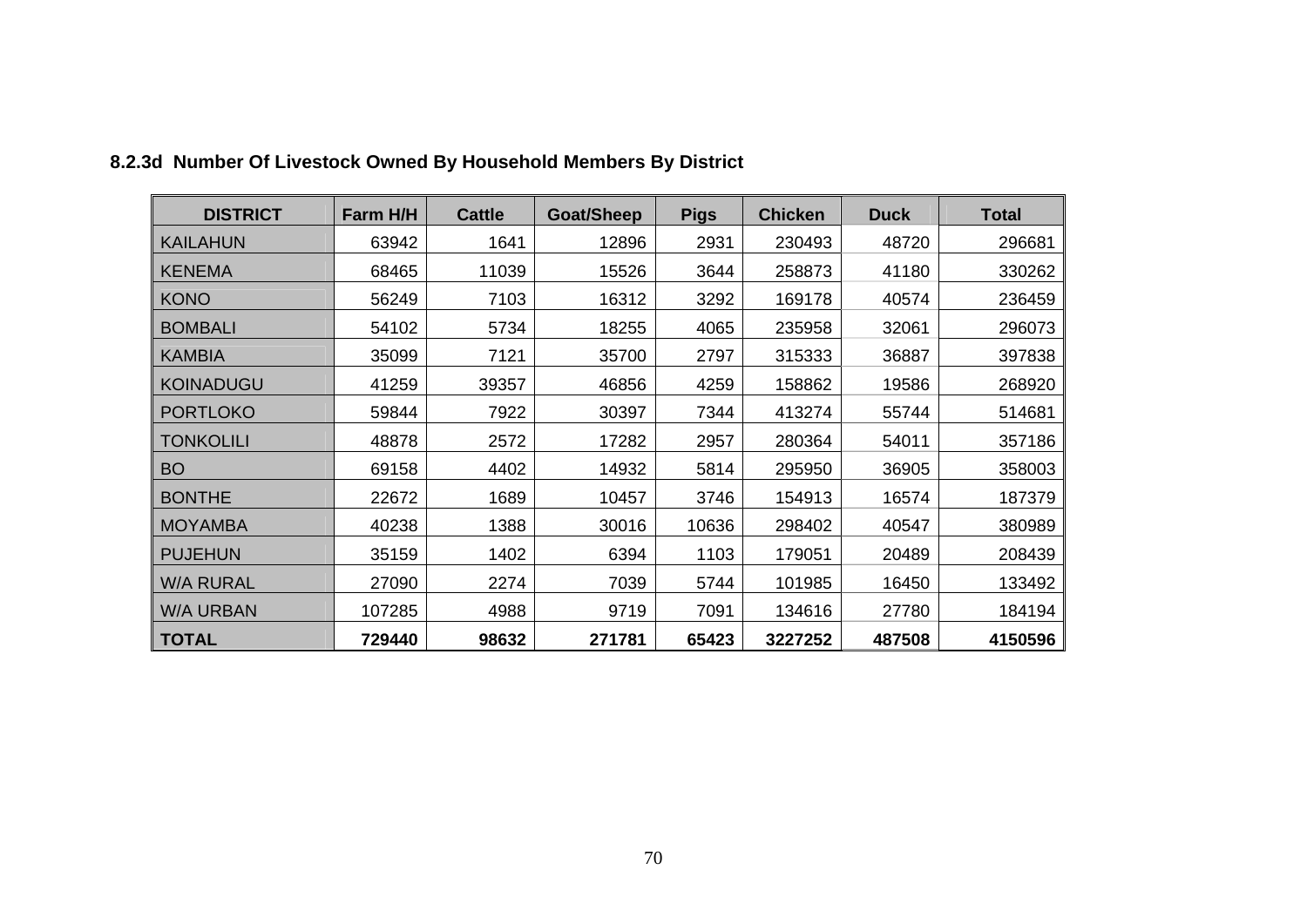| <b>DISTRICT</b>  | % Farm<br>H/H | % Cattle | %<br><b>Goat/Sheep</b> | % Pigs | % Chicken | % Duck | % Total |
|------------------|---------------|----------|------------------------|--------|-----------|--------|---------|
| <b>KAILAHUN</b>  | 8.8           | 1.7      | 4.7                    | 4.5    | 7.1       | 10.0   | 7.1     |
| <b>KENEMA</b>    | 9.4           | 11.2     | 5.7                    | 5.6    | 8.0       | 8.4    | 8.0     |
| <b>KONO</b>      | 7.7           | 7.2      | 6.0                    | 5.0    | 5.2       | 8.3    | 5.7     |
| <b>BOMBALI</b>   | 7.4           | 5.8      | 6.7                    | 6.2    | 7.3       | 6.6    | 7.1     |
| <b>KAMBIA</b>    | 4.8           | 7.2      | 13.1                   | 4.3    | 9.8       | 7.6    | 9.6     |
| <b>KOINADUGU</b> | 5.7           | 39.9     | 17.2                   | 6.5    | 4.9       | 4.0    | 6.5     |
| <b>PORTLOKO</b>  | 8.2           | 8.0      | 11.2                   | 11.2   | 12.8      | 11.4   | 12.4    |
| <b>TONKOLILI</b> | 6.7           | 2.6      | 6.4                    | 4.5    | 8.7       | 11.1   | 8.6     |
| <b>BO</b>        | 9.5           | 4.5      | 5.5                    | 8.9    | 9.2       | 7.6    | 8.6     |
| <b>BONTHE</b>    | 3.1           | 1.7      | 3.8                    | 5.7    | 4.8       | 3.4    | 4.5     |
| <b>MOYAMBA</b>   | 5.5           | 1.4      | 11.0                   | 16.3   | 9.2       | 8.3    | 9.2     |
| <b>PUJEHUN</b>   | 4.8           | 1.4      | 2.4                    | 1.7    | 5.5       | 4.2    | 5.0     |
| <b>W/A RURAL</b> | 3.7           | 2.3      | 2.6                    | 8.8    | 3.2       | 3.4    | 3.2     |
| <b>W/A URBAN</b> | 14.7          | 5.1      | 3.6                    | 10.8   | 4.2       | 5.7    | 4.4     |
| <b>TOTAL</b>     | 100.0         | 100.0    | 100.0                  | 100.0  | 100.0     | 100.0  | 100.0   |

## **8.2.3e Percentage Distribution Of Livestock Owned By Household Members By District**

## **8.2.4a Access To Agricultural Facilities In Sierra Leone**

| <b>INPUT</b>    | <b>ACCESS</b> | % ACCESS |                  | <b>HH POP WITH ACCESS AND NO ACCESS</b> |      |
|-----------------|---------------|----------|------------------|-----------------------------------------|------|
| <b>TRACTORS</b> | 6004          | 3.8      | <b>ACCESS</b>    | F H/H'S                                 | %    |
| <b>TILLERS</b>  | 14007         | 8.9      | <b>NO ACCESS</b> | 157271                                  | 21.6 |
| <b>THRESHER</b> | 4497          | 2.9      |                  | 572169                                  | 78.4 |
| <b>MILLS</b>    | 15080         | 9.6      |                  | 729440                                  | 100  |
| <b>STORES</b>   | 37286         | 23.7     |                  |                                         |      |
| <b>FLOOR</b>    | 51389         | 32.7     |                  |                                         |      |
| <b>GRATER</b>   | 27502         | 17.5     |                  |                                         |      |
| <b>PRESSERS</b> | 1506          | 1.0      |                  |                                         |      |
| <b>TOTAL</b>    | 157271        | 100.0    |                  |                                         |      |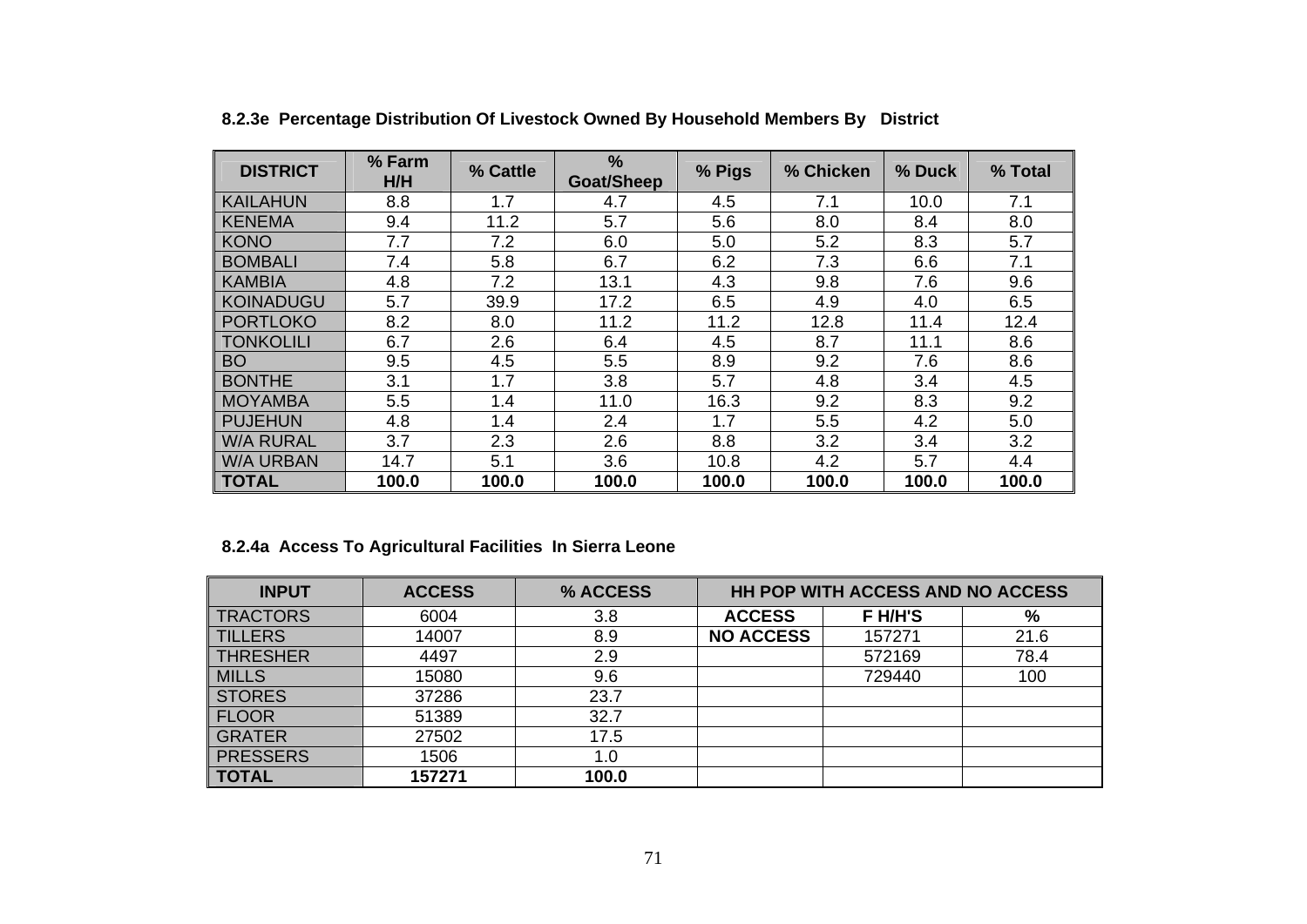| <b>REGION</b>   | <b>Farm HHs</b> | Tractor | <b>Tiller</b> | <b>Thresher</b> | <b>Mill</b> | <b>Store</b> | <b>Floor</b> | <b>Grater</b> | <b>Presser</b> | <b>Total</b> |
|-----------------|-----------------|---------|---------------|-----------------|-------------|--------------|--------------|---------------|----------------|--------------|
| <b>EASTERN</b>  | 188656          | 271     | 1911          | 650             | 2187        | 7176         | 11103        | 1797          | 80             | 25175        |
| <b>NORTHERN</b> | 239182          | 2001    | 2195          | 642             | 10103       | 13113        | 21232        | 4805          | 397            | 54488        |
| <b>SOUTHERN</b> | 167227          | 3582    | 9784          | 3140            | 2628        | 16281        | 18752        | 20756         | 945            | 75868        |
| <b>WESTERN</b>  | 134375          | 150     | 117           | 65              | 162         | 716          | 302          | 144           | 84             | 1740         |
|                 | 729440          | 6004    | 14007         | 4497            | 15080       | 37286        | 51389        | 27502         | 1506           | 157271       |

**8.2.4b Farming Households Access To Agricultural Facility by Region**

**8.2.4c Percentage Distribution Of Farming Households Access To Agricultural Facility By Region**

| <b>REGION</b>   | <b>Farm HHs</b> | Tractor% | Tiller% | Thresher% | Mill% | Store% | Floor% | Grater% | Presser% | Total % |
|-----------------|-----------------|----------|---------|-----------|-------|--------|--------|---------|----------|---------|
| <b>EASTERN</b>  | 25.9            | 4.5      | 13.6    | 14.5      | 14.5  | 19.2   | 21.6   | 6.5     | 5.3      | 16.0    |
| <b>NORTHERN</b> | 32.8            | 33.3     | 15.7    | 14.3      | 67.0  | 35.2   | 41.3   | 17.5    | 26.4     | 34.6    |
| <b>SOUTHERN</b> | 22.9            | 59.7     | 69.9    | 69.8      | 17.4  | 43.7   | 36.5   | 75.5    | 62.7     | 48.2    |
| <b>WESTERN</b>  | 18.4            | 2.5      | 0.8     | 1.4       | 1.1   | 1.9    | 0.6    | 0.5     | 5.6      | 1.1     |
|                 | 100.0           | 100.0    | 100.0   | 100.0     | 100.0 | 100.0  | 100.0  | 100.0   | 100.0    | 100.0   |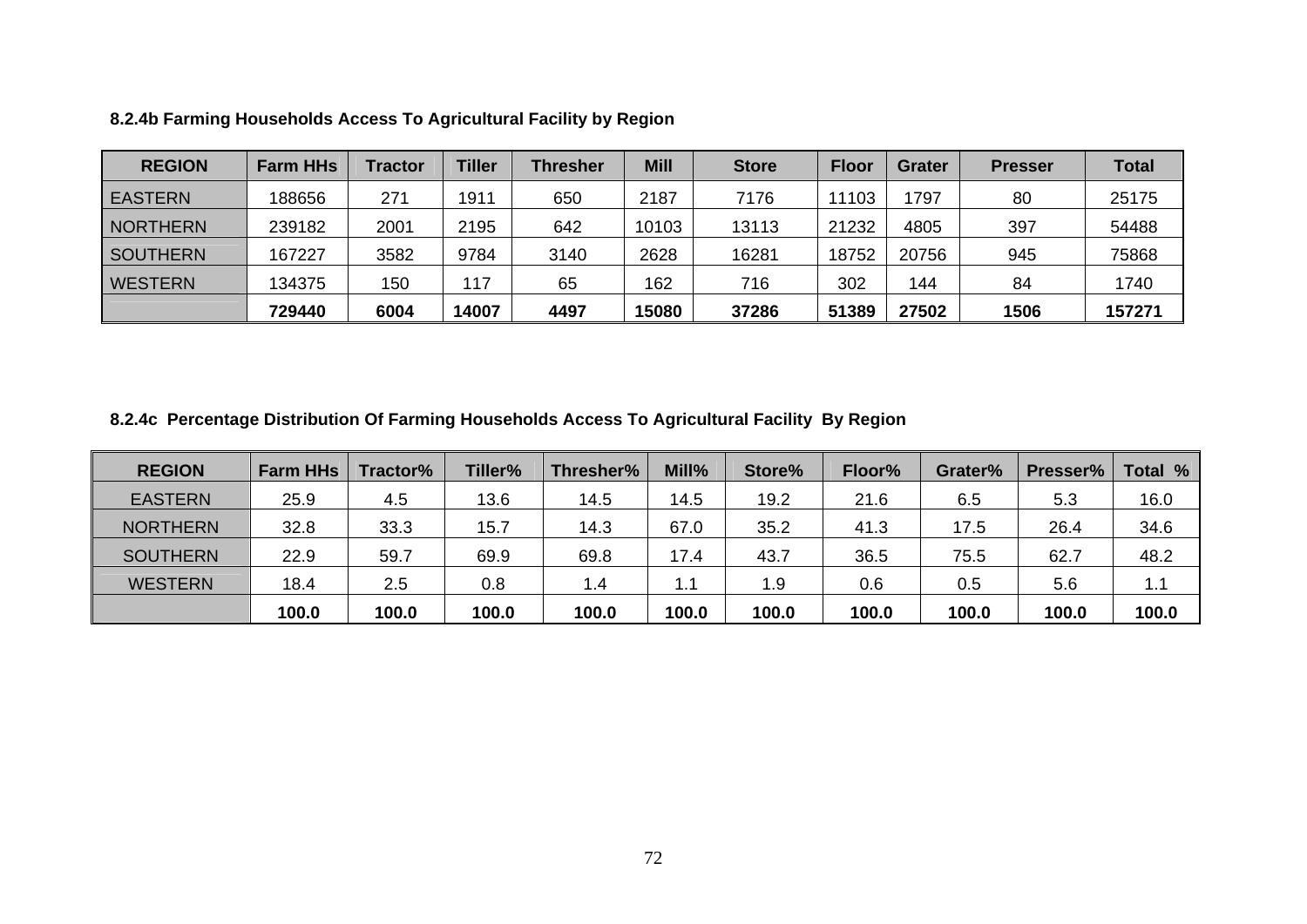| <b>DISTRICT</b>  | Farm<br>HH's | <b>Tractors</b> | <b>Tillers</b> | <b>Thresher</b> | <b>Mills</b> | <b>Stores</b> | <b>Floor</b> | <b>Grater</b> | <b>Pressers</b> | <b>Total</b> |
|------------------|--------------|-----------------|----------------|-----------------|--------------|---------------|--------------|---------------|-----------------|--------------|
| <b>KAILAHUN</b>  | 63942        | 67              | 330            | 42              | 228          | 1710          | 2830         | 229           | 30              | 5466         |
| <b>KENEMA</b>    | 68465        | 159             | 915            | 403             | 1037         | 3436          | 5415         | 760           | 36              | 12161        |
| <b>KONO</b>      | 56249        | 45              | 666            | 205             | 922          | 2030          | 2858         | 808           | 14              | 7548         |
| <b>BOMBALI</b>   | 54102        | 557             | 864            | 192             | 202          | 5698          | 10078        | 695           | 102             | 18388        |
| <b>KAMBIA</b>    | 35099        | 588             | 586            | 321             | 7502         | 2754          | 3965         | 1488          | 66              | 17270        |
| <b>KOINADUGU</b> | 41259        | 85              | 122            | 17              | 51           | 393           | 1255         | 36            | 15              | 1974         |
| <b>PORTLOKO</b>  | 59844        | 519             | 382            | 86              | 2073         | 2937          | 4674         | 2385          | 137             | 13193        |
| <b>TONKOLILI</b> | 48878        | 252             | 241            | 26              | 275          | 1331          | 1260         | 201           | 77              | 3663         |
| <b>BO</b>        | 69158        | 971             | 4186           | 2104            | 909          | 8048          | 8972         | 5212          | 551             | 30953        |
| <b>BONTHE</b>    | 22672        | 1303            | 1350           | 169             | 587          | 1992          | 1582         | 5959          | 63              | 13005        |
| <b>MOYAMBA</b>   | 40238        | 786             | 3122           | 693             | 595          | 2720          | 5137         | 6413          | 150             | 19616        |
| <b>PUJEHUN</b>   | 35159        | 522             | 1126           | 174             | 537          | 3521          | 3061         | 3172          | 181             | 12294        |
| <b>W/RURAL</b>   | 27090        | 44              | 42             | 14              | 27           | 260           | 111          | 41            | 16              | 555          |
| <b>W/URBAN</b>   | 107285       | 106             | 75             | 51              | 135          | 456           | 191          | 103           | 68              | 1185         |
|                  | 729440       | 6004            | 14007          | 4497            | 15080        | 37286         | 51389        | 27502         | 1506            | 157271       |

**8.2.4d Farming Households Access To Agricultural Facility By District**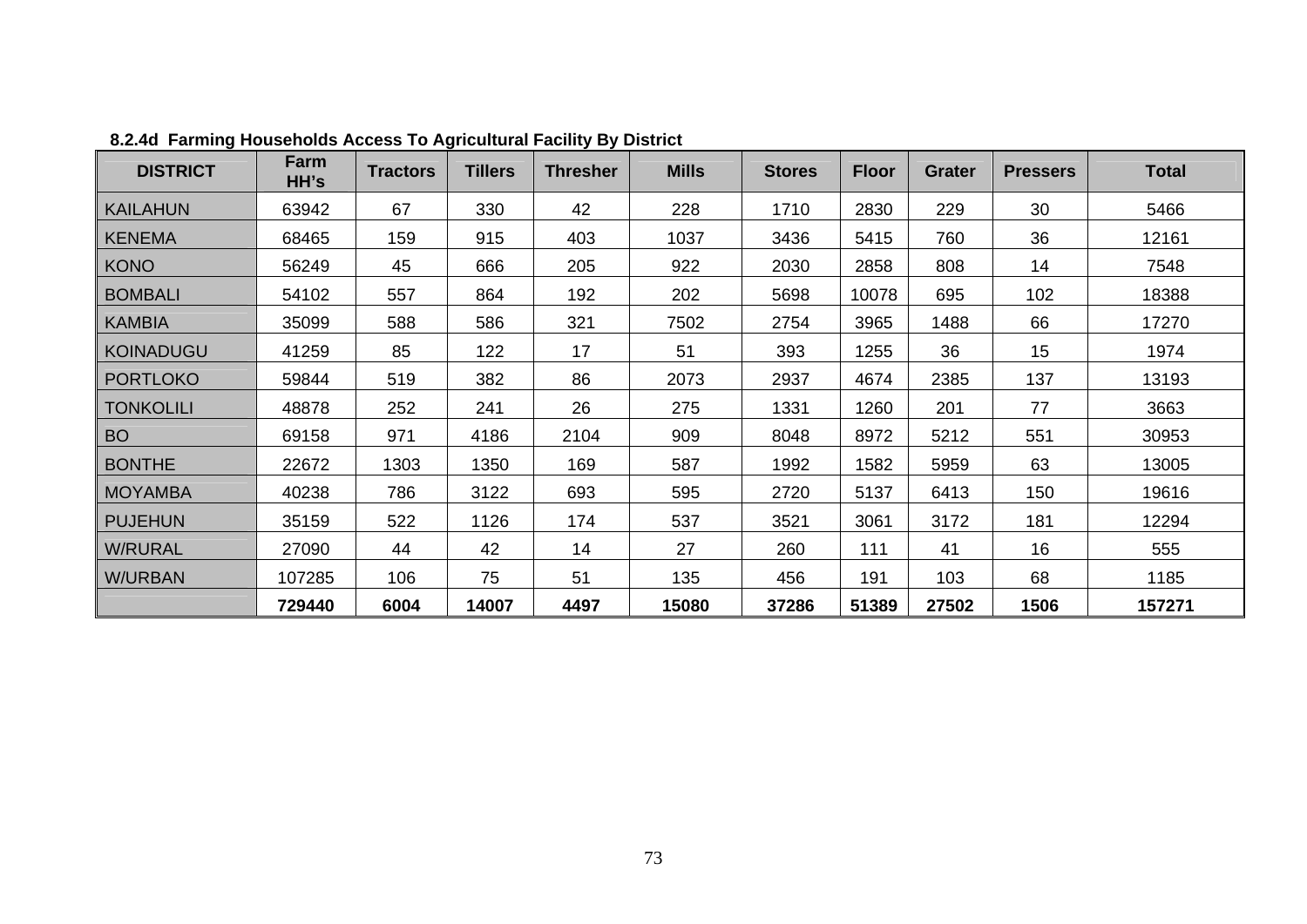| <b>DISTRICT</b>  | Farm<br><b>HHs</b> | Tractor% | Tiller% | Thresher% | Mills% | Store% | Floor% | Grater% | Presser% | <b>Total</b><br>$\frac{9}{6}$ |
|------------------|--------------------|----------|---------|-----------|--------|--------|--------|---------|----------|-------------------------------|
| <b>KAILAHUN</b>  | 8.8                | 1.1      | 2.4     | 0.9       | 1.5    | 4.6    | 5.5    | 0.8     | 2.0      | 3.5                           |
| <b>KENEMA</b>    | 9.4                | 2.6      | 6.5     | 9.0       | 6.9    | 9.2    | 10.5   | 2.8     | 2.4      | 7.7                           |
| <b>KONO</b>      | 7.7                | 0.7      | 4.8     | 4.6       | 6.1    | 5.4    | 5.6    | 2.9     | 0.9      | 4.8                           |
| <b>BOMBALI</b>   | 7.4                | 9.3      | 6.2     | 4.3       | 1.3    | 15.3   | 19.6   | 2.5     | 6.8      | 11.7                          |
| <b>KAMBIA</b>    | 4.8                | 9.8      | 4.2     | 7.1       | 49.7   | 7.4    | 7.7    | 5.4     | 4.4      | 11.0                          |
| <b>KOINADUGU</b> | 5.7                | 1.4      | 0.9     | 0.4       | 0.3    | 1.1    | 2.4    | 0.1     | 1.0      | 1.3                           |
| <b>PORTLOKO</b>  | 8.2                | 8.6      | 2.7     | 1.9       | 13.7   | 7.9    | 9.1    | 8.7     | 9.1      | 8.4                           |
| <b>TONKOLILI</b> | 6.7                | 4.2      | 1.7     | 0.6       | 1.8    | 3.6    | 2.5    | 0.7     | 5.1      | 2.3                           |
| <b>BO</b>        | 9.5                | 16.2     | 29.9    | 46.8      | 6.0    | 21.6   | 17.5   | 19.0    | 36.6     | 19.7                          |
| <b>BONTHE</b>    | 3.1                | 21.7     | 9.6     | 3.8       | 3.9    | 5.3    | 3.1    | 21.7    | 4.2      | 8.3                           |
| <b>MOYAMBA</b>   | 5.5                | 13.1     | 22.3    | 15.4      | 3.9    | 7.3    | 10.0   | 23.3    | 10.0     | 12.5                          |
| <b>PUJEHUN</b>   | 4.8                | 8.7      | 8.0     | 3.9       | 3.6    | 9.4    | 6.0    | 11.5    | 12.0     | 7.8                           |
| <b>W/RURAL</b>   | 3.7                | 0.7      | 0.3     | 0.3       | 0.2    | 0.7    | 0.2    | 0.1     | 1.1      | 0.4                           |
| <b>W/URBAN</b>   | 14.7               | 1.8      | 0.5     | 1.1       | 0.9    | 1.2    | 0.4    | 0.4     | 4.5      | 0.8                           |
|                  | 100.0              | 100.0    | 100.0   | 100.0     | 100.0  | 100.0  | 100.0  | 100.0   | 100.0    | 100.0                         |

# **8.2.4e Percentage Distribution of Farming Households Access to Agricultural Facility by District**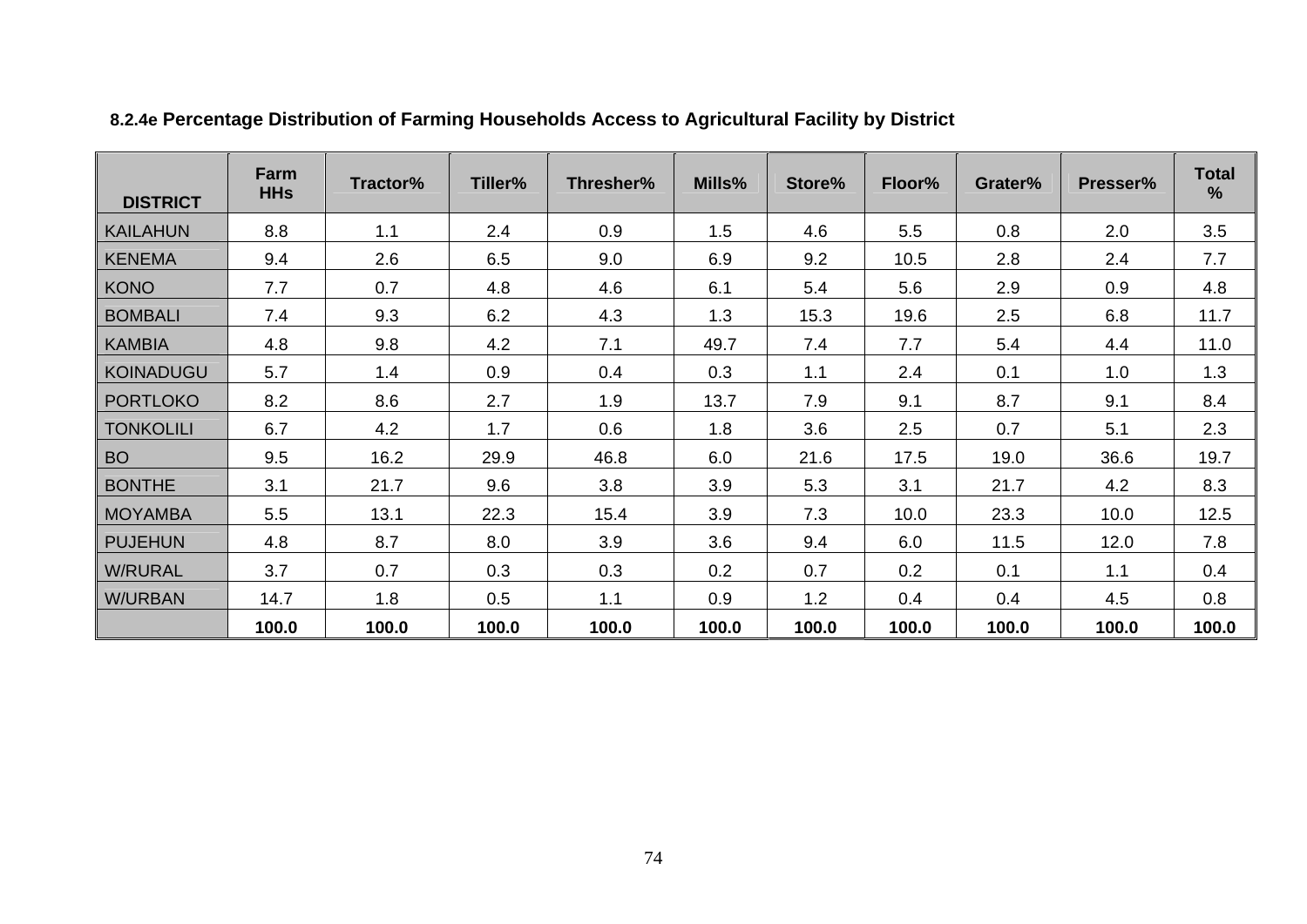**8.2.5a Household Asset Ownership In Sierra Leone**

| <b>ASSETS OWNED</b> | NO.    | ℅     |
|---------------------|--------|-------|
| Iron                | 29583  | 4.3   |
| Refrigerator        | 33451  | 4.8   |
| TV                  | 45122  | 6.5   |
| Computer            | 6800   | 1.0   |
| Radio               | 380723 | 55.1  |
| Phone               | 14339  | 2.1   |
| Cell phone          | 63419  | 9.2   |
| Stove               | 35989  | 5.2   |
| <b>Bicycle</b>      | 51760  | 7.5   |
| Motorcycle          | 12083  | 1.8   |
| Vehicle             | 17165  | 2.5   |
| Total               | 690434 | 100.0 |

**8.2.5b Number Of Assets Owned By Households In The Region**

| <b>REGION</b>   | HH     | <b>Iron</b> | Refrig | TV    | <b>Computer</b> | <b>Radio</b> | <b>Phone</b> | <b>Cell</b><br>phone | <b>Stove</b> | <b>Motor</b><br>cycle | Vehicle | <b>Total</b> |
|-----------------|--------|-------------|--------|-------|-----------------|--------------|--------------|----------------------|--------------|-----------------------|---------|--------------|
| <b>EASTERN</b>  | 212300 | 1596        | 2228   | 2440  | 485             | 78946        | 1323         | 6198                 | 2259         | 2994                  | 1371    | 107098       |
| <b>NORTHERN</b> | 261204 | 602         | 1002   | 1513  | 451             | 93675        | 1224         | 3663                 | 2728         | 3648                  | 1420    | 134576       |
| <b>SOUTHERN</b> | 182146 | 2669        | 3515   | 3767  | 607             | 80529        | 942          | 6354                 | 2455         | 2626                  | 3727    | 17655        |
| <b>WESTERN</b>  | 164198 | 24716       | 26706  | 37402 | 5257            | 127573       | 10850        | 47204                | 28547        | 2815                  | 10647   | 331105       |
|                 | 819848 | 29583       | 33451  | 45122 | 6800            | 380723       | 14339        | 63419                | 35989        | 12083                 | 17165   | 90434        |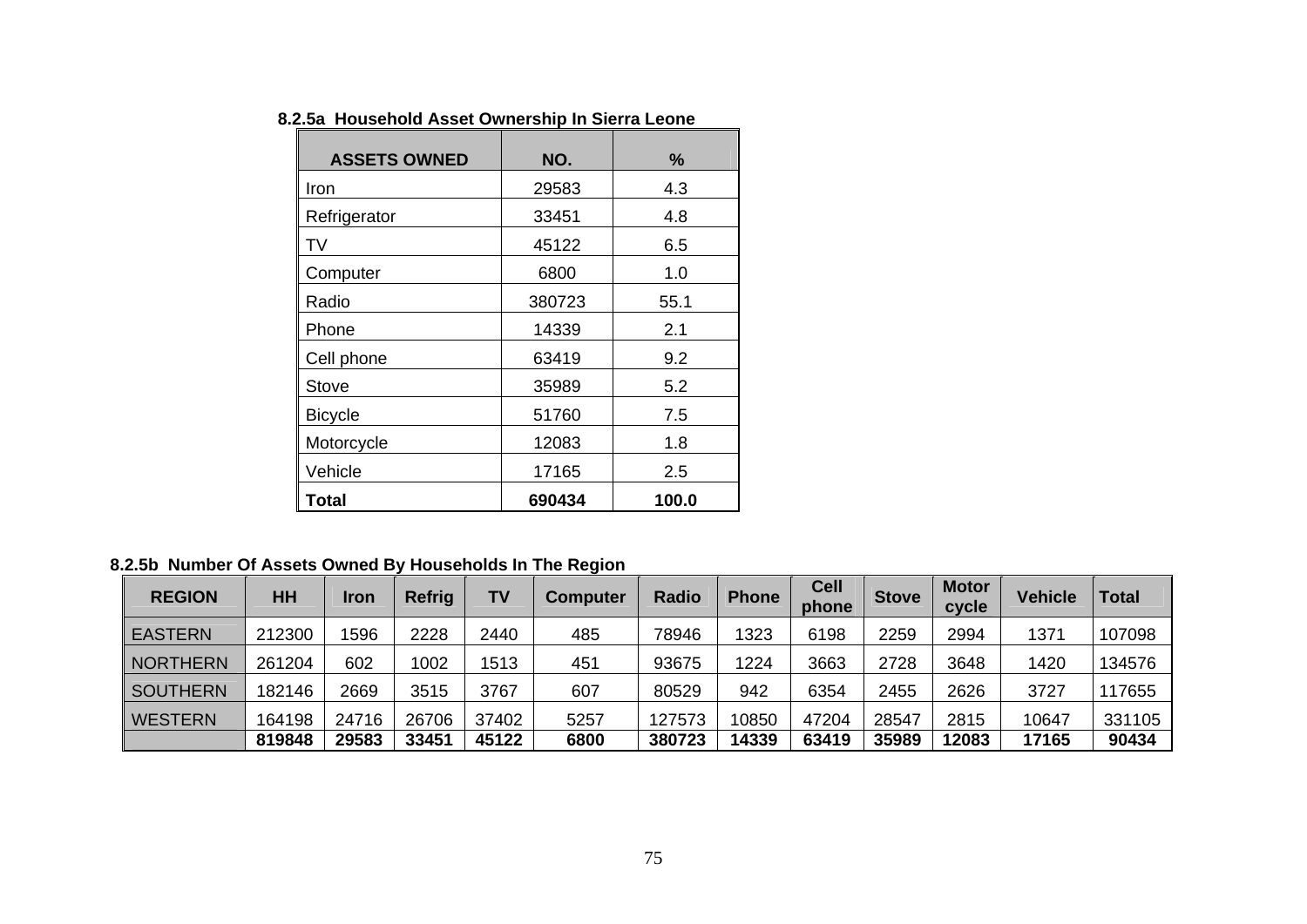| <b>REGION</b>   | $%$ HH | Iron<br>$\frac{9}{6}$ | <b>Refrig %</b> | <b>TV %</b> | <b>Computer</b><br>% | <b>Radio</b><br>$\%$ | <b>Phone</b><br>% | <b>Cell phone</b><br>% | <b>Stove</b><br>% | <b>Motor</b><br>cycle % | <b>Vehicle</b><br>$\%$ | <b>Total</b><br>% |
|-----------------|--------|-----------------------|-----------------|-------------|----------------------|----------------------|-------------------|------------------------|-------------------|-------------------------|------------------------|-------------------|
| <b>EASTERN</b>  | 25.9   | 5.4                   | 6.7             | 5.4         | 7.1                  | 20.7                 | 9.2               | 9.8                    | 6.3               | 24.8                    | 8.0                    | 15.5              |
| <b>NORTHERN</b> | 31.9   | 2.0                   | 3.0             | 3.4         | 6.6                  | 24.6                 | 8.5               | 5.8                    | 7.6               | 30.2                    | 8.3                    | 19.5              |
| <b>SOUTHERN</b> | 22.2   | 9.0                   | 10.5            | 8.3         | 8.9                  | 21.2                 | 6.6               | 10.0                   | 6.8               | 21.7                    | 21.7                   | 17.0              |
| <b>WESTERN</b>  | 20.0   | 83.5                  | 79.8            | 82.9        | 77.3                 | 33.5                 | 75.7              | 74.4                   | 79.3              | 23.3                    | 62.0                   | 48.0              |
|                 | 100.0  | 100.0                 | 100.0           | 100.0       | 100.0                | 100.0                | 100.0             | 100.0                  | 100.0             | 100.0                   | 100.0                  | 100.0             |

**8.2.5c Percentage Distribution Of Assets Owned By Households By Region**

## **8.2.5d Number Of Assets Owned By Households By District**

| <b>DISTRICT</b>  | <b>HH</b> | <b>Iron</b> | <b>Refrig</b> | <b>TV</b> | <b>Computer</b> | <b>Radio</b> | <b>Phone</b> | <b>Cell</b><br>phone | <b>Stove</b> | <b>Motor</b><br>cycle | <b>Vehicle</b> | <b>Total</b> |
|------------------|-----------|-------------|---------------|-----------|-----------------|--------------|--------------|----------------------|--------------|-----------------------|----------------|--------------|
| <b>KAILAHUN</b>  | 64922     | 88          | 75            | 81        | 66              | 18291        | 255          | 112                  | 153          | 370                   | 89             | 21577        |
| <b>KENEMA</b>    | 88553     | 1385        | 1862          | 2019      | 324             | 39581        | 796          | 4203                 | 1400         | 1845                  | 803            | 58007        |
| <b>KONO</b>      | 58825     | 123         | 291           | 340       | 95              | 21074        | 272          | 1883                 | 706          | 779                   | 479            | 27514        |
| <b>BOMBALI</b>   | 61911     | 152         | 305           | 344       | 124             | 22585        | 275          | 1597                 | 756          | 1190                  | 342            | 33392        |
| <b>KAMBIA</b>    | 37138     | 94          | 130           | 202       | 77              | 17809        | 145          | 107                  | 347          | 748                   | 361            | 25668        |
| <b>KOINADUGU</b> | 43700     | 50          | 76            | 92        | 51              | 8941         | 76           | 53                   | 178          | 529                   | 116            | 11749        |
| <b>PORTLOKO</b>  | 65592     | 239         | 346           | 759       | 143             | 29368        | 530          | 1433                 | 1121         | 820                   | 465            | 43265        |
| <b>TONKOLILI</b> | 52863     | 67          | 145           | 116       | 56              | 14972        | 198          | 473                  | 326          | 361                   | 136            | 20502        |
| <b>BO</b>        | 75800     | 2357        | 3167          | 3378      | 456             | 43599        | 578          | 5610                 | 1820         | 1892                  | 1170           | 68226        |
| <b>BONTHE</b>    | 25485     | 141         | 119           | 140       | 40              | 10328        | 68           | 135                  | 169          | 190                   | 1601           | 14678        |
| <b>MOYAMBA</b>   | 45223     | 96          | 189           | 200       | 87              | 17995        | 212          | 547                  | 352          | 319                   | 313            | 23218        |
| <b>PUJEHUN</b>   | 35638     | 75          | 40            | 49        | 24              | 8607         | 84           | 62                   | 114          | 225                   | 643            | 11533        |
| <b>WA RURAL</b>  | 30060     | 1695        | 1677          | 2363      | 438             | 19110        | 630          | 3434                 | 2372         | 357                   | 900            | 34675        |
| <b>W/A URBAN</b> | 134138    | 23021       | 25029         | 35039     | 4819            | 108463       | 10220        | 43770                | 26175        | 2458                  | 9747           | 296430       |
| <b>TOTAL</b>     | 819848    | 29583       | 33451         | 45122     | 6800            | 380723       | 14339        | 63419                | 35989        | 12083                 | 17165          | 690434       |